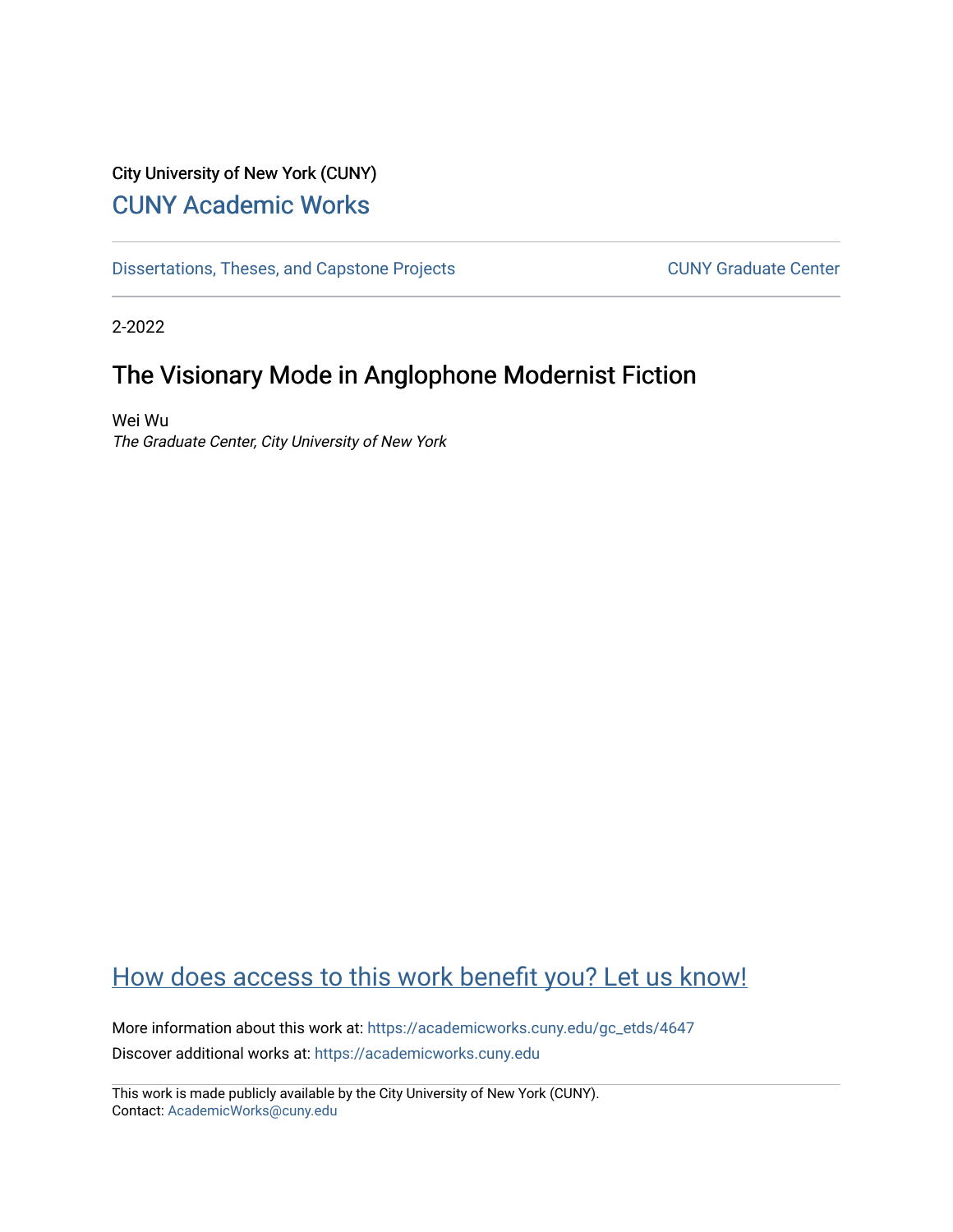### THE VISIONARY MODE IN ANGLOPHONE MODERNIST

## FICTION

by

### WEI WU

A dissertation submitted to the Graduate Faculty in English in partial fulfillment of the requirements for the degree of Doctor of Philosophy, The City University of New York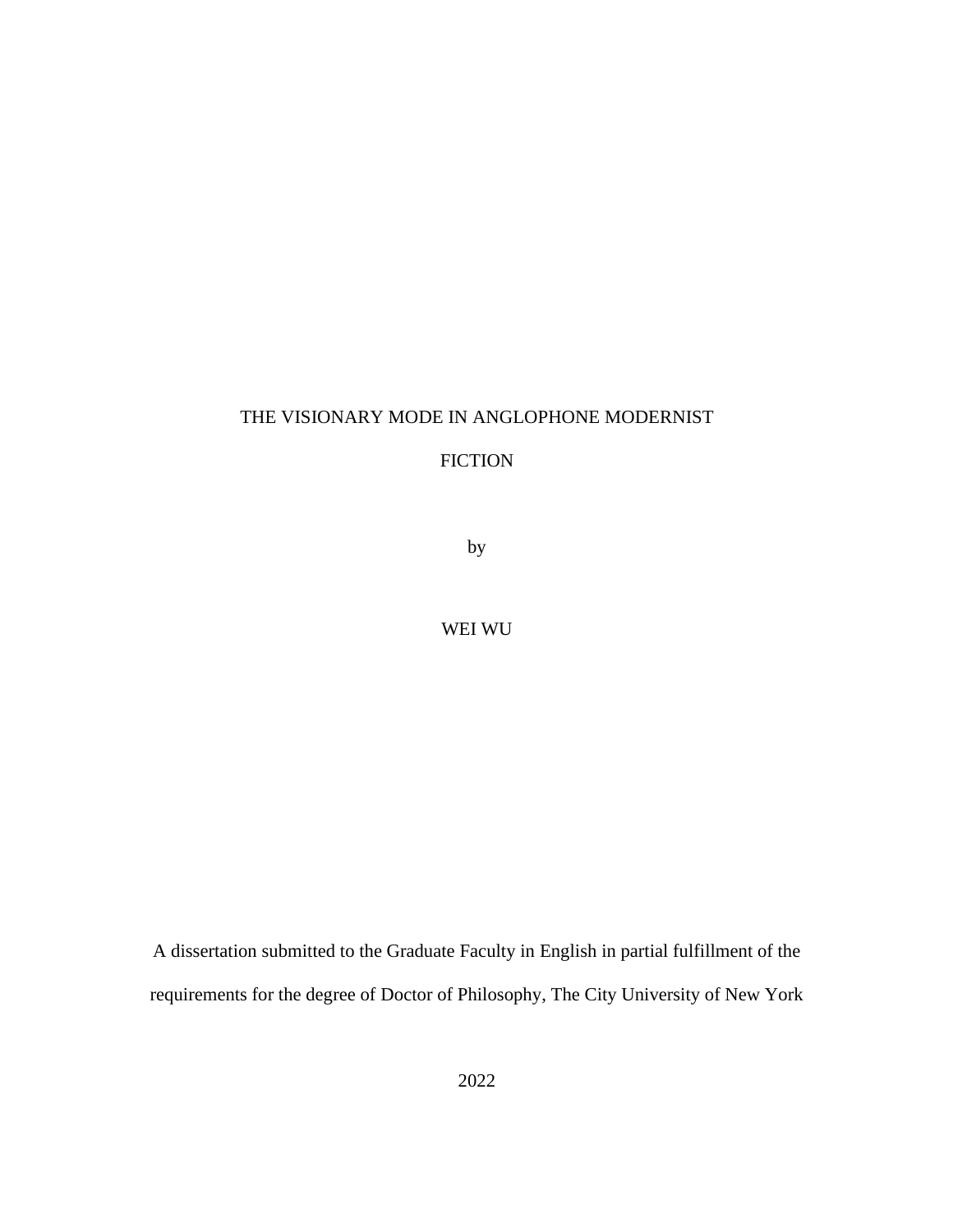## © 2022

# WEI WU

# All Rights Reserved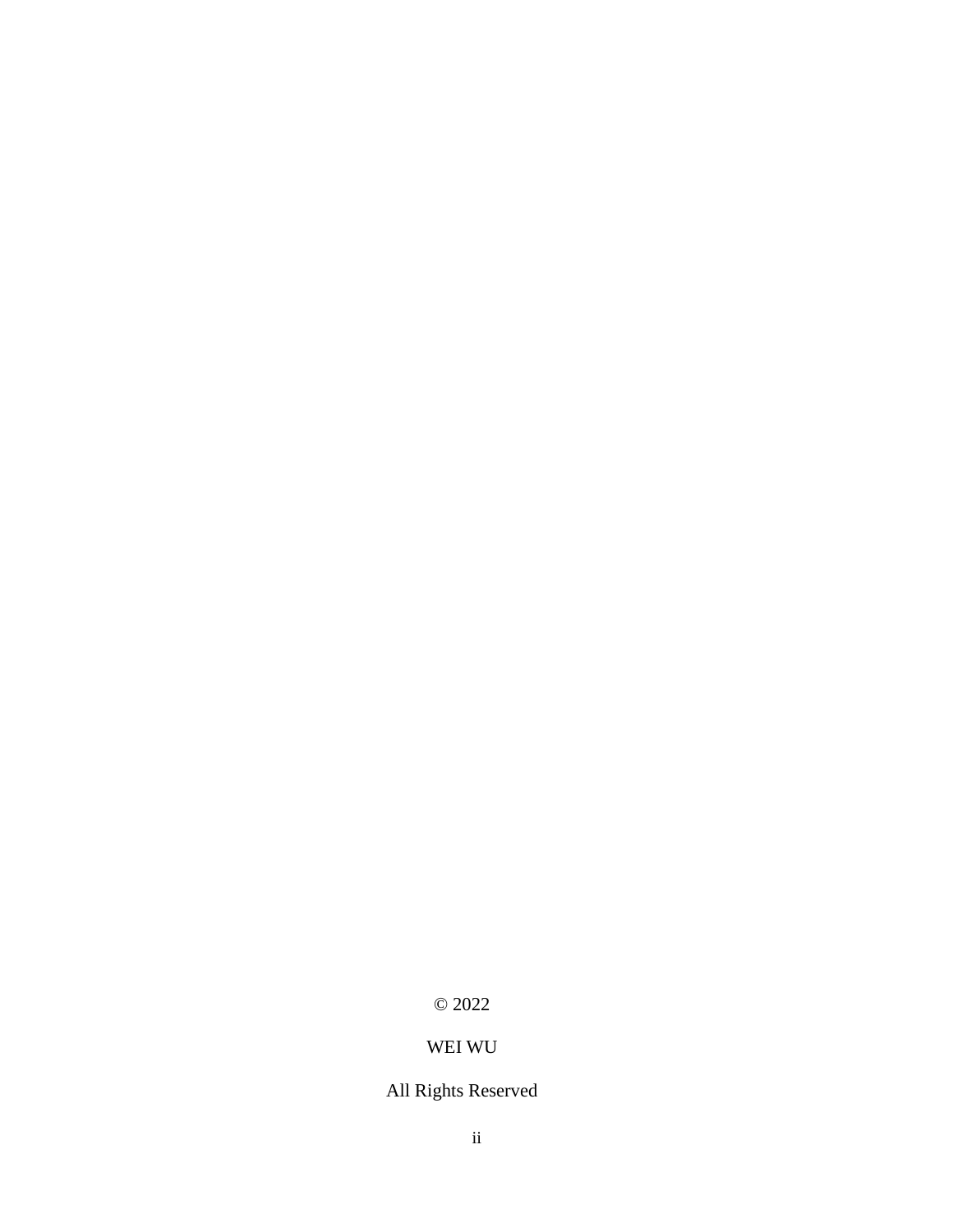The Visionary Mode in Anglophone Modernist Fiction by

### Wei Wu

This manuscript has been read and accepted for the Graduate Faculty in English in satisfaction of the dissertation requirement for the degree of Doctor of Philosophy.

10/22/2021 Nico Israel

Chair of Examining Committee

Date

10/25/2021

Date

Kandice Chuh

Executive Officer

Supervisory Committee: Nico Israel Richard Kaye Tanya Agathocleous

THE CITY UNIVERSITY OF NEW YORK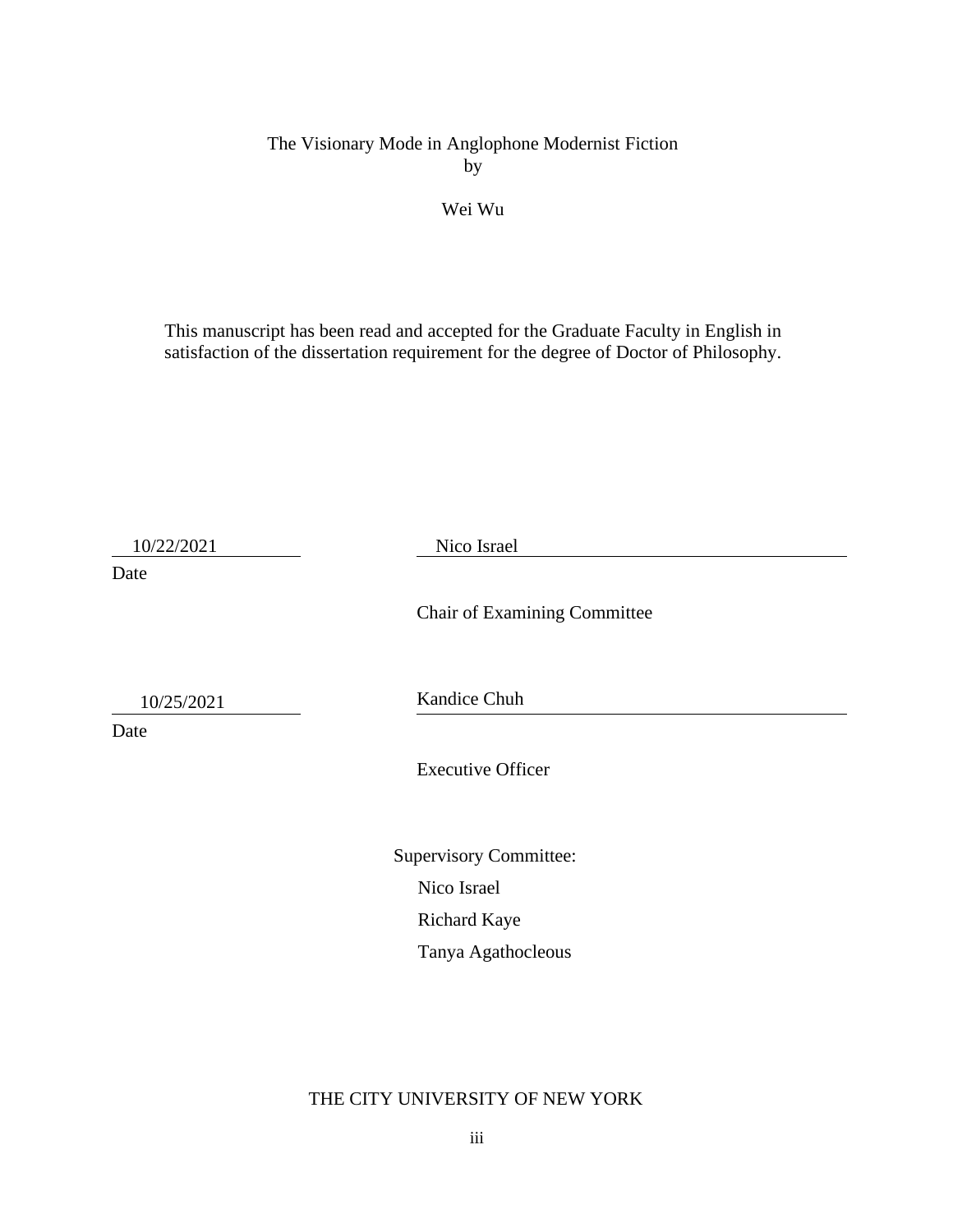#### ABSTRACT

#### The Visionary Mode in Anglophone Modernist Fiction

by

Wei Wu

Advisor: Nico Israel

This study is a critical reexamination of descriptions of visionary experiences in the novels of Woolf and Lawrence. Its goal is twofold: first, to demonstrate that the visionary mode, when best practiced by the modernist novelists here discussed, can overcome the ideological liabilities that its supposed individualist stance seems to entail; secondly, based on an updated understanding of the visionary mode, to reconceptualize its relation with the ordinary. Through discussions of five important modernist novels, this study concludes that modernist practicing of the visionary mode, when contextualized and historicized, portrays the subject as situated in dynamic exchanges with otherness, subscribes to a sense of historical relativity that resists dubious forms of absolute ideologies, and puts forward a political imagination that is present-focused and collectively oriented. The transporting power of the visionary is understood as forming an ongoing interaction and exchange with the ordinary that imbues the realm of everyday experiences with transformative potential.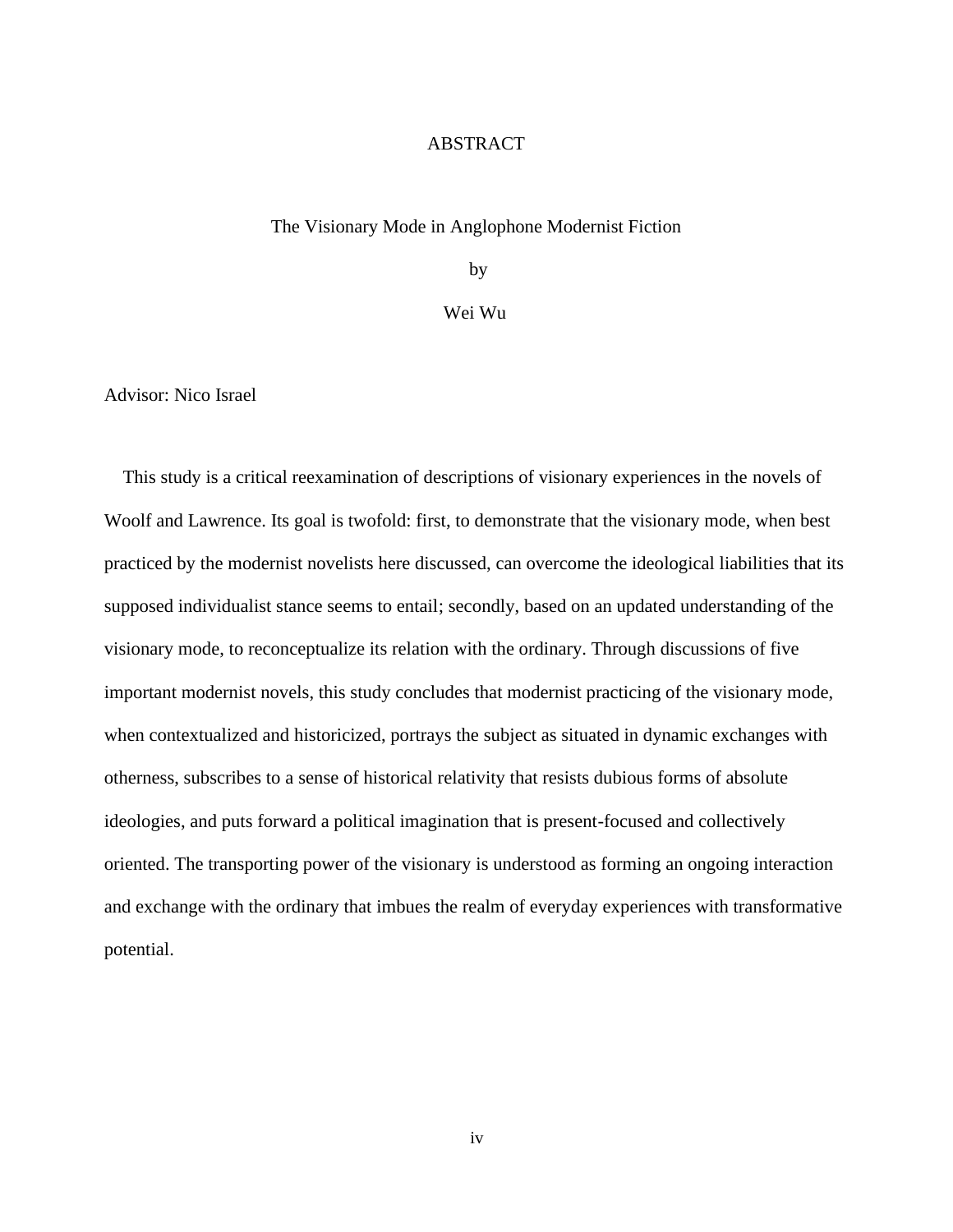#### ACKNOWLEDGMENTS

First, I'd like to thank my advisor Nico, whose guidance and support has been fundamental throughout the whole project. Over the years I've also learned invaluable lessons from him on scholarship and pedagogy. My gratitude extends to the other members of my committee, Richard and Tanya, who offered key insights and constructive suggestions on various parts.

I also want to acknowledge the moral and emotional support I received from professors in the English department at PKU. Many years ago, their literary enthusiasm and intellectual integrity inspired me to embark on the current journey.

A mentor and dear friend, Donald Stone, who has passed away and will be sorely missed, had shown faith in the project from its inception. He and Roy, another dear friend, had made New York City home for me.

The last parts of the dissertation were written during the pandemic, when I was kept in China and living with my parents. Their patience and understanding had everything to do with its eventual finish. My partner Sure and her parents have also been generous with their support. Her optimism helped keep at bay my occasional moods of uncertainty and self-doubt.

Two important figures in my life passed away during the project, my grandmother, the best storyteller I know, and my maternal grandfather. This work is dedicated to them, as well as to Donald.

A slightly modified version of Chapter 5 was accepted for publication by the *D. H. Lawrence Review*.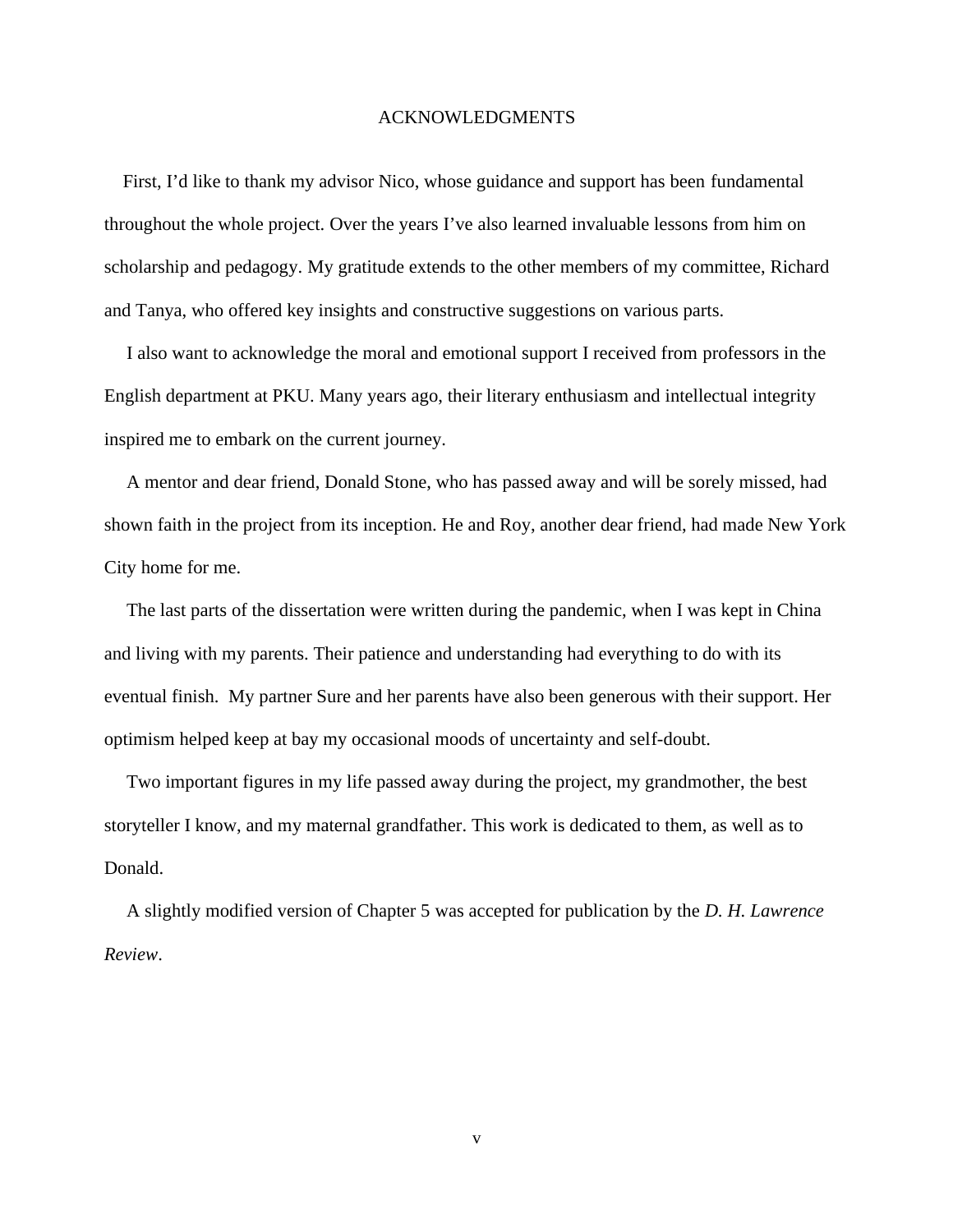## **CONTENTS**

| CHAPTER 5 Aaron's Rod and Kangaroo: The Visionary Mode as Missed Opportunity92 |
|--------------------------------------------------------------------------------|
| CHAPTER 6 The Visionary and the Ordinary: In Permanent Tension 117             |
|                                                                                |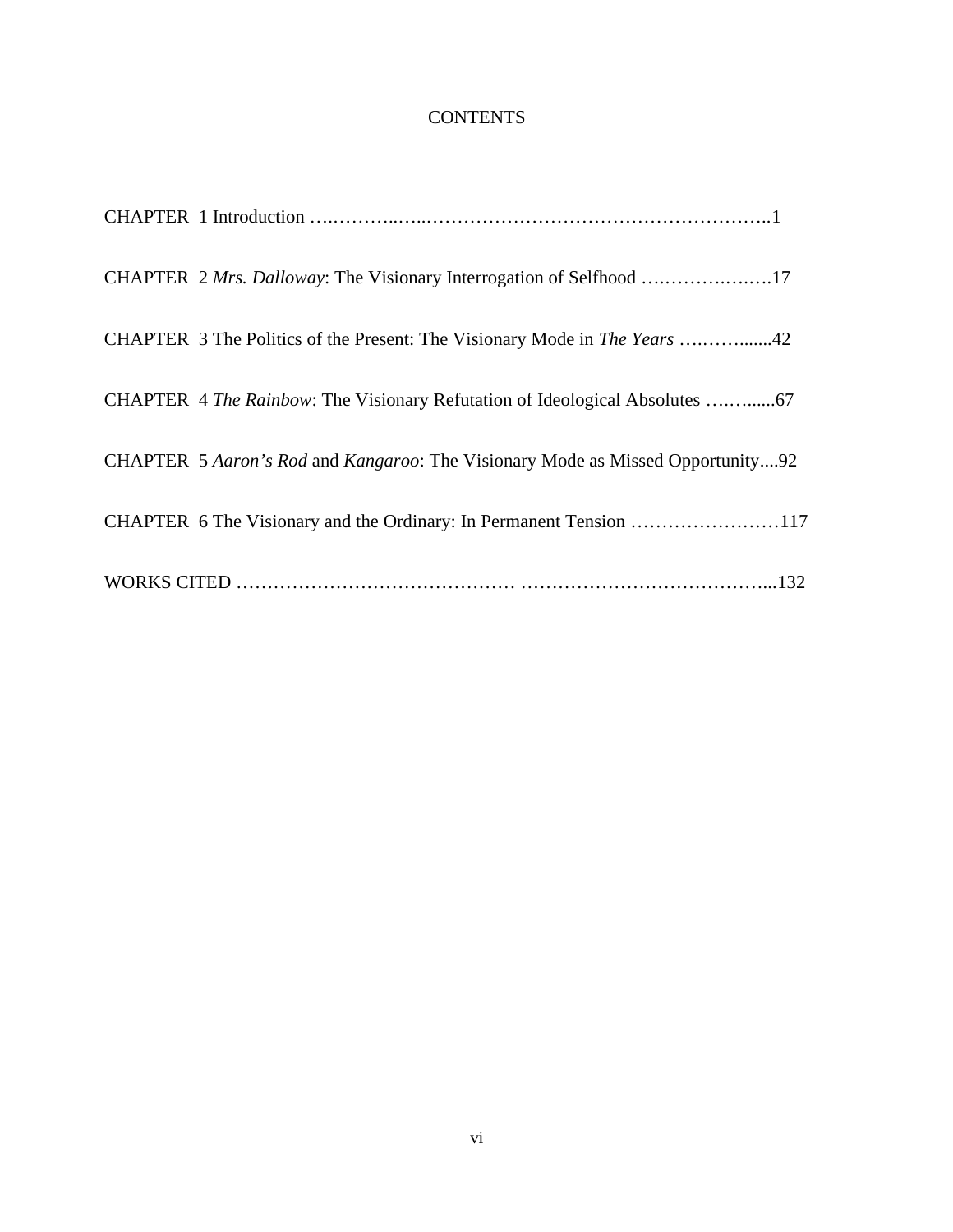#### CHAPTER 1 INTRODUCTION

I want to give the whole of the present society—nothing less: facts, as well as the vision. And to combine them both. I mean, *The Waves* going on simultaneously with *Night & Day*. —Woolf on writing *The Years*. (*Diary IV* 151-2)

The unspeakable inner chaos of which we are composed we call consciousness, and mind, and even civilisation. But it is, ultimately, chaos, lit up by visions, or not lit up by visions. Just as the rainbow may or may not light up the storm. And, like the rainbow the vision perisheth. —Lawrence. (*Phoenix* 255).

Woolf's attempted combination of "fact" and "vision" and Lawrence's conception of our mental life as susceptible to rainbow-like visions stand as key self-reflexive expressions in the history of Anglophone modernist fiction that highlight the centrality of the visionary moments. They also reveal a fraught relation between the visionary moments and an aesthetics of the "ordinary." In Woolf's case it is signified by the vast stylistic discrepancies between the delicate interiority of *The Waves* and the conventional realism of *Night and Day*, and for Lawrence, the ordinary, the "inner chaos" of our daily consciousness, is in dire need of being "lit up," that is, enlightenment or illumination, by fleeting visions. This study is a critical reexamination of descriptions of visionary experiences in the novels of Woolf and Lawrence. Such descriptions take the form of what I call "the visionary mode." My aim is twofold: first, to demonstrate that the visionary mode, when best practiced by the modernist novelists here discussed, can overcome the ideological liabilities that its supposed individualist stance seems to entail; second, based on an updated understanding of the visionary mode, to reconceptualize its relation with the ordinary.

Long conceived in religious writings as the manifestation of the divine to the individual, visionary experiences acquired an increasingly secular use in the modern era. Since the 19th century, artists and writers have elevated the visionary almost to cult status: the Romantics extolled the Gothic and the sublime, as well as the godlike imaginative and creative powers in the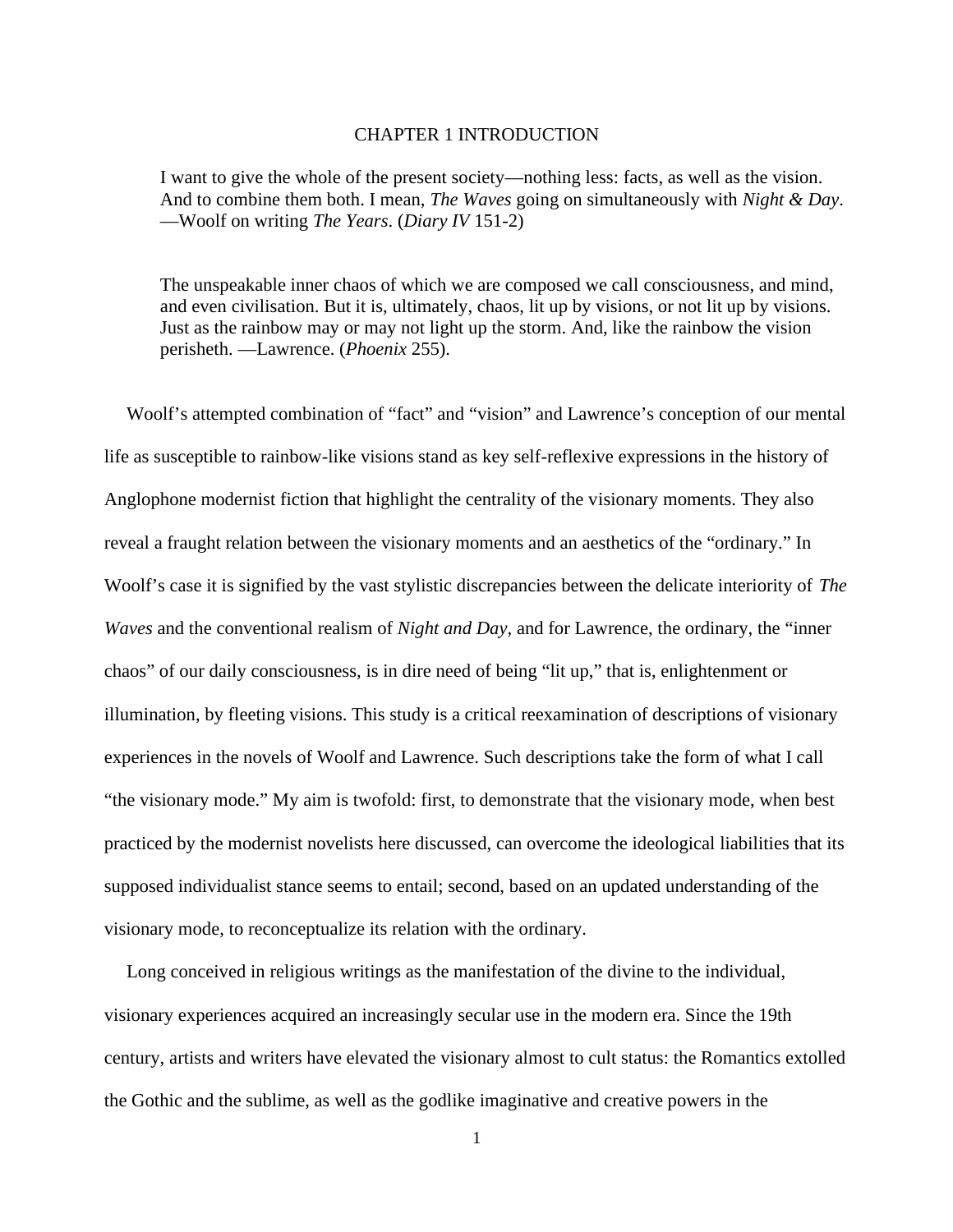individual; during the Victorian period, Browning's idea of "infinite moment" serves as the basis for the perception of poetic truth, while Tennyson's "trances" produce an imaginative power that would induce sudden spiritual manifestations. Symbolists drew on the bizarre as a means to cut through the surface of the familiar world and to reveal the living spirit within. In the twentieth century different forms of visionary experiences prevailed, from Yeats' theosophical spiritualism, to the Surrealist mining of the dream world for an alternative reality. As Christopher Reed writes, the modernist vision often seems to involve "a heroic odyssey on the high seas of consciousness, with no time to spare for the mundane details of home life and house keeping" ("Introduction" 15). 1. The Visionary Mode under Attack

The study of the visionary moment in modernist literature can best be seen in the critical interest in Joyce's idea of epiphany, "a sudden spiritual manifestation," as Joyce expounds the concept in *Stephen Hero* (211). The idea of epiphany was one of the favorite concepts of the New Critics, presumably due to its avowedly non-ideological nature and its ahistorical tendency. With the rise of more historically and politically oriented literary theories since the 1970s, however, this predominantly formalist understanding of the visionary fell out of favor. In Herbert F. Tucker's words: "Epiphany may have fallen under theoretical suspicion and into academic neglect because currently popular definitions violate the postulates of much advanced scholarship" (1209).

What lies behind epiphany's fall of fortune is that with the rise of poststructuralism, the idea of a heightened, intensified state of consciousness located in an individual subject looks increasingly suspicious. Richard Rorty's warning— "not [to] think of our 'intuitions' as . . . more than the habitual use of a certain repertoire of terms" (22) sums it up. Various critics have taken issue with visionary experiences. John McGowan examines the implications of visionary moments in regard to questions of knowledge and subjectivity. He argues that the persistent use of epiphany in modernist literature "indicates that these modernists have not given up all desire to use art to gain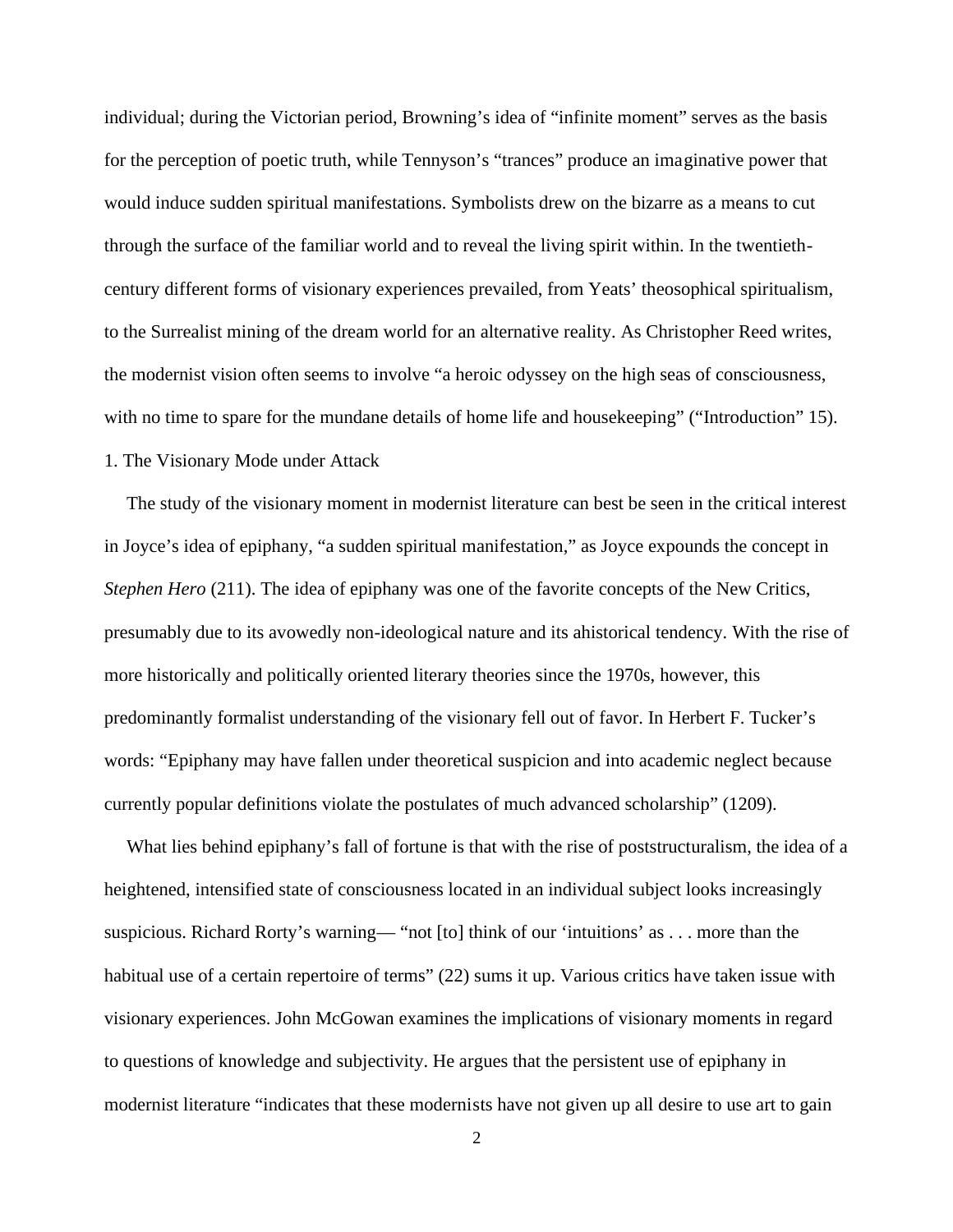access to truths hidden to ordinary perception." The result, as McGowan observes, is a reinforced "strong selfhood" that impedes the more urgent need to "deconstruct the self" (418). Arthur Saltzman interprets visionary, or epiphanic descriptions as symptomatic of a continuing psychological need for stasis and transcendence. He ironically remarks that "[s]canning the blunt horizon for God's fingerprints, we establish epiphanies, then marvel at their ingenuity" (19). Saltzman sees epiphany as reifying "a focused, stabilized locus of meaning," while contemporary reality "is decentered, multivalent, unsystematic, even nonsensical" (11). Therefore, he countenances a kind of "anti-epiphanic" fiction in which "[r]evelatory impulses are either absent or confessed to be literary conventions" (27). Minoli Salgado also exposes epiphany as "based upon a vast number of suppositions," a significant one being "an aesthetic idealism that is immature and vacuous—the product of a highly romantic self-serving imagination" (105). She further points out that epiphanies extol a passive principle— "passive awareness in the character and passive acceptance in the reader," which is "at odds with social commitments" (107-8). The most sustained critique of the visionary mode is offered by Paul Maltby, quoted here at length:

The visionary moment promotes the influential myth that there is a "higher" order of knowledge that can "save" or transfigure the individual by virtue of its singular attributes—that is, knowledge as inter alia intuitive, instantaneous, pure, permanent, and universal. This amounts to a paradigm of knowledge that implicitly downgrades "worldly" forms of knowledge that have real transformative potential. The paradigm also assumes the model of a self-sufficient (or atomistic) subject as the private source of knowledge. Ideological effects follow from these assumptions. Thus, in dissociating knowledge from public life and interiorizing it, the paradigm occludes understanding of the socially constituted nature of knowledge. Furthermore, it obscures the role of knowledge in constructing the positions from which the subject makes sense of his or her place in the world. In short, the political implications of knowledge are effaced. (5)

To sum up, the modernist visionary mode is charged with three main offenses: it is individualist and solipsistic, because it presupposes an autonomous, spontaneous subject, which makes it epistemologically untenable; it is ahistorical or anti-historical, since it aspires towards, or claims to have reached, a transcendent state of knowledge and being; and based on the first two points, it is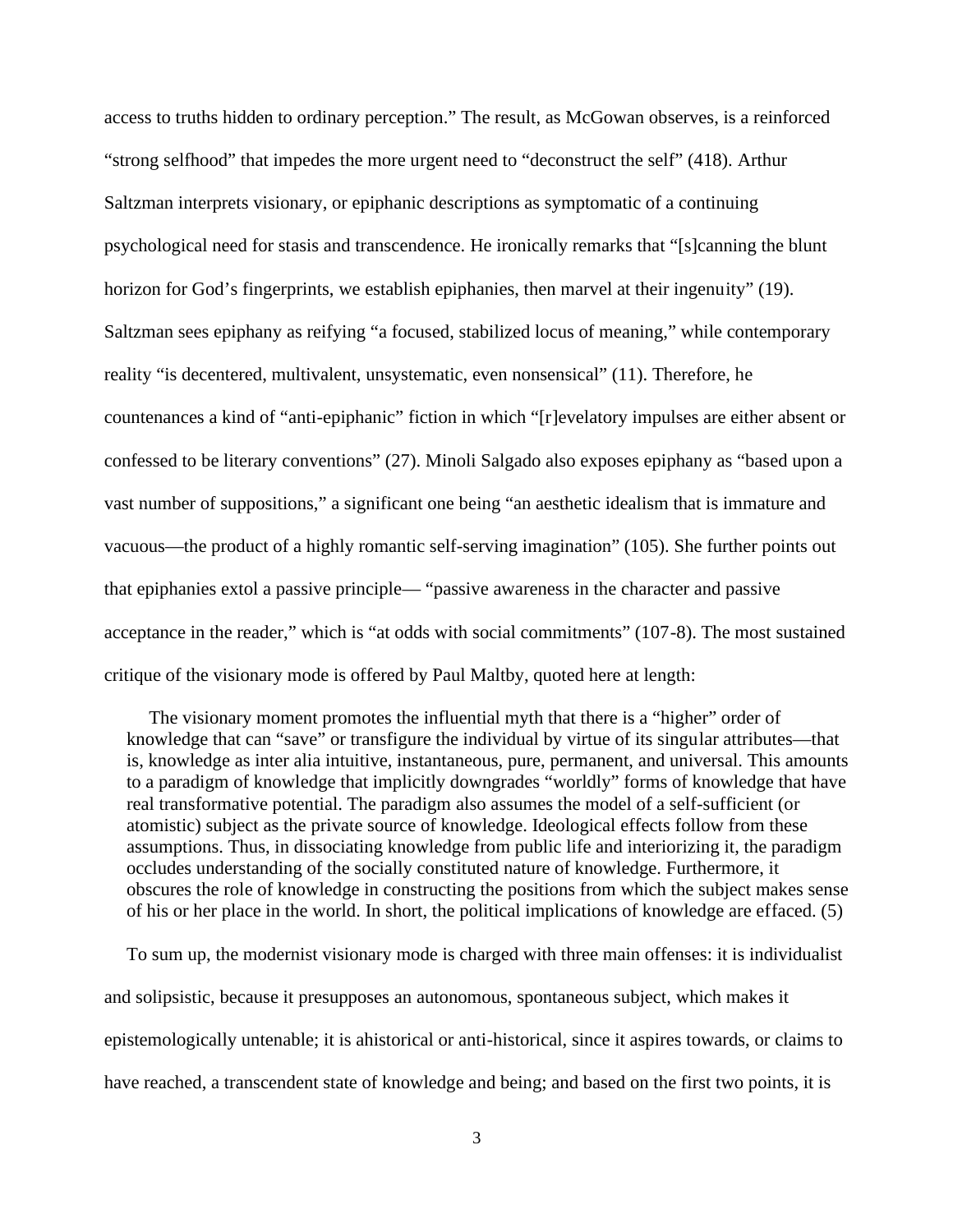politically conservative or reactionary, because its individualist nature implies its exclusivist and self-isolated stance, and its ahistorical tendency leads to an occlusion of real social and political forces at work.

Meanwhile, the fall of the visionary was accompanied by a rising critical estimation of the ordinary, the everyday. Two early notable theorists of the ordinary are Michel de Certeau and Charles Taylor. In *The Practice of Everyday Life* (1984), De Certeau challenges the idea that the everyday is complicit in the late-capitalistic colonization of modern life, and instead emphasizes the maneuvering space within the everyday for more active and rebellious exercising of individual agency. Taylor entitles a whole section of his magisterial *Sources of the Self* (1989) as "The Affirmation of the Ordinary," in which he sees the ascension of the ordinary to the central place of modern identity as providing the modern subject with positive moral resources. The hidden virtues of the ordinary certainly partly explain its recent rediscovery: its stability and comfort, its restorative and tranquilizing effects, its particularity and concreteness. However, a critique of gender also underlies the interest in the ordinary. The domestic sphere of the household, the mundane task of housekeeping and daily chores had been traditionally associated with women. The exposure by contemporary feminist theories of the trivialized and degraded treatment of the ordinary in traditional literary representation opened up a long neglected political dimension.

This gendered political critique in studies on the ordinary, therefore, is hardly surprising. What is notable, however, is the way studies of the ordinary very often contain an implicit critique of the visionary, the assumption being that the ordinary can prove to be more politically efficacious than the visionary. In chapter five I discuss in greater detail critical opinions that tend to extol the ordinary at the cost of the visionary (Rosner, Randall, Olson, Russell). Here, it suffices to quote from Liesl Olson a representative position that "the conception [that modernism is preoccupied with extraordinary moments] fundamentally obscures modernism's commitment to the ordinary, to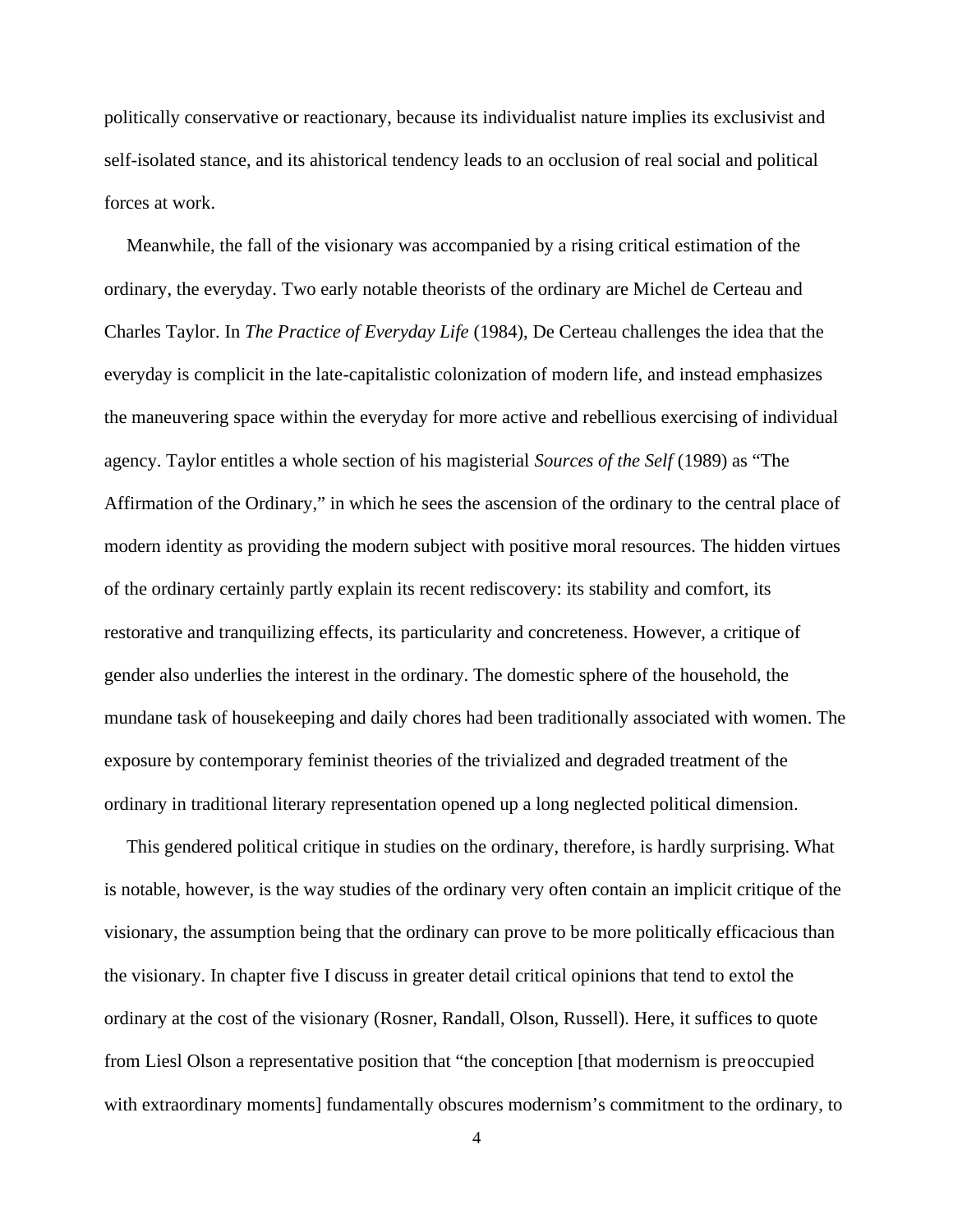experiences that are not heightened" (4).

In this critical environment of suspicion and hostility, this study conducts a reexamination of the modernist visionary, in light of the double challenge it faces—questioning of its philosophical and political validity by poststructuralist critiques, and the critical valorizing of its supposed ideological rival, i.e., the ordinary. Through readings of novels by Woolf and Lawrence, I attempt to show that the modernist utilization of the visionary mode at its best is free of a epistemologically and politically suspicious ideology, that in fact the visionary mode embodies a reflexive critical spirit by questioning the idea of an isolated subject, by affirming historicity and relativity instead of absoluteness, and by envisioning alternative political possibilities in a collective manner. Based on this new understanding of the visionary, I present a theoretical model in which the visionary is not subsumed or negated by the ordinary, but the two form an unresolvable pair that bodies forth a unique tension-filled modernist rhythm which permeates the realm of everyday experiences. What follows is an attempt at delineating the distinctness of the modernist visionary mode.

2. Charting the Variety of Visionary experiences: Religious, Mystical, Romantic, and Modernist

I'll first specify what I mean by the visionary mode, as exemplified by modernist novels, by distinguishing it from other forms of visionary revelations. To start with, the modernist visionary mode bears crucial differences from religious and mystical visionary moments. The religious visionary moment, at least as a Christian phenomenon, usually results in an affirmation of an external agency, a divine grace as the cause of the experience, that is, the vision temporarily reveals the glorious being of the all-powerful God himself. Typical examples include Paul's sudden conversion on the road to Damascus, recounted in Acts (22:6–11), and the manifestation of Christ to the Magi (Matthew 2:1-12). The mystical vision presupposes the same kind of ultimate presence of a divine being, but the subject, in a moment of self-denial and willed passivity, refuses to reach for the divine cognitively, which paradoxically results in greater spiritual intensification. And since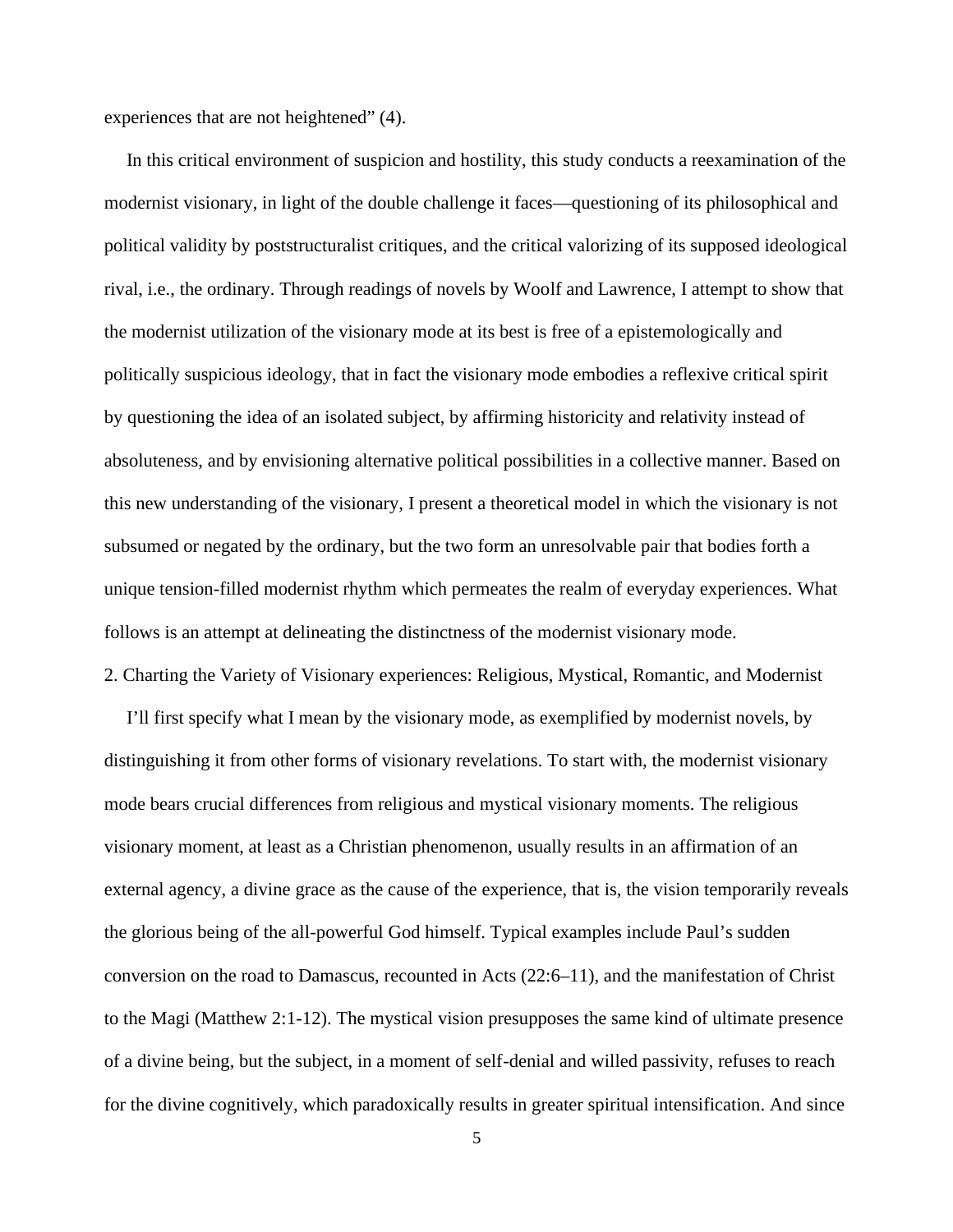the religious or mystical vision has a divine origin, its meaning is also divinely established, therefore definite and indubitable. The significance of the experience is predetermined—religious conversion or salvation. Ashton Nichols usefully observes that "religious experience always relies on a specific interpretation of the meaning of a perceptual event" (14).

By contrast, the modernist visionary moment, being a totally secular experience, assumes neither a definitive godly origin, nor divinely sanctioned meaning. Its personal and private origin in the emotional state of the individual subject entails an inherent indeterminacy. I argue that Woolf and Lawrence showed critical awareness of these differences and dramatized them in memorable episodes of their novels. The mystical vision finds its expression in *Mrs. Dalloway*, embodied by Peter Walsh's dream "vision" of a siren-like goddess that induces cessation of struggle and loss of self, while the religious vision is conveyed in Will Brangwen's ecstatic "vision" of eternity in the Lincoln cathedral episode in *The Rainbow*, only to be deflated immediately afterward by a *modernist* visionary moment of constructive destruction. I'll discuss both episodes in detail in later chapters.

While the modernist visionary moment shows key divergences from religious and mystical visions, it is also important to differentiate it from the Romantic vision, since both are secularized versions of visionary experiences. In a way the Romantic visionary moment launched the move away from the religious and the mystical by locating the origin of the experience in the imaginative powers of the individual mind and by rendering the meaning of the experience ambiguous and indeterminate. However, I argue that the modernist visionary goes further in this differentiational effort, for to a certain extent the Romantic vision still retains two key features of the old religious and mystical visions—their supernatural, fantastic elements, and their prophetic, apocalyptic tendencies.

First, Romantic visionary descriptions very often employ supernatural or quasi-supernatural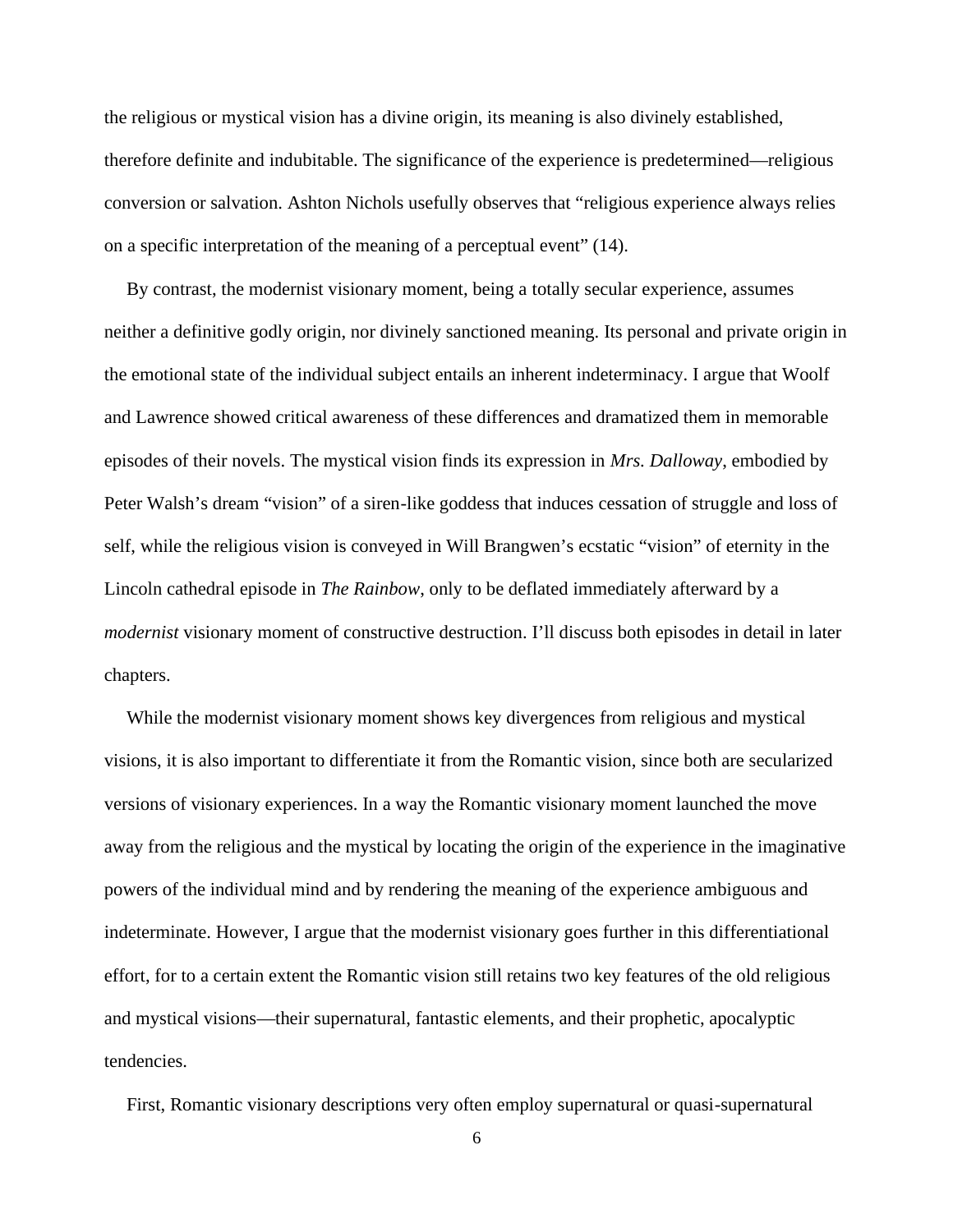scenarios, some famous examples including Coleridge's "Kubla Khan," "The Rime of the Ancient Mariner," Shelley's "The Triumph of Life," and Keats's "Hyperion: A Fragment." The visionary descriptions of these key Romantic works, though not of a religious nature, present the protagonist as transported into a dream realm, a trance, or an outlandish setting where extraordinary occurrences, fantastic apparitions, or imaginary encounters lead to a sense of wonder and an intensified, revelatory experience. This residual supernatural side also represents the Romantics' bold attempt to walk the thin line between the "wondrous" and the "illusionary," the "unreal," as a means to expand human experiences. Secondly, the Romantic visionary sometimes also has a strong penchant for the prophetic, the vatic, and apocalyptic. This future-projecting poetic energy is by nature politically radical and utopian. Blake's great prophetic poetry represents this aspect of the visionary tradition of Romanticism, which is also found in Shelley's "Queen Mab." This sense of prophetic foresight is also familiar today by its popularized use which refers to an entrepreneur or politician that is far-sighted and future-savvy as a "visionary."

By comparison, the modernist visionary moment I'll discuss is neither a trance or a dream, nor primarily future-oriented (Lawrence's prose has often been called "prophetic," but his novels largely follow this distinction). The form it takes is usually introspective and present-focused, an intensified engagement with current experiences received by the mind. Its dramatic sense comes not from fantastic encounters with supernatural elements, but from the contrast between heightened awareness, defamiliarized sense of self-consciousness, and its habitual surroundings and mundane circumstances. In this sense, the modernist visionary is more Wordsworthian than Blakean, with the former's famous account of "spots of time" as the prototypical visionary experience that prizes the dramatization and intensification of ordinary experiences in a familiar daily setting.

3. Choice of Term: The Visionary Moment vs. Epiphany

Interestingly, a secular revelation that focuses on the present instead of the future has long been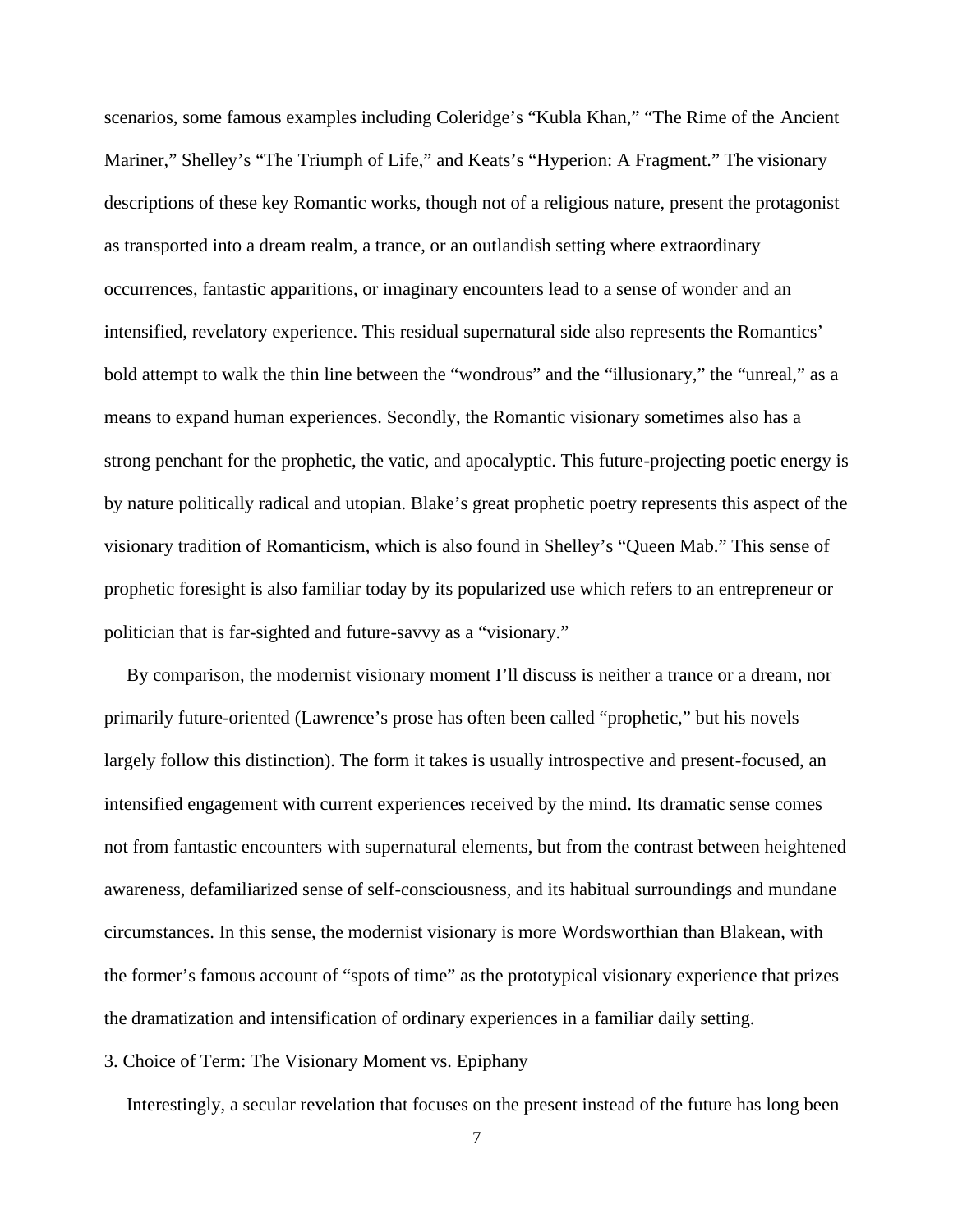studied under the rubric of "epiphany," the famous Joycean term that appears in *Stephen Hero*. It is a significant choice of term by Joyce to name this temporarily illuminated state of mind as "epiphany," not "vision." Through his definition— "a sudden spiritual manifestation, whether in the vulgarity of speech or of gesture or in a memorable phase of the mind itself" (211)— epiphany is dissociated significantly from the two features of the "visionary" tradition I discussed above, i.e., the supernatural or fantastical on the one hand, and the prophetic or utopian on the other. The distinct character of the Joycean epiphany lies in its very power to connect the mundane, insignificant everyday, with heightened, revealing luminosity. The epiphanic experience turns to the trivial and the ordinary for spiritual illumination and elevation, with no attempt to invoke godly or mystical beings, and its emphasis on the unique individual sensibility invested in the immediacy of the present moment also precludes a dimension of futurity on which utopian thinking is predicated.

Which brings us to the question: why the term "the visionary mode" instead of simply "epiphany"? One reason is that the latter has certain restrictions and established associations that do not fit well with the intensified experiences I'll discuss in Woolf and Lawrence.

First, the term epiphany requires a specific triggering mechanism, a common object, incident, or phrase, to act as the cause of the subsequent heightened experience. Following Joyce's dictates, studies of "epiphany" tend to devote too much attention to the "trivial," "ordinary," or "insignificant" details, objects, phrases, or scenes, and insist upon their necessity to give rise to the visionary experience. This restriction would have left out most of the visionary descriptions in this study, for which no apparent cause of the experience can be ascertained. Hence my preference for the more inclusive, encompassing term "visionary." Insistence on the insignificant origin of the experience also tends to make it seemingly inexhaustible. After all, Wordsworth himself represents his "spots of time" as "moments / [which] are scattered everywhere" (*Prelude* 12.208, 223–24).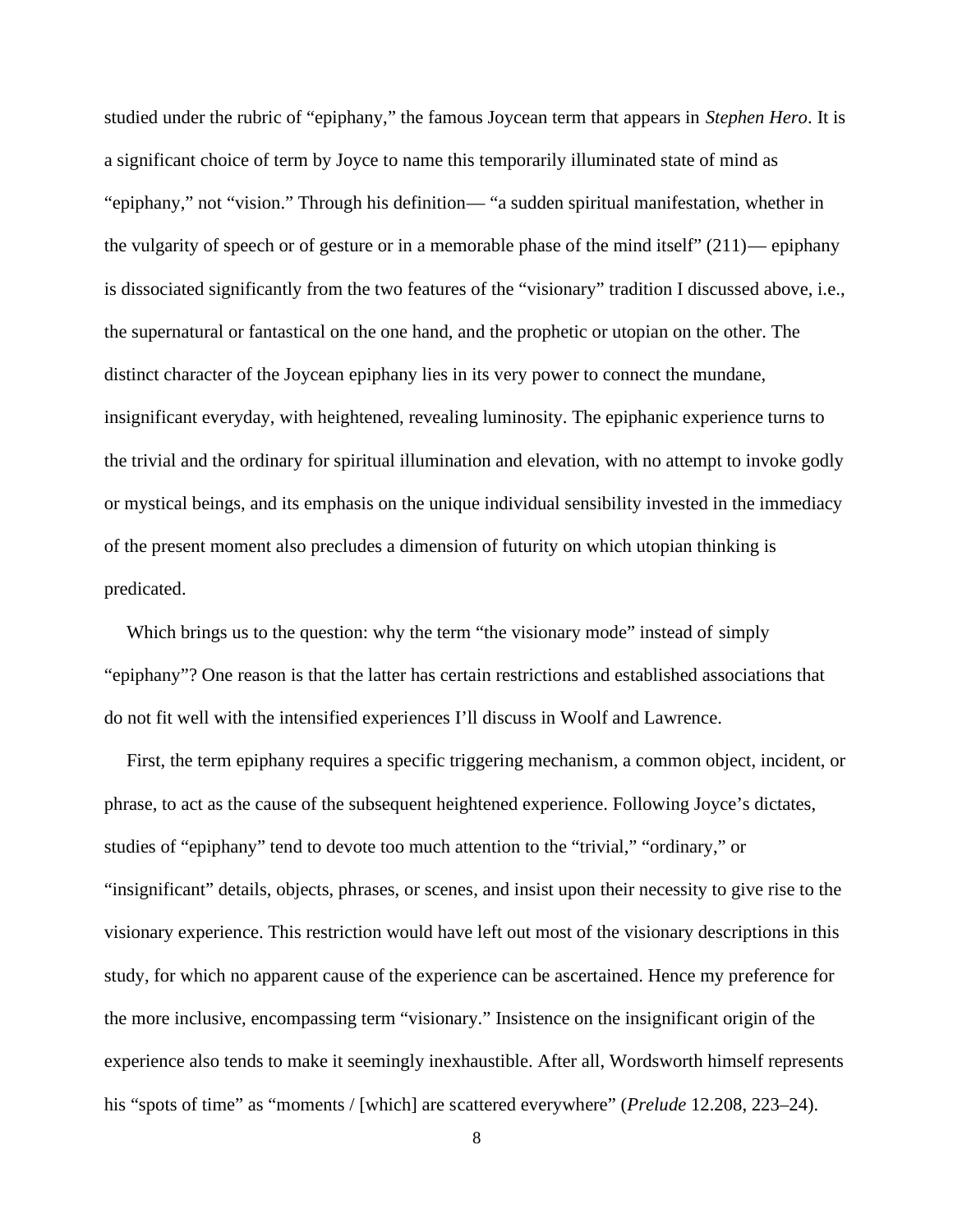The visionary moments I identify, describe, and analyze in Woolf and Lawrence are significantly rarer.

Additionally, studies of epiphany sometimes manifest an excessive preoccupation with time. Morris Beja's otherwise useful and informative study serves as an example here. Though the temporal factor is crucial to visionary experiences, in both its specificity and brevity, Beja's extensive focus on the "past-redeeming" capacity of the epiphany suggests an exclusive valorization of experiential interiority. He divides epiphanies into two types, solely based on their relations to temporality— "retrospective" epiphany and that of the "past recaptured" (15). Unsurprisingly, memory features as a key faculty in both kinds of experiences for its potential power to defy time and reach transcendence. Redemption of the past serves as a vindication of life's meaning.

These epiphanic retrospective urges, valuable in themselves as strategies to disrupt linear temporality, may mask an introspective propensity. Using the intensified moment mainly as a device to multiply, diversify, or recover experience, they may be seen as espousing an aesthetics that dramatizes experiences for the sake of more, varied experiences. One is easily reminded of Walter Pater's famous words in his "Conclusion" to *The Renaissance* – "not the fruit of experience, but experience itself" (219). This exhortation to enjoy experience for its own sake has since been characterized as the self-indulgence of an aesthete or hedonist.

Since my aim is to show that the modernist visionary moment, as exemplified by Woolf and Lawrence, exhibits tendencies to overcome its centripetal inclinations, and to engage with pressing ethical, historical and political issues in its continued employment of the visionary mode, the term "visionary mode" helps to distance this study from associations with the sometimes too personally focused perspective of epiphany.

An equally important reason that I opted for the term "visionary mode" instead of "epiphany" is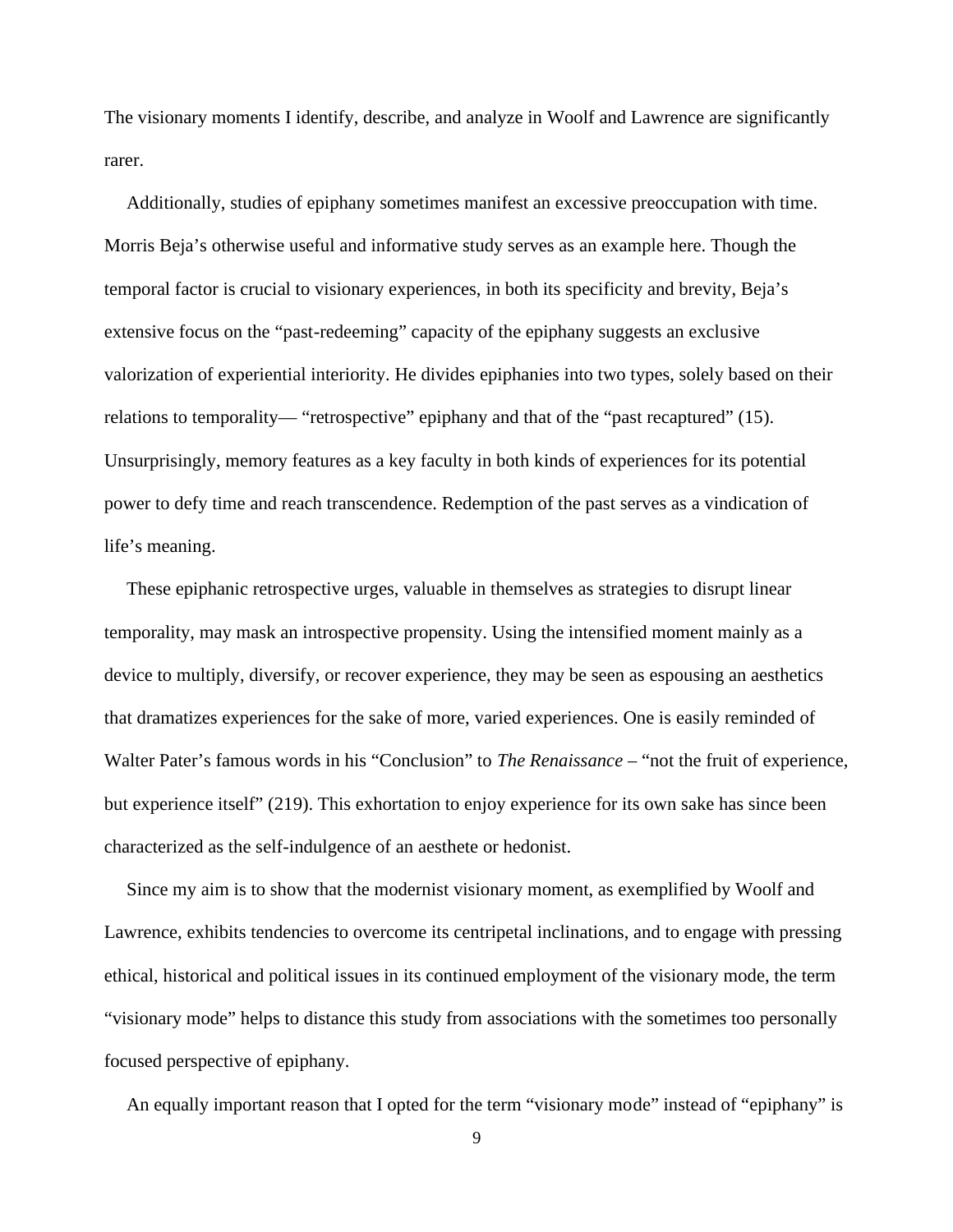simply that "vision" is the word that modernist novelists themselves have frequently used (with the exception of Joyce, of course). I'll thereby defend my choice of the term by briefly sketching a distinct "visionary" lineage in the modernist novel.

"Moments of vision," the title of a 1917 poem by Hardy, abound in the works of Henry James, Thomas Hardy, and Joseph Conrad. James places great importance on "that moment" in the creative process of the novelist— "when the mind is imaginative…it takes to itself the faintest hints of life, it converts the very pulses of the air into revelations" (31). Hardy's famous "moment of vision" is perhaps best seen in Woolf's personal take on it. She writes, in a reflective piece on Hardy's novels:

His own word, "moments of vision," exactly describes those passages of astonishing beauty and force which are to be found in every book that he wrote. With a sudden quickening of power which we cannot foretell, nor he, it seems, control, a single scene breaks off from the rest…Vivid to the eye, but not to the eye alone, for every sense participates, such scenes dawn upon us and their splendour remains. (*Essays V* 564)

"Moments of vision" feature in an even more prominent way in Conrad's novels. One memorable

expression comes from Lord Jim, when Marlow's mind is transported by a plain phrase from a

#### French officer:

And suddenly...he pronounced, "Mon Dieu! How the time passes!" Nothing could have been more commonplace than this remark; but its utterance coincided for me with a *moment of vision*. It's extraordinary how we go through life with eyes half shut, with dull ears, with dormant thoughts…Nevertheless, there can be but few of us who had never known one of these rare moments of awakening when we see, hear, understand ever so much—everything—in a flash… (*Lord Jim* 104; my italics)

Elsewhere, the moment of vision constitutes for Conrad the goal of the literary endeavors:

To arrest, for the space of a breath, the hands busy about the work of the earth, and compel men entranced by the sight of distant goals to glance for a moment at the surrounding *vision* of form and colour, of sunshine and shadows; to make them pause for a look, for a sigh, for a smile—such is the aim, difficult and evanescent, and reserved only for a very few to achieve. But sometimes, by the deserving and the fortunate, even that task is accomplished. And when it is accomplished—behold !—all the truth of life is there: a *moment of vision*, a sigh, a smile and the return to an eternal rest. (*Narcissus* xvi; my italics)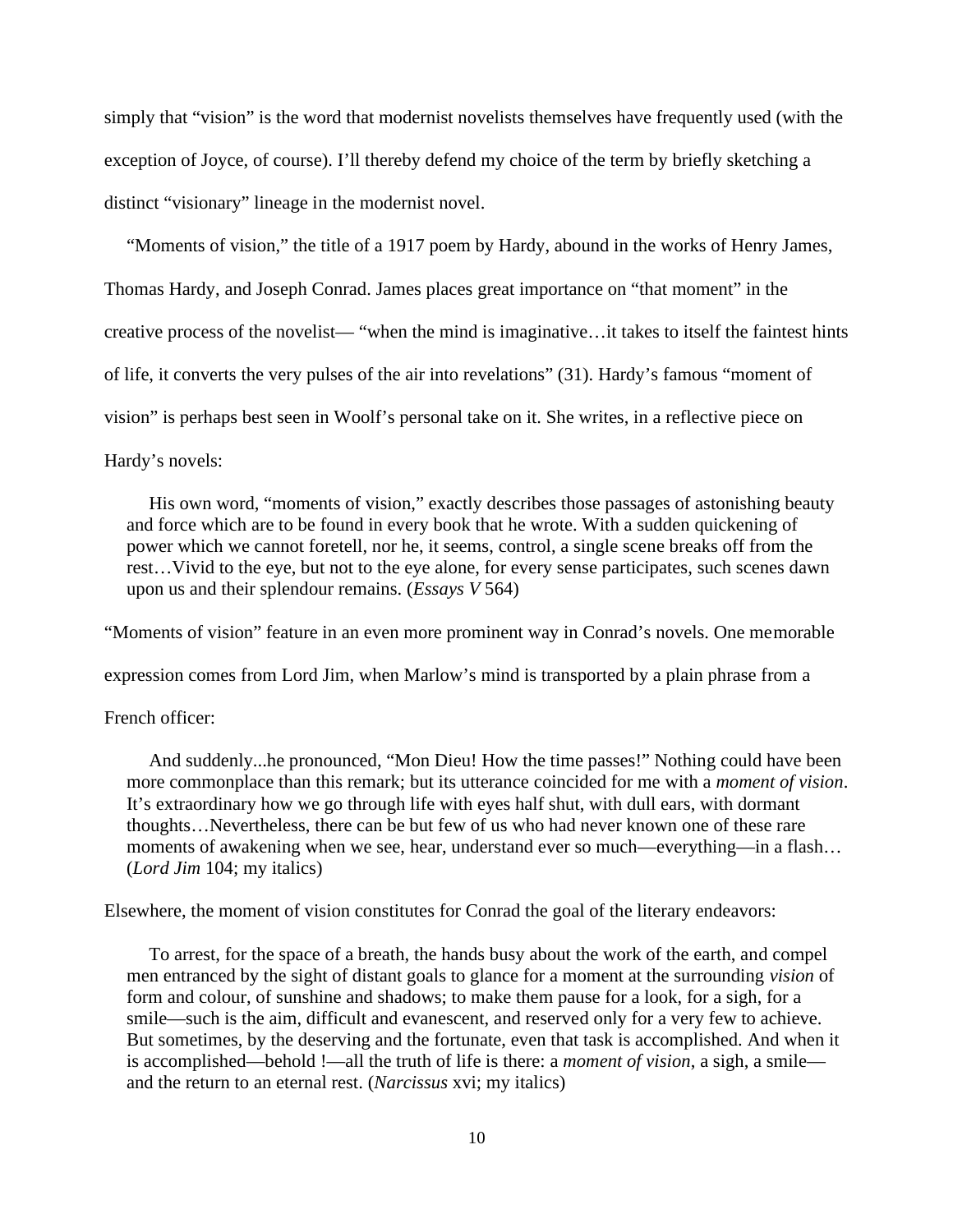With the moment of vision occupying such a central stage in the early modernists, it is only natural that the generation of Woolf and Lawrence carried on the visionary tradition. In Woolf's novels, for example, explicit references to the "vision" recur with frequency. One famous instance appears at the end of *To the Lighthouse*, where Lily Briscoe proclaims that "I have had my vision" (198). Also, in her final novel, *Between the Acts*, Miss La Trobe, in a moment of self-doubt, seizes upon the redemptive power of momentary vision: "still for one moment she held them together the dispersing company. Hadn't she, for twenty-five minutes, made them see? A vision imparted was relief from agony...one moment" (60).

It is this visionary tradition in modern fiction, repeated in explicit terminology, that Woolf and Lawrence inherited and felt comfortable in. It also makes the choice of the term "visionary" seem appropriate for this study.

#### 4. Characteristics of the Modernist Visionary Moment

By no means as definitive and absolute criteria, I propose three distinct elements that characterize the visionary mode. First and foremost, my focus is on the visionary experiences of the fictional characters situated within dramatic narratives. In other words, the visionary moment is individually based, happening firmly in the individual consciousness, characterized by temporal and local specificity, not generalization or abstraction. Therefore, this study does not engage with issues phrased as Woolf's "artistic vision," or Lawrence's "prophetic vision," which invokes a too general use of the word. Neither does it explore at length the potentially "visionary" effect on the reader, in the sense that Robert Langbaum uses to assert that "Wordsworth and Coleridge . . . create structures that produce epiphanies in the reader" (40), mainly because the possibility that the reader can have an "epiphanic" experience triggered by a seemingly ordinary, commonplace description in the novel is potentially limitless. Conceived in the broadest way, even barely, minimum textual traces, effects can be interpreted within certain contexts by some readers as "revelatory." Thus, I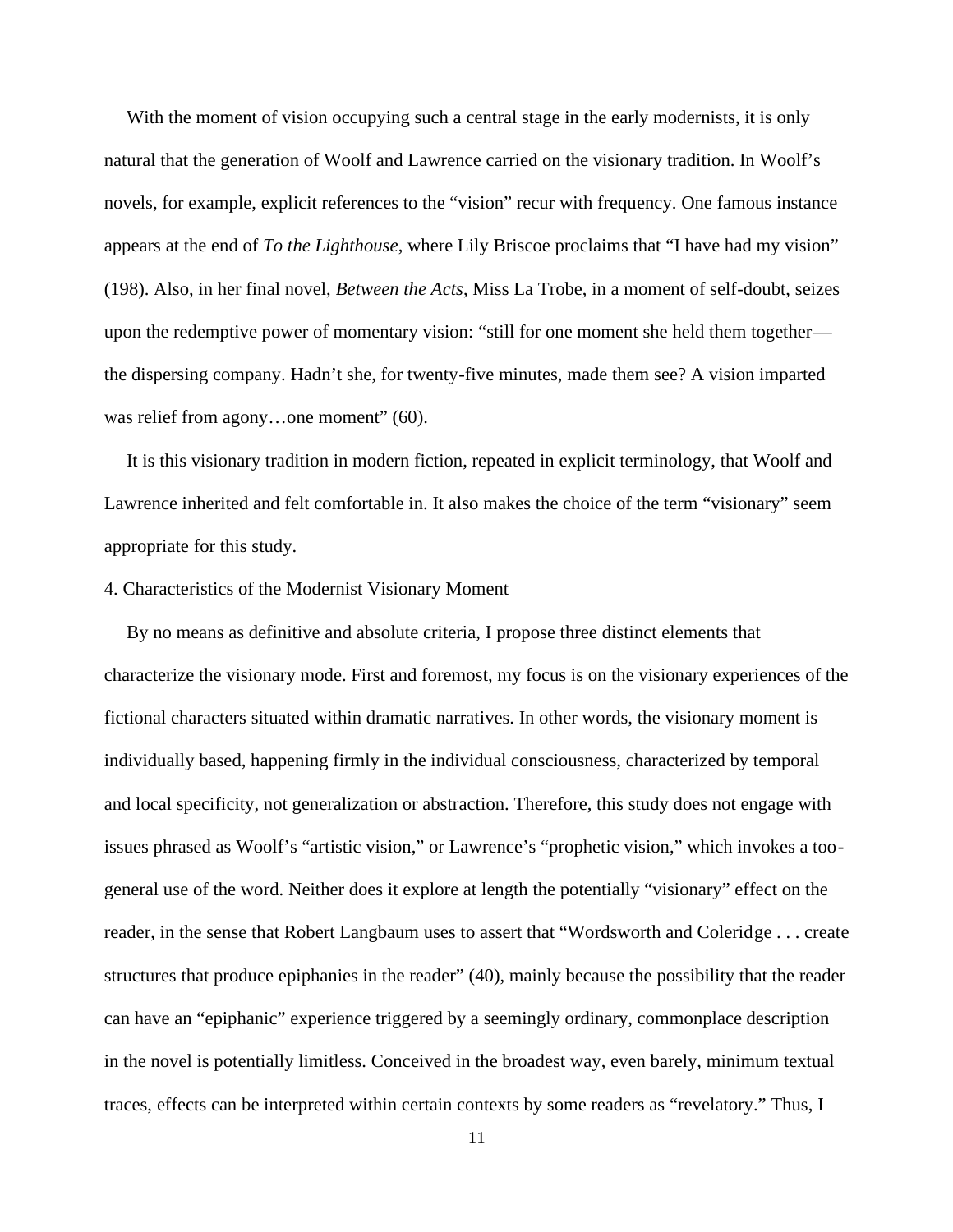follow Zack Bowen in confining the moment of insight firmly within the characters— "all epiphanies, some more subtly than others, are really, even if unstated, the epiphanies of the characters themselves" (106).

Secondly, the visionary mode is characterized by a heightened awareness, an intensified state of consciousness, and enriched affective reactions; it also tends to involve multiple senses, that is, it is synesthetic; and since an intensified state by nature can't last forever, the visionary moment is naturally short. In a word, what distinguishes it from mere reflection, observation, or direct statement is its unmistakable affective or experiential intensity. A third feature is the ambiguity of its meaning, the indeterminacy of its significance, as opposed to certainty and absoluteness. This indeterminacy is very often coupled with a great difficulty to articulate, verbalize the experience, in spite of the somatic and affective intensity. Here I agree with Nichols's statement "the moment of revelation is absolute and determinate, but the meaning provided by the inspiration is relative and indeterminate" (xii). Ambiguity and indeterminacy arise mainly as a result of the personal, individual nature and manner of the revelatory experience.

Here I offer two examples where the use of the concept of visionary moment differs from mine. When Sharon Kim in her recent study on literary epiphany writes that the "Time Passes" section in *To the Lighthouse* presents "night revelations of a material world that are seen without eyes and without a singular subjective consciousness" (28), her understanding of the visionary ("night" revelations") is significantly different from mine, for while the visionary moment can surely be experienced "without eyes," it emphatically can't do without "a singular subjective consciousness." Annette Oxindine's study of Woolf's novels offers another example. In her discussion of the "vision" in Woolf's *Mrs. Dalloway* and *The Years* (the two works that I treat respectively in Chapter One and Two), she takes it for granted that the enigmatic song by the blind woman near the tube in *Mr. Dalloway* constitutes a visionary experience; so does the equally baffling singing of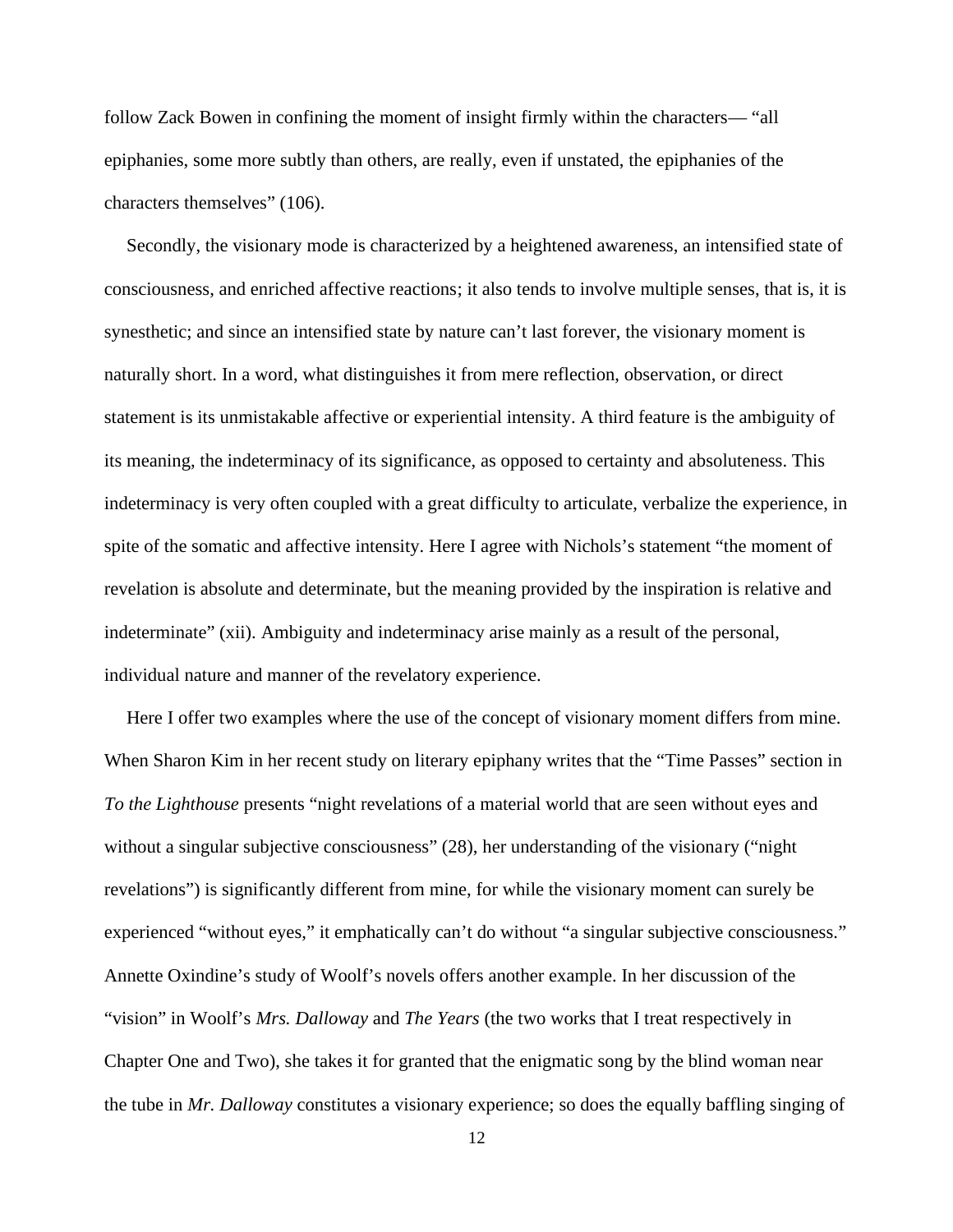the children on the street at the end of *The Years*, which both amuses and bemuses the Pargiters leaving the party early in the morning (33-4). Admittedly, both songs are unsettlingly strange, mysteriously fascinating even, and open to a variety of interpretations. However, in the novels, they produce no significant reactions, or emotional intensities, on the immediate hearers in the novels, i.e., the characters who are present.

These two cases evidence the fact that while it is perfectly legitimate to write about the "visionary" effect from an authorial or readerly point of view, the interpretive copiousness or possibilities can potentially make any phrases, descriptions, or scenes of a work trigger a "visionary" moment. Therefore, I limit my focus only to contextually settled, undisputed unusual states of consciousness in the *characters*, while acknowledging the visionary depiction of interiority in these novels eventually serves to get beyond mere interiority.

#### 5. An Outline of the Chapters

Woolf's pervasive use of the visionary mode presents the perfect occasion for putting it to the test of recent theoretical developments. Since 1970s, feminist criticism has reclaimed Woolf and helped produce a body of critical literature focused on her conceptions of gender, subjectivity, and history (Moi, Minow-Pinkney, Bowlby, Caughie). By reading the visionary moments in Woolf's *Mrs. Dalloway* and *The Years*, I attempt to show that Woolf's use of the visionary mode demonstrates a sensibility that questions the transparency and self-evidence of the individual subject, ruptures the habitual sense of linear temporality and historicity, and gestures towards political possibilities firmly anchored in collectivity.

In Chapter One, I examine the ways in which the visionary mode in *Mrs. Dalloway* signals Woolf's decisive departure from traditional conceptions of subjectivity as a stable, self-enclosed, and transparent entity. Sudden visionary intrusions radically unsettle, if not dissolve, Clarissa Dalloway's idea of a singular and isolated self—through her vision of an afterlife immersion in a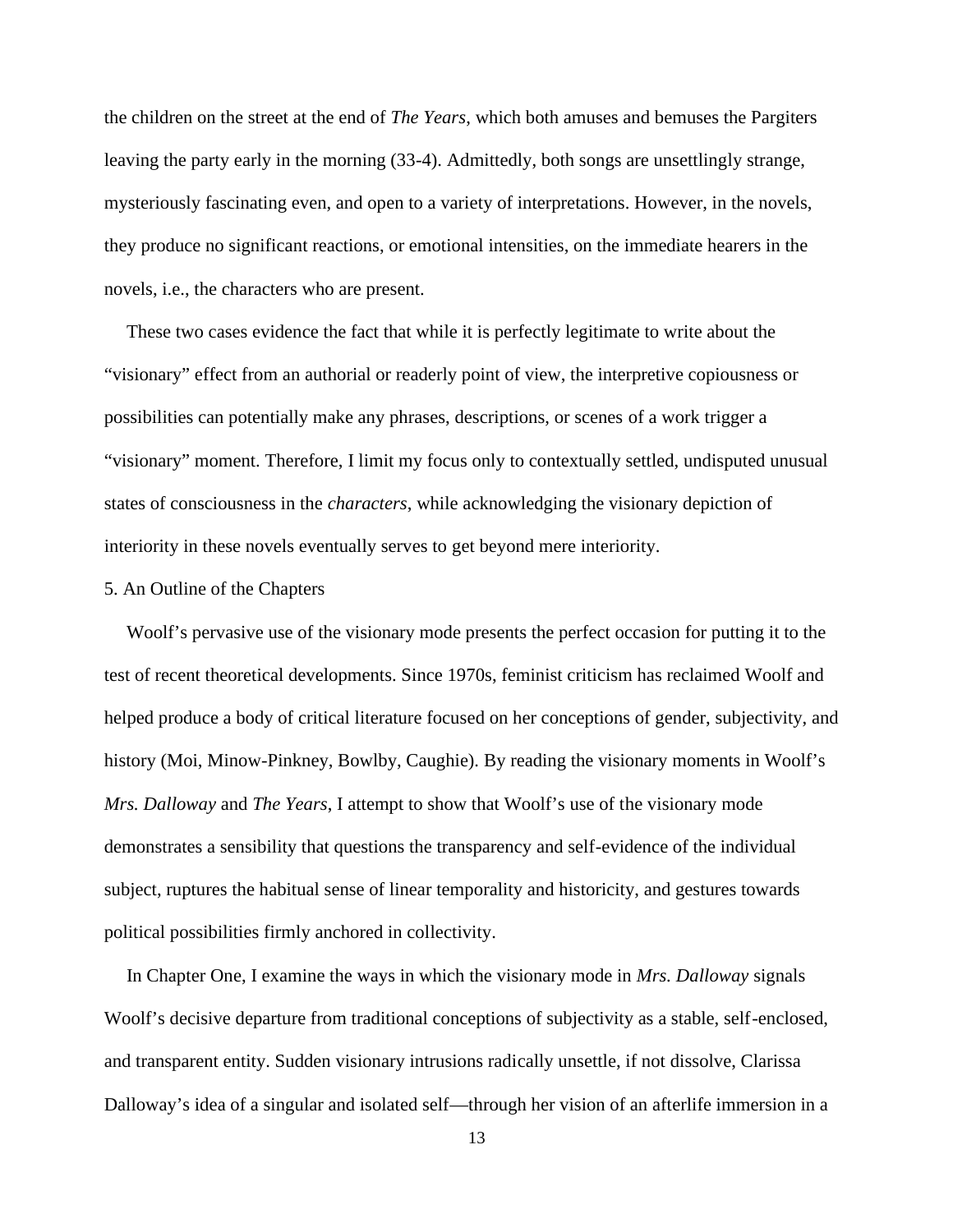living fabric that spreads over her material surroundings (9), her androgynous realization of her own limitations as a woman (31), her recurrent glimpses of the old lady that embodies the other, and of course, the climactic telepathic moment of her understanding the suicide of Septimus Warren Smith (179). In Chapter Two, I draw on the last section of Woolf's *The Years*, "Present Day," to show that the visionary mode can have unique political valences. I argue that Woolf situates the last section of the novel in a "synchronic" temporality that is distinct from the "diachronic" temporality that encompasses the previous sections. And in this synchronic temporality, Woolf employs the visionary moments of three characters, Peggy, North, and Eleanor, to imagine a political potentiality inhabiting the immediate present, the here and now, that is communally situated and preserves positive possibilities despite menacing historical circumstances.

The two following chapters explore the mixed legacy of Lawrence's use of the visionary mode in his novels. In Chapter Three I examine Lawrence's visionary moments in *The Rainbow* to demonstrate that when he adheres to an embodied, situated, and contextualized use of the literary device, Lawrence is capable of utilizing its subversive potentials and using the moment to historicize or problematize ideological absolutes. The cathedral scene in *The Rainbow* (187) presents a visionary moment of "constructive destruction," during which Will's momentary glimpse of religious transcendence, a form of ideological absolutism, is quickly shattered by a wholesome sense of worldly relativity. Consequently, Will is forced back to a more publicly active, communally purposive way of life. Ursula's visionary experience of seeing in a microscope the infinity and mystery of life (408) confronts and refutes another form of the ideological absolute, the philosophical mechanism of Dr. Frankstone's materialist understanding of life. The affective and conative energy generated during the moment carries on into the last scene of the novel, where Ursula famously has a glimpse of the rainbow and sees in it the renewing and regenerating powers it promises.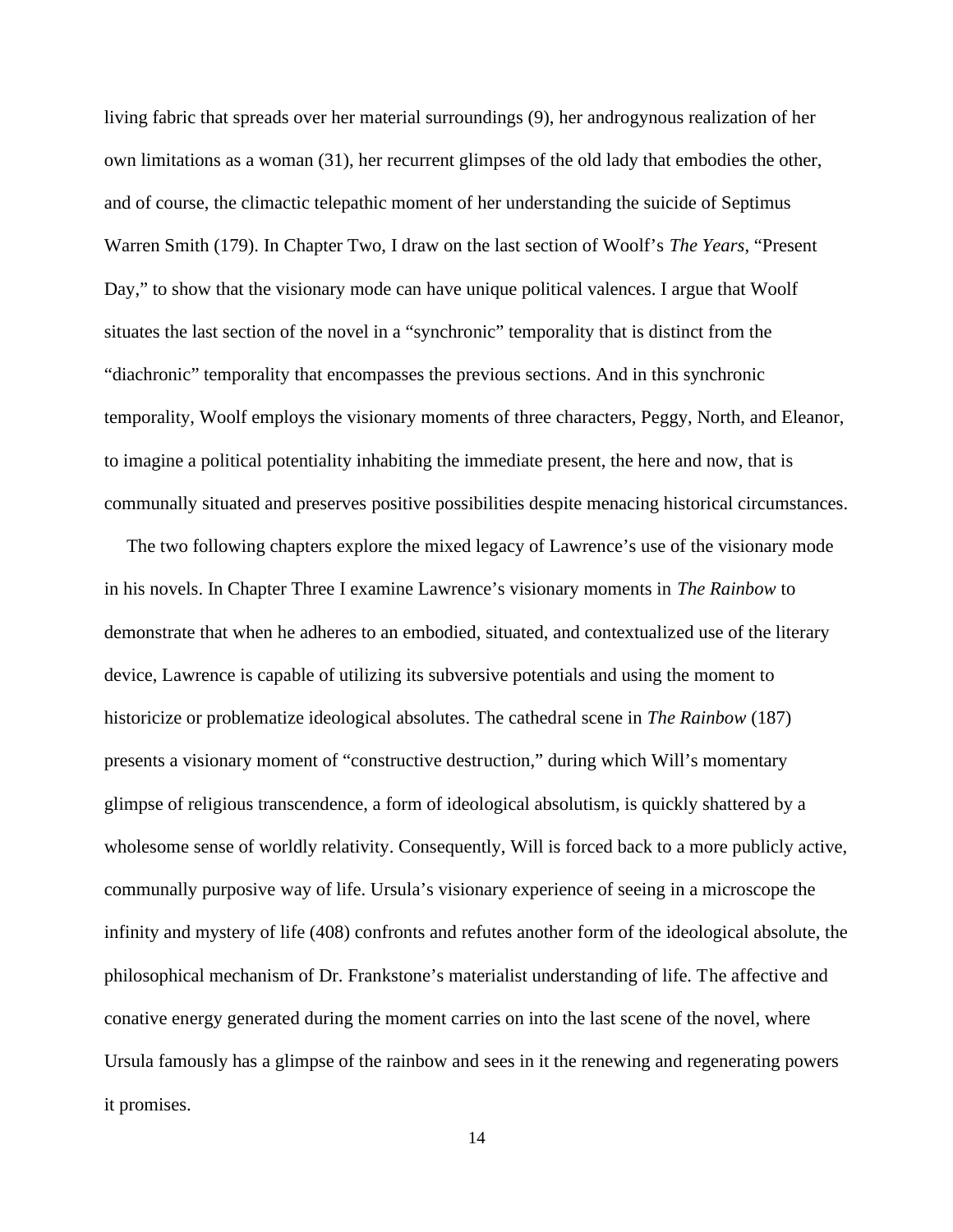Chapter Four engages with Lawrence's notorious turn to the idea of "power" in two of his so called leadership novels, *Aaron's Rod*, and *Kangaroo*. My analysis suggests that Lawrence's own ideological bias in the form of an authoritarian politics leads him to overlook the artistic and critical benefits of the visionary mode, i.e., its experiential immediacy and affective efficaciousness. I present three visionary moments that implicitly call into question the viability of the power idea—Aaron's experience of a "maskless and invisible" self, his transportive flute playing with the Marchesa, both in *Aaron's Rod*, and in Somers's "non-human" encounter with the full moon by seaside in *Kangaroo*. The three visionary moments can be seen as each problematizing one of the three key components of Lawrence's idea of power— a human figure as the authoritarian leader, a substitution of voluntary obedience to the leader for individual initiative and potentiality, and a hierarchical structure that inaugurates a relation of inequality. Through my analysis, Lawrence's power is exposed as experientially diminishing and prohibitive, compared with an open-textured receptivity, a relation of participatory equality, and a communion between a single self and non-human elements, all three of which are respectively embodied in the visionary moments. I will end the chapter by arguing that Lawrence's artistic impatience in forfeiting an embodied visionary mode deprived him of a dialectical engagement with and critical contemplation of his own radical political ideas.

In Chapter Five, with the definitional capaciousness of the ordinary fully in mind, I examine the fraught relation between the ordinary and the visionary. I challenge the recent critical favoring of the ordinary over the visionary. Against the idea that the visionary, due to its transitoriness and precariousness, is politically suspect and tends to be assimilated and subsumed into the ordinary, I would argue such a subsumption both neutralizes the radical insights offered by the visionary moment and deprives the ordinary experience of possibilities for change. What I see instead is that they form a dynamic alternating pattern of ongoing flow, unpredictably rhythmic, inscrutably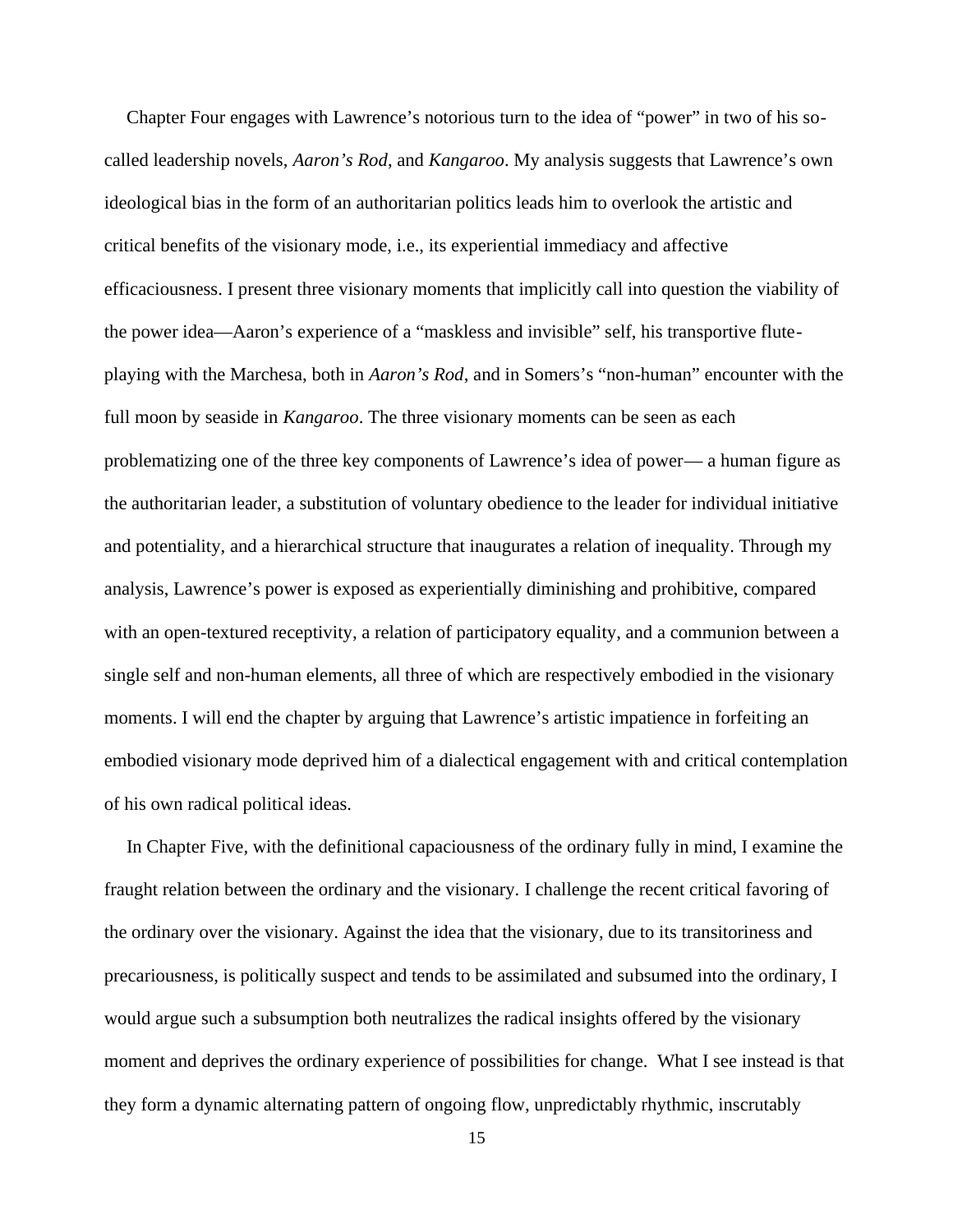sequenced, and, since they usually do not succeed each other in equal textual spaces, intrinsically syncopated. The unpredictable, pulsational interspersing of the visionary visitations into the ordinary tempo effectively rupture any teleological end, or hierarchical structure of the two that a temporal axis may entail. I take this alternating pattern of the ordinary and the visionary as embodying a quintessential modernist stance, its hesitation towards unconditional affirmation, its suspicion of metaphysical certainty, and its caution about the tendency towards resolution in rationalistic thinking. Most centrally, I see the visionary and the ordinary as forming a unique modernist rhythm that charges the everyday experience with transformative potential.

Through discussions of works by Woolf and Lawrence, this study concludes that modernist practicing of the visionary mode, when contextualized and historicized, portrays the subject as situated in dynamic exchanges with otherness, subscribes to a sense of historical relativity that resists dubious forms of absolute ideologies, and puts forward a political imagination that is present-focused and collectively oriented. The transporting power of the visionary is understood as forming an ongoing interaction and exchange with the ordinary that imbues the realm of everyday experiences with transformative potential.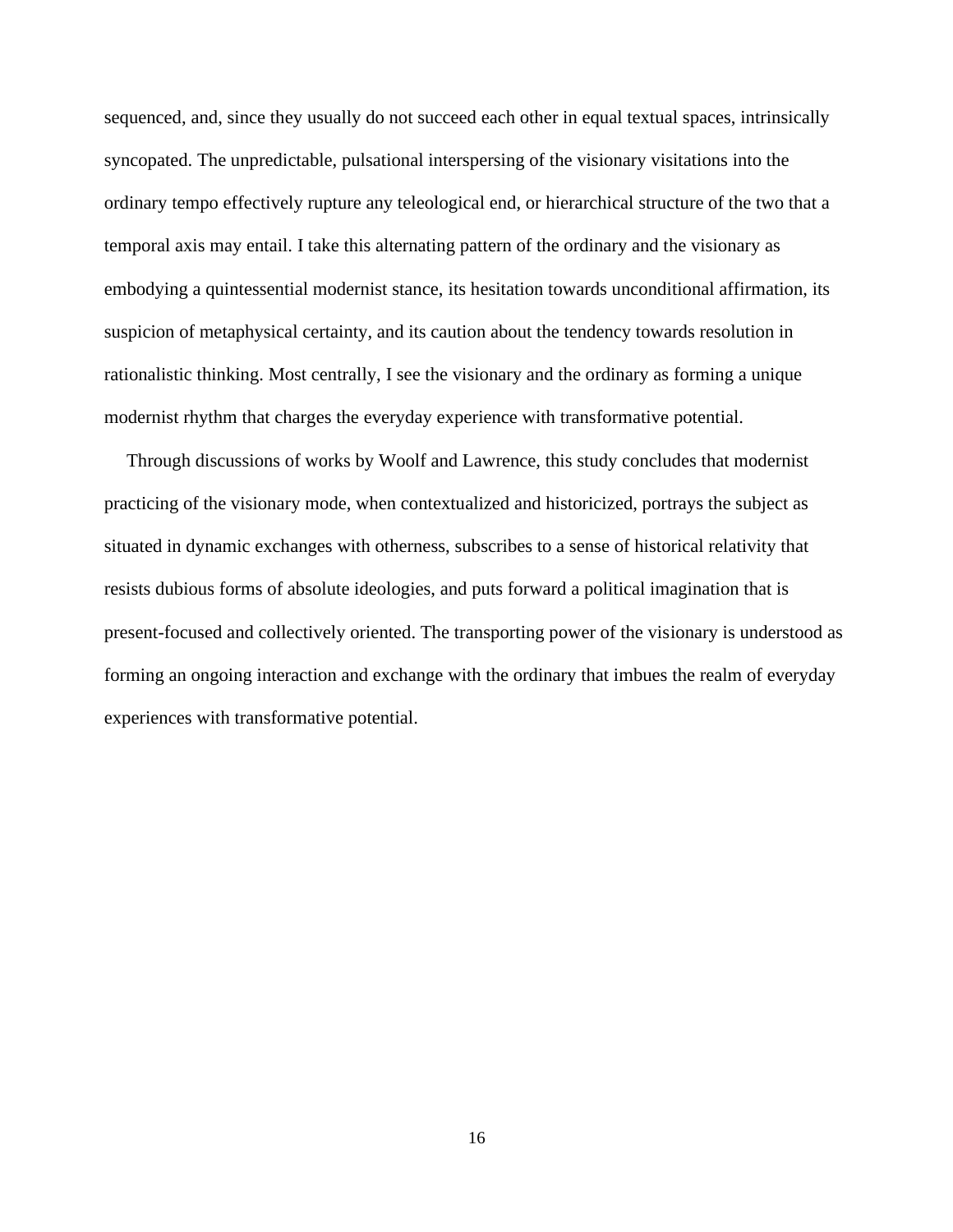#### CHAPTER 2 *Mrs. Dalloway*: The Visionary Interrogation of Selfhood

In this chapter I use Woolf's *Mrs. Dalloway* (1925) to demonstrate that successfully realized visionary moments in the novel call into question the conception of a stable, isolated, hermetic selfhood, set in motion a process of self-questioning, and bring about self-adjustments and expansions within the individual. The visionary mode achieves this connective and expansive self in two ways: first, by throwing self-consciousness off balance and bringing it in dialogue with other forces—material or situational, subconscious or psychologically layered, interpersonal or relational; and secondly, by showing a critical awareness of the problematic nature of an anachronistic kind of "vision." The novel's engagement with the visionary mode, therefore, consists of two aspects—Woolf's extensive delineation and deployment of a positive visionary mode, and her exposure of the treacherous and deceptive nature of false "visions."

The visionary mode is usually taken to be an insulated moment of solipsism, in which the character in point shuts themselves in self-glorified individual consciousness, projects false solutions to real problems, and derives satisfaction from imaginary fulfillment of their desires; it is thus seen as signaling a withdrawal from the social, interpersonal world, reinforcing the sense of an isolated self. My reading of *Mrs. Dalloway* will show that her subtle and effective use of the visionary mode achieves the very opposite of such a picture of fortified self-absorption.

### 1. Snobbish Socialite or Empathetic Heroine?

Usually regarded as the first mature work of her experimental style, *Mrs. Dalloway* is an important milestone in the Woolf oeuvre because it consolidates the unique way of representation through multiple perspectives and interiorized consciousness that she had previously explored. Nonetheless, doubts and reservations had been expressed about the protagonist Clarissa Dalloway since its publication. Woolf's diary chronicled her acute reactions to responses by close friends and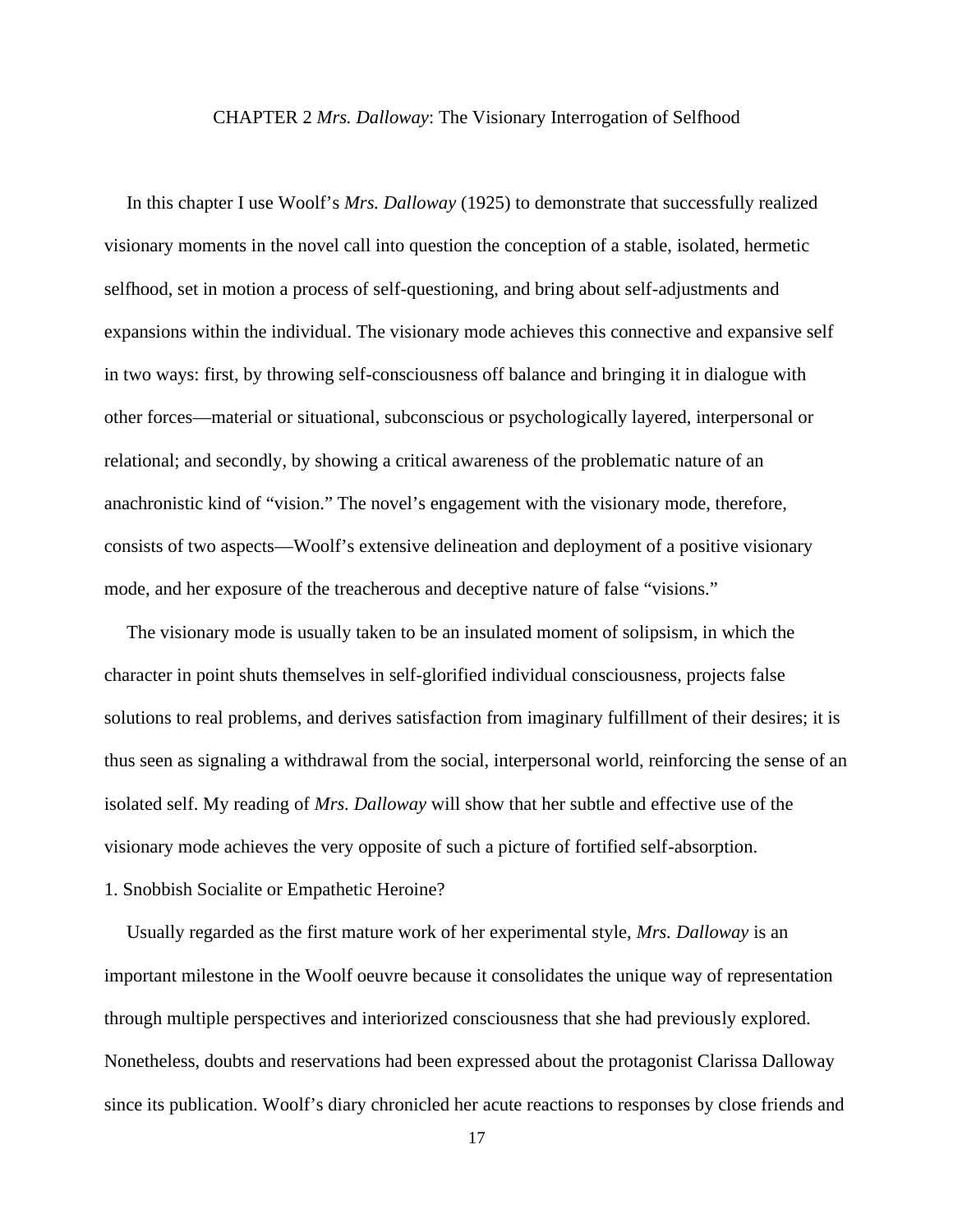reviews from both sides of the Atlantic, notably among which is Lytton Strachey's complaint of Clarissa as "disagreeable and limited" (*Diary III* 32). Woolf's distinctive style of narration in the novel that withholds explicit authorial judgments upon her characters is very often interpreted as an implicit satirical treatment of Clarissa Dalloway. And Woolf's diary entries chronicling the permutation of her creative process and her supposed modeling of the character on her friend Kitty Maxse do little to challenge the view. In fact, the few remarks Woolf made on the character's origin in her diary reinforce the impression that she withheld her full sympathy and deliberately chose a stance of reticence that implies ironic distancing (*Diary III* 32).

Therefore, negative assessments tend to see Clarissa Dalloway as a self-delusional middle-class hostess, who is severed from reality and buoyed by assumed self-importance, easily falling prey to cheesy sentimentalism and privately rehearsed histrionics. Such views direct on Clarissa Dalloway the full force of Woolf's once hinted intention of conducting a "social critique" in the novel (*Diary II* 207, 272), and Clarissa's faults are interpreted as symptoms of the dysfunctional hypocrisy and complacent narrow-mindedness of the upper-middle British society. An early reading by A. D. Moody views Clarissa not as an individual character but as a reflection of the social codes of her shallow world (69). John Hessler puts it more strongly by calling Clarissa's identification with Septimus at the end "absurd." He also insists upon Clarissa's complicity, along with others at her party, in both sending Septimus off to war and in his postwar trauma (135). Deborah Guth sees Clarissa as defined by her "self-deception" (18). Hermione Lee, who wrote the critically acclaimed Woolf biography, also seems to accord with this view, regarding Clarissa as "indicted with her society" (*Novels* 104).

One can see how this preference to read *Mrs. Dalloway* as social satire was tied in seamlessly with the more politically inflected and informed critical trends rising during the latter half of  $20<sup>th</sup>$ century, but the tendency to bash Clarissa continued well into recent years. There has been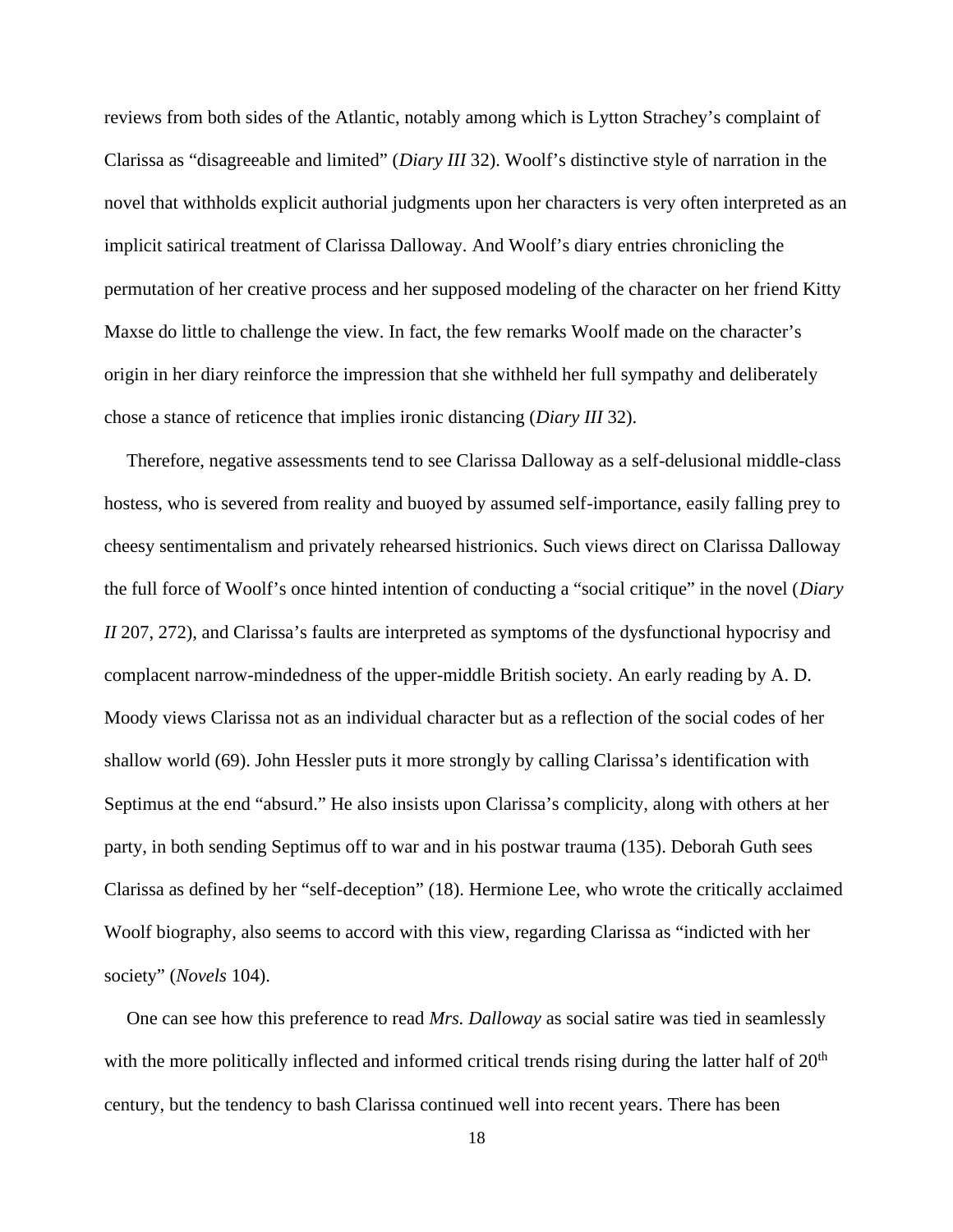increasing interest in reading the character in terms of subject formation and performativity of identity, and unsurprisingly, such readings tend to see the character through a negative lens. For example, Shannon Forbes remarks that Clarissa's desperate performative efforts to establish for herself a Victorian self "result in emptiness, a lack of fulfillment, and ironically, virtually no self at all" (39), while Christina Delgado Garcia clams that the "connectedness" embodied by Clarissa is in fact an illusion, and individuals in the novel remain limited and isolated  $(21).<sup>1</sup>$ 

With such critical alacrity to provide negative readings of the character, it is useful to remember J. Hillis Miller's cautioning that "Woolf's attitudes toward upper-class English society of the nineteen-twenties are ambiguous, and to sum up the novel as no more than negative social satire is a distortion" (179). Our contemporary promptitude at class-based social criticisms may obscure the real evil Woolf inscribes unmistakably in the novel—the philosophy of Proportion and Conversion, i.e. suffocating emotional reductionism and forceful religious and imperialist aspirations, the opposite side of which Woolf makes Clarissa unwaveringly stand. Her melodramatic self-pity and naive optimism aside, Clarissa Dalloway embodies positive qualities and beliefs.<sup>2</sup> The novel, upon a more careful reading, presents a more tolerant view of the title character and the social scene, Woolf's attitude being more fondly humorous and sympathetic than stringently disparaging and satirical. The course of development of the character and Woolf's increasingly sophisticated representation of her, from *The Voyage Out*, through "Mrs. Dalloway in Bond Street" and *The Hours*, to *Mrs. Dalloway* (Zwerdling, *Real World* 137), indicate the growing sympathy Woolf felt towards the character, expanding from merely toning down Clarissa's faults to positively

 $<sup>1</sup>$  It should be said that even Clarissa as the socialite hostess has received positive, affirmative reading. James Sloan</sup> Allen, for example, champions the ethic of the novel, which he takes to be "to behave like a lady," and sees Clarissa's cultured manners as endowing "social life with pleasing grace and deliberate kindness" (591).

<sup>&</sup>lt;sup>2</sup> There are also recent studies on the novel that adopt a more positive assessment. Christina Stevenson and Candis E. Bond, both drawing upon space studies, respectively use "the room" (112) and a "bye-street aesthetic" (63) in the novel to propose a distinct model of female subjectivity.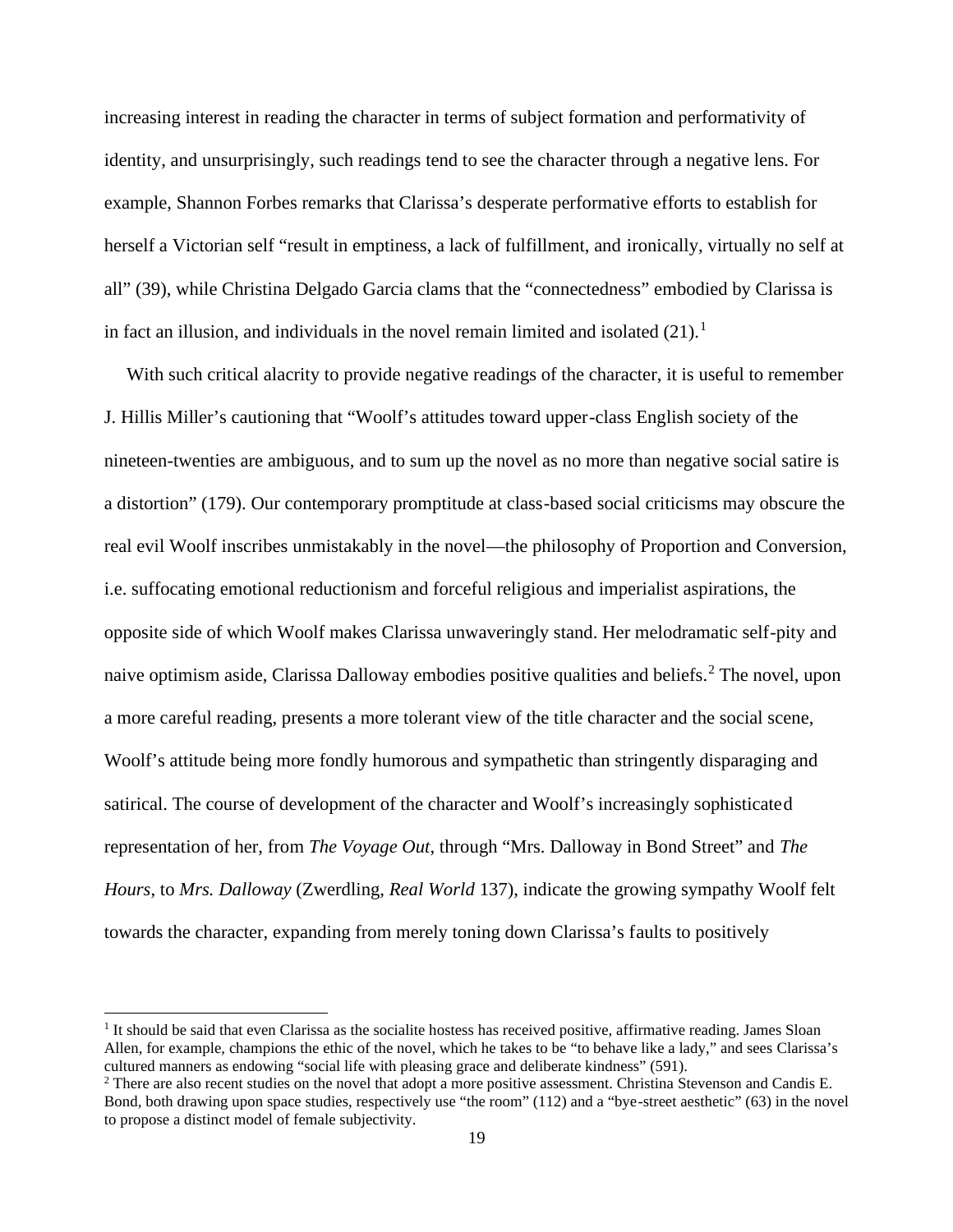embodying in her values that the author herself might subscribe to.<sup>3</sup> In one critic's words, Clarissa has catapulted from an "object of social satire into an existential heroine" (Ruotolo 99).

Examining Woolf's depiction of the visionary mode in the novel can provide us a crucial way to evaluate whether those moments of Clarissa's heightened consciousness are untimely acts of retrospection that signify her detachment from social reality and her entrapment in a self-elevated state, or, as I attempt to show below, they are Woolf's way of complicating, to the point of empowering, the character to confront reality and envision alterity, by equipping her with a sensibility and perspicacity that enables her to see beyond, and feel outside of, the confining chrysalis of her social status. I suggest that in *Mrs. Dalloway*, Woolf uses the visionary mode to forcefully rupture the traditional realist texture of the novel form. Amid a familiar-sounding, even paced domestic narrative that seems to promise an intimate peek into the daily life and mental makeup of a middle-aged woman, sporadic interventions of intensified moments descend unsolicited, revealing to Clarissa her material continuity with the physical surroundings, a sense of mental fluidity or malleability that leads to self-expansion, and the immensely intricate social web in which we are all inevitably meshed. Thus, instead of creating a consistent seamless flow of consciousness in her characters, Woolf punctuates, or rather, punctures, her medium with effective pulsations that open it up to admit multiple dimensions and rhythms of human existence. The result is hardly a hermetically sealed self, reaffirmed or reinforced, but a substitution of the stable, autonomous ego with a dynamic, porous, fluctuating temporary congregate of sensations, feelings, and insights.

### 2. Clarissa's Four Visionary Moments

A pivotal trait of a more mobile and fluid conception and practice of the self is its readiness and openness to constant revision and rewriting. Underlying this view of selfhood is the notion that

<sup>3</sup> For example, See *Diary* II, 292.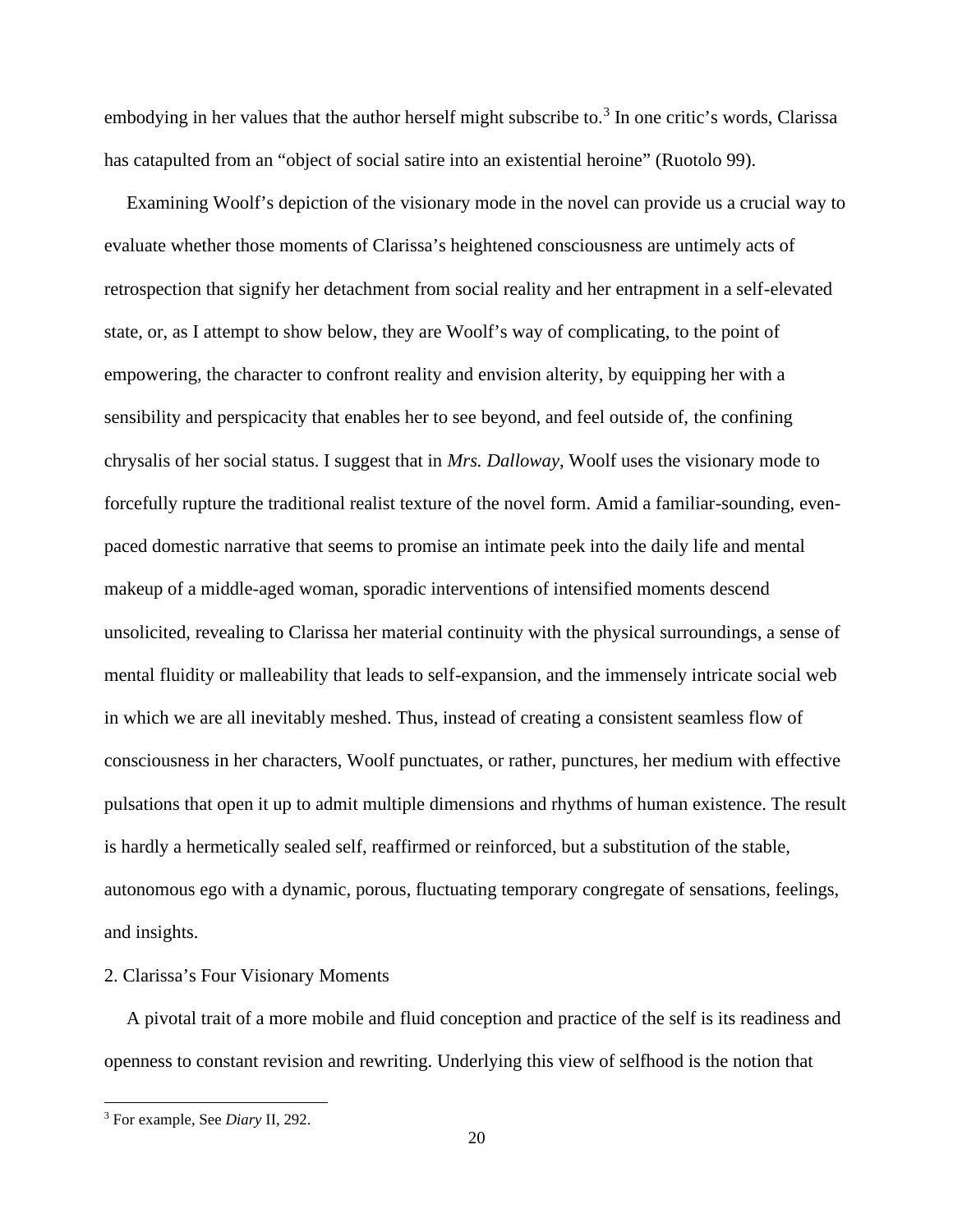one's self is scattered, dispersed, yet connective; it is joined with other forms of existence by invisible but inescapable ties. Critics have long identified the tendency in Woolf's works to disrupt a coherent, walled-in conception of the self and offer alternative representations of subjectivity as porous and multi-layered. Toril Moi argues that Woolf's aesthetics "radically undermine[s] the notion of the unitary self, the central concept of Western male humanism" (3); recently, Emily Blair draws attention to the way Woolf's works convey a sense of the female subject as spiritually "dispersed" (9); more specifically, Ben Wang illustrates how in *Mrs. Dalloway* the self-divided, even schizophrenic unconscious that underlies the conscious subject enables it to disrupt and escape from the ideological control of the state and the symbolic order (184). Woolf's own writings confirm such a radical understanding of the self—she calls the modern mind "that queer conglomeration of incongruous things" (*Essays IV* 436) and the soul "the vessel of this perplexed liquid, this cloudy, yeasty, precious stuff" (*Essays IV* 182). This unconventional sense of the self is usually demonstrated to be the textual effects of Woolf's linguistic, structural, or stylistic innovation. To examine a dispersed yet connective self through the visionary moment, however, allows us a sense of the experiential authenticity through the unmediated first-person perspective of the subject itself.

The first significant visionary moment of the novel conveys just this sense of a connective self. The moment is characterized by both its expansiveness in feeling, and its situatedness in concrete daily objects and scenes, precipitated by Clarissa's at-homeness with her milieu. On her way to the florist during her morning round Clarissa Dalloway is suddenly overwhelmed by a felt connection to the myriad things surrounding her individual existence:

[D]id it matter that she must inevitably cease completely; all this must go on without her; did she resent it; or did it not become consoling to believe that death ended absolutely? but that somehow in the streets of London, on the ebb and flow of things, here, there, she survived, Peter survived, lived in each other, she being part, she was positive, of the trees at home; of the house there, ugly, rambling all to bits and pieces as it was; part of people she had never met; being laid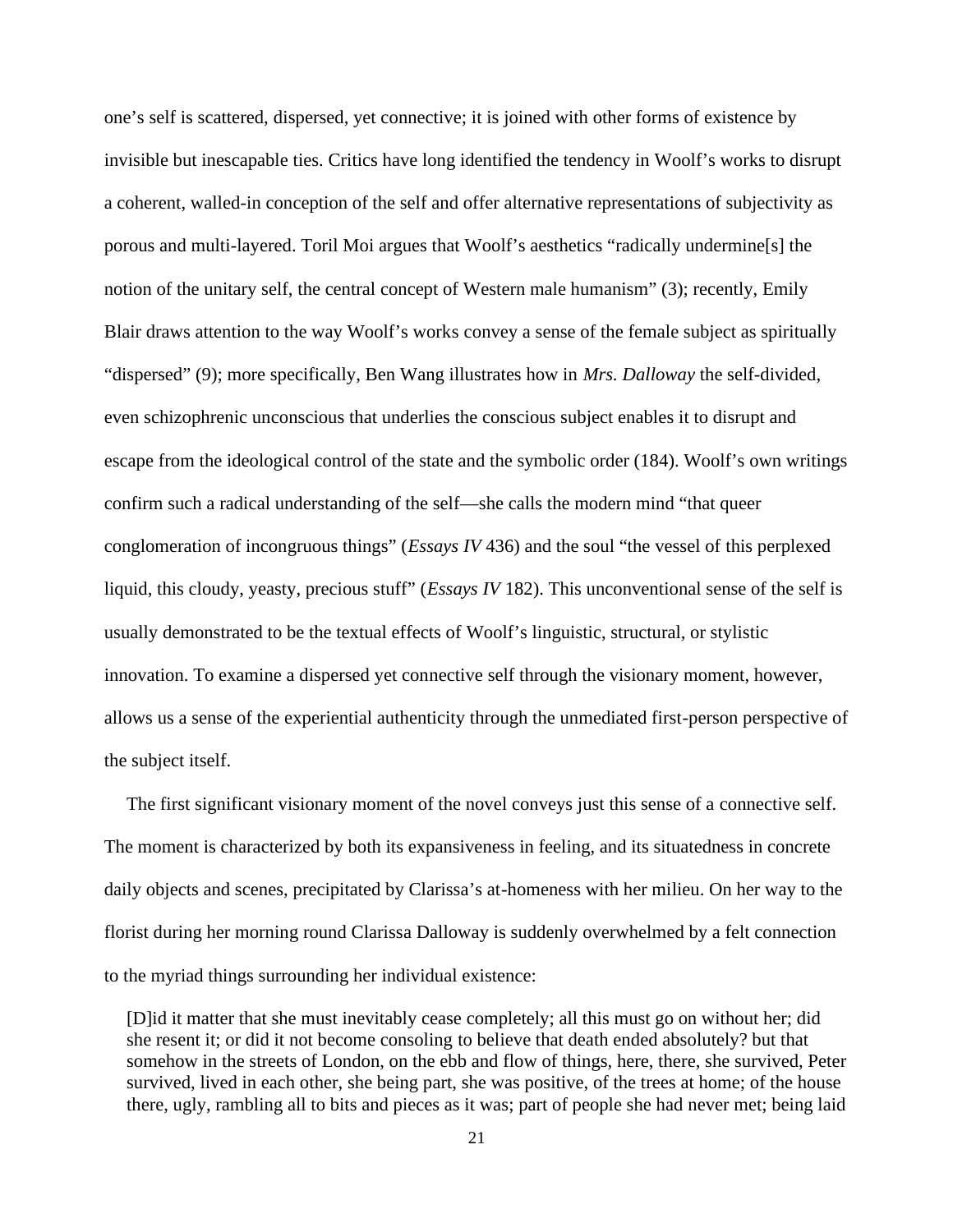out like a mist between the people she knew best, who lifted her on their branches as she had seen the trees lift the mist, but it spread ever so far, her life, herself (9).

Though an ostensible attempt at overcoming her fears of death, this seems more a positive reaffirmation of the connective and extensive nature of the self than a defensive need to stave off notions of mortality. The overwhelming impression is an embedded sense of her life in this world, not a projection of consolation in the next one. In other words, she does not *become* part of her surroundings in an afterlife, she already *is*. This strong sense of effortlessly continuing into a material "post-life" is conveyed through Woolf's telling grammatical choice— "survived," not "would survive," declarative past instead of future conditional. Christine Froula's suggestion that this grammatical shift creates the effect that Clarissa is "already dead" doesn't seem to be congruent with Clarissa's ebullient, energetic, and uplifting mood amidst the freshness and liveliness of the morning (95). At a later point of the novel, another character, Peter Walsh terms Clarissa's belief in afterlife as her "transcendent theory" (149), but it may be more accurately described as an immanent rather than transcendent view of life, for Clarissa posits no spiritual entity that transcends time and space and beyond the realm of material changes. Instead, she freely relishes in her connection with the material world and her affinity with other people in it.

The moment of the connective self does not come completely out of the blue. It arrives almost as a culmination of the feelings and thoughts that have preoccupied her since the start of the morning, all centering on an invisible rapport that runs through all beings, carrying her along and charging her with energy and fresh hopes. This borderless interaction between self and its surroundings puts forward a version of selfhood that is not sealed but driven by the same vital stream that animates other forces and planes of existence, putting them in constant clash and exchange. By enumerating the variety of people, activities, things she encounters on the way, Woolf highlights the affinition and continuity between Clarissa and her surrounding, as well as the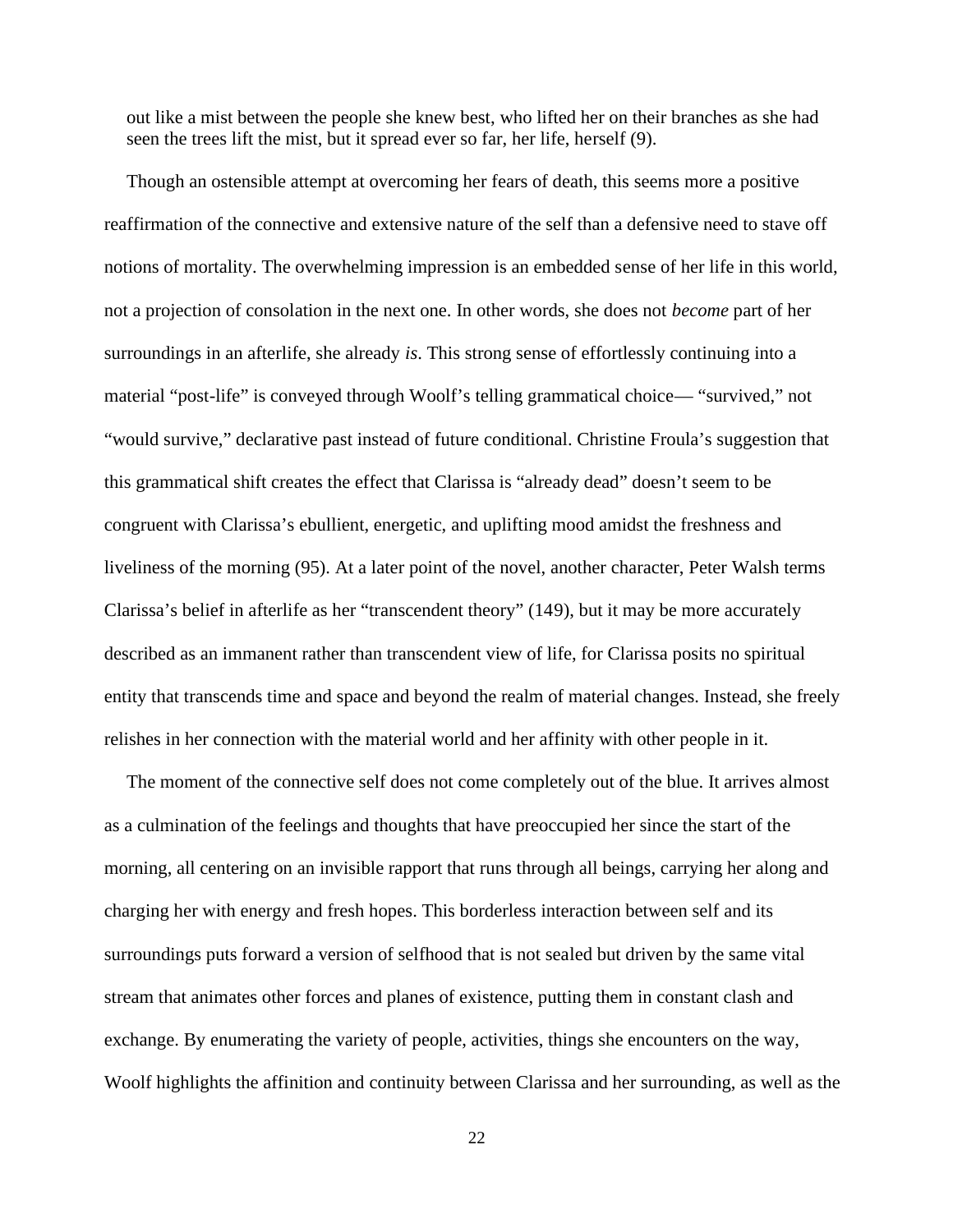unmistakable materiality that constitutes the fabric of her reality:

For Heaven only knows why one loves it [tolling of the Big Ben] so…but the veriest frumps, the most dejected of miseries sitting on doorsteps (drink their downfall) do the same…they love life. In people's eyes, in the swing, tramp, and trudge; in the bellow and the uproar; the carriages, motor cars, omnibuses, vans, sandwich men shuffling and swinging; brass bands; barrel organs; in the triumph and the jingle and the strange high singing of some aeroplane overhead was what she loved; life; London; this moment of June. …And everywhere…there was a beating, a stirring of galloping ponies, tapping of cricket bats…the whirling young men, and laughing girls in their transparent muslins…discreet old dowagers were shooting out in their motor cars on errands of mystery… (4-5)

Admittedly, this casual but intrigued mental note-taking along her way by Clarissa is hardly elevated or intensified, but it hints at what really triggers the visionary moment that follows: her felt intimacy with other forms of being. In a sense, the seemingly sudden, unprompted visionary moment is prefigured by Clarissa's famous "plunge" at the beginning of the novel, into the thick of life. Her embrace of and immersion in the heart of life, this shared source of vitality that constantly renews itself, is symbolized by the tolling of the Big Ben, which affects her and Londoners of all classes in profound and mysterious ways.<sup>4</sup>

This vital life force is shown as dispersed, distributed among all forms of being— "In people's eyes, in the swing, tramp, and trudge; in the bellow and the uproar; the carriages, motor cars, omnibuses, vans, sandwich men shuffling and swinging; brass bands; barrel organs…" Similarly, her visionary belief of life's continuity that comes later also exhibits a comparable diffusive, expansive sense of the self's dissolution in other forms of life—"the streets of London…the trees at home...the house there...part of people she never met..." One may add that Clarissa here is not merely imagining a beatified version of reincarnation in the next life, for the house of which she becomes a part is "ugly, rambling bits and pieces." And to become people one never meets requires courage as well as resignation for the unknown.

In this way, Woolf portrays a version of selfhood characterized by its willingness to allow

<sup>&</sup>lt;sup>4</sup> This is, admittedly, the positive side of the symbolic meanings of the Big Ben, for it can also embody authoritarian and normalizing forces, as various critics have rightfully pointed out.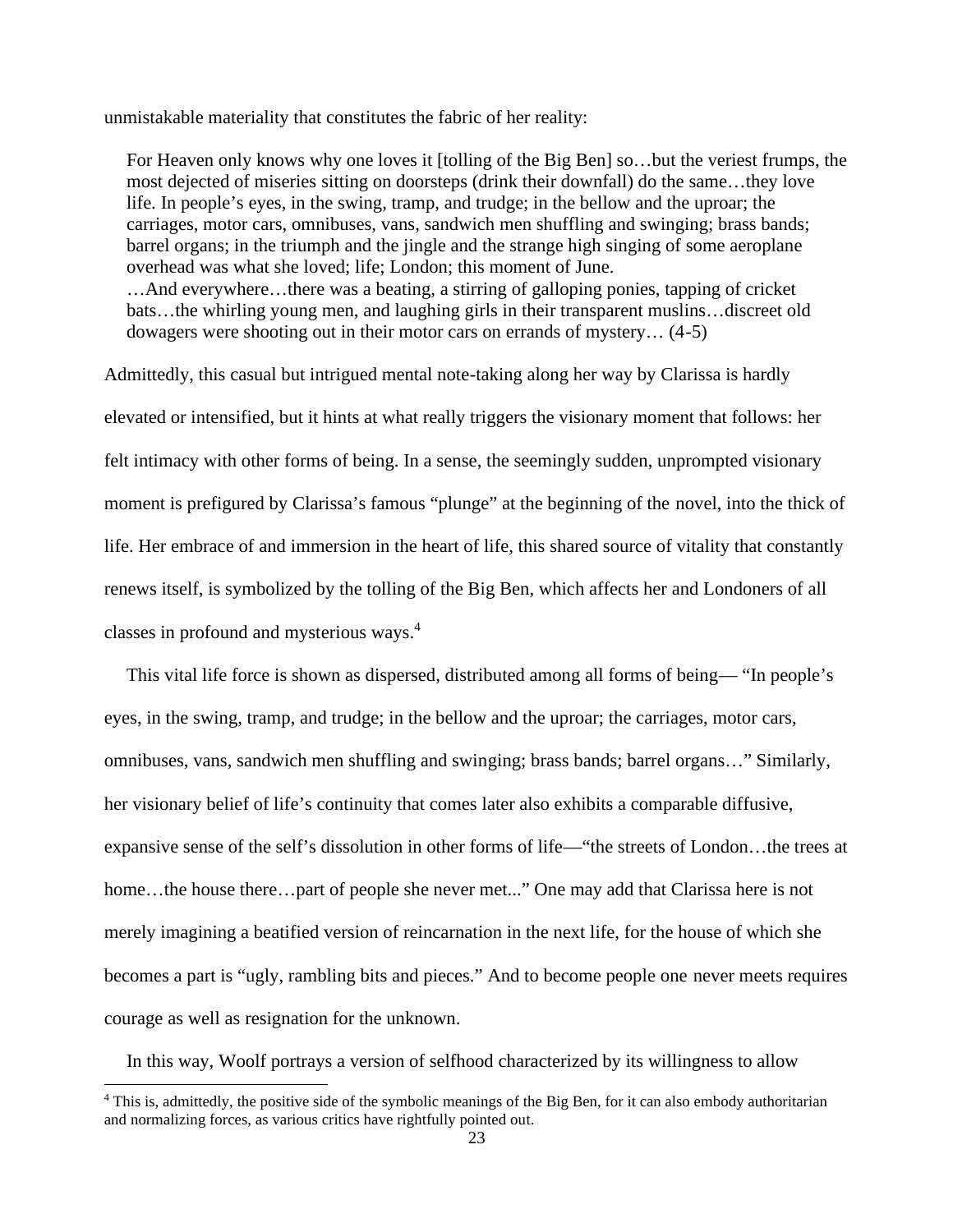extraneous incursions and alien intimations, to make connections and interactions with its immediate environment, not one with rigidly fenced and demarcated space within. As a result, it creates a sense of buoyancy, potency and unresolvedness, for the dynamic interchange between the self and its environmental extension forbids static self-enclosure. Clarissa, in all her flair for plunging, constantly weaves and unweaves her provisional self that is the nodal point of the incessant process of rebuilding, the intersecting site of fraught sensibility and emotionality. As Woolf wrote in an essay titled "Poetry, Fiction, and the Future," "Every moment is the centre and meeting-place of an extraordinary number of perceptions which have not yet been expressed. Life is always and inevitably much richer than we who try to express it" (*Essays IV* 428).

After her first visionary moment during her visit to the florist, Clarissa comes home, where she finds an invitation for her husband Richard to Lady Bruton's lunch party that does not include her. She begins a melodramatic bout of self-pity, but it soon turns into something else, and she has another visionary experience, a crucial, prototypical visionary moment that is worth quoting at length:

[S]uddenly there came a moment… [that] she had failed him… She could see what she lacked. It was not beauty; it was not mind. It was something central which permeated; something warm which broke up surfaces and rippled the cold contact of man and woman, or of women together. For that she could dimly perceive. She resented it, had a scruple picked up Heaven knows where, or, as she felt, sent by Nature (who is invariably wise); yet she could not resist sometimes yielding to the charm of a woman, not a girl, of a woman confessing, as to her they often did, some scrape, some folly. And whether it was pity, or their beauty, or that she was older, or some accident-like a faint scent, or a violin next door (so strange is the power of sounds at certain moments), she did undoubtedly then feel what men felt. Only for a moment; but it was enough. It was a sudden revelation, a tinge like a blush which one tried to check and then, as it spread, one yielded to its expansion, and rushed to the farthest verge and there quivered and felt the world come closer, swollen with some astonishing significance, some pressure of rapture, which split its thin skin and gushed and poured with an extraordinary alleviation over the cracks and sores! Then, for that moment, she had seen an illumination; a match burning in a crocus; an inner meaning almost expressed. But the close withdrew; the hard softened. It was over—the moment. (31)

Self is gendered self. In the same way that her first visionary moment is more about life than about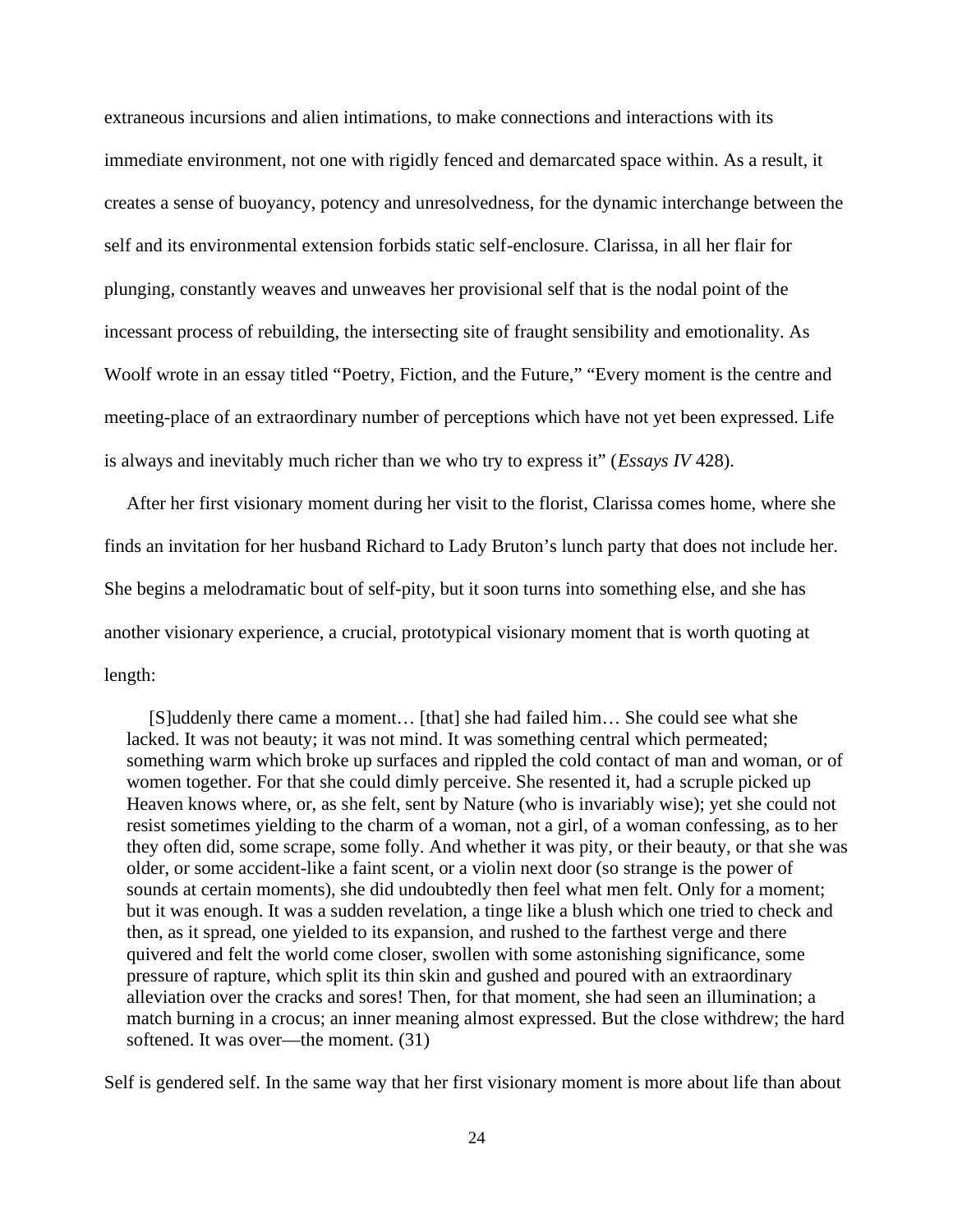death, the second one is more about an exploration of fluid sexual identity and gender-crossing emotional possibility than about Clarissa's sense of failure and self-doubt concerning her relationship with her husband. After all, we learn later from Richard Dalloway's feelings about Clarissa after his lunch with Lady Bruton that he is quite happy and still very much in love with Clarissa; he wants to tell her that "he loved her...it was a miracle that he should have married her" (112-113).

Clarissa's realization of her natural deficiency could have easily taken the more predictable form of seeing her husband, or other men reacting to women who have what she lacks, i.e., a kind of feminine warmth and charm, but her visionary moment enables her to momentarily assume the male perspective and vicariously partake of experiences of the other sex: "she did undoubtedly then feel what men felt." Thus, for a brief moment, her lacking actually turns into a blessing, an expansion and enrichment of her emotional experiences. This does tend to remind the reader of her earlier, more mercurial and ambiguous gender position in her relationship with Sally Seton, which is often seen as negated or suppressed by her later choice of heterosexuality in marrying Richard Dalloway. The novel, however, doesn't really portray Clarissa's transition from a youthful homoerotic attachment to a heterosexual courtship with any mental conflicts or struggles. It seems mostly natural, effortless, and unself-conscious, evidencing her instinct to allow her sexual impulse to run its natural course.

The intensity, vividness, and piquancy of her visionary understanding of the sexual charms of her own sex do resonate with the experiences and memories from her more sexually fluid past self (e.g., the famous kiss 35). And the emotional gains those past experiences accrue for her could persist in the form of retrievable layered deposits, such as an experientially sophisticated understanding of attraction, and awareness of the arbitrary nature of social mores. These mental resources may help bring about her gender-crossing visionary moment, one of experiential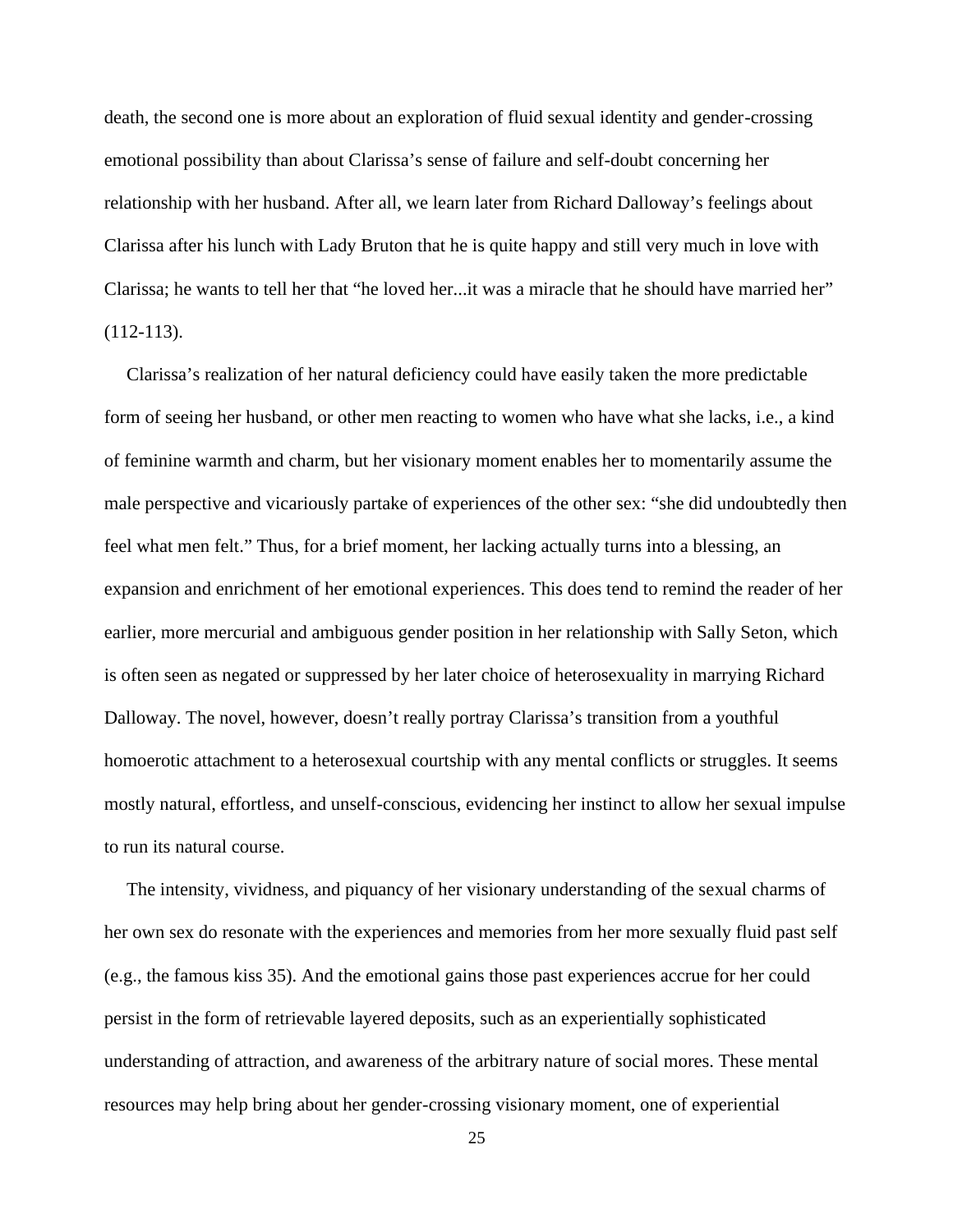extension by an affective and imaginative leap that transcends the limitations of fixed sexual identities.

Additionally, this episode also presents itself as a prototypical visionary moment in that it is not only triggered by spiritual intensity, but also imbued with a variety of sensory simulations and metaphors. The physiologically concrete nature of her imagination asserts itself in the forms of the emotional ("it was pity, or their beauty"), olfactory ("a faint scent"), and auditory ("a violin next door"), the conveying of all of which results in a kind of global ambiguous effect that permeates the meeting ground of bodily and mentally activated states—"a tinge like a blush, which one tries to check and then…yielded to its expansion." Note the intensely physiological reflex (though in a metaphorical instead of literal sense) it produces in the bodily awareness— "some pressure of rapture, which split its thin skin and gushed and poured with an extraordinary alleviation over the cracks and sores!" The extraordinary description continues to include the visual sense ("a match burning in the crocus"), highlighting the quintessential synesthetic nature of the visionary moment.

The visionary moment ends with its characteristic brevity and its ambiguity: "an inner meaning almost expressed. But the close withdraw; the hard softened. It was over—the moment," staying true to another crucial characteristic of the visionary mode, its indeterminate significance. The "inner meaning" is felt and conveyed through the authenticity and pure intensity of the experience itself, rather than by any explicit verbal message, or revealed scripture. Paradoxically, its "almost" but never expressed meaning intensifies its poignancy. Its withdrawal also depends on the senses of tangibility and vision, for the seemingly touchable proximity, "the close" ebbs away, and the temporarily formed visual solidity becomes blurry, "softened."

To further contest the accusation that such visionary reverie induces self-isolation, one can cite as proof its immediate positive effect—the affective contrast it forms with the bathetic aftermath when Richard, Clarissa's husband, coming home late in the dark, curses when he drops the hot-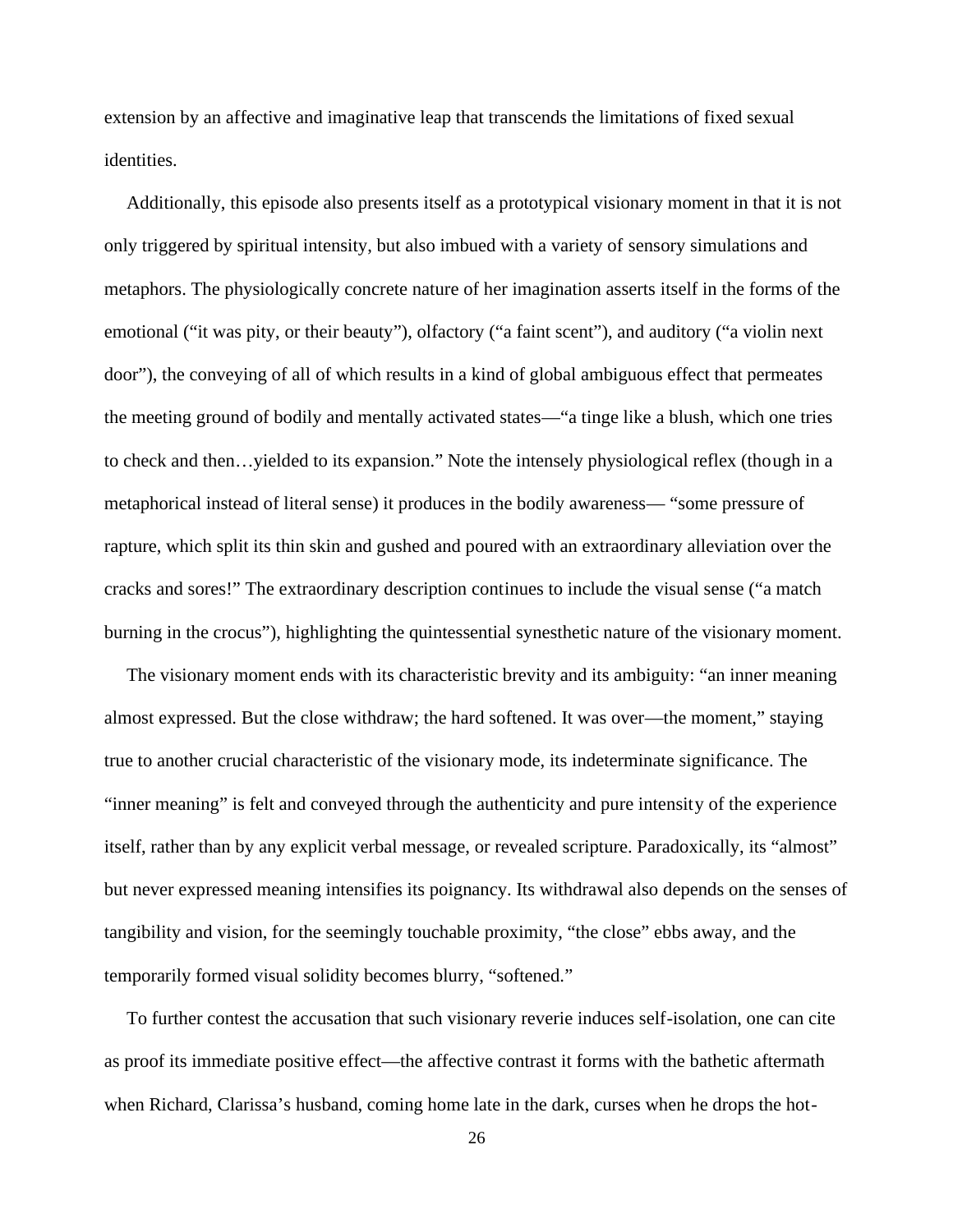water bottle:

Against such moments (with women too) there contrasted (as she laid her hat down) the bed and Baron Marbot and the candle half-burnt. Lying awake, the floor creaked; the lit house was suddenly darkened, and if she raised her head she could just hear the click of the handle released as gently as possible by Richard, who slipped upstairs in his socks and then, as often as not, dropped his hot-water bottle and swore! How she laughed! (31)

Instead of feeling an anticlimactic disappointment of thus being dragged back into the ordinary, unseemly, daily incident, a possible huge letdown after the intensity and luminosity of her previous visionary experience, Clarissa is prompted to a hearty inner laugh. The visionary intensity, instead of dulling, numbing her sensitivity to ordinary experiences and making mundane details of life more insipid, positively enhances her ability to relish them at ease, and to alternate with comfort between drastically different states of mind. One could say that the visionary mode creates a momentary opening of the mind, a perspective suspension that can take in different registers, colors of felt experiences, making them compatible and mutually reinforcing and holding in check tendencies of exclusion.

The third visionary moment under discussion here touches on the relation between self and the other. Emmanuel Levinas sees the relation between self and the other as foundational for all ethical thinking. He believes that self must regard the other as "infinitely foreign" as the first step to constitute an authentic version of itself (*Totality* 194); usurpation or assimilation of the other is thus detrimental to the well-being of the self, for "being must be understood on the basis of being's other" (*Otherwise* 16). In *Mrs. Dalloway*, the recurrent image of the old woman across the street is the ultimate embodiment of that impenetrable, unassimilable otherness, which Clarissa has a glimpse of through a visionary moment.

The old lady first appears when Clarissa is left alone mulling over damages to the privacy of the soul that narrowly conceived and practiced notions of love and religion can do, after her daughter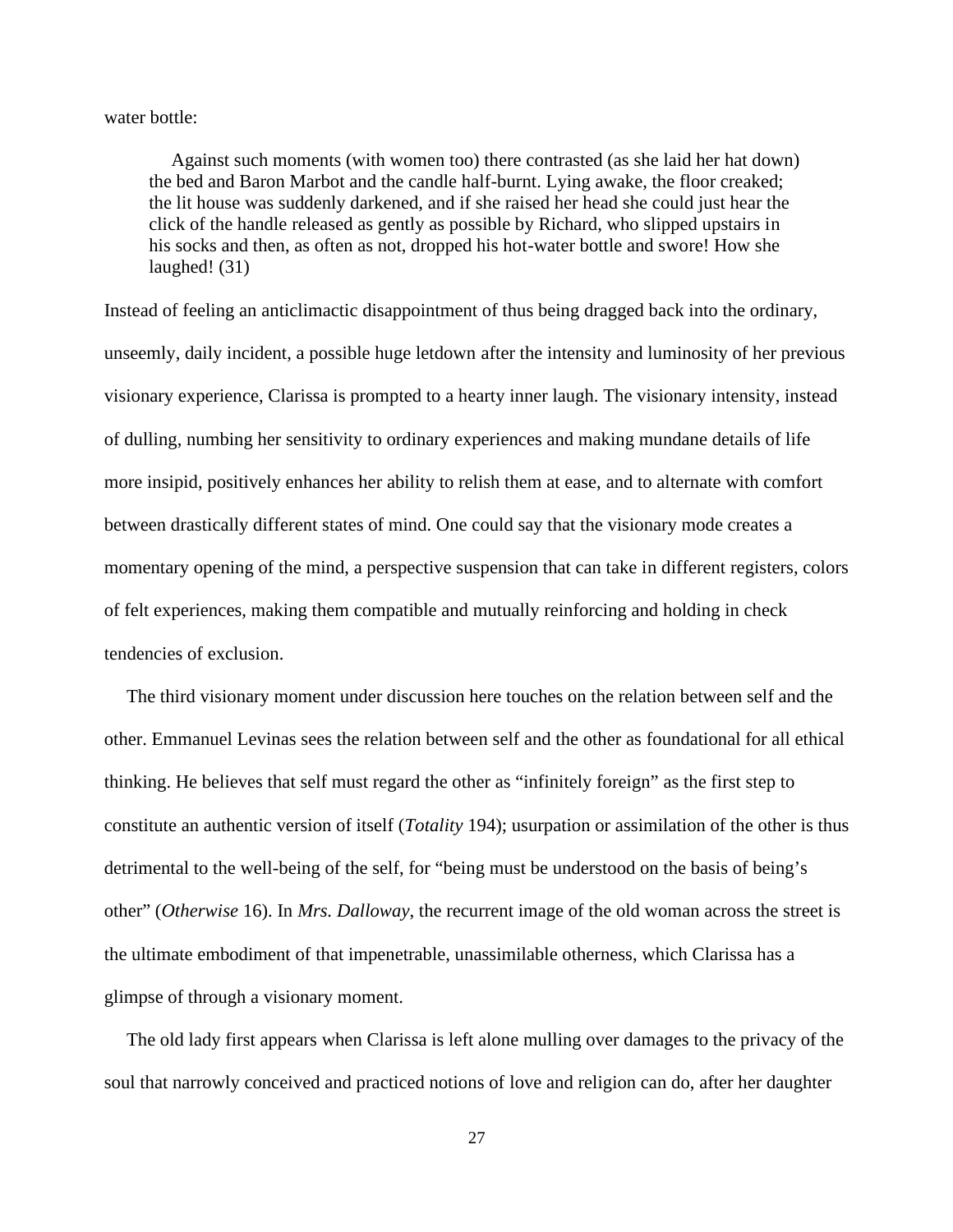Elizabeth is enticed away by Ms. Kilman in their conspiratory religious zeal:

Had she ever tried to convert any one herself? Did she not wish everybody merely to be themselves? And she watched out of the window the old lady opposite climbing upstairs. Let her climb upstairs if she wanted to; let her stop; then let her…gain her bedroom…and disappear again into the background. Somehow one respected that old woman looking out of the window, quite unconscious that she was being watched. There was something solemn in it--but love and religion would destroy that, whatever it was, the privacy of the soul. The odious Kilman would destroy it. (123-124)

This is not exactly a visionary moment. The fortuitous appearance of the old woman provides a

handy occasion for Clarissa to embody her belief in something beyond coercive spiritual bullying

and conversion. This hearkens back to her contemplation on the sacred nature of privacy, both

between her husband Richard and herself, and crucial in any meaningful relationships (117). Yet

Clarissa's meditation shortly morphs into the visionary territory:

How extraordinary it was, strange, yes, touching, to see the old lady (they had been neighbours ever so many years) move away from the window, as if she were attached to that sound, that string…Down, down, into the midst of ordinary things the finger fell making the moment solemn…Why creeds and prayers and mackintoshes? when, thought Clarissa, that's the miracle, that's the mystery; that old lady, she meant…She could still see her. And the supreme mystery which Kilman might say she had solved, or Peter might say he had solved, but Clarissa didn't believe either of them had the ghost of an idea of solving, was simply this: here was one room; there another. Did religion solve that, or love? (124-125)

The other is the ultimate miracle, the supreme mystery. No religious fervor or an egotistical sublime allow for the partaking of this miraculous sense, for neither respects the singularity and inviolability of the other. There is something sacred about the division between one room and another, i.e., between one being and another. But there is also something refreshing, both inviting and challenging, for space and distance also engender possibilities, and by approaching with awe and respect, by gingerly managing one's curiosity and honoring the difference, one may reach out and establish, however briefly, some kind of rapport or relation with the other being. This sense of enthrallment by the other returns towards the end of the novel. Immediately after Clarissa's visionary communion with the now dead Septimus Smith, the old woman appears again, this time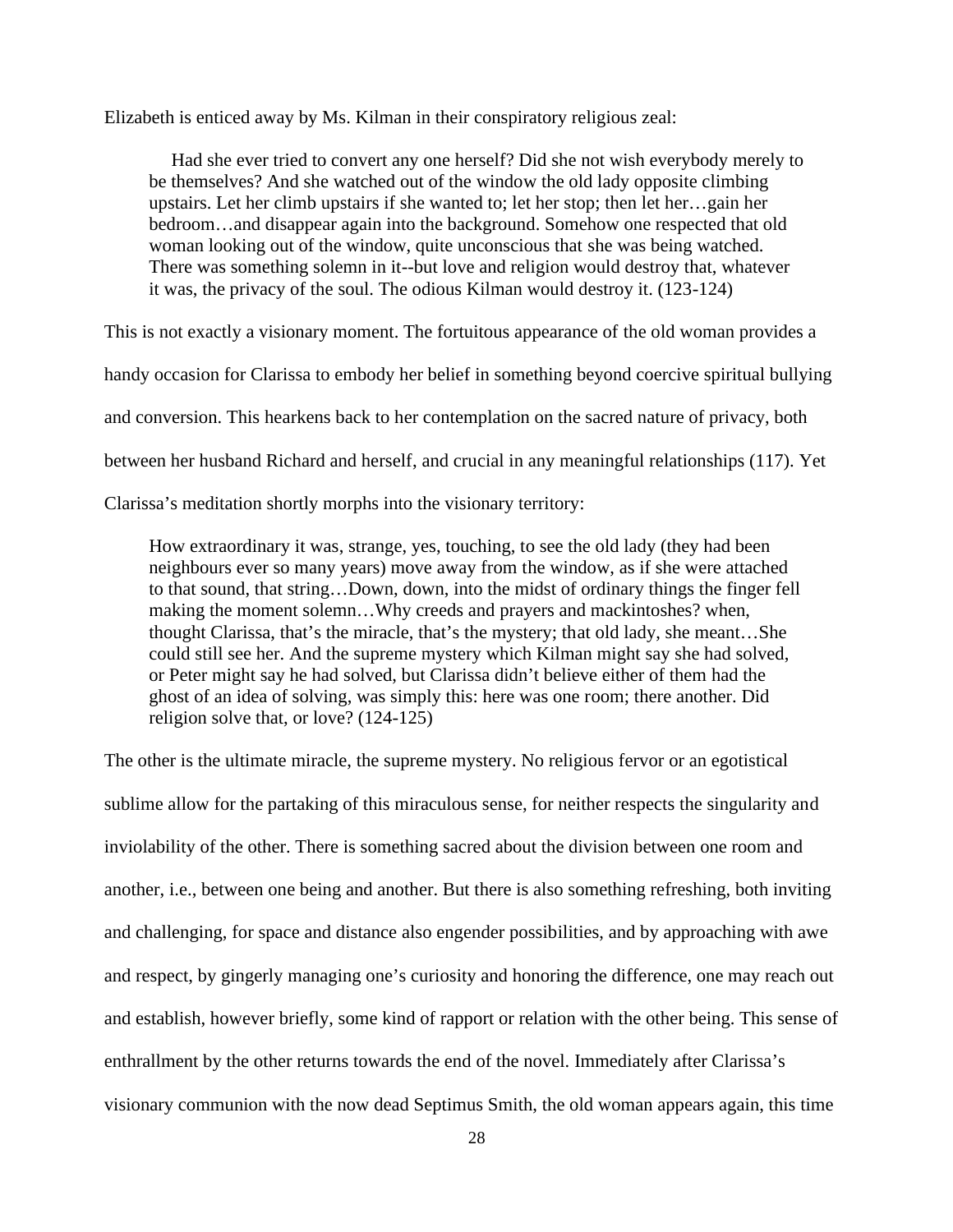getting ready for bed: "She parted the curtains; she looked. How, but how surprising! –in the room opposite the old lady stared straight at her!" (181).

First of all, the old woman is not a *vision*, but a crucial part of Clarissa's *visionary* experience, for in *Mrs. Dalloway,* as I will demonstrate later, Woolf uses "visions" to refer specifically to an image or entity that is endowed with a definite (and by implication, fixed and ossified) meaning the church with its promises of certainty and salvation that the man in the street is temporarily tempted with (28), the disembodied voice that speaks to Ms. Kilman and converts her to Christianity (130), or the Siren-like goddess figure made of branches and sky that induces in Peter Walsh the solitary traveler a peaceful yielding of struggle and lures him to a profound immobile simplicity (56). The old woman that Clarissa sees here across the street and who stares back at her is nothing of the sort. She is not a "vision," but a real presence that evades being pinned down in meaning, fascinating as well as baffling. She functions exactly as the other, a being that both invites interpretation and defies a fixation, consolidation of meaning. The recurrent image of the old woman throughout the novel functions as a constant stimulation of the sense-making process, affirming not enclosure, but unsettlement of meaning.

Therefore, these moments are characterized not only by their extraordinary intensity, but also by their strangely disruptive effect, their frustration of any effort to pinpoint and label its significance. Meanwhile, its emotional rippling effect on Clarissa is strong and palpable. "It's fascinating to watch her," she keeps repeating. Her exclamatory tone accompanies her discovery of the most mundane details of the old woman's moves— "There! The old lady had put out her light!"

In her irreducibility and unassimilability, the old woman does not *symbolize,* but *is* the other, with all its palpability, tangibility and gesturality. Despite its impossibility to be reified as an object of desire, the presence of the old woman both invites and discourages contact—with the singularity and domesticity of her physical proximity as well as the unbridgeable distance, the temporarily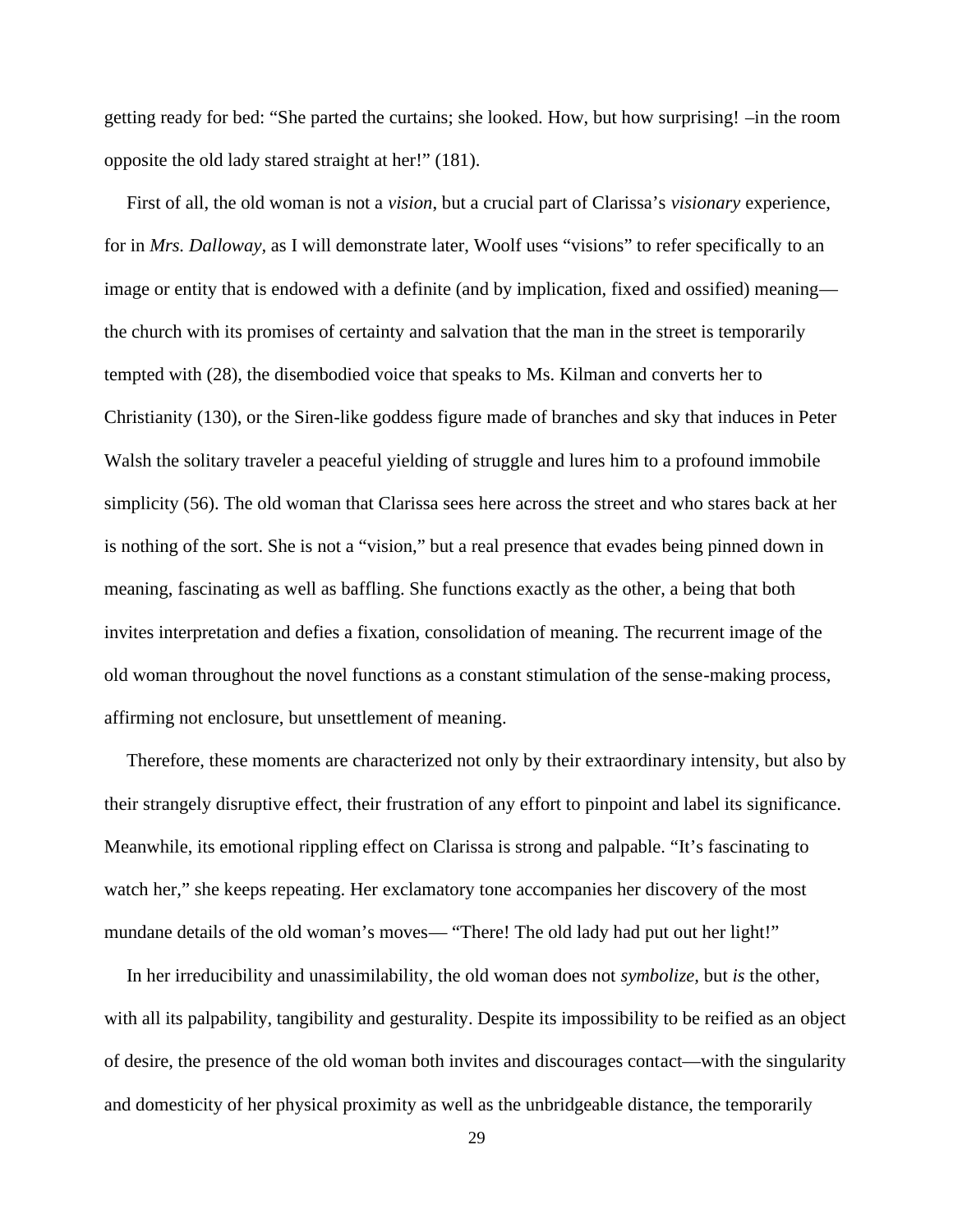framed image as well as the unstable spatial uncertainty, the potently evocative power of the scene as well as the state of suspense and postposed resolution. What informs this vivid bodily awareness of the other for Clarissa is her receptivity to the calling of different forms of being, her innate sensibility to extract herself from gregarious conviviality (the ongoing party and her duties as the hostess) and then project her affective attention into a bordering state.

The revelatory content seems to fall far below the threshold of the utterable; a fraught mutuality continues beyond the linguistic dimension. It defies mere curiosity (possible speculations such as "Who is she? What's her life like?); transcends standard social courtesy and protocols ("What a respectable old lady! I'd love to pay her a visit sometime"); harnesses the scattered power of fortuitous random feelings, and condenses them into a moment of memorable, even haunting, vividness, an affective impression with both liberating and restraining provisionality.

Maria DiBattista believes that the inviolate individuality symbolized by the old lady may complicate Woolf's effort in the novel to create a human community, which "more often than not exists by virtue of an enforced or passive conformity" (*Major Novels* 46). Yet it is possible that the ideal mode of human interaction Woolf envisions, here and elsewhere, is premised on the very notion of inbuilt otherness and distance. The shared neighborly place both makes possible their contact and keeps them apart, maintaining both intimacy and distance. One critic observes that the novel holds in balance both "the desire to know the other and the limits intrinsic to an external other's knowability" —other minds are not "transparent," but "neither are they inaccessible" (Edmondson 26). What also comes to mind is Martha Nussbaum's more general observation that Woolf's work dramatizes "both our epistemological insufficiency toward one another and our unquenchable epistemological longing" (731). The interaction between Clarissa and the old lady, therefore, fragile and ambiguous as it is, constitutes an intersubjective possibility that valorizes differences and diversity over consensus and uniformity. Critics have frequently categorized this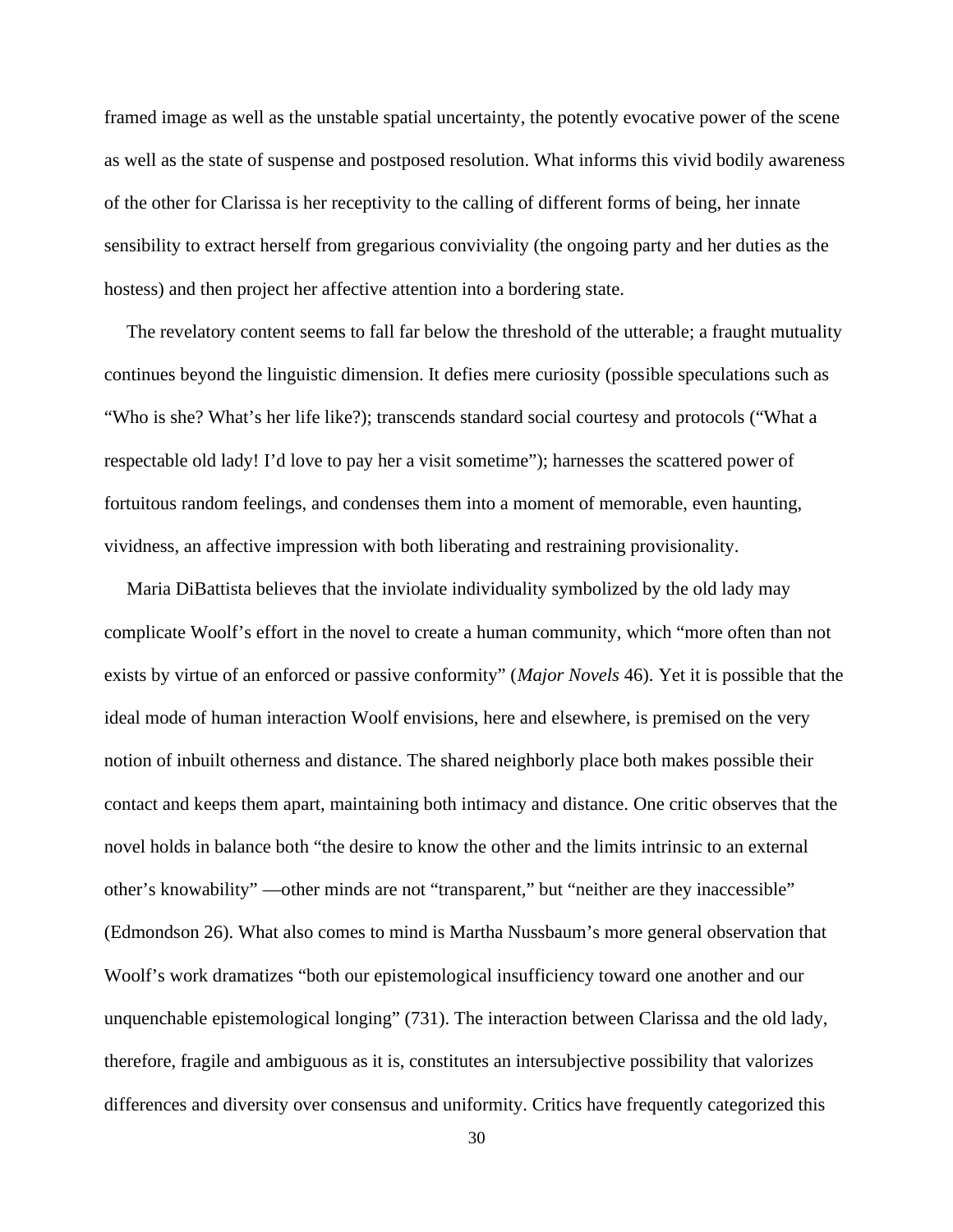moment as an "ethical encounter" (Berman 60; Reichman 61). One might add that the ethical nature lies less in any obligatory sense, but more as a form of awareness or recognition necessitated by the other.

The presence of the old lady as the other also serves another, more immediate purpose. In her telepathic moment with Septimus Smith, which precedes the last appearance of the old woman, Clarissa goes through the emotional stages of vicarious imagination and profound empathy, and is eventually in danger of settling upon a sense of restored security and to a certain extent, self congratulatory smugness ("She felt glad that he had done it; thrown it away… He made her feel the beauty. He made her feel the fun."182). At the moment, she is almost ready to return with satisfaction to her party, fully composed, to resume her role of the perfect hostess.

Yet the appearance of the old woman ruffles the newly gained equanimity, the mental adroitness that is a prerequisite of a socialite, the unperturbability that blunts her responsiveness to alternative whispering of interpersonal imagination. Alternative, not oppositional, for the temporary forging of social and personal ties that she achieves through organizing a party and the liminal relationship she establishes transiently with the old woman amplify the distinctness of each other. The comfortable familiarity of the one accentuates the strange bemusement of the other, and *vice versa*. Her visionary encounter with the old woman generates a wondrous sense of unsettlement that will stay with her after her return to the party and prevent her from using the young man's death for any self-serving purposes.

The last visionary moment I'd like to discuss here probably stands as the most famous and important one in the novel—the moment of telepathic communication near the end when Clarissa imagines and attempts to understand Septimus Smith's suicide. Woolf designed the moment of understanding as the structural, emotional, and thematic pivot of the novel (*Diary II* 260, 305). However, Woolf's non-committal style and her abstinence from authorial comments engender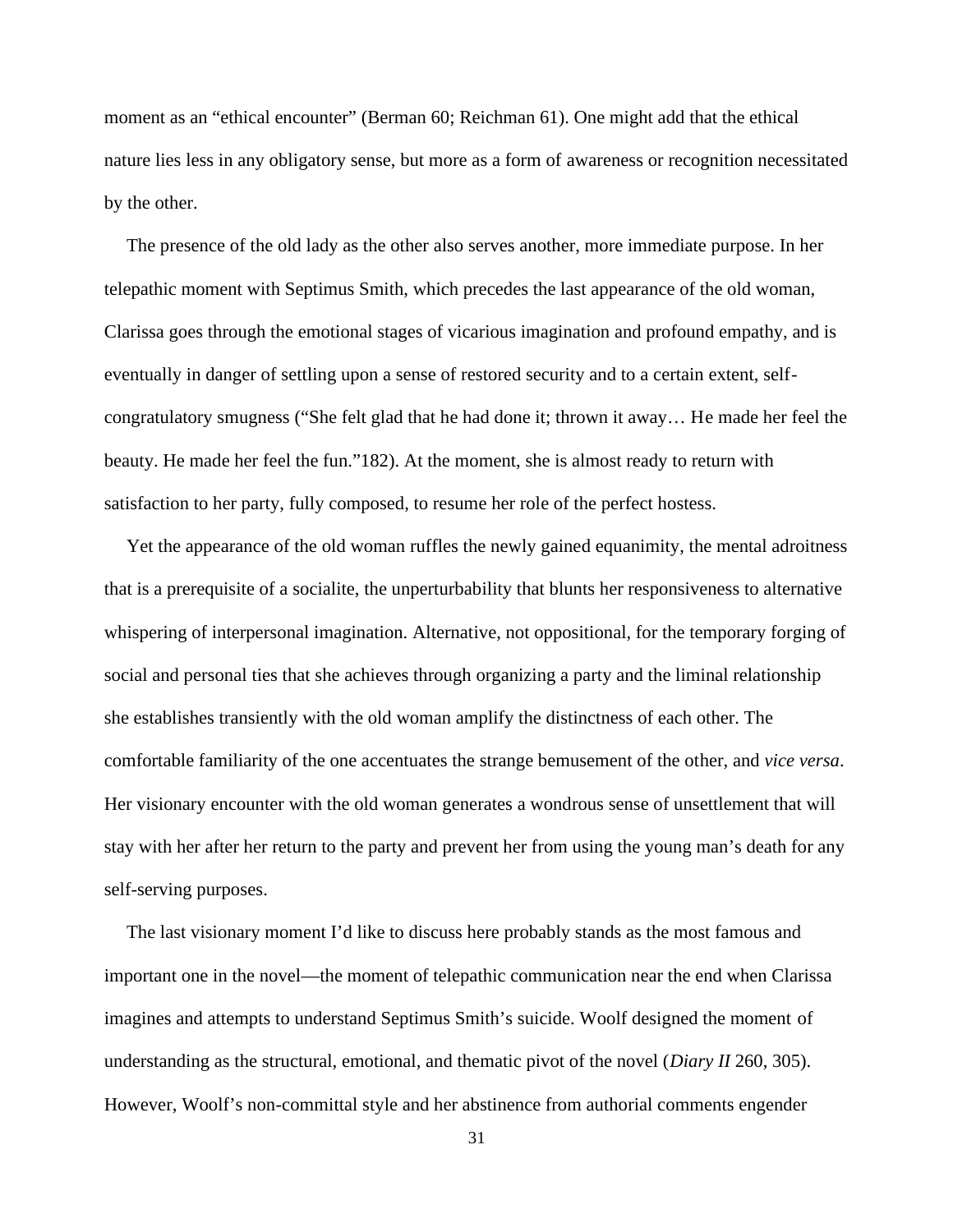interpretive difficulties that have been repeatedly noted by critics. Molly Hite remarks that different readings of "the nature of the climactic scene" have resulted in "a history of strikingly divergent interpretations that conflict on the value and role assigned to the title character" (250), while Julia Briggs suggests that Clarissa's reaction to Septimus's suicide can be read either as "an impulse of sympathy for the outcast, or else as a confirmation of it, in which she accepts his death as the sacrifice that enables the party to go on" (198).

In her sustained and thoughtful reading of the novel Hite sees the lack of authorial directions, what she calls "affective" or "tonal cues," as resulting in an ethical uncertainty in the reader's response to the events and characters in the novel. Our judgments oscillate between "decision and reconsideration, affirmation and rejection, sympathy and revulsion, prioritizing and subordinating" (268). This engaged readerly experience of dialectical movement, Hite believes, is more intellectually and affectively equipped to understand and confront "the most ethical problems" of our times (269). Hite's position is echoed by that of Vicki Mahaffey, who states more generally that "[m]odernist literature erodes the sharp distinction between writer and reader, and in so doing presents readers with interpretive ethical dilemmas." By forcing readers to make interpretive choices themselves, the text "helps readers to come to terms with the meaning of those choices" (7). While in full agreement with their positive appraisal of this cognitively more challenging and therefore ethically more sophisticated way of reading, I believe it would apply more properly to texts marked with interpretive ambivalences and difficulties, while Clarissa's visionary communion with Septimus, by contrast, though allowing indeterminacy as to its *content*, should be read in an unambiguously positive light to best appreciate its ethical implications.

In the first place, it is an extraordinary moment of reaching out, of going beyond the self and attaining a momentary glimpse of another being. What has been stated in the old lady's episode concerning the other still holds true for Clarissa's visionary communion with Septimus. Yet this is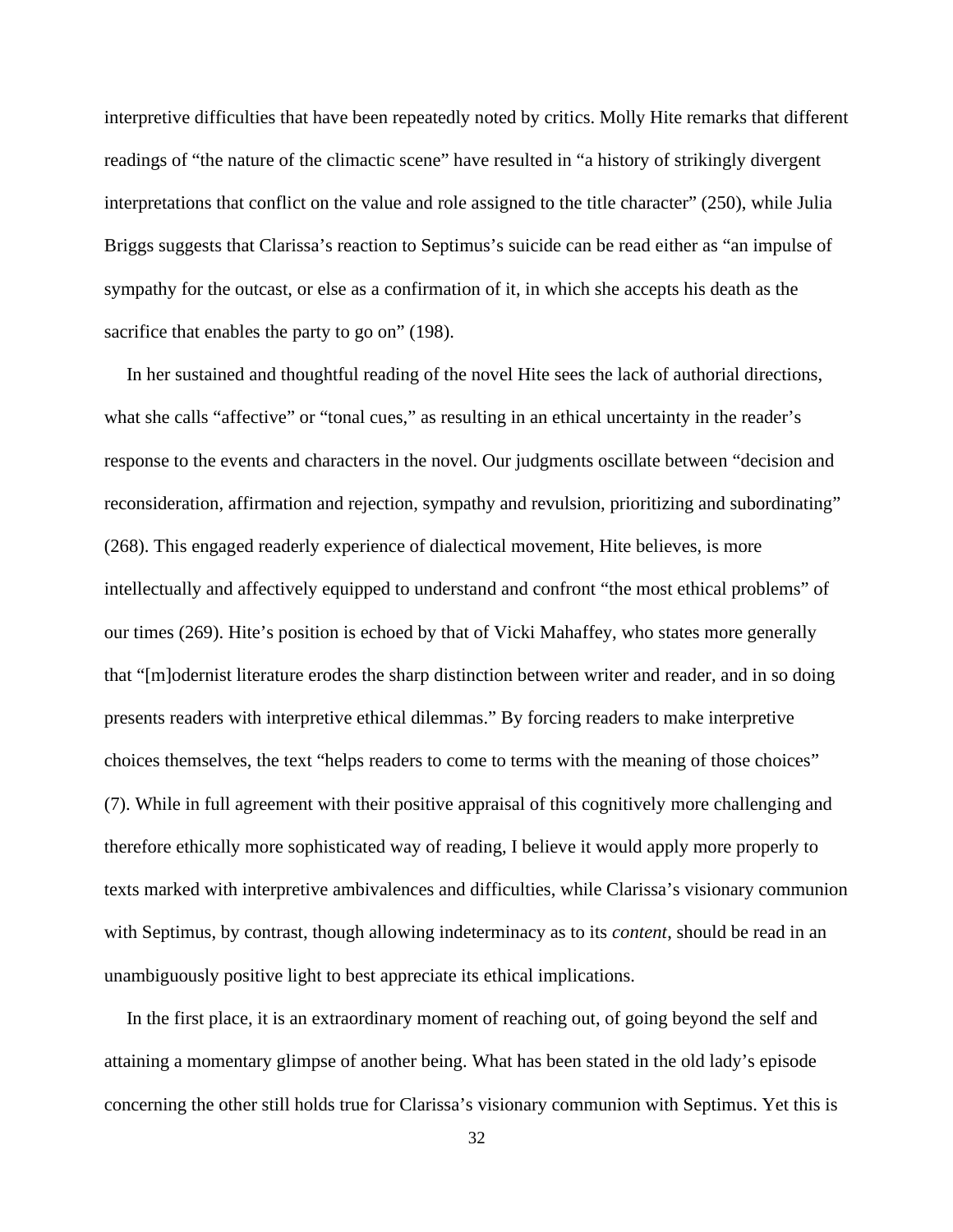a more complex moment than merely a reimagining of the relations between self and the other. It is a series of painful renegotiations within the self that change its texture. The moment happens amidst the merriment of the bustling party, when the news of a patient's suicide, conveyed by Dr. Bradshaw's wife to Clarissa, stirs up such tumultuous emotions in her that she has to seek solitude in a quiet room in order to process them:

She had once thrown a shilling into the Serpentine, never anything more. But he had flung it away. They went on living (she would have to go back; the rooms were still crowded; people kept on coming). They (all day she had been thinking of Bourton, of Peter, of Sally), they would grow old. A thing there was that mattered; a thing, wreathed about with chatter, defaced, obscured in her own life, let drop every day in corruption, lies, chatter. This he had preserved. Death was defiance. Death was an attempt to communicate; people feeling the impossibility of reaching the centre which, mystically, evaded them; closeness drew apart; rapture faded, one was alone. There was an embrace in death.

…Suppose he had had that passion, and had gone to Sir William Bradshaw, a great doctor yet to her obscurely evil, without sex or lust, extremely polite to women, but capable of some indescribable outrage --forcing your soul, that was it-if this young man had gone to him, and Sir William had impressed him, like that, with his power, might he not then have said (indeed she felt it now), Life is made intolerable; they make life intolerable, men like that?

…there was in the depths of her heart an awful fear. Even now, quite often if Richard had not been there reading the Times, so that she could crouch like a bird and gradually revive, send roaring up that immeasurable delight, rubbing stick to stick, one thing with another, she must have perished. But that young man had killed himself. (180)

The visionary moment starts with Clarissa overcoming the confinement of selfhood by

imagining the actual physical experiences of another person's dying—the flashing up of the ground, the "blundering, bruising," rusty spikes (179). Developments in neuroscience and consciousness studies have repeatedly revealed the indivisibility between the body and the mind in rational thought, for the simple reason that rationality requires feeling, which is conditioned by sensory stimuli from the body (Park 113). Clarissa's unique way of intuiting another person's dying experience through bodily, or physiological imagination has been recognized by critics as conveying a more holistic form of empathetic outreaching. One critic sees it as "a sensationalist understanding of experience" that Clarissa uses to imagine "something outside her own body's experience" (Martin 102); another critic terms it as "supra-empathetic," since "it transcends mere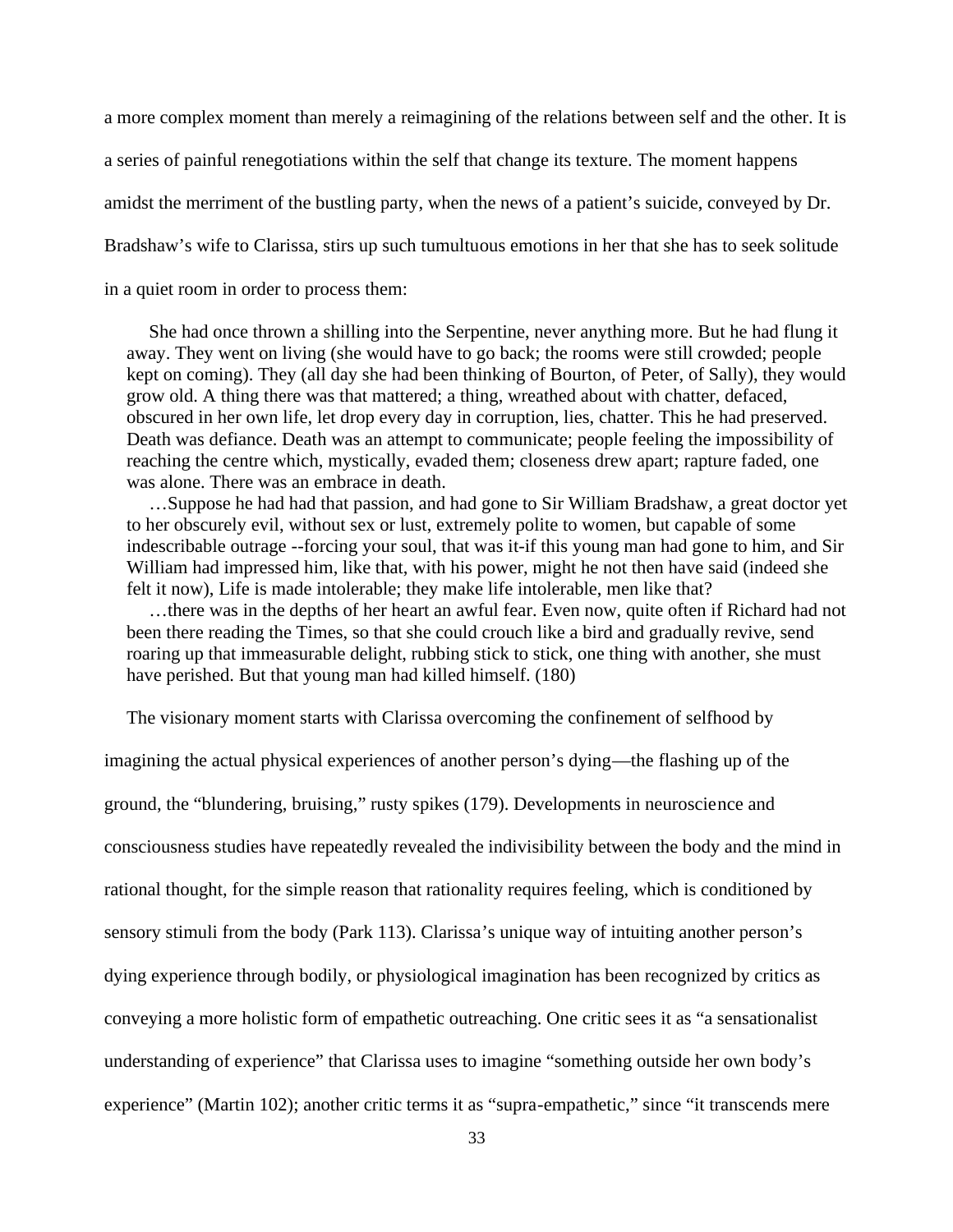mental identification" (Russell 358). The gory details of the vicarious experience thus contribute to Clarissa's recognition of the significance of this total stranger's action. She realizes it is motivated by the urge to preserve something more important than the mere continuation of physical existence—a desperate act of "defiance" and "an attempt to communicate." But defiance against what? And what is he trying to communicate?

The figuring out of the content of Septimus's defiant communication is therefore a test for Clarissa as well as for the reader, and Woolf presents Clarissa's visionary empathy with Septimus in the form of a series of reconsiderations, readjustments, and revisions of her former beliefs and feelings. These adjustments come as a result of her being forced to face Septimus's radical action of self-destruction. The first major act of self-revision occurs when she tries to grasp the immense inconceivability of an act such as throwing away one's life by conjuring up memories in her own past of throwing away a shilling into the Serpentine. Yet this act of comparison proves to be desperately insufficient to understand Septimus's motive. The huge cognitive gap thus created makes her realize the tremendous muted content brimming with meaning in his suicidal act: "Death is defiance…Death was an attempt to communicate." To make better sense of Septimus's death, she recalls her own intuitive distrust of the doctor ("obscurely evil, without sex or lust, extremely polite to women"), and the gravity of the tragic incident changes her unspecified dislike of Dr. Bradshaw into positive abhorrence and downright denunciation ("they made life intolerable"). This coercive evil figure of Sir William has been likened to "one of the last and scariest exemplars of the lineage of vampire-like soul-destroyers" in literary history (Herbert 111). With the imminent prospect of being feasted upon, through both physical coercion and spiritual domination, by this vampiric Dr. Bradshaw, Septimus's choice of suicidal death seems indeed a rational one. As one critic observes, "[r]ather than saving him from death, then, rationality makes his death righteous, in the tragic sense" (White 122).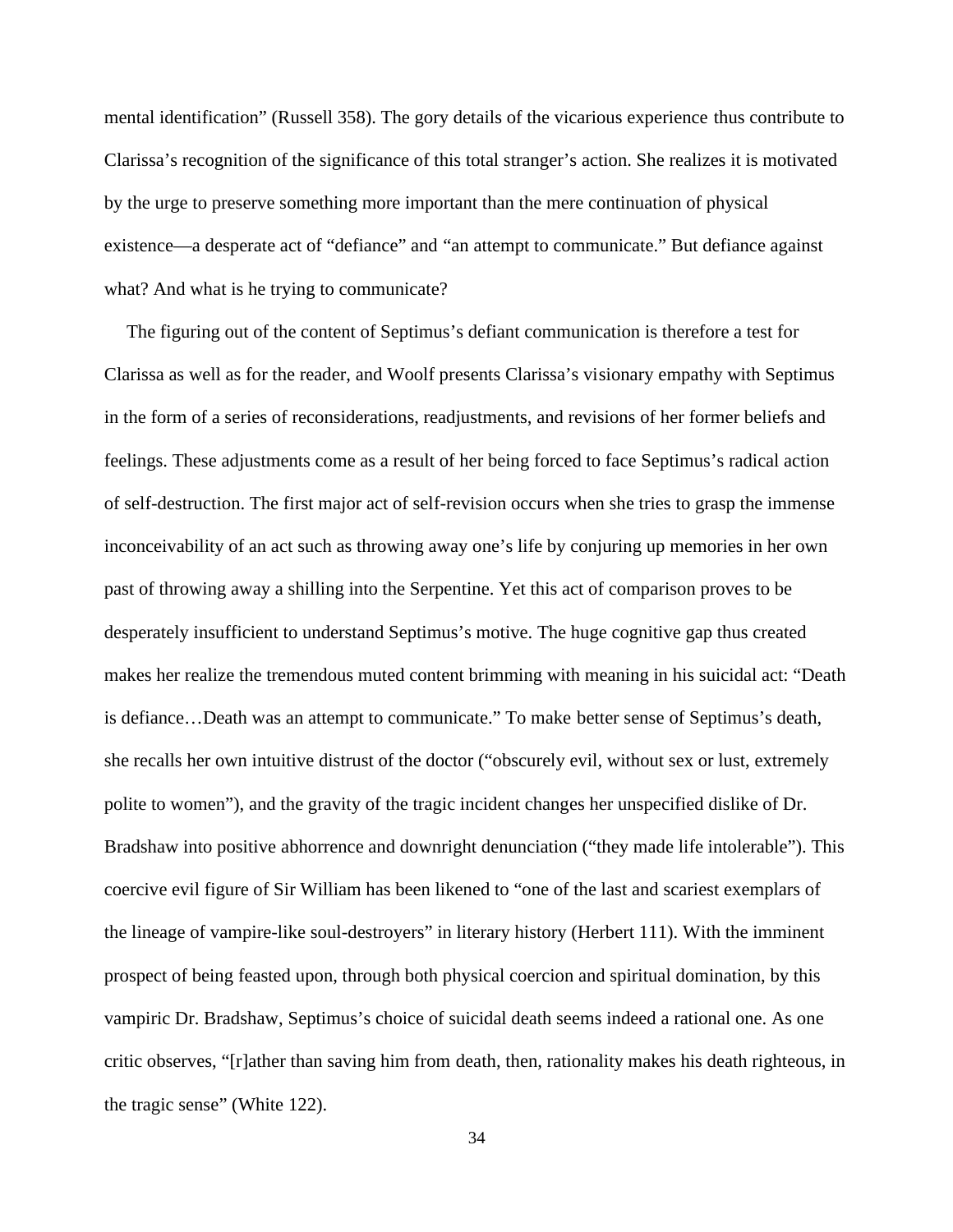So far, it still seems possible that Septimus's tragedy is caused by coercive and domineering professional doctors, which are partly drawn from Woolf's personal experience. Another possibility has also been proposed, that of Septimus's homosexuality. Psychoanalytical approaches have read Septimus's sense of guilt as a result of his unconscious gladness at Evans's death that ends his sexual attraction to Evans (Bazin 110), or simply as his frustrated homosexual desire for Evans (Henke 15). While the homosocial bond between Septimus and Evans is certainly obvious, the cause of his neurosis clearly lies more deeply, on the socio-political level.

The key phrase that evidences Clarissa's intuitive knowledge of the socio-political dimension of Septimus's defiant message and connects his tragedy to the theme of Proportion and Conversion is her realization that Dr. Bradshaw commits the sin of "forcing your soul." This is no mere physical confinement imposed by imperious medical authority, for she senses that the liberty thus endangered is not in the usual sense of the term, understood as personal freedom of movement or self-determination, which, of course, can be jeopardized and limited by forceful confinement, involuntary treatment, and the stigmatizing labelling of "mentally unfit", or the old scandalizing association with "Old Bedlam." But the freedom is more about expression than movement. It is something that Septimus "had preserved" through his death, something that she and her friends have "let drop" over the years and "wreathed about" with "corruption, lies and chatter," and above all, it is something "that mattered." This "something," which Clarissa vaguely intuits but fails to formulate in words, I take to be the freedom and integrity of emotional expression, as opposed to the "soul-forcing" of the creed of Proportion and Conversion.

The content of Septimus's message, therefore, coheres with its form, which is the critical need of, as well as a desperate claim to the right of, free expression of feelings and emotions. The suppression of this freedom defines the British society before and after the war. Alex Zwerdling insightfully observes that Septimus's emotional plight "is a compensation for his society's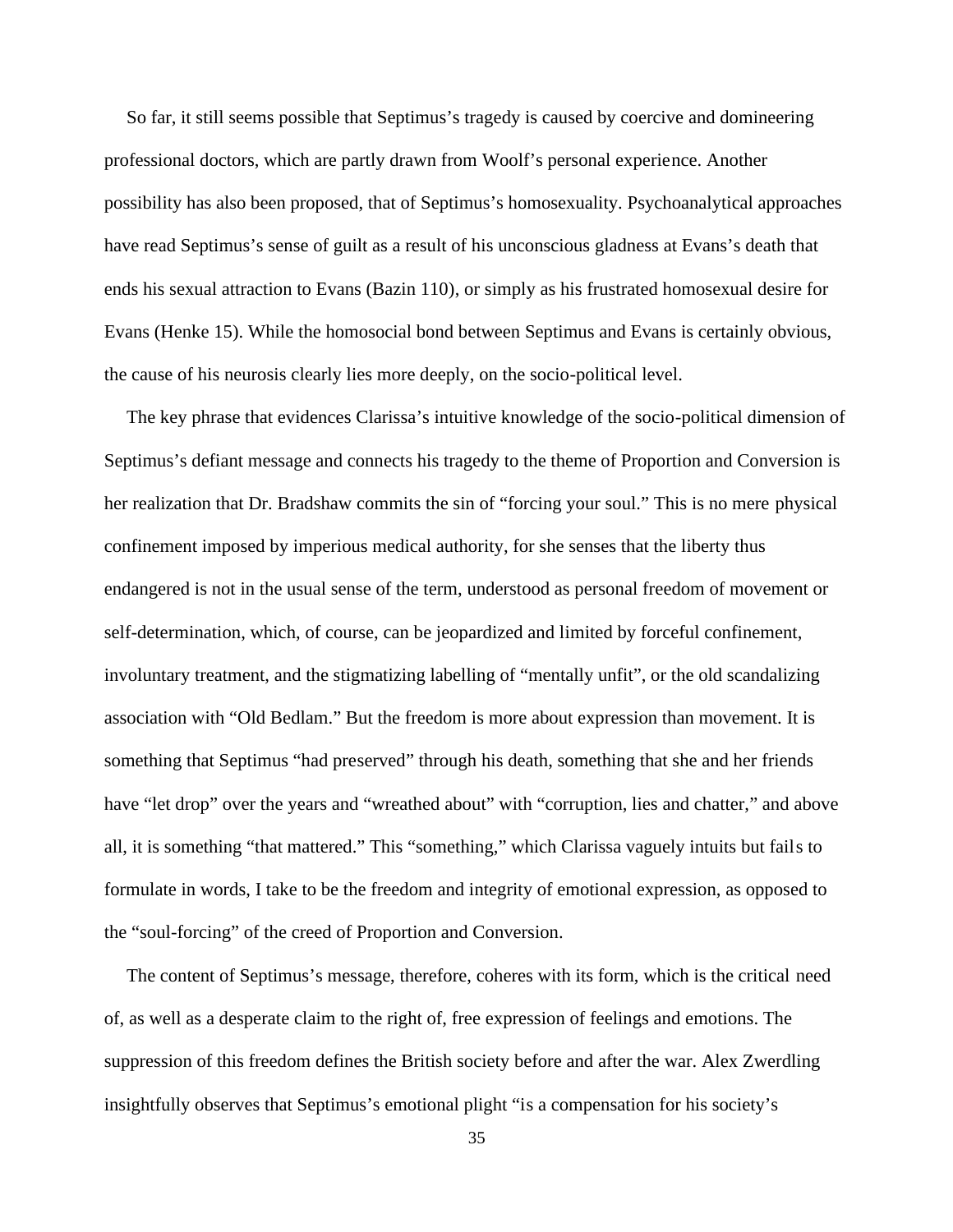repression and can only be understood and judged in relation to it" ("Mrs. Dalloway" 76). After the war the government was carefully controlling the possible traumatic emotional aftermath of the victory. The encouraged normative feeling was one of stoical pride. Lady Bexborough in the novel is a good example, who has lost a son, yet showed no signs of unbridled mourning and emotional breakdown. Instead, she continues the noble and heroic exertions of holding a bazaar for war orphaned children "with the telegram in her hand, John, her favourite, killed" (5). Here is a living example to chide Septimus Smith for his morbid, continued wallowing in "disproportionate" bouts of emotional and imaginative excesses. As Zwerdling puts it, the conspiratorial ideal of the society is "stoicism, even if the price they pay is petrification," and Septimus poses a threat not only "because he insists on remembering the War when everyone else is trying to forget it, but because his feverish intensity of feeling is an implicit criticism of the ideal of stoic impassivity ("Mrs. Dalloway" 71, 75). Moreover, by dying for his right of free expression of his feelings, he also calls into question the moral basis that justified the war efforts and the imperialist enterprise, for which so much was sacrificed, at such tremendous human costs, with emotional wreckage and ideological bankruptcy.

Clarissa's visionary communion with Septimus makes it clear that his mental disorder is not *pathological*, but *sociohistorical*, and the cause of his death, contrary to the claim that it was a "sudden impulse" and "no one was in the least to blame" (146), is the dominant ethos of the imperialist British society, that of moral intimidation and coercion as well as reductive emotional self-abnegation. As one critic states, "it is caused by society's refusal to let him give meaning to that pain" (DeMeester 653). Significantly, faced with potentially subversive cases such as Septimus, the governing power's strategy is exactly to reduce the individual victim of social political forces to a pathological "case"— "They were talking about this Bill. Some case Sir William was mentioning" (179). Zwerdling comment is again incisive— "The ability to translate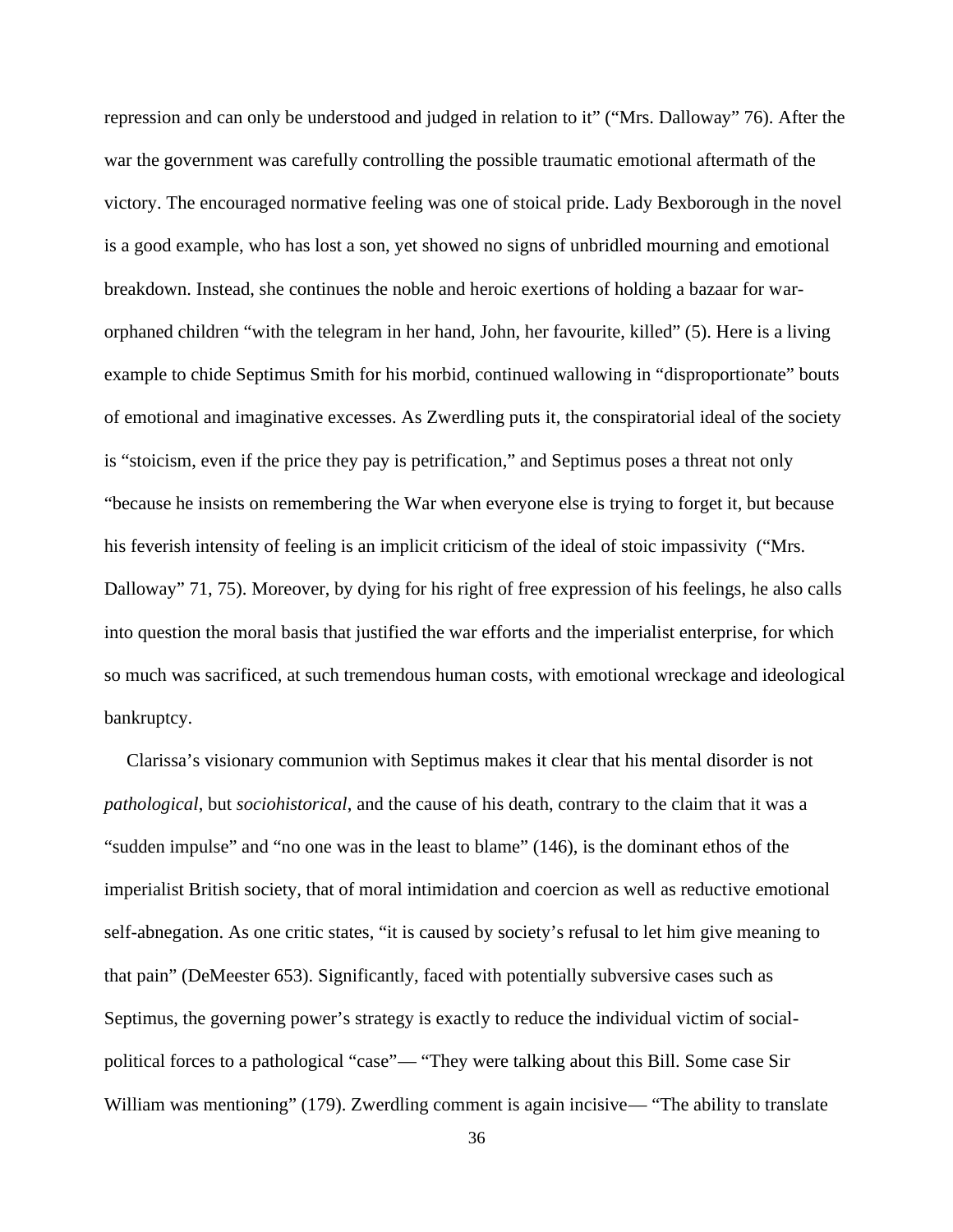individual human beings into manageable social categories is one of the marks of the governing class mentality Woolf examines in the novel" ("Mrs. Dalloway" 74).

To truly reach an authentic understanding of Septimus's desperate attempt at communication and the tragic cause of his death requires a radical stride, cognitive and affective leap over the narrow confines of conservative bourgeoise that Clarissa Dalloway moves around. And in her visionary moment, with her gifted empathetic powers, Clarissa achieves a temporary self overcoming. She rightly senses that the young man kills himself for the freedom of self-indulgence in emotions and feelings that may run counter to a patriotic or rationalist rhetoric. This is what her visionary moment is essentially about, though couched in her rather tentative, vague and personal way of progression to arrive at it. And it is also pivotal that we as reader understand the underlying content and emotional logic behind it, for our understanding of both characters and the moral cornerstone of the novel depends on it.

Clarissa's visionary initiation eventually ends in self-understating. Septimus's taking his own life drives to heart in Clarissa an almost Kierkegaardian fear of freedom and the inbuilt existential urge towards self-destruction. Her peace of mind is threatened by the fragility of life and arbitrary assault of dark moods. The sense of insecurity makes her realize how much debt she owes to Richard, her husband, for being the harbor that provides stability for her self-gathering and recuperation when the perils and difficulties of living, the precariousness of one's existence, the very danger of surviving the tumultuous activities day to day, threaten to derail her sense of an oriented self. Therefore, her newly-reached mental state is one of increased appreciation and gratitude, as a result of an awakened sense to the sharpening of its meaning that death may confer upon life. In short, trying to understand Septimus's death makes her realize the relativity of the self, the fact that we and others share the same set of premises and intuitions about life; it is only through the individuated variations of others' responses to life's occurrences that one recognizes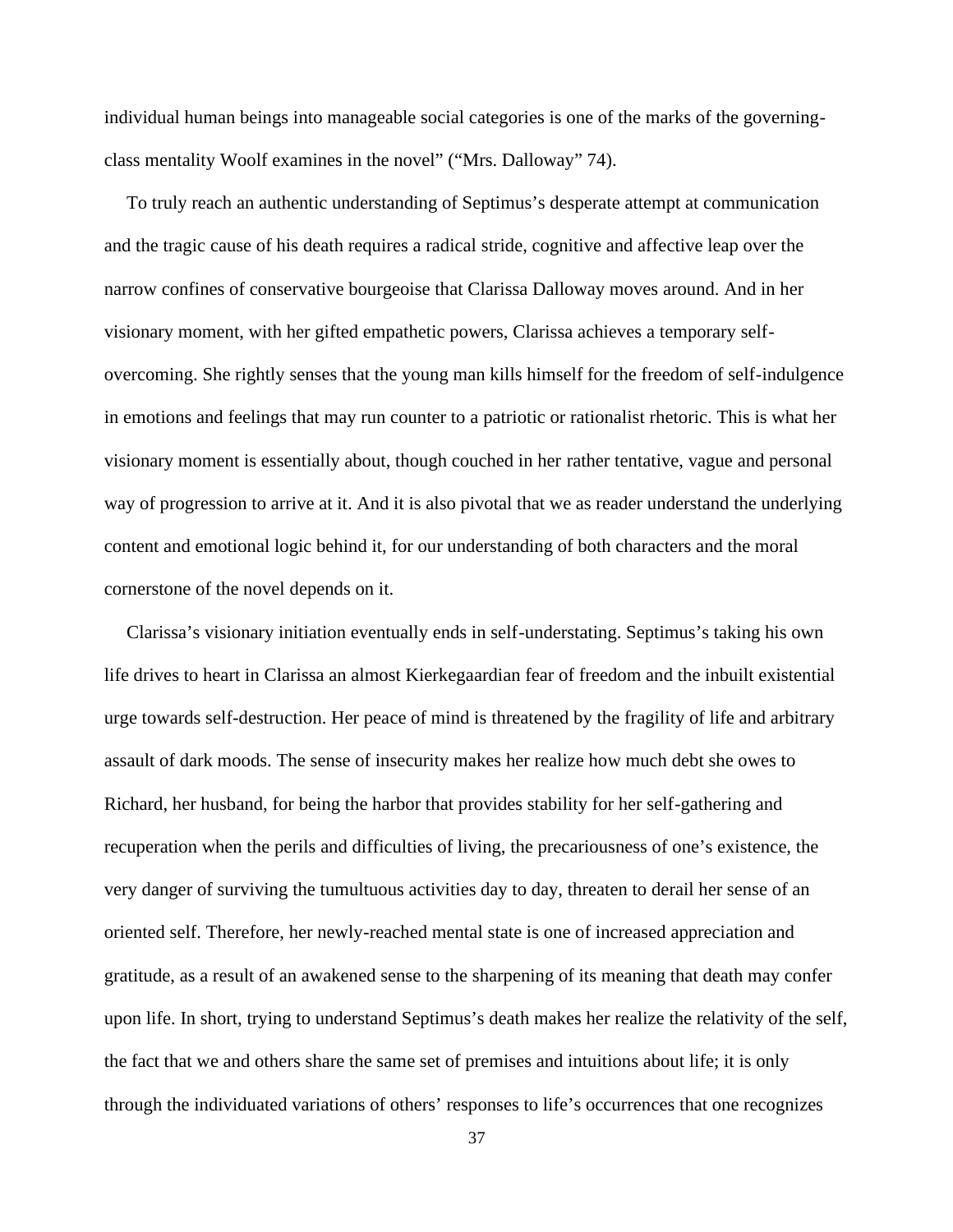realities and possibilities within oneself. In this light, others' actions, decisions, thoughts, feelings inevitably affect us. If the episode with the old woman is about the tantalizing impenetrability or inassimilability of the other, the visionary rapport with Septimus Smith speaks to the essential relational nature of being and the profound impact others have upon us.

To sum up, in these four important visionary moments of the novel, Woolf presents Clarissa Dalloway as attaining a kindred spirit with her surroundings, acquiring expanded emotional experiences through momentary sexual fluidity, intuiting and respecting the otherness of people around her, and undergoing changes within herself as a result of her intense empathy with another being. The charge that the visionary moment leads to an enclosed, isolated, sealed self can thus be refuted.

## 3. The Visionary Mode vs. The "Vision"

While Woolf employs the visionary mode as a positive means to put the self in vital exchange with various forms of otherness, she is careful to distinguish it from instances of "visions," which are portrayed in the novel as cautionary tales. Woolf's critical engagement with the "vision" suggests a self-conscious attempt to underscore the contrast between the ingrained undecidability and open-endedness of visionary experiences and the definite and fixed meaning of the "vison." In *Mrs. Dalloway*, Woolf casts the "vision" in its familiar religious form of the church or the idea of God, as the man in the street and Ms. Kilman encounter respectively (28, 130), but most notably the "vision" assumes the shape of a mystical seductive Siren-like figure that lures Peter into quietist self-dissolution (55-7).

The "vision" of a "goddess" figure appears to Peter Walsh during his nap on a bench in Regent's Park, inspired probably by the nurse who is knitting at the other side of the bench. In his dream, Peter becomes "the solitary traveler" who comes across a "spectral presence," a "giant figure" in his adventure. The narrative reveals that it is his innate "desire for solace, for relief, for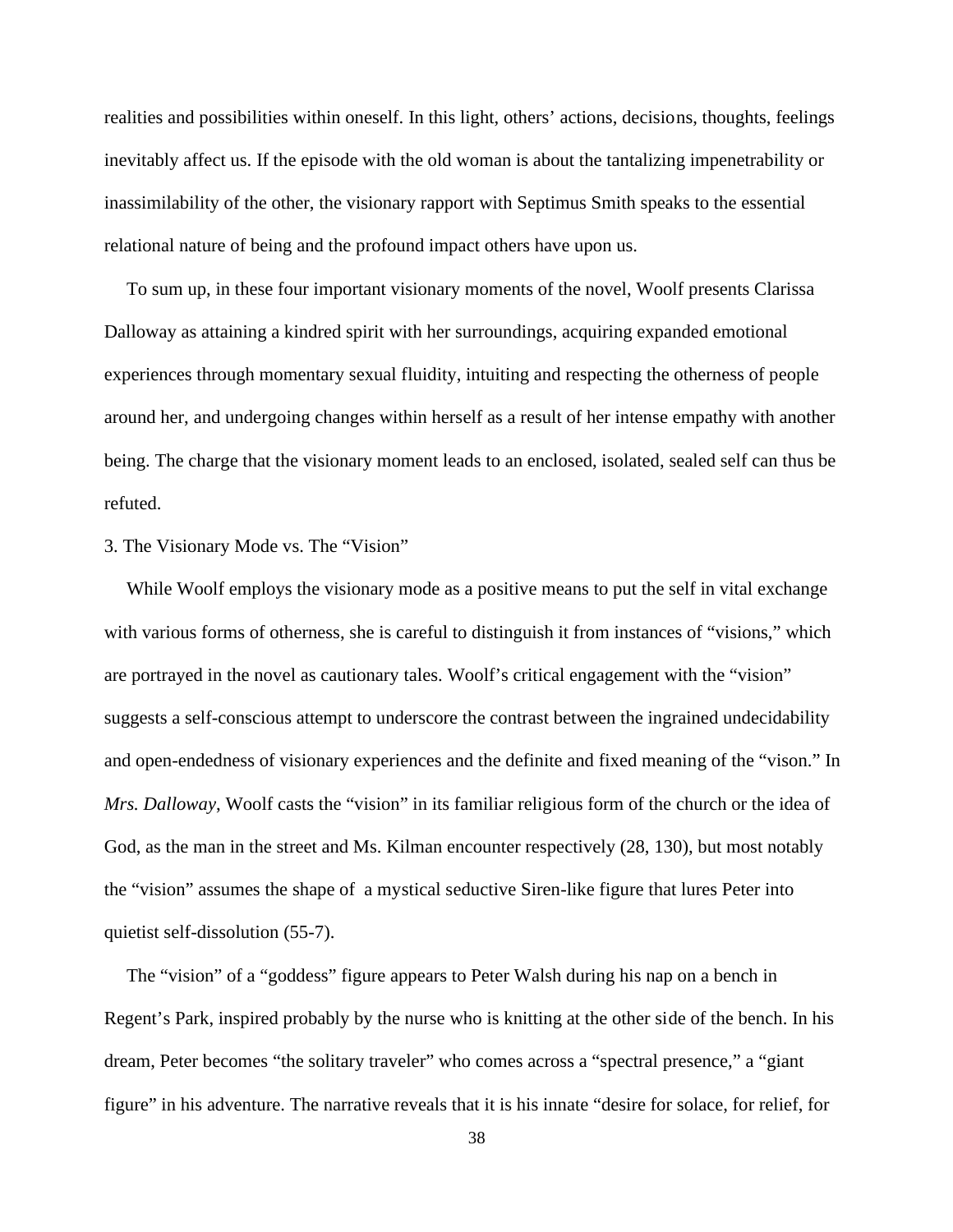something outside these miserable pigmies, these feeble, these ugly, these craven men and women" that has conjured up this womanly, maternal figure, which fulfills his wishes by dispensing "charity, comprehension, absolution." As if the deceptive nature of the scene were not made clear enough, the authorial voice now weighs in and declares:

Such are the visions which proffer great cornucopias full of fruit to the solitary traveller, or murmur in his ear like sirens lolloping away on the green sea waves, or are dashed in his face like bunches of roses, or rise to the surface like pale faces which fishermen flounder through floods to embrace.

Such are the visions which ceaselessly float up, pace beside, put their faces in front of, the actual thing; often overpowering the solitary traveller and taking away from him the sense of the earth, the wish to return, and giving him for substitute a general peace, as if…all this fever of living were simplicity itself; and myriads of things merged in one thing…(56)

In the first paragraph a series of classical references and well-established figures or images that signify deceptive "visions" are invoked—mirages seen in moments of illusion by thirsty travelers in the desert, the seductive Sirens that lure seafaring sailors into treacherous deeps of the sea by their singing in Homeric epics, mermaids "like pale faces," the fabled creatures that often form dangerous romantic relationships with men, and the obvious allusion to the Grimm story of the fisherman and the flounder, which is about false projections of human desire that quickly evaporate.

The second paragraph exposes even more thoroughly the pernicious effects of such "visions." They threaten to replace "the actual thing," that is, the real world, reality; and draw away the traveler from the earth by softening his will with "a general peace," a life of "simplicity," with variety amalgamated into oneness. Such visions call for resignation, passivity, non-resistance, and neutrality, the relinquishing of conscious and volitional striving, and a hypnotized lapsing into or merging with a cosmic oblivion. The promised other-world, with differences effaced or homogenized and individualities converted into a common identity, provides a pacifying anodyne for the weary traveler of the modern world. And as DiBattista warns that Woolf has a gift for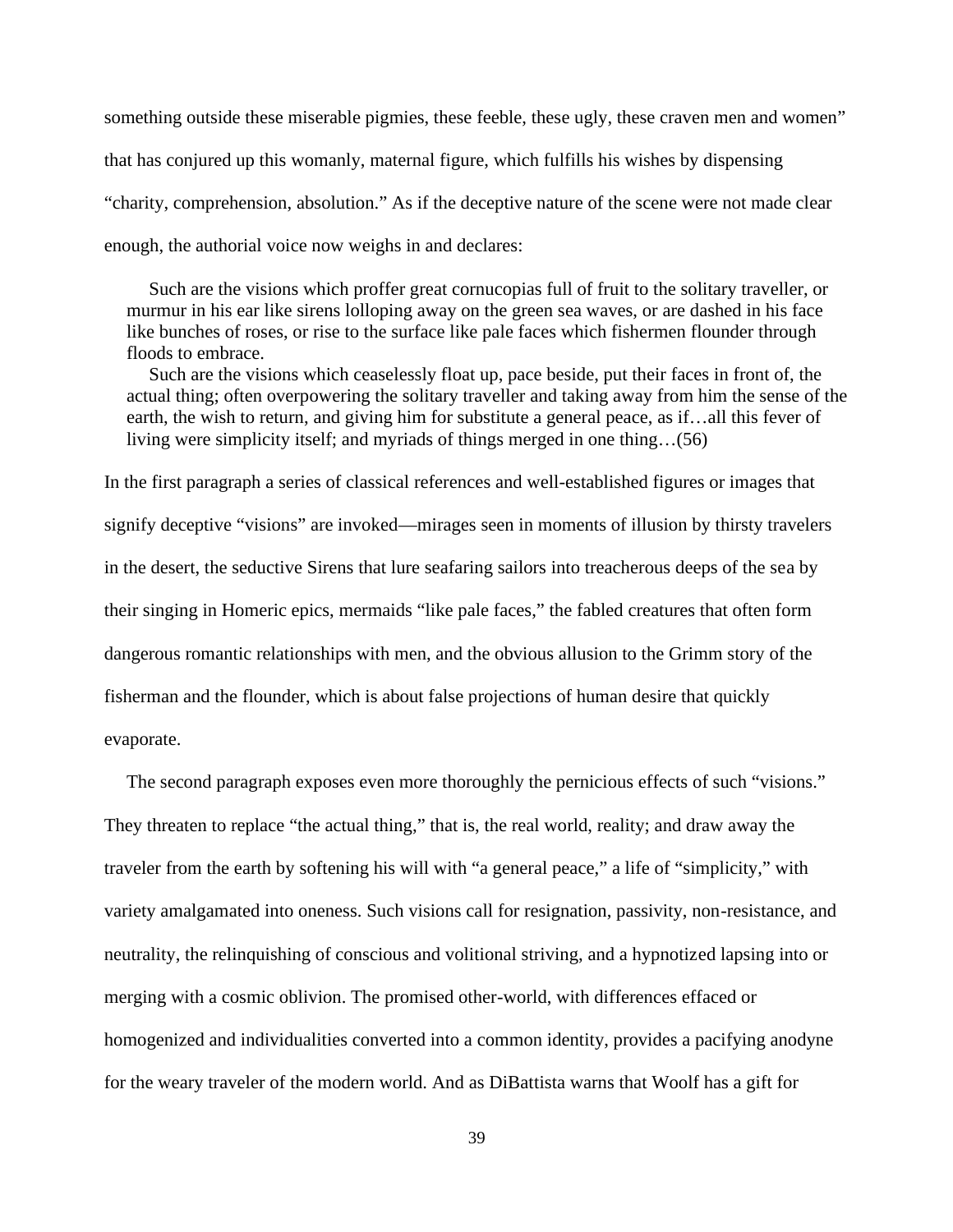exposing "any fantasy, that promises us untroubled happiness, unfailing wit, and fathomless profundity" (*Imagining Woolf* 55), this treacherous "vision" turns outs to be a goddess of annihilation which inspires in Peter an impulse toward self-obliteration—" let me walk straight on to this great figure, who will, with a toss of her head, mount me on her streamers and let me blow to nothingness with the rest" (56).

This "vision," unlike Clarissa's visionary experiences that retain the individual differences of things and accentuate their unique identities in order to challenge the self to an ethical interaction with them, is a simplifying, confounding, difference-cancelling force. There is a night-and-day difference between recognizing and renegotiating the boundaries between self and other, which is encouraged in the visionary mode, and the fading away into a common unconsciousness that the "vision" induces. Woolf makes it clear that "such are the visions" Peter is encountering in his dream that there have apparently been casualties, men enticed away by this Sirenic temptress— Peter saw "an elderly woman who seems... to seek... a lost son; to search for a rider destroyed" (57).

As a result, some essential differences can be drawn between the visionary mode and the "vision." First of all, the visionary mode is fundamentally characterized by an immersion in, an engagement with the world and the people in it, while the "vision" is distinguished by a tendency to withdraw from it into an established spiritual order, such as Christianity, or a mystical Elysium of blissful rest. And while the former manifests a more sophisticated understanding of the complexity of human relations in this world, the latter offers an easy solution by eliminating conflicts and sufferings through miraculous or supernatural intervention.

Another way to put it might be that the former induces awareness of relativity, an interrelated sense of life, when the latter is defined by its "absoluteness"—first, an absolute transcendent realm beyond time and change, and then the absoluteness allows it the power of "absolution," a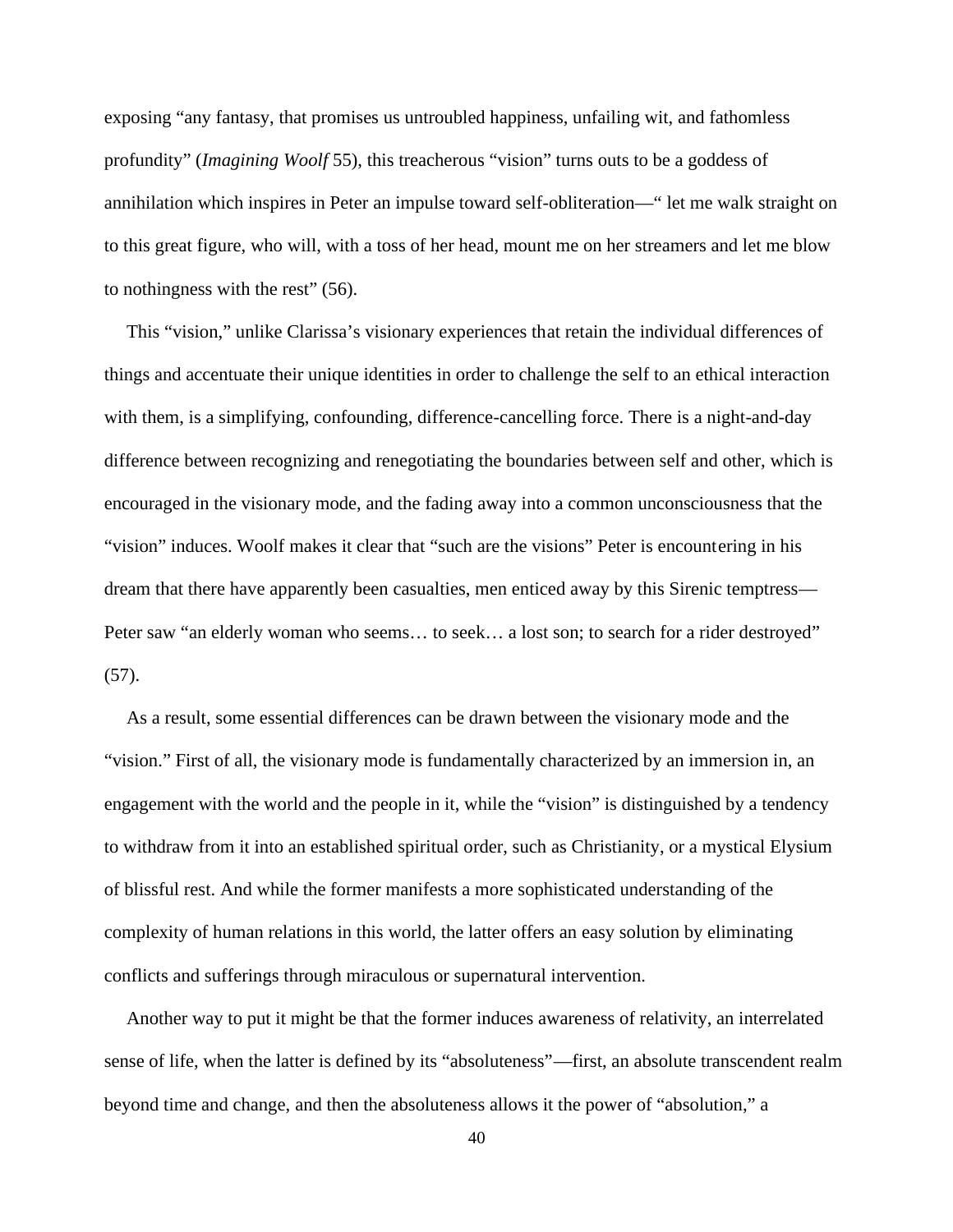pardoning of ills and sins of the world. This "absolute" promise of peace and oblivion, redemption and forgiveness in fact makes light, or trivializes both sufferings and endeavors in lived experience.

Also tellingly, the "vision" is always posited, projected as an established mystical *image* or *figure*, religious *symbol* or *icon*, therefore, *visual* with definite, fixed meaning—religious absolution or mystical transcendence, for example; on the other hand, the visionary moment is not primarily visual, but *synesthetic*, involving multiple sensory reactions as well as emotional responses. A "vision" can be blindingly bright and annihilating, while the visionary, by relegating the "visual" back among other senses, can actually make us "see" and feel more clearly and penetratingly.

Given their essential differences, the "vision" and the visionary mode in *Mrs. Dalloway* result in two antithetical ways of impacting the self—the former reduces the singularities of the individual self to uniformity and homogeneity and sublates the individual consciousness into a divine, or esoteric wholeness; on the other hand, the visionary mode retains the distinct differences and boundaries between the self and its surrounding world but sets it on a path of endless self-revision and self-overcoming in a fruitfully tensile relation with otherness.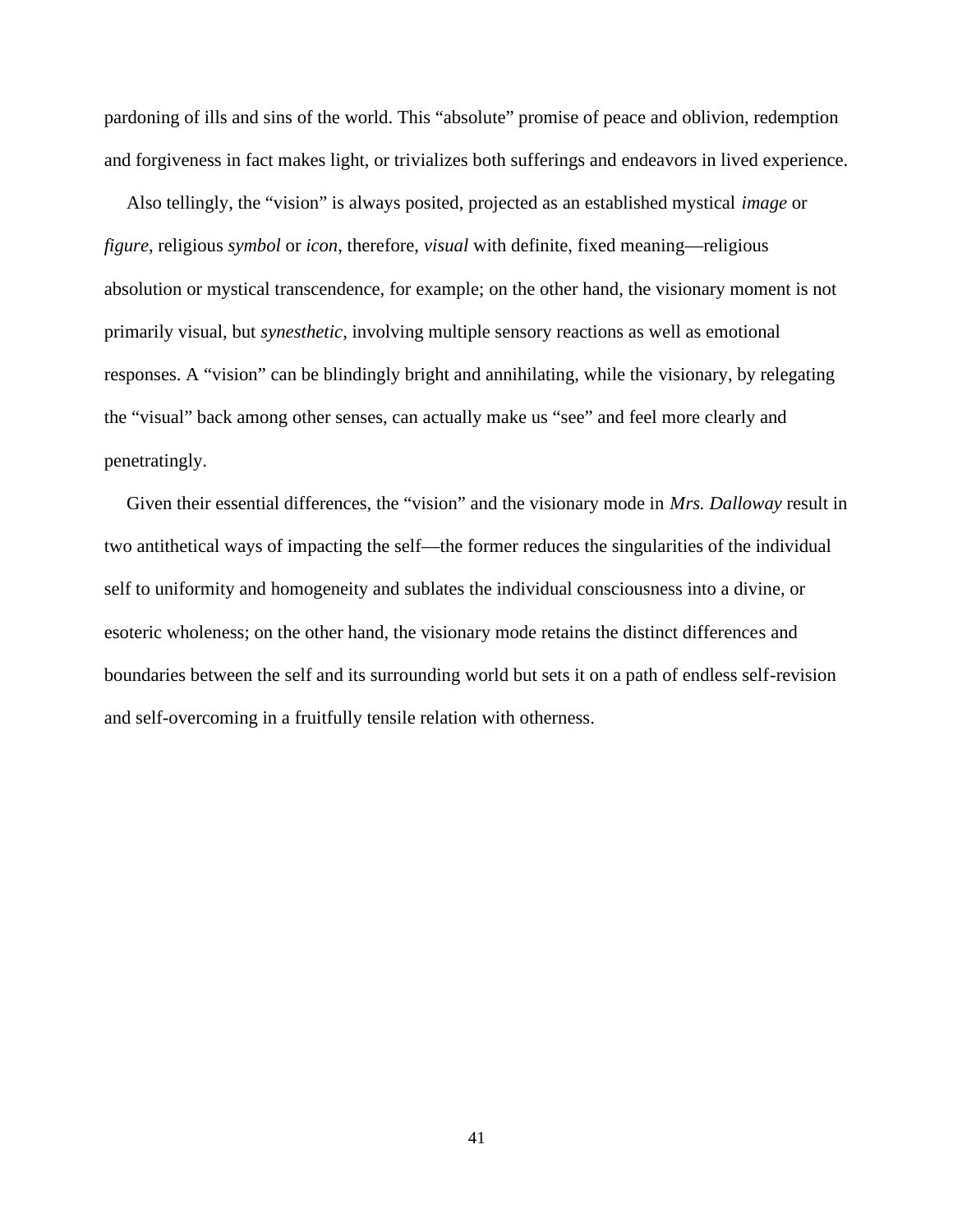## CHAPTER 3 The Politics of the Present: The Visionary Mode in *The Years*

While the visionary mode in *Mrs. Dalloway* helps reveal dynamic interactions and exchanges between the self and various forms of its other, in *The Years*, I attempt to show in this chapter, the visionary mode allows Woolf to explore a kind of collectively oriented energy for change that can be preserved as transformative potentials in the immediate present, thus suggesting a way to counteract the political impasse on a macro-level. Woolf's changed conception of the novel from the more overtly feminist early project of an essay-novel to its final novel form of *The Years*, therefore, reflects not an obfuscated, sanitized or toned down representation of the political dimension, but a more sophisticated and thoughtful understanding of it, with the early exclusively feminist focus transformed into a more realistic acknowledgement of life's embeddedness and the communal nature of change-making.

I argue that the novel conveys this broadened political sense by enacting two temporalities, one diachronic, and the other synchronic. The diachronic temporality both provides structural understanding for, and is manifested by, the chronologically narrated sections from the first till the penultimate one. The succession of the titles for each section, in the form of a series of simple Arabic numbers (1880, 1891, 1907, 1908, 1910, 1914, etc.) with unmistakable historical references and associations, generates an inexorable forward-moving momentum. And it is through this temporality of longer durations that the life-long ups and downs of members of the Pargiter family are chronicled, and their vicissitudes and tribulations recorded to bear out the feminist theme, which is the exposure and critique of the persistent effects of the patriarchal social system.

However, in its disproportionately long finale (accounting for about one third of the whole novel), the last section entitled "Present Day," the narrative drastically slows down and almost comes to a standstill by switching to a "synchronic" temporality. It is almost as if with a conjured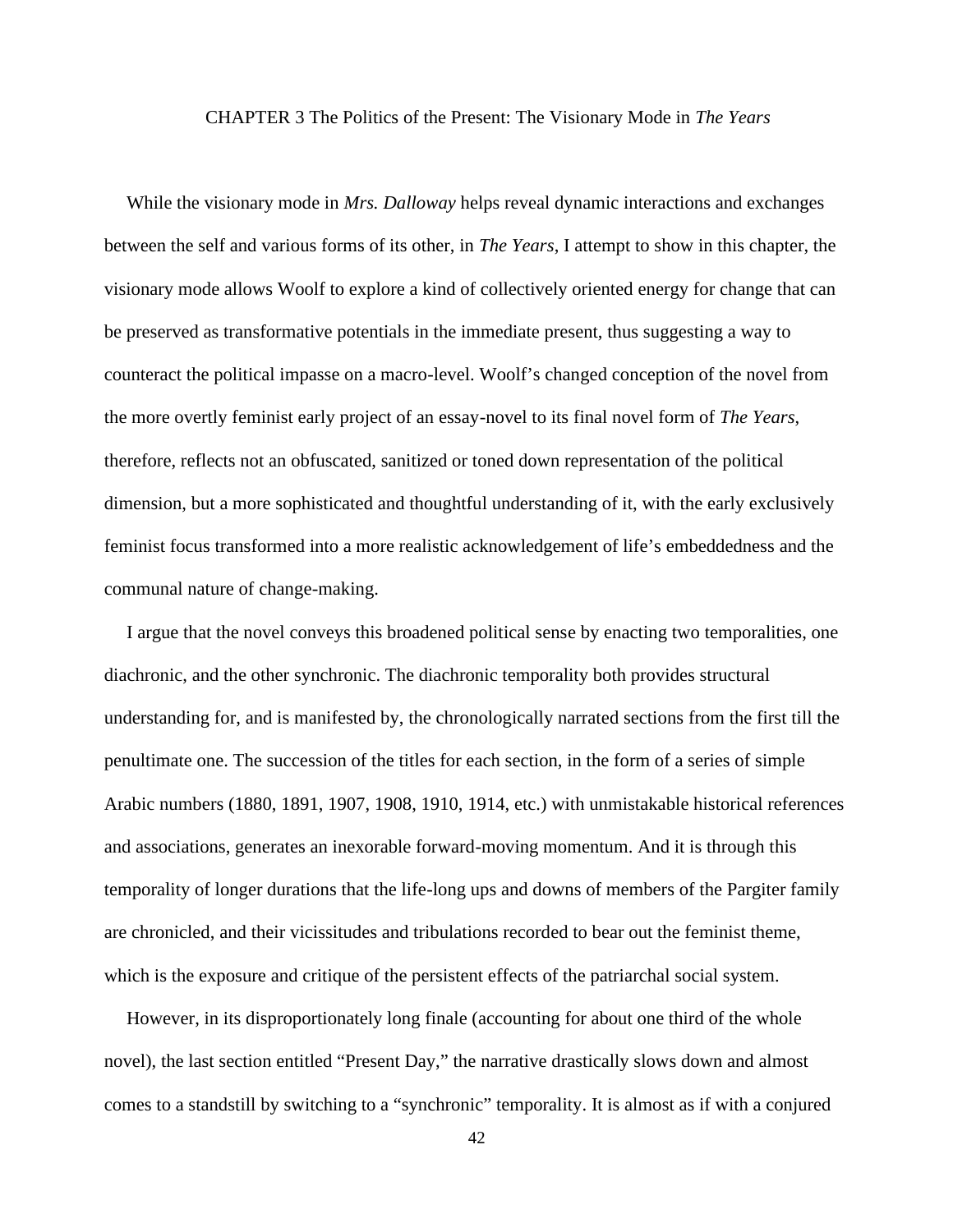illusion of cessation or suspension of historical time, the present day is somehow liberated, exempted from the diachronic timeline, and set aside for reflection, consolidation, reckoning and pathfinding. And in the immediate present unfolded in this radically shortened and condensed temporal frame, paused and poised between a fraught past and a menacing future, several major characters undergo intensified states of consciousness, prompted by their acute need for conative energy and a sense of direction in face of the ominous development of unprecedented historical crises.

Their political energy in the synchronic temporality is achieved through visionary moments, which both generate emotional momentum for change-making and firmly establish its communal nature. As a result, in spite of the overwhelming adversity and paralyzing setbacks on the contemporaneous international scene, those characters through their visionary moments are able to reconcile, for a moment, the two temporalities, and channel the sedimented feelings and memories in their diachronic past into illuminating and igniting the synchronic present. In this way, the last section "Present Day" can be seen as Woolf's attempt to renegotiate the perimeters of the political and to reimagine collective possibilities within it through the visionary mode.

## 1. The Debate on the Political Nature of *The Years*

While today's readers, with our culturally attuned mental readiness for signs and clues of gender inequality and oppressive social orders, may find *The Years* lends itself readily to political readings, early reception of the novel largely missed its deeply feminist underpinning, and took it as a specimen of the novel genre "family saga" in vogue at the time, a misreading which probably contributed to its commercial success and made it one of Woolf's most profitable works (Bradshaw and Blyth xxii). To bring to light again its radical feminist polemics, scholars since 1970s have undertaken elaborate efforts in uncovering the novel's convoluted textual history (important studies of the manuscripts including those of Charles G. Hoffmann, Mitchell Leaska, and Grace Radin).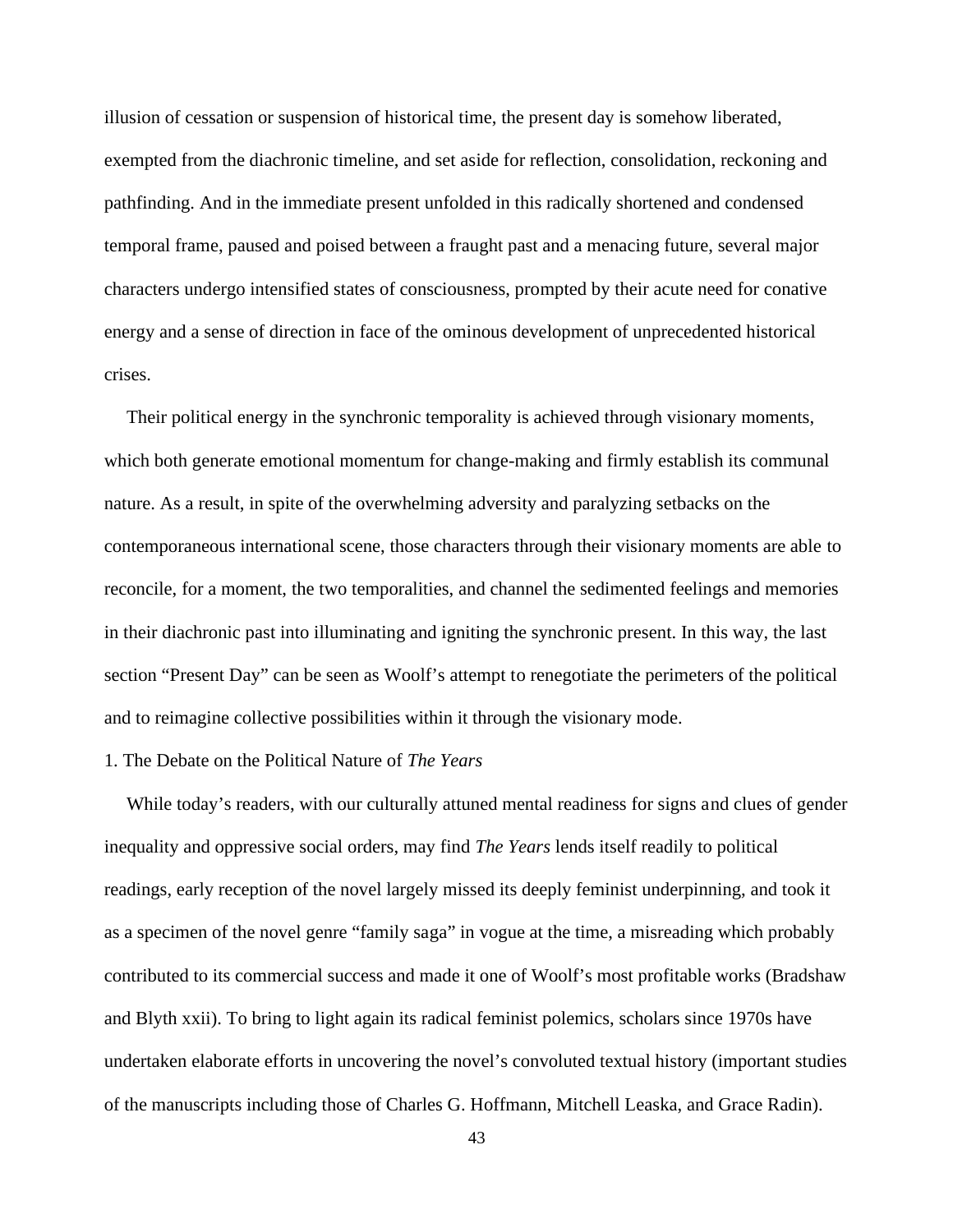*The Years* has not only been read side by side with its earlier version, the essay-novel, *The Pargiters*, but also more and more through the lens of *Three Guineas*, the later published feminist essay that grew out of the excised argumentative and expository materials of Woolf's original project.

While its original feminist intent has been proved beyond doubt, the political edge of *The Years* is often found lacking or toned down compared with the explicit feminist polemics in *The Pargiters* and *Three Guineas*. Woolf's editorial decisions and the heavily redacted compositional process that ensued are seen as lamentably compromised self-censoring. In an early study, Charles G. Hoffman observes that "too much of the external is left out" (89); Grace Radin, through her genetic study of the novel's evolution, complains that many of its original politically explicit scenes have been "deleted, obscured, or attenuated" (148); Hermione Lee also remarks that the political and social commentaries in the novel's final form have been made muted and evasive ("Introduction" xxiii); Karen Levenback sees Woolf's scanty references to the Great War in the last section of the novel as symptomatic of larger repression of war memories in British culture (152). All these judgements seem in a way to point to a reticence and reservation on Virginia Woolf's part and recall Leonard Woolf's famous, though now largely disproved view that his wife is "the least political animal that has lived since Aristotle invented the definition" (27).

I'd like to point out that the idea of the "political" used in this debate can be seen as mainly situated in a "diachronic" temporality. This temporality is perceived as a linear, one-directional continuum of time that moves through successive historical periods and manifests itself in the accumulated effect of changes and differences over time. It is the temporality frequently employed by realistic novels that aim to document the dynamics of historical progression. To conduct a political critique in this temporality requires an analytic and historicist understanding that draws on historical facts and social records, reflects upon current customs and assumptions, and projects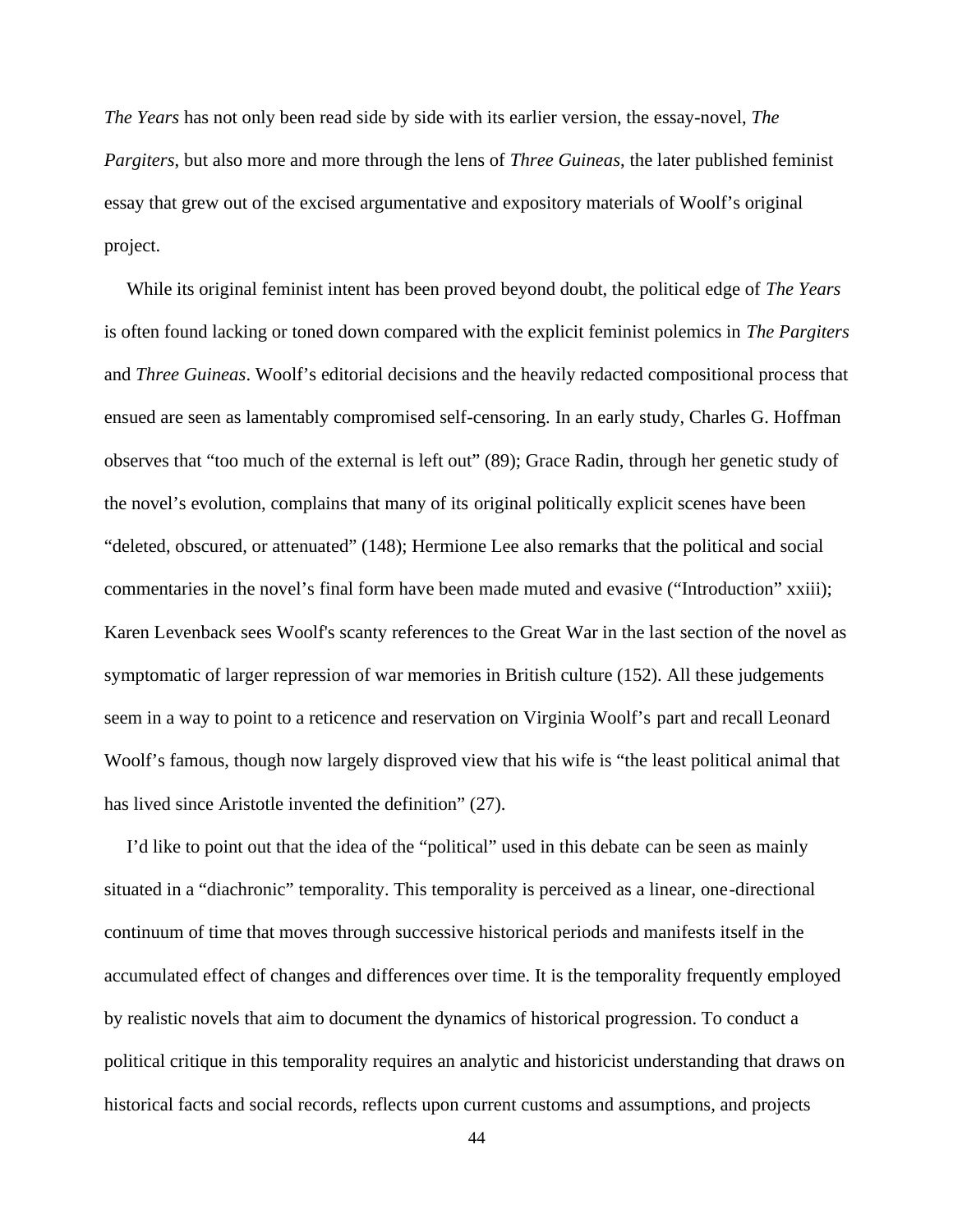changes and courses of actions for the future.

Woolf herself indicated in her diary that her original planning of the feminist theme in the novel operates on this diachronic historical sense. The immense amount of journalistic reportage and news coverage that she amassed chronicles the injustice as well as changed fortunes for women over the decades and is said to have "enough powder to blow up St Paul's" (*Diary IV* 77). Furthermore, this material-gathering "releases such a torrent of fact as I did not know I had in me. I must have been observing & collecting these 20 years" (*Diary IV* 133). The conception of the novel based on an extended historical outlook is corroborated by one of her letters regarding the novel, where she states that her intention is to:

Keep one toe on the ground by means of dates, facts: envelop the whole in a changing temporal atmosphere;… and show the old fabric insensibly changing without death or violence into the future—suggesting that there is no break, but a continuous development… (*Letters VI* 116). Though this "insensibly changing" "continuous" historical development contradicts the claims of recent critics that the novel presents a "discontinuous" or "recursive" understanding of history (Snaith, "Introduction" xlii; Davis 18), such historical views can all be seen as based on a

diachronic temporality.

The systematic and programmatic changes proposed in *Three Guineas* illustrate a political awareness that is situated within and interactive with this diachronic temporality, which provides a backdrop for feminist critiques of past gender practices, as well as for projections of progressivist courses that may lead to improved praxis in the future. It is also in this temporality that the political thrust in the early sections of *The Years* functions, albeit less explicitly—sibling rivalry for marital prospect, suppressed notions of sexuality, unequal financial investment in education for male and female members of the family. The quiet resentment, the wrongs and injustice, all bear marks of specific times, assume different symptomatic forms, and continue well into the present, with traumatic aftermaths. Woolf's journalistic source-gathering, her ability to accurately reproduce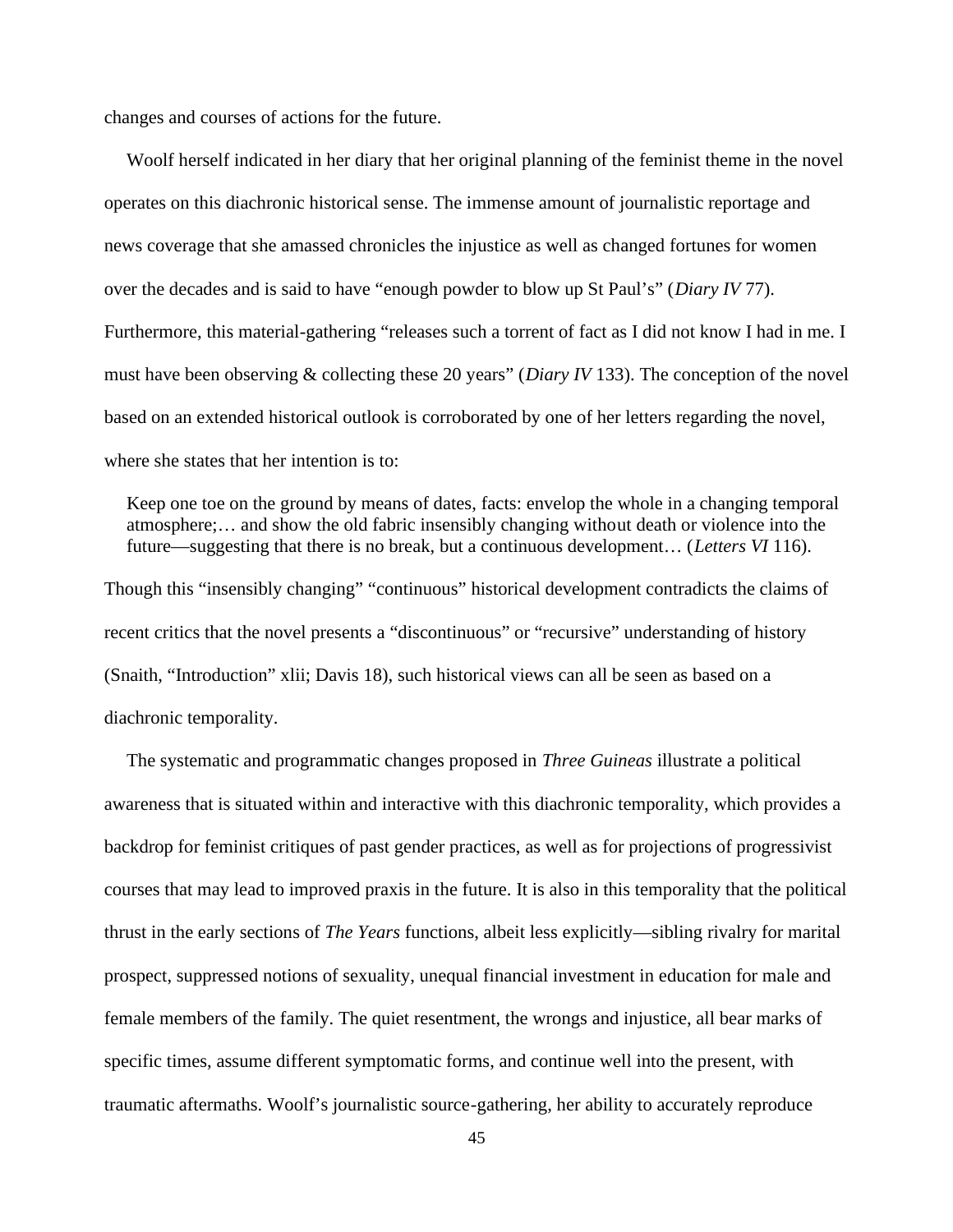concrete incidents that are typical of female experiences and reflect norms and ethos of particular eras, and her patient tracing and recording of their subsequent repercussions and evolving throes over time, all contribute to driving home the political theme. Therefore, criticism of the political efficaciousness of *The Years* compared with its earlier forms also falls on the diachronic axis, which essentially complains that the novel does not make overt or explicit enough the accumulated effects of the patriarchal order over the decades, through longer historical periods.

Meanwhile, there are also critics who defend Woolf's editorial choices and compositional process by highlighting the political implications of the novel's aesthetic form. Formal features of the final version of *The Years*, they argue, actually make it equally, if not more, politically potent or efficacious than its original design, in that it represents both Woolf's refusal to be didactic and propagandist and her abandonment of a unified vocal point that would have bestowed definitive meanings on the events and characters in the narrative. In other words, critics see the novel's decentered form and minimum authorial intrusion as implicitly refuting a totalitarian or fascist outlook. Margaret Comstock characterizes the novel as having "no center or central figure around which subordinate elements can be arranged" (254); Susan Squier emphasizes the political nature of Woolf's anti-propagandist aesthetic by observing that the novel "practices the politics it refuses to preach" (168); similarly, Elizabeth Evans argues that Woolf in *The Years* "rejects a totalizing vision" by "enacting the content of its political message within its narrative form" (75); also, in the natural descriptions heading each chapter's opening, Tonya Krouse detects "anti-patriarchal, anti colonial interests" (14). Such defenses of the novel's politics through its formal features are echoed in critical readings of Woolf's late work in general. For example, Christine Froula, writing about the open ending of Woolf's last novel *Between the Acts*, sees it as working "against the enforced univocality of totalitarianism" (314). These readings of the political valences of the novel's form are illuminating. However, by referring the political back to the formal, they seem to contradict the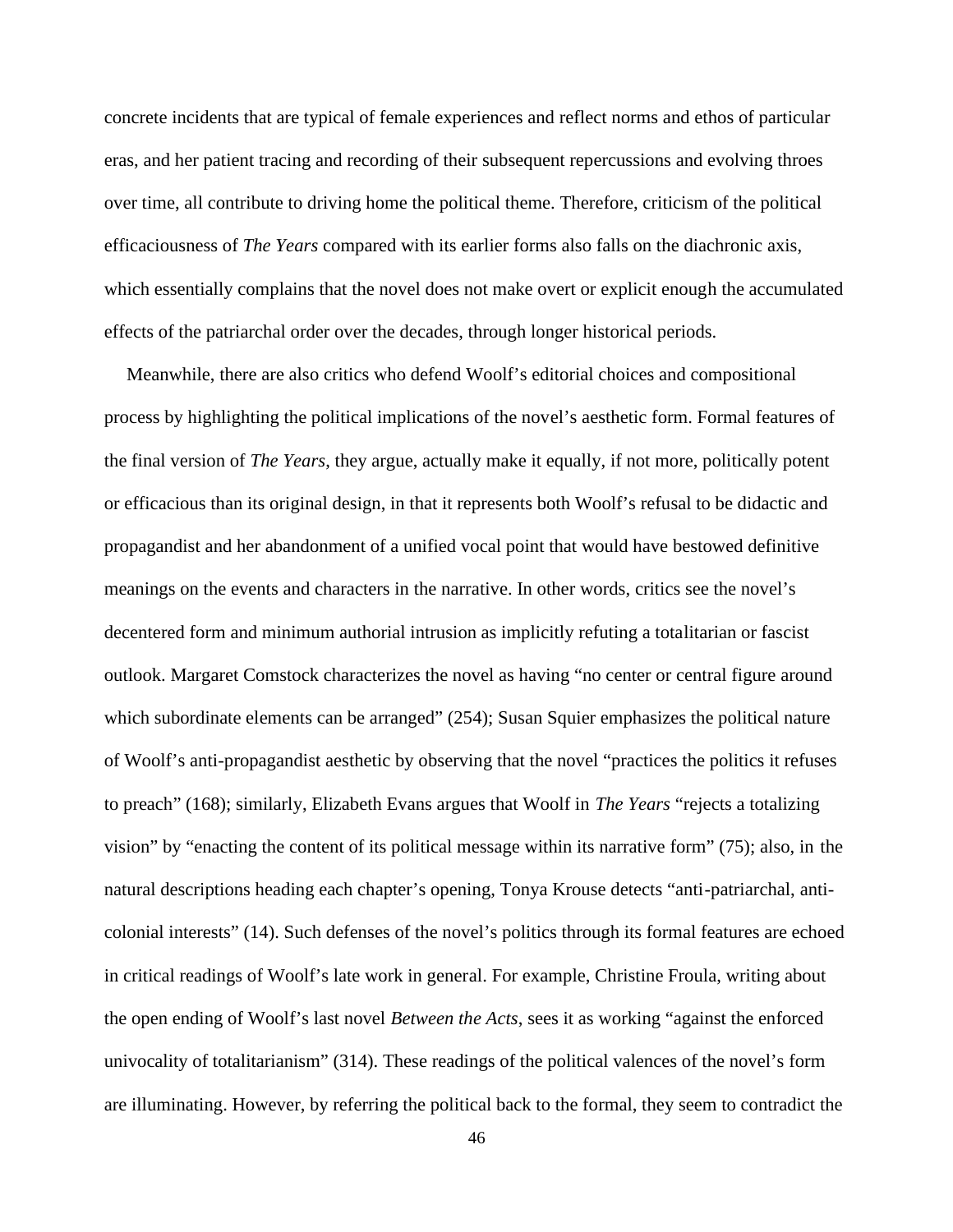generally accepted fact that in her late career Woolf turned from her early interest in formalism to a more politicized practice of her art.

Here I offer a perspective on the novel's unique political understanding derived not from its formal features, but from its dramatically narrated fictional events. There is a political sense that is situated outside the diachronic temporality, the experience of time through long intervals, extending over long durations, in an essentially linear, progressive manner. There is another temporality in the novel by which Woolf complicates and furthers her reflection upon and representation of the political—a synchronic temporality, the immediate present. And in the last chapter of *The Years* the novel turns to contend with the more compact and intense synchronic temporality, the elusive, ephemeral, instantaneous temporality of the immediate present, which is in constant danger of being engulfed by the past or eclipsed by the future. A unique political sense in the synchronic temporality, I argue, withstands the felt powerlessness pervading political reflections along the diachronic axis.

The contrast between the diachronic and the synchronic temporality reminds one of the distinction critics make between narrative time and lyric time. According to Susan Stanford Friedman, the former represents "a sequence of events that move dynamically in time and space," undergoing change in a progressive manner, while the latter assumes the form of "a simultaneity," a paused stasis (164); or as Monique Morgan writes, "lyric creates a timeless present, an indefinitely suspended moment, which contrasts with narrative's past progression of events" (301). Woolf herself at one time considered the possibility of a lyrical ending for the last section: "I want a Chorus. a general statement. a song for 4 voices… And how to make the transition from the colloquial to the lyrical, from the particular to the general?" (*Diary IV* 236). Alternatively, Teresa Prudente conceives the two distinct temporalities as "linear" and "a-linear," which result in "two different processes of knowledge," one "progressive" and the other "intuitive and instantaneous"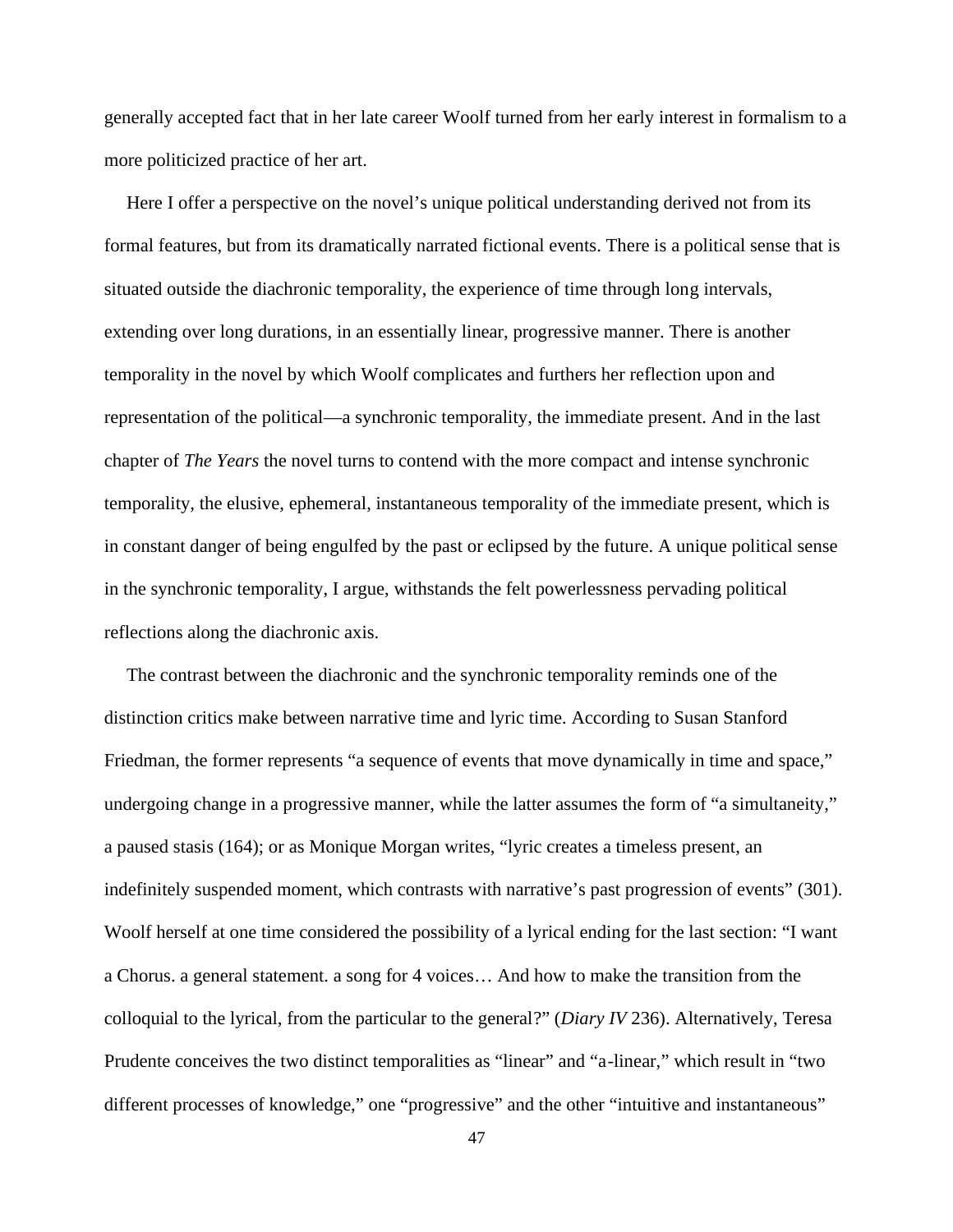(5).

Though both ways of theorizing the sense of time in Woolf are illuminating, their emphases differ from mine. Lyrical time really foregrounds the richness and variety of the individual consciousness in this "timeless" suspended moment, while Prudente's "a-linear" time also gives prominence to personal experience and access to knowledge. Instead, while I agree that the prolonged sense of presentness leads to enlivened self-awareness, my focus on the synchronic temporality intends to demonstrate how Woolf uses the visionary mode in the last section "Present Day" to enact what can be called an existential attitude of "becoming with," a collectively oriented energy for change-making. Visionary moments in the last section, I argue, convey a political sense not in the form of clearly delineated political goals or concrete futurity, but in the form of energized motivation, illuminated mental states, and affective collectivity that initiate difference making and gesture towards alterity. The political vigor generated within the limited space of the visionary moment can be transient, ambivalent, even confusing, but it affirms a lived sense of purposive, agential, and personal involvement that underpins all programmatic, polemicist, and rationalist political endeavors.

## 2. Synchronic Temporality and the Visionary Mode

A highly noteworthy development in the last section, "Present Day," is that the characters whose story arcs have previously been constructed primarily around the feminist theme are now curiously sidelined. It almost seems as though the novel is implying that their lives have become too rigid, too formed for change and new possibilities. The three most important feminist narrative lines in early parts of the novel are Rose's suffrage passion, Delia's Irish cause, and Kitty's imaginative longing for a rustic life. Despite the ostensible differences in their chosen courses of actions, the three characters are uniformly victimized by the same social and familial structures and values.

None of the three characters receive extensive treatment in "Present Day." As a matter of fact, in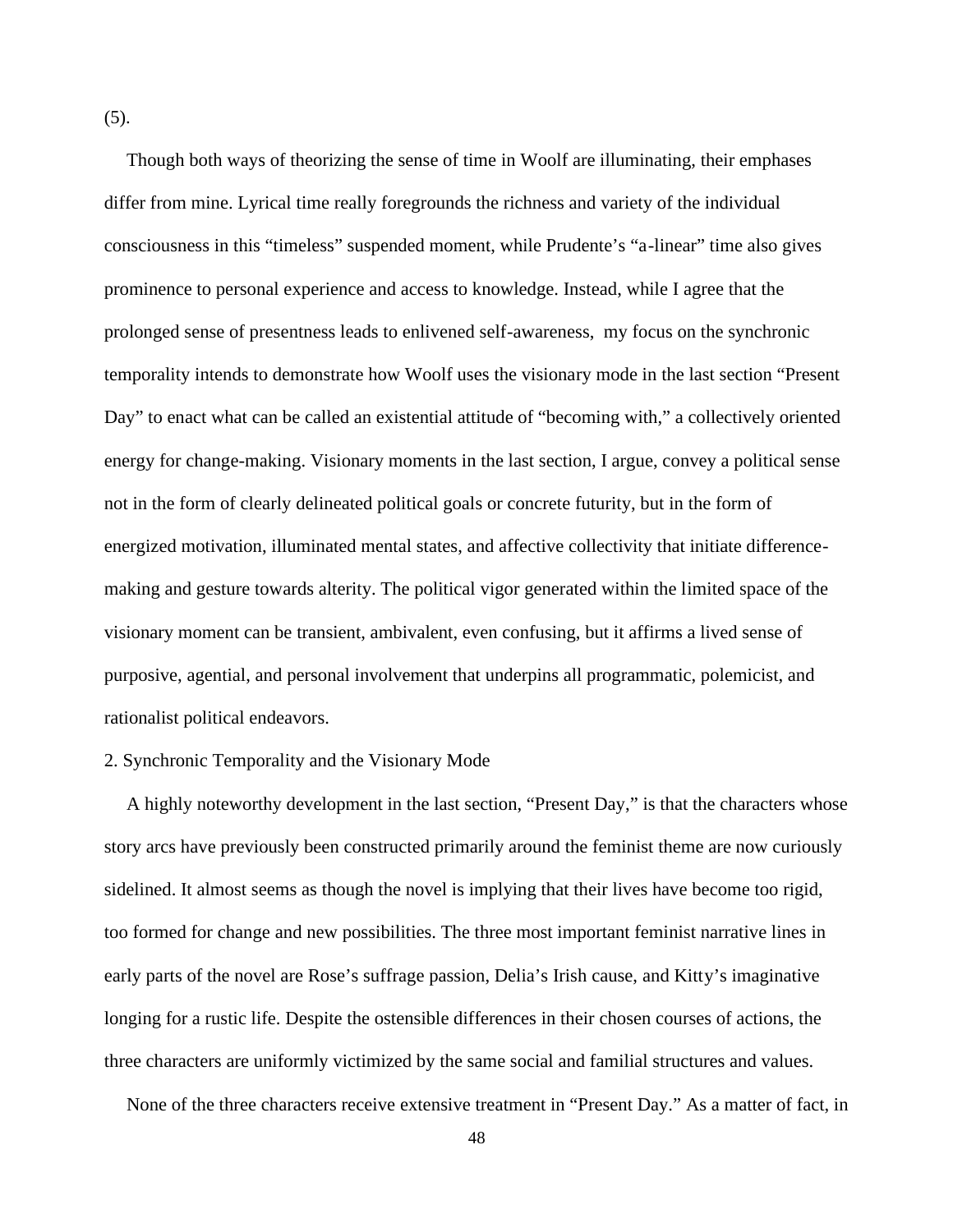the last section the reader is seldom allowed direct access to their consciousnesses, their mental processes or affective states, in sharp contrast to how their thoughts and feelings are vividly chronicled through an interiorized approach in early chapters (e.g., Delia's train of thoughts at her mother's funeral; Rose's imaginary adventure to the gift store, Mrs. Lamley's; Kitty's reverie on the train ride to her country house). At the party, Rose appears a somehow mellow and feeble old dame, with little traces of her former fierce and impulsive temperament, and Delia is now the perfect hostess, fulfilling her duties with meticulousness and ease. Both are reduced to types, rather than the distinct individualized characters that we come to know from the earlier sections. Similarly, Kitty, now Lady Lasswade, shows few traces of her youthful longings and assumes a natural and dignified posture at the party.

Therefore, it can be argued that the previous chapters have brought their narrative arcs to a finish, in the diachronic temporality. And it should come as no surprise that during the party scene in the "Present Day" section their final condemnation of the shackling social institutions that have caused such suffocation and derailment in their life, when it does come, appears not so much as weighty judgments or eruptions of lifelong suppressed emotions, but as mimicry, stereotypical gestures, worn-out echoing, emptied of substance, indistinguishable from a typical grumbling retrospective posture of old people referring back to their early days. Kitty's remark is representative—a mere exclamatory "how I hated it!" (295). The poignant specificity of a life of possibilities blighted by gender inequality is lost, muddled, and made fuzzy, amidst the sentimental setting and ambience conjured up by the party. And the three characters whose early life experiences are rich in feminist resonances and implications become quaint caricatures of the struggling and smoldering figures of their former selves. Mentally molded and intellectually bounded, they are too rigidified to undergo growth. Other characters take a backstage too. Sara, for example, whom one critic calls "the novel's most charming and enigmatic character" (Linett 342),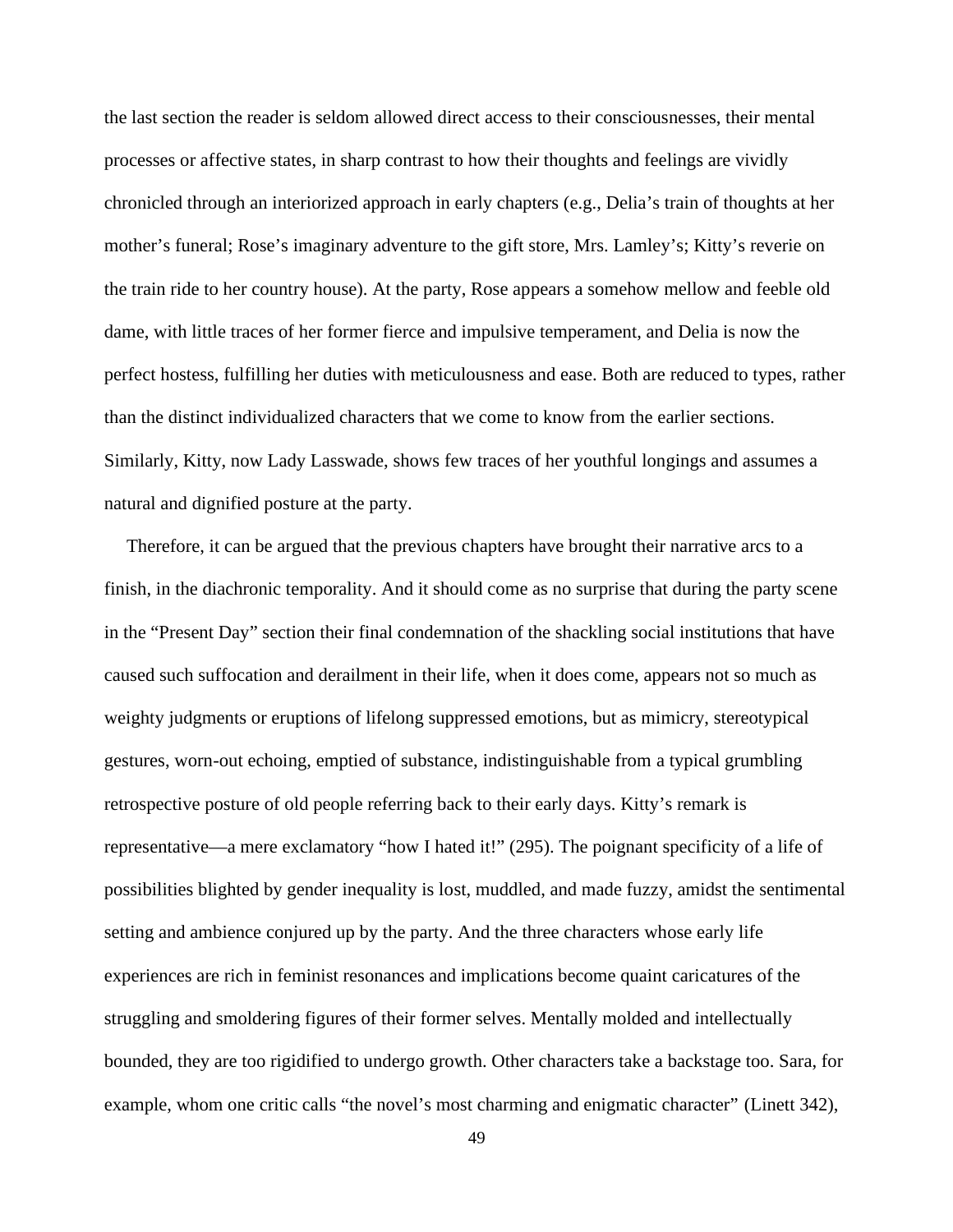appears at the party merely as a comic figure.

It stands to reason, therefore, that the very act of conferring upon or withholding from the characters moments of heightened awareness on the part of Woolf is significant. She skips those characters whose life follows a clearly traceable agenda, a dominant political motif, i.e., the accomplished task of a feminist exposé of suffocating patriarchy, and bestows the center of consciousness, illuminated mental space, upon those characters whose life is less defined and constrained by a single idea, or a single emotion, whether it is antagonism, resentment, or wishful longing, but is marked instead by expansiveness, copiousness, receptivity, and flexibility. And these more spiritually resilient, more imaginatively capable characters are better equipped to find their bearings in the synchronic temporality and take stock of the enriched instantaneity and immediacy through their visionary experiences. They are entrusted with the continued search for change-making paths and actions.

As a result, the visionary experience, signaling a privileged state of awareness, occurs to only three characters in the last section—the oldest daughter of the second-generation Pargiters, the unmarried Eleanor, now in her late seventies, and the two third-generation Pargiters, the brother and sister North and Peggy, children of Eleanor's brother Morris. Eleanor is the most naturally optimistic and energetic member of the family. She undertakes the duty of living with and caring for the old Colonel Pargiter with almost stoic self-abnegation. Always ready to seek and embrace new experiences, she is envied by both old and young of the family for her energy and youthful mental attitude. Peggy is a member of the new generation of female professionals. Being a doctor, she is now living in the realized suffragist dream of woman's enfranchisement. Yet she is somehow troubled by feelings of insecurity and out-of-placeness. North joins the army during the Great War, with youthful and naive notions of patriotism and heroism, much to the dismay and indignation of the family. After the war he withdraws to a farm in Africa and leads an isolated and solitary life.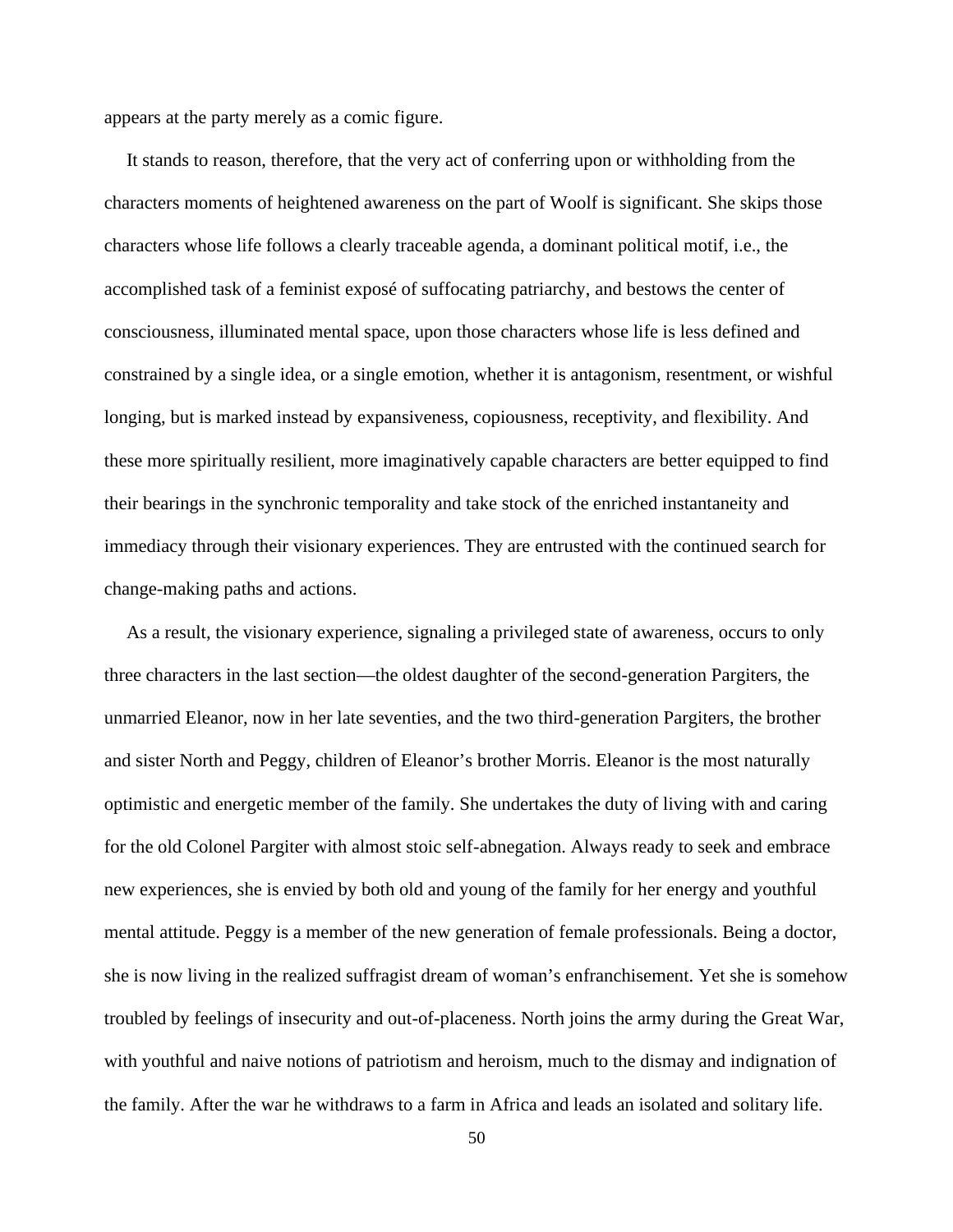By the time of the present he has just come back to London ten days ago.

Upon first glance, what stands out in common among the three characters is the contrast between the evident political nature of their preoccupations *before* their visionary moments and their surprising oblivion of or digression from those concerns *during* those moments. The visionary experiences of all three characters seem to be removed from *overtly* political gestures such as condemning the wrong doings of the past, diagnosing the ills of the present, envisioning better courses of actions, or projecting alternative or utopian pictures of social arrangements. However, there can nonetheless be detected a form of the political, manifested not in actualized or proposed actions, but in tendencies, energies, elevated and intensified impulses, sharpened focus, and contagious conviviality, in other words, a distinct form of the political that inhabits the synchronic temporality and subsists upon the immediate moment. I'll present and contextualize the three visionary moments first and then elaborate upon the political of the present implied therein in the next section.

Before the dawning of her visionary moment at the party Peggy's mood swings throughout the day between symptomatic nostalgia and forward-looking anxiety. Past memories as distant and settled as those from her aunt Eleanor's youth, unplagued by complicated and menacing historical conditions, promise a sense of escapist security. That is why during their afternoon chat she repeatedly asks Eleanor to tell her about the early years. But the underlying psychological cause of her nostalgia is in fact an intense anxiety about the future. Later, she feels herself distanced from and distracted by the jovial triviality of the party, for she can't help thinking about the distressing external reality and possible imminent disasters:

<sup>&</sup>quot;But how can one be "happy"? she asked herself, in a world bursting with misery. On every placard at every street corner was Death; or worse—tyranny; brutality; torture; the fall of civilisation; the end of freedom. We here, she thought, are only sheltering under a leaf, which will be destroyed"  $(273)$ .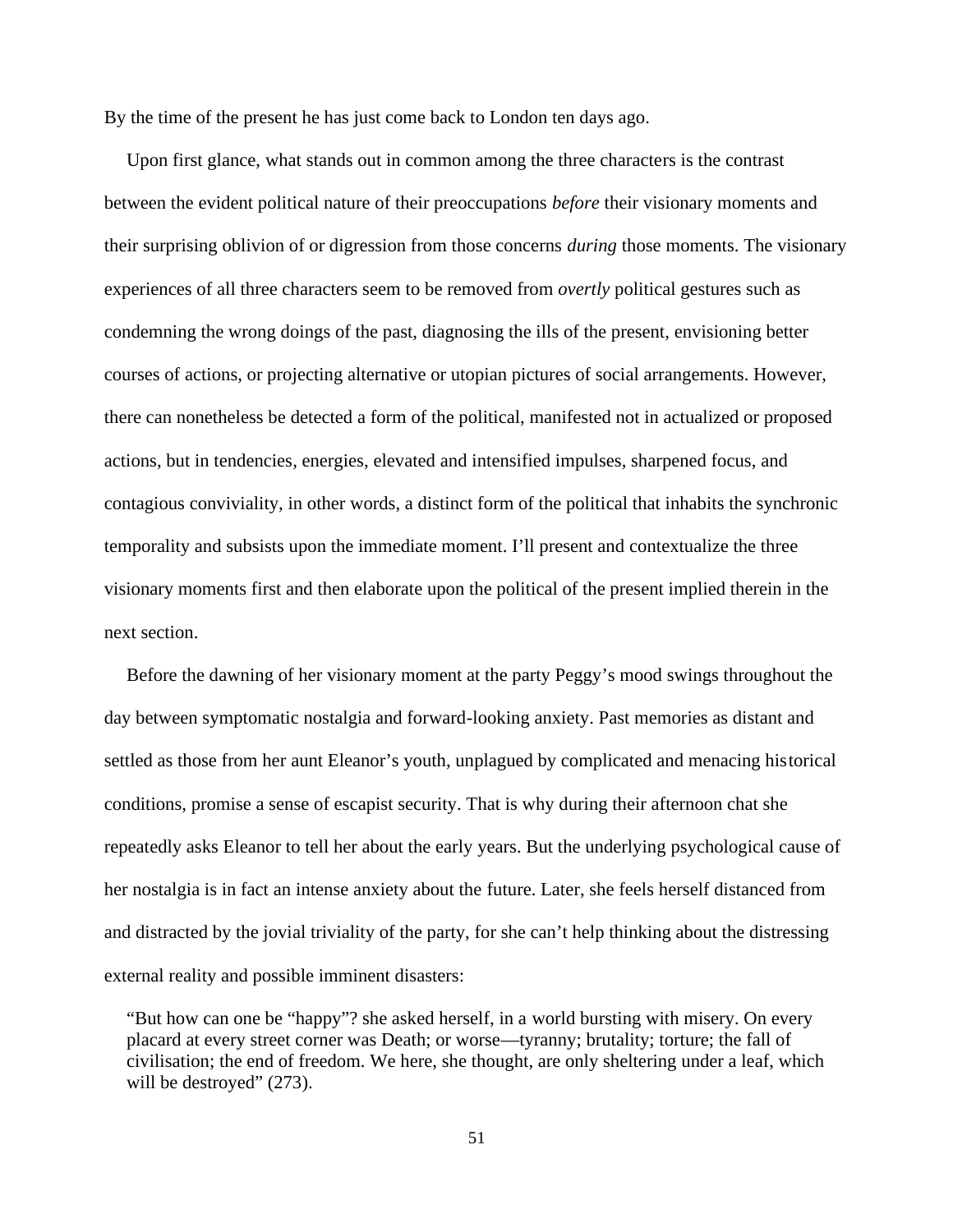The intense anxiety about the imminent threat Peggy feels in the passage is more bluntly reflected in Woolf's own diary as she was finishing the novel: "Hitler has his army on the Rhine. . . it's odd, how near the guns have got to our private life again. I can quite distinctly see them & hear a roar, even though I go on, like a doomed mouse, nibbling at my daily page" (*Diary V* 17). Paul Saint- Amour memorably characterizes this ominous presentiment as "proleptic mass-traumatization, a pre-traumatic stress syndrome whose symptoms arose in response to an anticipated rather than an already realized catastrophe" (131). By the time Woolf finished the novel, fascism was already a reality in both Italy and Germany, and the Spanish Civil War provided the western intellectuals with an ominous preview of the ideological conflict that broke into World War II only three years later. British appeasement under Chamberlain frustrated and enraged the progressive left, but a general sense of political powerlessness prevailed. These imminent threats from external historical circumstances keep Peggy disconcertedly preoccupied and seem to have impoverished the significance of her enfranchised present.

While she already benefits from changed political fortunes of women, belonging to the new liberated generation and being a female professional, she is totally disillusioned with any patriotic rhetoric, and adopts an unfeigned skepticism, if not downright cynicism. This is evidenced by her reaction to the statue of Edith Cavell that she and Eleanor drive past. Edith Cavell (1865-1915) was a British nurse who offered help to soldiers on both sides during WWI. She was arrested by the Germans for assisting escaped allied soldiers and executed in 1915. Her statue in Trafalgar Square clearly indicates that she has been turned into an icon of patriotism and self-sacrifice, which provokes the irreverent mockery from Peggy that the statue "[a]lways reminds me of an advertisement of sanitary towels" (236). Woolf may have written this with her close friend Roger Fry's aesthetic evaluation of the statue in mind— "the Edith Cavell sculpture is not at all the same kind of thing as the Medici tombs" (7), but more importantly, the statue suggests, as Ruth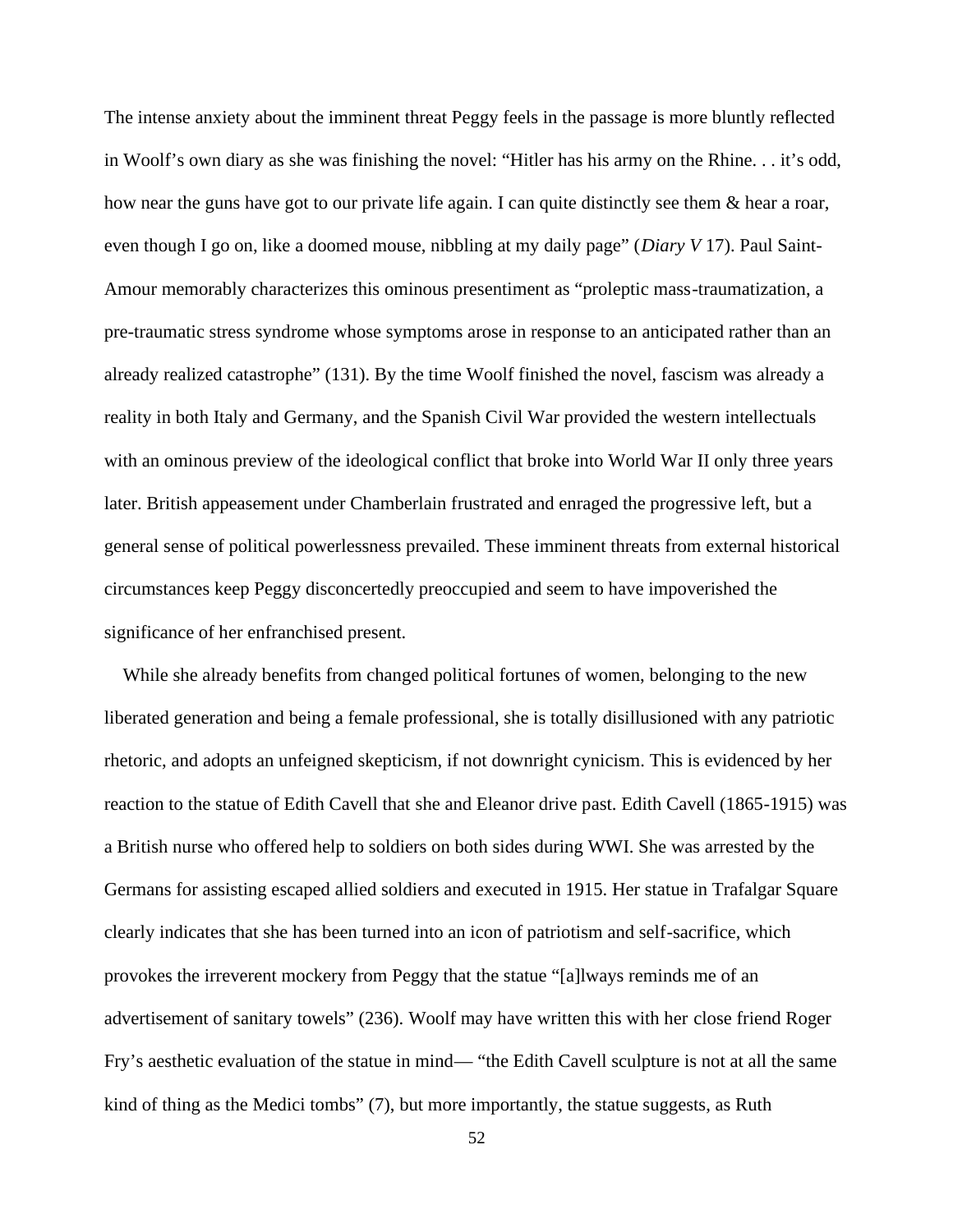Hoberman sharply points out, that "women's hope for social change have been co-opted by jingoism and capitalism" (94).

Peggy's political imagination for hopes and actions in the diachronic temporality, therefore, is paralyzed by an overwhelming sense of powerlessness and rudderlessness. Yet for all her loss of faith in the current political situation and the future, her visionary moment comes not as one of political dystopian, or cataclysmic collective destruction, but one of hope for change on the more modest personal, communal level, even though the visionary moment is only waveringly experienced, and proves devilishly elusive to be imparted in words.

The moment comes during the party scene, which is the centerpiece of the "Present Day" section and the whole novel, as it is in *Mrs. Dalloway*. It is interesting how the glitz and showiness of a party might lead one to associate it with "kitsch," which, as Calinescu argues, reflects a "reaction against the 'tenor' of change and the meaninglessness of chronological time flowing from an unreal past into an equally unreal future" (248). Woolf's party in *The Years*, however, though in similarly fraught relations with the past and the future, inscribes possibility *for* change instead of resisting it.

The party doesn't begin with great promise for Peggy. In fact, her initial experience turns out to be not elevated and rarefied at all, but ludicrous and bathetic, with her deaf uncle Patrick, Delia's Irish husband, mistaking her inquiry after the gardener who cut himself with a *hatchet* for her asking about the Hackets. Her disappointment is understandable— "A grown woman, she thought, crosses London to talk to a deaf old man about the Hackets, whom she's never heard of" (247). Yet gradually the gathering eases Peggy's discomfiture and kindles some deep emotions in her. Peggy's visionary experience occurs as her attempt to connect with the flow of feeling in the room, and it takes the form of her very struggle to articulate her inner insight and share it with people around her: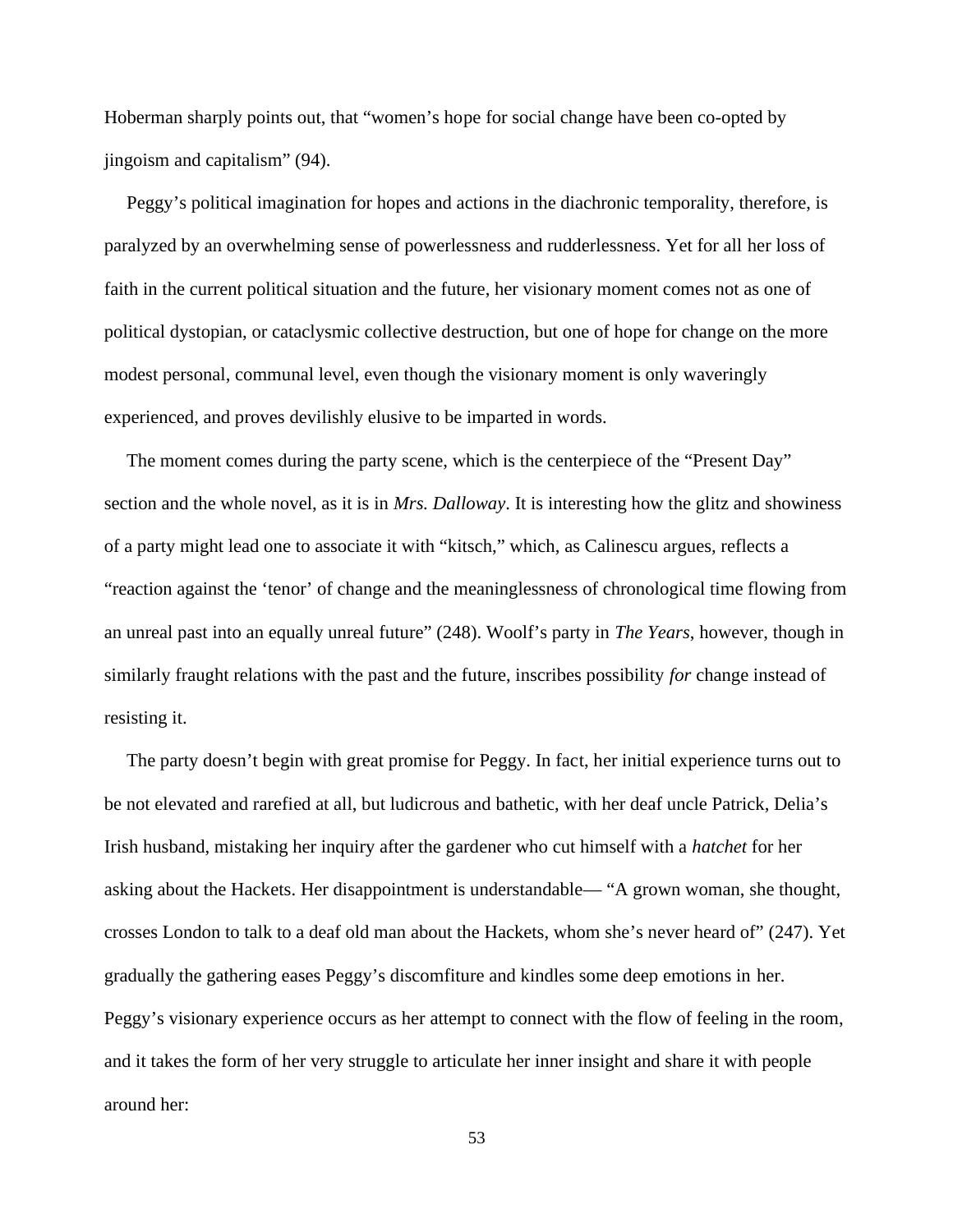…She felt, or rather she saw, not a place, but a state of being, in which there was real laughter, real happiness, and this fractured world was whole; whole, and free. But how could she say it?

"Look here…" she began. She wanted to express something that she felt to be very important; about a world in which people were whole, in which people were free . . . But they were laughing; she was serious. "Look here . . ." she began again. …

"Here," she began again, "here you all are—talking about North—" He looked up at her in surprise. It was not what she had meant to say, but she must go on now that she had begun. Their faces gaped at her like birds with their mouths open. ". . . How he's to live, where he's to live," she went on. "... But what's the use, what's the point of saying that?" ...

"What's the use?" she said, facing him. "You'll marry. You'll have children. What'll you do then? Make money. Write little books to make money…"

She had got it wrong. She had meant to say something impersonal, but she was being personal. It was done now however; she must flounder on now.

"You'll write one little book, and then another little book," she said viciously, "instead of living . . . living differently, differently."

She stopped. There was the *vision* still, but she had not grasped it. She had broken off only a little fragment of what she meant to say, and she had made her brother angry. Yet there it hung before her, the thing she had seen, the thing she had not said. But as she fell back with a jerk against the wall, she felt relieved of some oppression; her heart thumped; the veins on her forehead stood out. She had not said it, but she had tried to say it. (274-275; my italic)

The last sentence is an important indication of the distinct experiential mode of the visionary—it

does not primarily assume or easily translate into verbal form. And this should not be regarded as a

failure, for it gives precedence to affective, gestural expressions, instead of verbal articulation.

Putting a name on it is not as significant as having an immersive feeling of it; the "trying"

outweighs the "saying." Somehow, her verbal efforts are all wrong, the very opposite of her felt

authenticity, but the "trying" does her good, and she "felt relieved of some oppression."

Though her vision of a "state of being" that is "happy," "whole," and "free" is compromised in its original clarity by her struggle to verbalize it, she is nonetheless temporarily freed from her enchainment within the political frustration in the diachronic temporality that has beset her throughout the day. Her envisioning of an alternative future puts forward no definite political agenda and evokes no miraculous change of human nature. It merely consists in her appeal to others in the room for a collective embrace of creative imaginations of what a whole and free life might look like.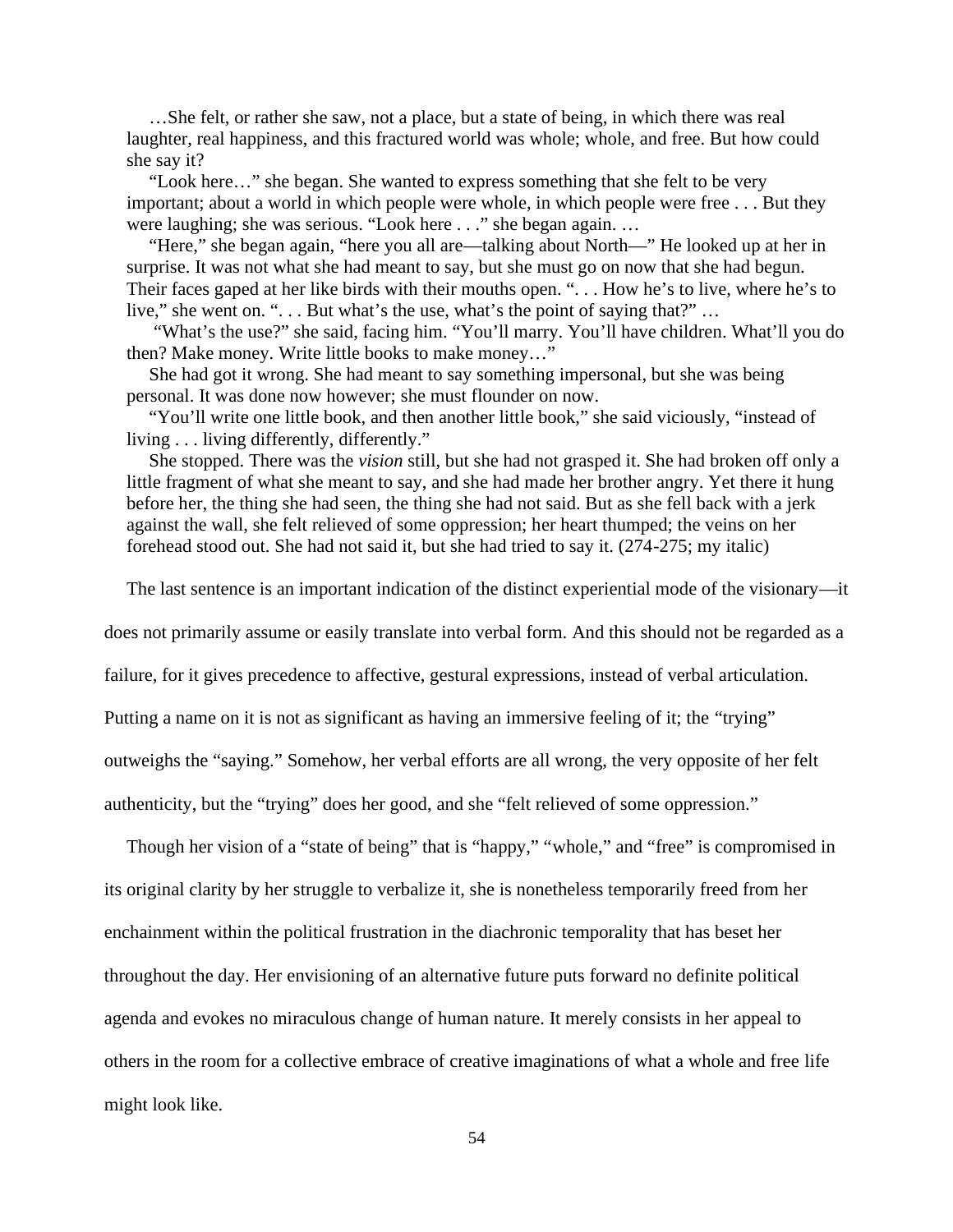Peggy's brother North is similarly besieged by a sense of political futility along the diachronic axis, and it takes a more passionate form— his total disillusionment with the ideology of patriotism. With youthful enthusiasm for national pride and personal duty, he volunteers to join the army during the Great War. Afterwards, he undergoes a serious, prolonged period of soul searching on an African ranch, with all that prompted him to war in the first place called into question. His changed attitude toward the war can be inferred from one term: "poppycock." This is the word that his aunt Sara uses to describe disparagingly his swagger as a soldier when he volunteered— "Coward; hypocrite, with your switch in your hand; and your cap on your head", all of which, are "poppycock" (226), that is, pure nonsense, utterly devoid of meaning and emptied of human values. In the present time he totally identifies with the values implied in the word "poppycock," which he now uses to describe the nationalist and conformist war sentiment as well as the ritualized propaganda aimed at instigating it ("Not halls and reverberating megaphones; not marching in step after leaders, in herds, groups, societies, caparisoned…that's all poppycock." 288). While this has finally freed him from an aggressive patriarchal ideology of imperial expansion, it also deflects him from seriously considering and assessing the upcoming threat of fascism and what it might take to combat it. In other words, for the moment he cannot entertain positive political possibilities on the diachronic level.

As a result, his visionary experience at the party, like that of Peggy, signals his move away from repudiatory inactivity on a macro-historical scale and his reorientation in the temporality of the synchronic present, and it revives in him a more intimate but also collectively oriented political energy. The moment is triggered off by his watching the bubbles rise in his glass of champagne:

He watched the bubbles rising in the yellow liquid. For them it's all right, he thought; they've had their day: but not for him, not for his generation. For him a life modelled on the jet (he was watching the bubbles rise), on the spring, of the hard leaping fountain; another life; a different life. Not halls and reverberating megaphones; not marching in step after leaders, in herds, groups, societies, caparisoned. No; to begin inwardly, and let the devil take the outer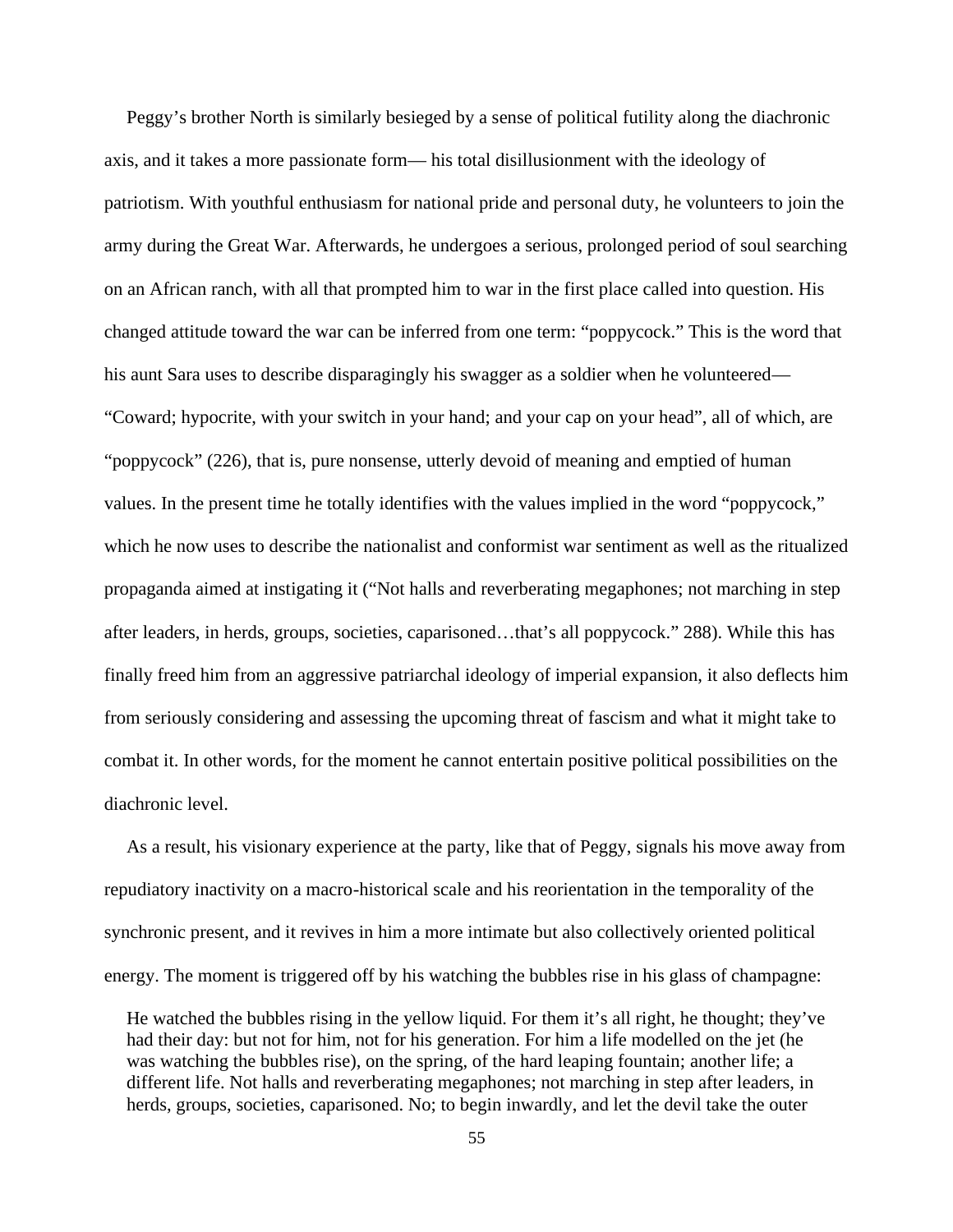form, he thought, looking up at a young man with a fine forehead and a weak chin. Not black shirts, green shirts, red shirts—always posing in the public eye; that's all poppycock. Why not down barriers and simplify? But a world, he thought, that was all one jelly, one mass, would be a rice pudding world, a white counterpane world. To keep the emblems and tokens of North Pargiter—the man Maggie laughs at; the Frenchman holding his hat; but at the same time spread out, make a new ripple in human consciousness, be the bubble and the stream, the stream and the bubble—myself and the world together—he raised his glass. Anonymously, he said, looking at the clear yellow liquid. But what do I mean, he wondered—I, to whom ceremonies are suspect, and religion's dead; who don't fit, as the man said, don't fit in anywhere? He paused. There was the glass in his hand; in his mind a sentence. And he wanted to make other sentences. But how can I, he thought—he looked at Eleanor, who sat with a silk handkerchief in her hands—unless I know what's solid, what's true; in my life, in other people's lives? (288)

North's endeavor to "make a new ripple in human consciousness" starts with a dismissive depiction of commonly conceived political activities. What he intends to do instead is "to begin inwardly, and let the devil take the outer form." The energy carried by the bubble-inspired image of "the jet…the spring…the hard leaping fountain" breaks the spell of inactivity for North on the diachronic axis. The initial individualist tendency ("to keep the emblems and tokens of North Pargiter" as against "one jelly, one mass...a rice pudding world, a white counterpane world") is immediately followed by a dialectical return to affirm the collective, symbolized by the pairing of the images "the bubble and the stream, the stream and the bubble—myself and the world together."

Eleanor's visionary moment towards the end of the novel again highlights a change of temporal axis. Before the moment comes, her mental journey to this point follows a similar trajectory to those of Peggy and North, which is characterized by concerns with imminent danger and an inability to fathom rational political actions available. At the time, even the optimistic nature of Eleanor is severely tested by the international state of affairs. The hopeful future that she imagines in an air raid during the Great War is seriously overshadowed by the increasing menace of a totalitarian upsurge in Europe, about which her generation feels enraged but powerless (e.g., her indignant reaction "Damned bully!" to the Mussolini figure in the paper, 232). Meanwhile, another war, potentially more destructive, is almost visible on the horizon.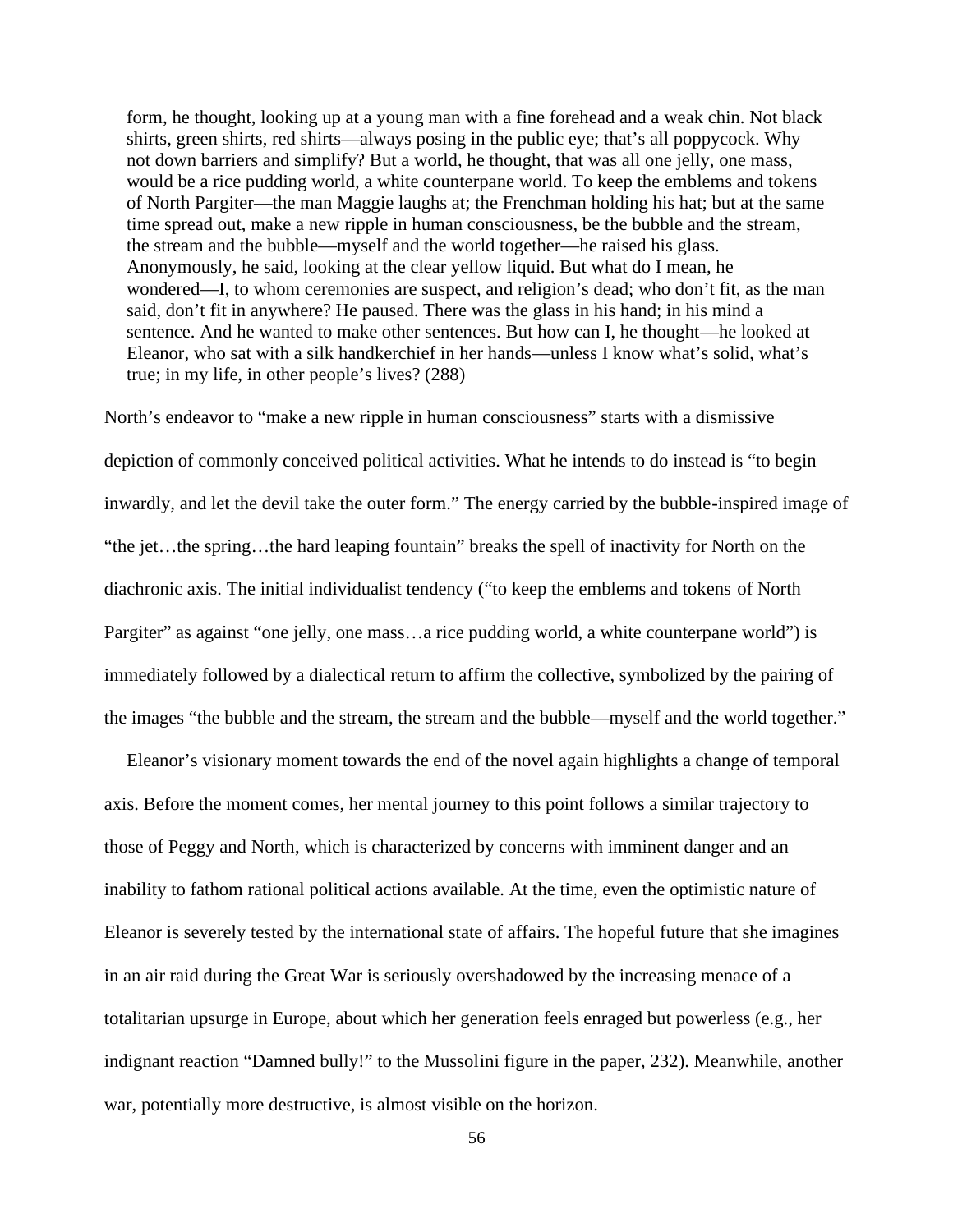Her visionary moment shifts her attention from the near future to the immediate present, the here and now that envelops and rejuvenates her at the party:

There must be another life, she thought, sinking back into her chair, exasperated. Not in dreams; but here and now, in this room, with living people. She felt as if she were standing on the edge of a precipice with her hair blown back; she was about to grasp something that just evaded her. There must be another life, here and now, she repeated. This is too short, too broken. We know nothing, even about ourselves. We're only just beginning, she thought, to understand, here and there. She hollowed her hands in her lap, just as Rose had hollowed hers round her ears. She held her hands hollowed; she felt that she wanted to enclose the present moment; to make it stay; to fill it fuller and fuller, with the past, the present and the future, until it shone, whole, bright, deep with understanding. (300)

First of all, John Whittier-Ferguson's comment that "Scarcely a sentence from *The Years* or *Between the Acts*, even if pulled out of context, could be mistaken for something Woolf would have written in the 1920s" (232-233), by which I take him to mean that Woolf's early luminous interiority completely disappears in her later focus upon externality, is clearly an overstatement, for the last few sentences of Eleanor's visionary moment bear remarkable resemblance to those describing the thoughts and feelings of Clarissa Dalloway.

The "another life" Eleanor envisions resides right in the "here and now," both "in this room" and "with living people." Compared with the brevity, fragmentariness, and ignorance afflicting this life, the "another life" can potentially permeate the here and now with continuity, wholeness, and knowledge about ourselves "[w]e're only just beginning…to understand." Access to this synchronic dimension of the present is not presupposed, but it demands conscious efforts and attentive exertions, to "enclose" it and "make it stay." It is also a meeting ground, the synthesizing modality for both the past and the future, where the condensed meaning of temporality is revealed. At the climactic visionary moment of Eleanor's long life represented in the novel, instead of politically explicit messages relating to patriarchy or fascism, we witness her expectant buoyancy, infinite curiosity, and ability of self-renewal.

3. The Politics of the Here and Now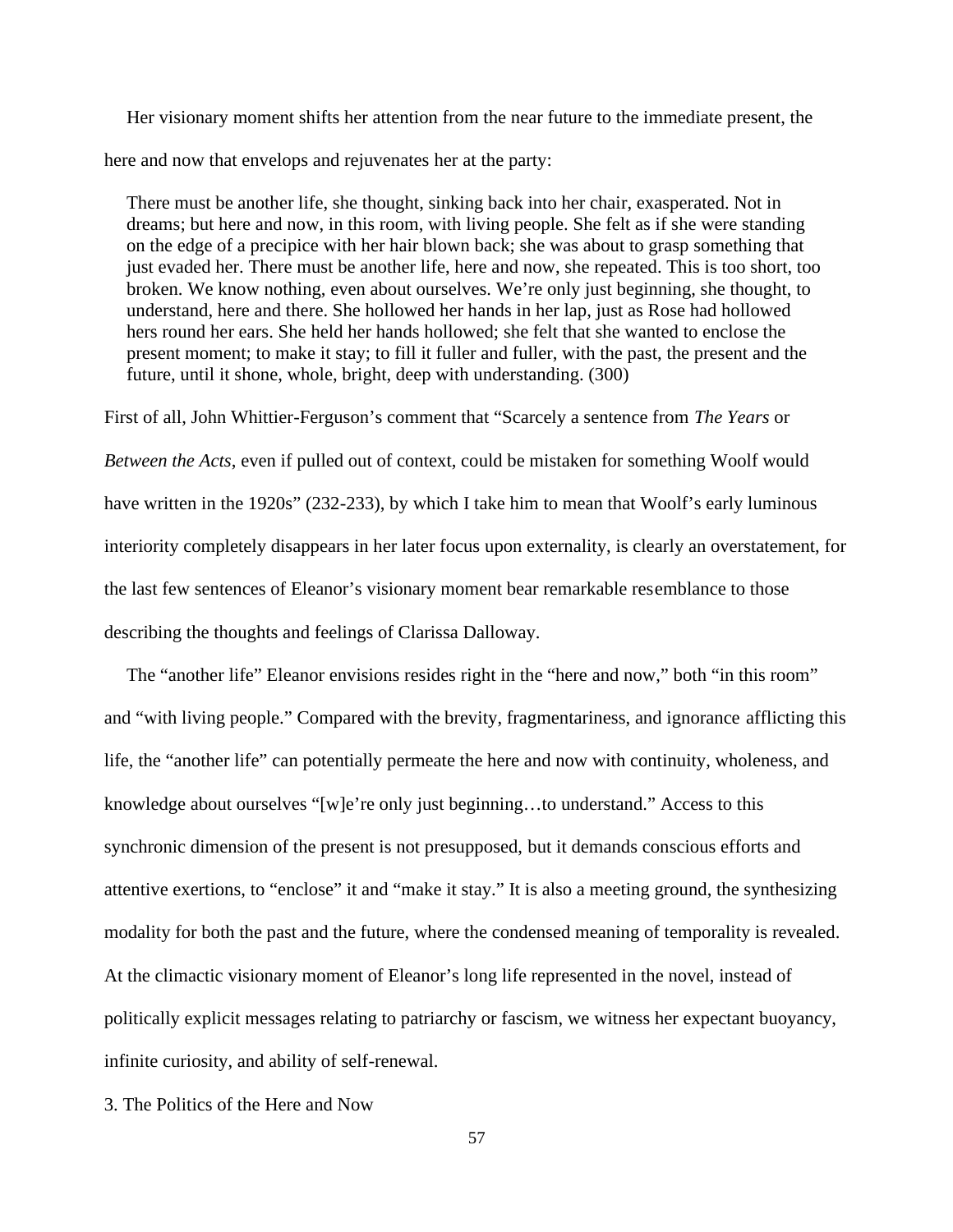As we've seen from the visionary moments of the three characters, they first and foremost signal a fundamental shift from the political in the diachronic temporality as paralyzed and deadlocked by a stultified futurity to a reactivated and reimagined potentiality in the synchronic temporality, the immediate present. Woolf's title for the expansive coda, the disproportionate "Present Day" section, is naturally taken to refer to her contemporary historical period, especially seen as the last stage in the sequence of the chronologically arranged chapters preceding it. Yet it can also refer to one single day, the present day detailed in the chapter. And if we take one step further, to focus on exactly the present *per se*, not the present time or the present era, we might get closer to the underlying message of the chapter. For quite some time during her composition Woolf was using "Here and Now" as the novel's working title (*Diary IV* 176, 246), and the phrase features prominently during Eleanor's visionary moment.

Both philosophical understandings (e.g., phenomenological, or Bergsonian) and religious teachings (e.g., Buddhist, or Daoist) have suggested that the most difficult moment to live, the most evasive one to pin down, is the present. And our daily experiences may attest to this. On the one hand, we can't help looking back to the past, dwelling upon bygones, reliving both painful and pleasurable memories. The habit of backward looking makes it unexpectedly difficult to focus on the present moment. On the other hand, we can also be agitated by what might come in the future. Preoccupations with impending threats or exciting prospects can also monopolize our attention and weaken our will to concentrate on the present moment. The present, therefore, is the real challenge. If we could somehow manage to live fully in a single moment despite past pains and sufferings and free of anxiety and worries about future happenings, this thinking goes, we might be able to transform our whole sense of ourselves in relation to time.

Interestingly, Virginia Woolf has been called "a master of the dramatic Now" (Bowen 135), and her idea of "moment of being" has been compared to the Bergsonian concept of "duration" (la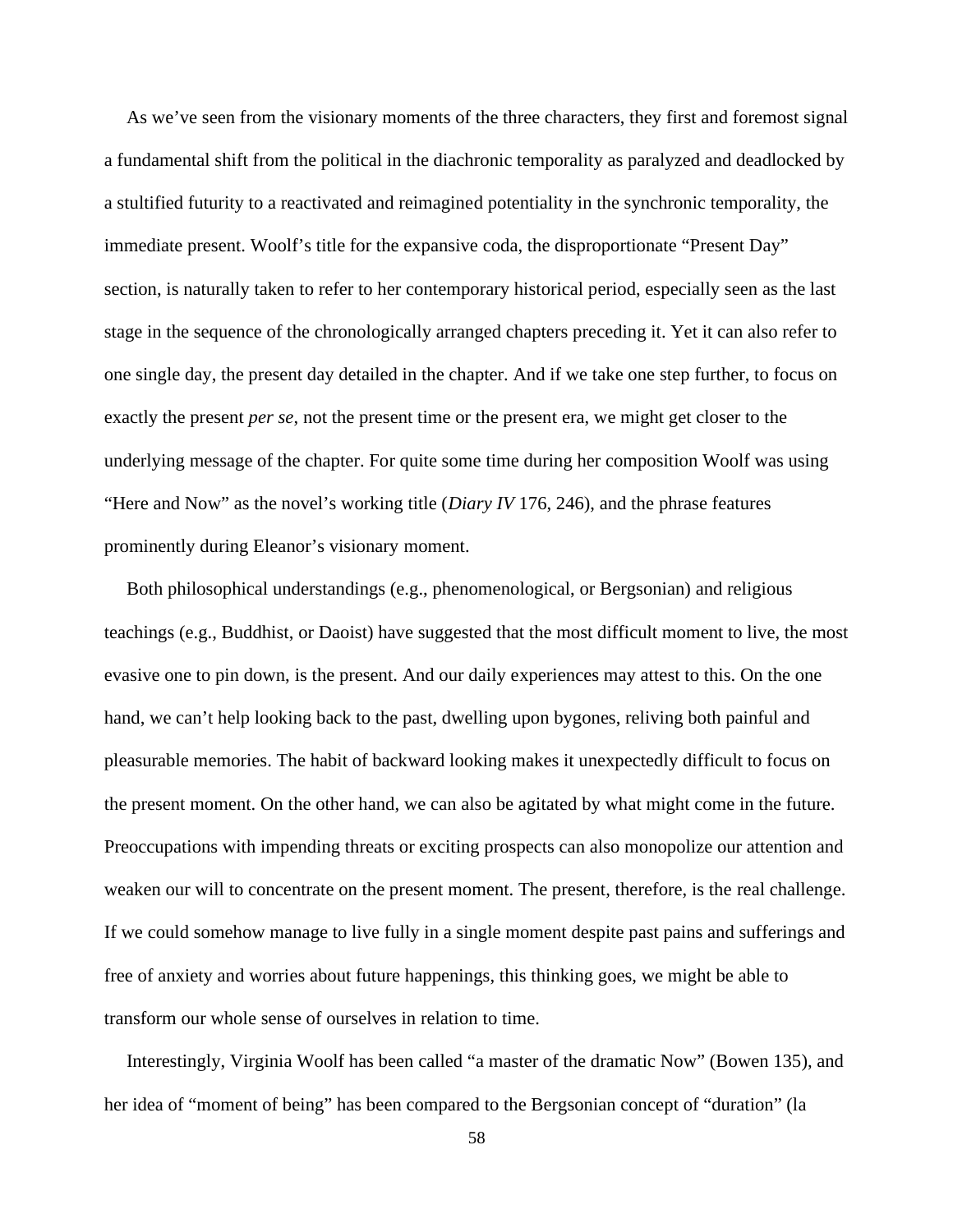durée), in which "time is qualitative, nonspatial, real, vertical, and always present" (Richter 39). In fact, her own conception of the "Present Day" section evinces a desire to settle on the present:

The last chapters must be so rich, so resuming, so weaving together that I can only go on by letting my mind brood every morning on the whole book. *There's no longer any need to forge ahead, as the narrative part is over.* What I want is to *enrich & stabilize*. (*Diary IV* 221; my italics).

The visionary mode is the means through which Woolf's characters seize upon the "now." Though traditionally characterized as a projection of futurity or the utopian, the visionary mode is in fact equally effective at revealing the immediate present. This visionary stare upon the instantaneous "here and now" requires the resiliency and strength of combined emotional and intellectual energy to activate and sustain, for our focus upon this narrow, infinitesimal interval is constantly threatened by both the engulfing past, and the protean stream of indeterminacy of the future. The visionary grasp of the present moment is a constant battle against these two forces, forever in danger of being assimilated into either one.

Again, Woolf herself was quite aware of how easily eclipsed the present moment can be. In her 1929 essay, "The Moment: Summer's Night," she poses the question: "Yet what composed the present moment? If you are young, the future lies upon the present, like a piece of glass, making it tremble and quiver. If you are old, the past lies upon the present, like a thick glass, making it waver, distorting it" (*The Moment* 9). This synchronic present can also be easily passed over by Woolf critics. For example, Suzana Zink in her fine study of Woolf characterizes the tone of "Present Day" as "ambivalent, oscillating between disillusionment, nostalgia for the past and a belief in the future's potential" (173), tellingly overlooking the present. Likewise, Angeliki Spiropoulou, in an intellectual move typical of other critics, briefly touches upon the visionary potential for commonality in the "Present Day" section before immediately switching to *Three Guineas* for its political explicitness: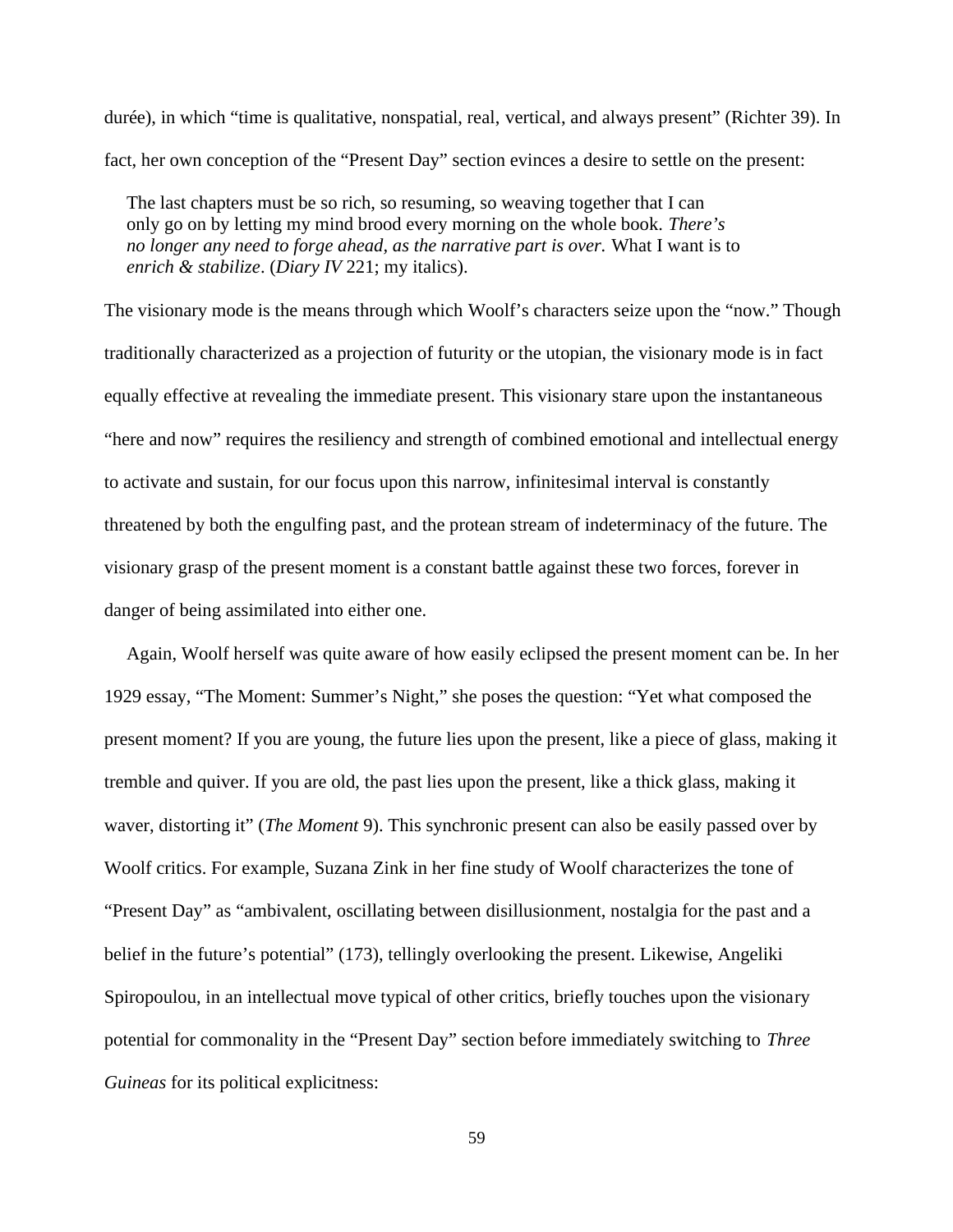Peggy's inability to fully get across the vision … suggests the necessity of more collective forms of intervention and historical awareness. Woolf's subsequent publication in 1938 of *Three Guineas*, the polemical pamphlet which is companion to *The Years*, attests to this necessity. There, she pinpoints the revolutionary potential of the present and makes the vision of unity all too explicit. (137)

Angeliki's interest in "the vision," "collectivity," and "revolutionary potential of the present" almost exactly match mine. Yet she favors the essayistic, "polemical" politics of *Three Guineas* over the novelistic "experiential" politics of *The Years*, the difference being that the political sense of *Three Guineas*, as I alluded to before, operates in the diachronic temporality. In the following paragraphs I attempt to map out an *experiential* presentness with political resonances.

Even before their visionary moments, the characters experience intensified awareness of the present. While in the taxi driving to the party Peggy is contemplating "what is the moment? And what are we?" (235) And when nudged to tell about her youth, Eleanor decides "I do not want to go back into my past. I want the present" (236). North is even more wholeheartedly immersed in the present, partly because he is just days back to London after years in Africa. The very experience of driving on the street can be mesmerizing for him. These intermittent absorptions in the present momentariness amidst their prevailing preoccupations with the diachronic political heralds their visionary moments at the party scene, in which the present is fully seized upon and revealed, and the axis of temporality is momentarily switched.

The essential political nature of their visionary experience in the synchronic temporality can be summarized as an existential attitude of "becoming with." "Becoming" denotes the desire to live differently and the ability to imagine alterity, for the political sense of the synchronic temporality doesn't lie in stasis or stuckness in the here and now, but an urge to change. The "with" indicates the quintessential collective nature of this change-making attitude. It is not an individual repudiation of their surroundings and relations, but an urge communally inspired, contextually inflected, and collaboratively actualized and advanced.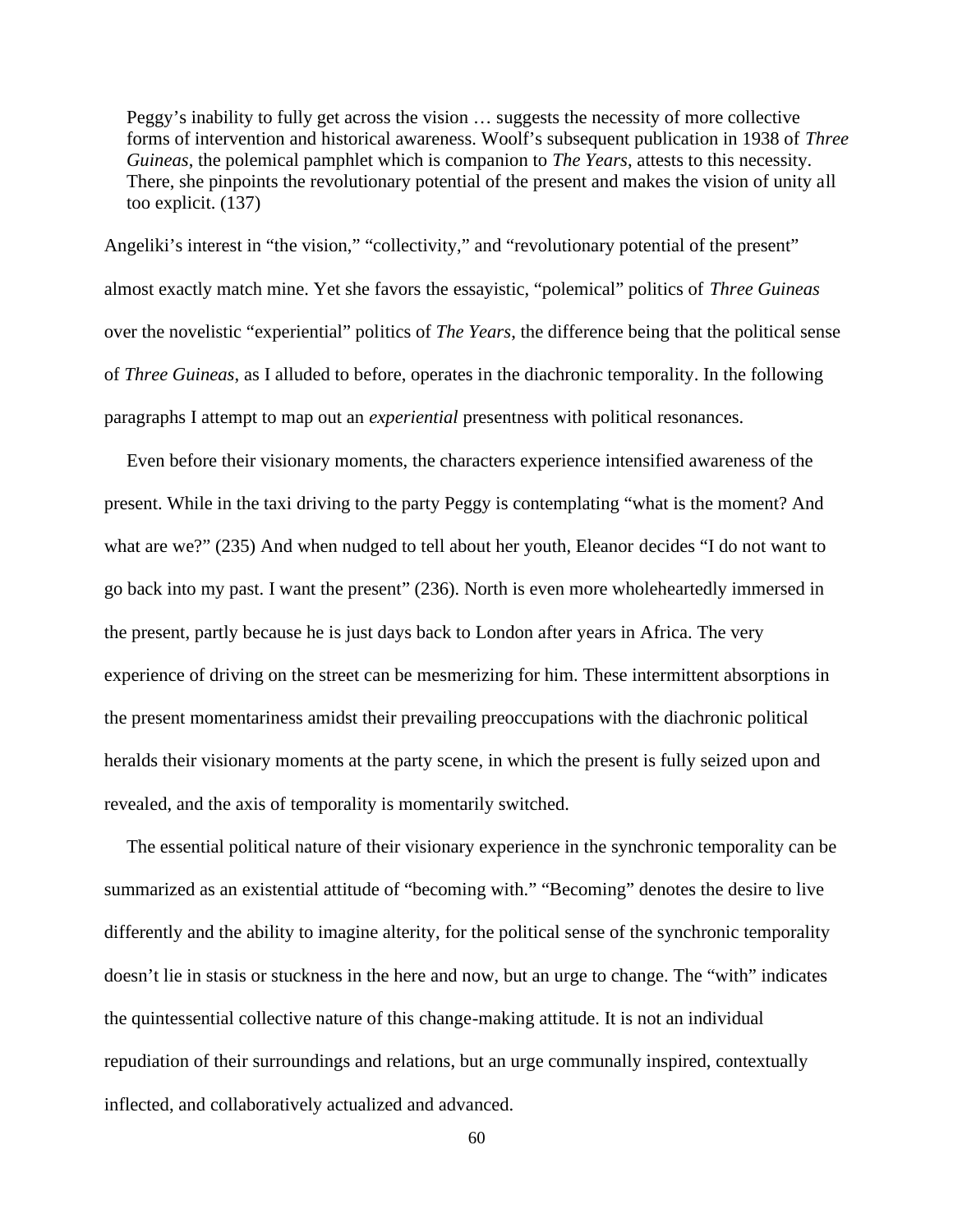The felt impetus towards becoming, change-making in visionary experience defines the synchronic political not as a programmatic, planned courses of actions, but as a subjective, affective energy that works within its contextual constraints, with spontaneous, not sequential, momentum. Peggy's vision of a "whole, free, and happy" "state of being" denotes an alterity marked not so much by its radical and idealistic nature, as by its exact correspondence to her frequently frustrated political desires on the diachronic level during the day ("whole, free, happy," as responding specifically to "fall," "tyranny," and "misery" written on her imagined placards). The visionary experience provides emotional and expressive release enacted on the synchronic level. Though far short of coming up with real-world solutions, this exercise of her faculty of alternative imagining does make her feel "relieved of some oppression." North's envisioned becoming takes the form of his pursuit of "another life; a different life," that is "modelled on the jet…, on the spring, of the hard leaping fountain," symbols of the dynamic flow of his enlivened imagination. Likewise, in her visionary moment Eleanor also aspires toward "another life," not in futurity, but in the "here and now," in order to make up for "this" life which is "too short, too broken." And in the immediate present, we can initiate change by substantiating what "[w]e're only just beginning…to understand."

In her reading of Woolf, Youngjoo Son discerns a kind of political potentiality in the form of a "utopia" of the present, here and now (10). Though I wouldn't phrase the political vision in "Present Day" in such an optimistic light, I do share her positive interpretation against more negative views of the novel—such as how the "non-communication, the removal of possibility of understanding" indicates a form of "pessimism"(Plain 101), or that "the novel's mode of characterization manifest a skepticism towards agency and individual progress" (Davis 12).

The impetus toward change, to "become," the visionary aspiration for alterity and difference-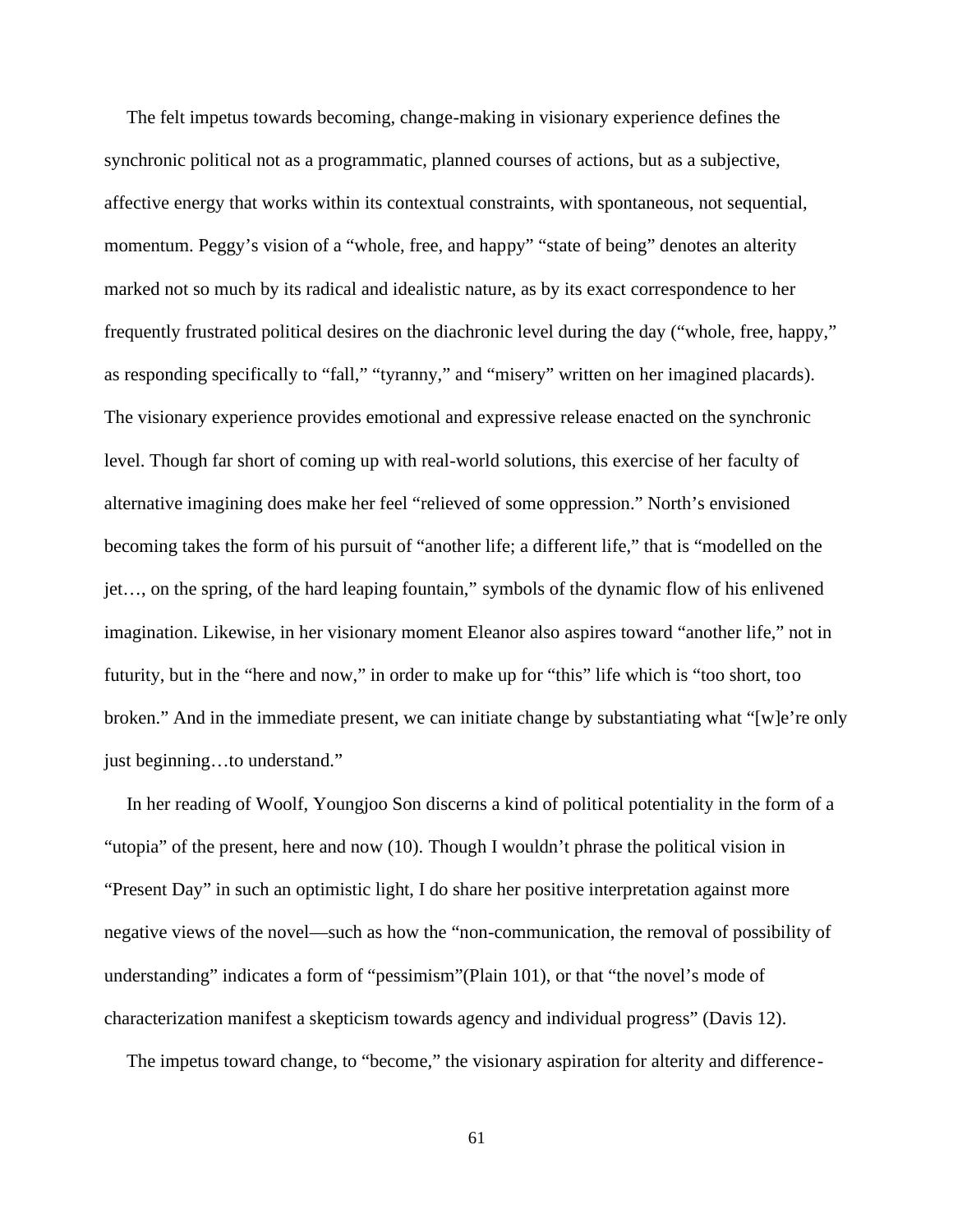making, is also collective in nature, since it invariably takes the form of "becoming with."<sup>1</sup> The visionary is often faulted for elevating the individual at the cost of the collective. Yet here the visionary denies an individualist stance by being always embedded in an intimate commonality. The political energy that arises within the individual consciousness is not in isolation, but as a result of its implication within a network of interconnections. Melba Cuddy-Keane argues that in Woolf's communal vision, "the definition of politics as the exercising of power" is substituted by "a model of community as the dynamic inhabiting of mutual space" (284). Perhaps nothing exhibits or embodies this "dynamic inhabiting of mutual space" better than a party attended by family members and close friends, where both shared experiences and temperamental differences can form a generative ground. And just as its origin is collective, the call for action inspired by the visionary moments is also directed at concerted efforts. At its best, synchronic temporality welds individual agency with the larger web of communality, turning the synchronic into the *synergic*, a collectively oriented energy for change. The visionary experiences of all three characters involve a strong sense of solidarity with their present company.

Peggy's exhortation for a life of wholeness and happiness is clearly directed at all who are present, though her expression unfortunately takes a personal form addressing her brother. Nonetheless, her vision aims at being "impersonal," that is, not about particular persons or herself, but communal and collective, for it revolves "about a world in which people were whole, in which people were free." North envisions a dialectical relation between the personal and the collective, symbolized by the bubble and the stream. And his desire to "make a ripple in human consciousness" underlines the fundamental interpersonal nature of his vision. Eleanor's visionary moment is marked at the very beginning by its self-conscious collaborative spirit: "Not in dreams; but here and now, in this room, with living people." In a word, the visionary mode in the novel

<sup>&</sup>lt;sup>1</sup> My use of phrase is obviously in a very different sense from that of Donna Haraway (16).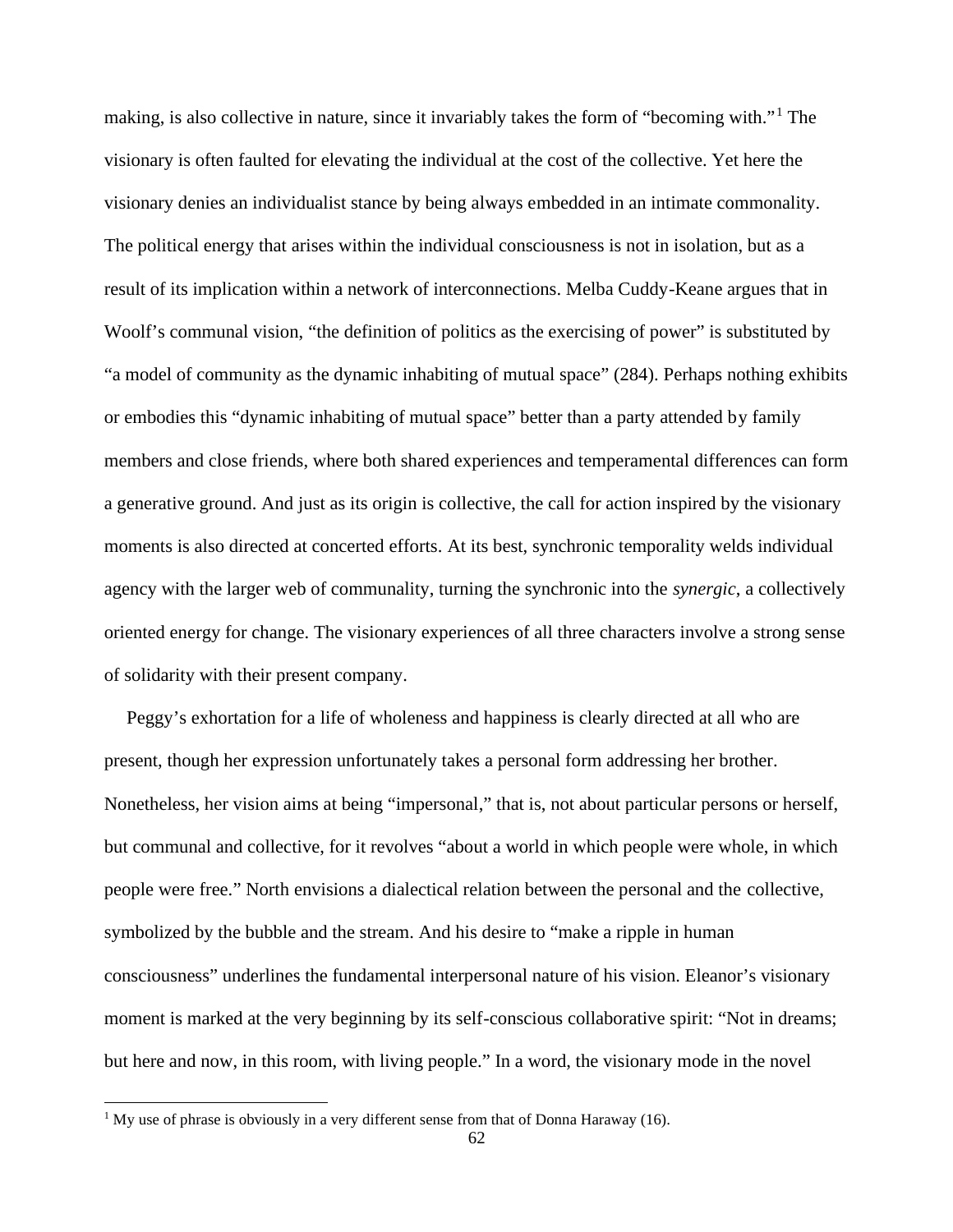emphatically rejects solipsistic self-absorption commonly associated with visionary experiences and highlights deeply felt bonds in the form of collective imagining, and concerted, communally based actions.

We can only appreciate the significance of this sense of collectivity if we remember how, throughout the novel, even those who have every reason to connect with each other have failed to do so. Efforts toward sharing, common ground building, outreaching, connection-making are frequently frustrated. Mitchell Leaska's comment that "In one sense the novel eloquently communicates the failure of communication" (xviii) is certainly to the point. Real communications between the sexes are near impossible. Colonel Abel wants to talk about his private affairs and his kept mistress Mira to his sister-in-law Eugene, but is prohibited by a resignation to private suffering: "After all, he thought as he went downstairs, slowly, heavily, it was his own affair; it didn't matter to anybody else. One must burn one's own smoke" (90). Colonel Abel's failed attempt is mirrored in the next generation by Martin's difficulties to disclose his love life to his cousin Maggie, Eugene's daughter. Men find it difficult to confide to their female relatives because the patriarchal code of honor stipulates men to be rational, strong-willed, self-controlled, and undemonstrative, and forecloses the possibility to broach such topics as extramarital affairs, unorthodox relationships, etc., that might indicate moral failures and personal weaknesses.

Yet even among fellow sufferers, social factors that set individuals apart inevitably impede the articulation of common feelings, or even reminiscing on a shared past, as Rose finds out during her visit to the Digby Pargiters, Maggie and Sara, whose fall of fortune takes the form of dwindling means as a result of their modest inheritance. Social status also comes in the way of a closer relationship between Eleanor and Kitty, who are temperamentally akin, but socially apart. Kitty more than once attempts to forge a closer relationship with Eleanor, while Eleanor keeps evading her attempts, for they both know that "They had gone such different ways, they had lived such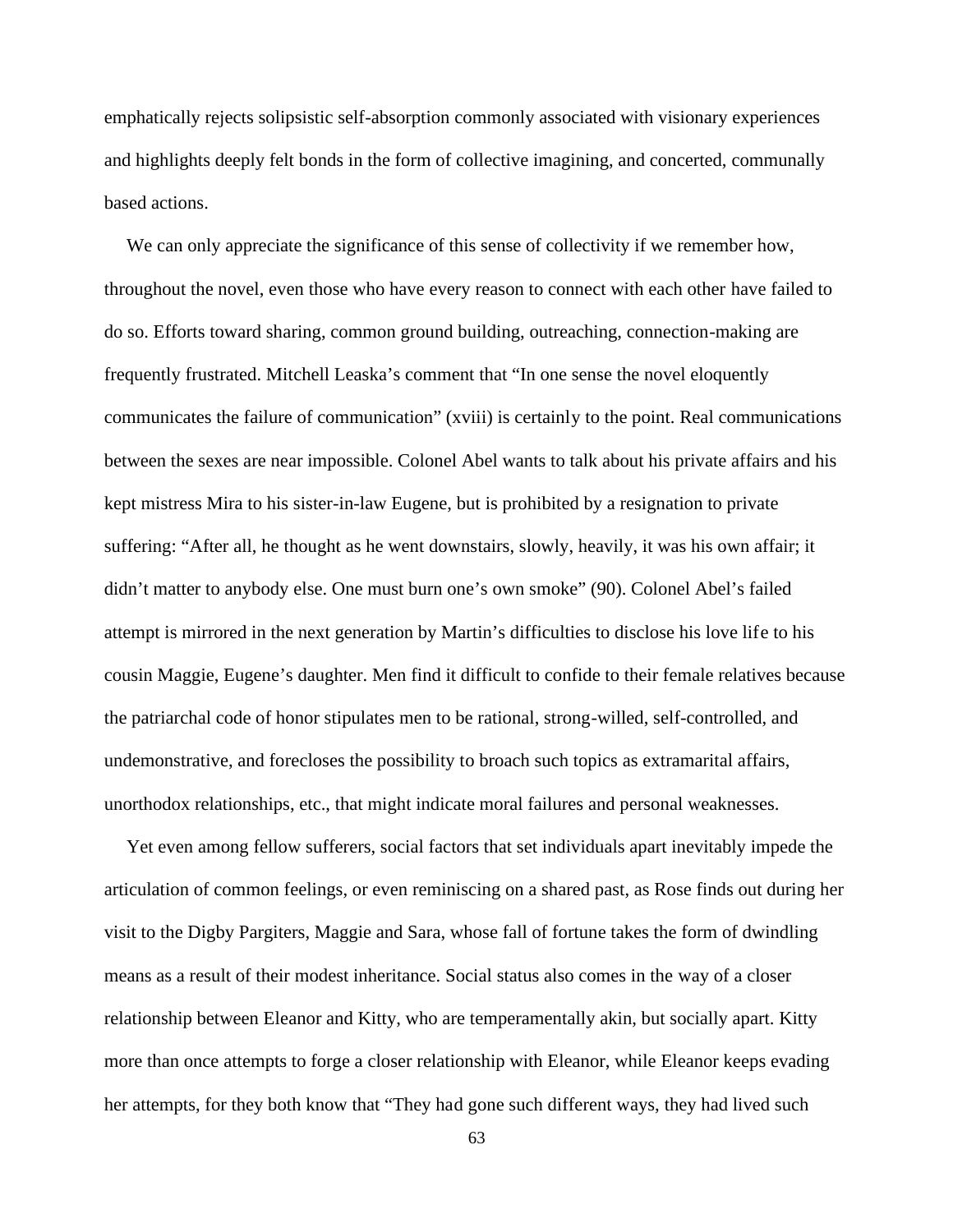different lives, since Oxford" (127). After all, by marrying an earl, Kitty is now Lady Lasswade, while Eleanor is the old spinster of the family.

The visionary moment, by generating emotional readiness and alacrity to reach out to members of a shared community thus seems of vital importance. These imaginative and affective outreaches lay groundwork for commonality. And Woolf is known for such collective thinking and gesturing. One often-quoted example is her note on the proposed theme of *Between the Acts* (1941): "'I' rejected: 'We' substituted" (*Diary V* 135). Another equally well-known expression is from her memoir "A Sketch of the Past": "But there is no Shakespeare, there is no Beethoven; certainly and emphatically there is no God; we are the words; we are the music; we are the thing itself" (*Moments of Being* 85). Woolf's acute awareness and memorable reiteration of this agential collectivity, encapsulated by the "we," is certainly one of her most important artistic, ethical and political visions. As Gillian Beer perceptively points out, the "we" is not without risks, in that with its elasticity it can both "colonize" and "exclude," potentially becoming "coercive and treacherous" (87). However, the "we" in "Present Day" does not signify an all-encompassing anonymous catch all that threatens to dominate and subjugate. It is safeguarded against generalizing and assimilating tendencies by its specific reference to the people around, consisting of relatives, friends and acquaintances and joined together by intimacy, knowledge, and mutual ties. The "we" exists not as an anonymous mass, but as a community of diversity.

Another key feature of the immediate present revealed in the visionary moments is the difficulty both in its envisioning and articulation. The bafflement and self-doubt that often accompany these moments characterize the visionary experience as a bordering consciousness, between knowing and uncertainty, seeing something vaguely on the horizon and losing sight of it, being overwhelmed, enveloped by a feeling and being left in suspense or frustration. This feeling attests to the difficulty of maintaining extended awareness of the immediate present.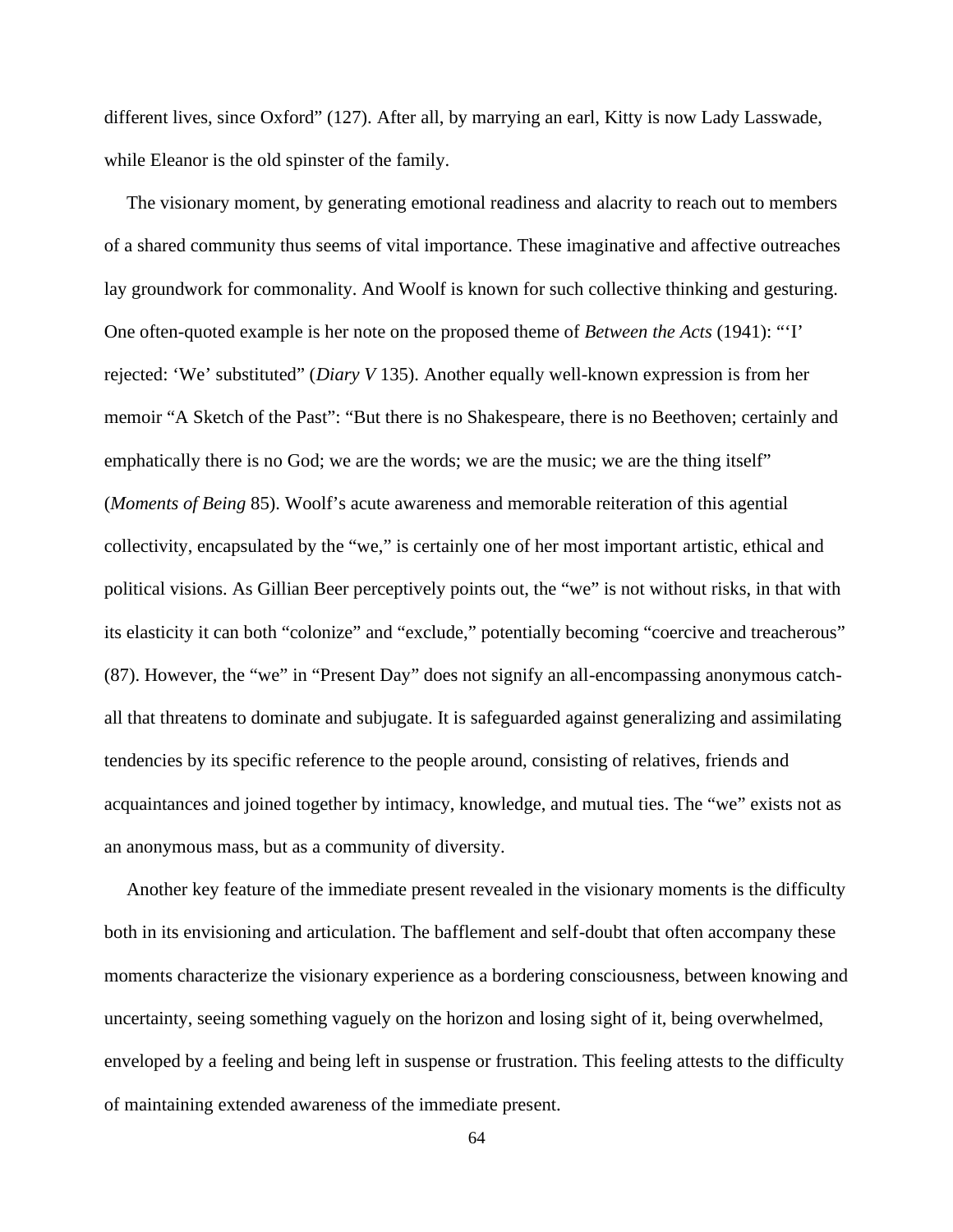Peggy's difficulty to share her vision with others, her hapless efforts in articulating it, which ends in saying the opposite of what she has intended, embodies this ambivalent nature of the visionary present. Her visionary moment ends with a litany of expressions of failure: "flounder," "not grasped," "a little fragment of what she meant to say," "the thing she had not said." Similarly, North's visionary moment concludes with his self-doubt— "But what do I mean,…— I, to whom ceremonies are suspect, and religion's dead; who don't fit, as the man said, don't fit in anywhere?"—and his enfeebled grasp upon reality: "But how can I…unless I know what's solid, what's true; in my life, in other people's lives?" The prospect of his resolved self-reinvention is thus cast into doubt. And finally, there is Eleanor's attempt during her visionary moment to "grasp something that just evaded her." Her gestures to "enclose the present moment" are her "hollowed" hands—the word "hollowed" is repeated three times in the paragraph, which makes it difficult not to associate the word with its connotations of "holed," "emptied," "cut out," that speak to the futility of her endeavor. The visionary gleam of the immediate present is evasive and fleeting as much as it is powerful and revealing.

The novel closes, fittingly, with Eleanor at the end of the party: "Then she turned round into the room. 'And now?' she said, looking at Morris, who was drinking the last drops of a glass of wine. 'And now?' she asked, holding out her hands to him" (305). The ending recapitulates the essential characteristics of the synchronic present. Eleanor's poised, expectant questionings "And now? …And now?" signal a heartened readiness for change-making, while her acts of "turning round into the room" and "holding out her hands" indicate with their inviting gestures that she envisions the nature of such an undertaking to be unmistakably collective. The suspense of the last moment, charged with anticipation, mixed with indeterminacy, presents a memorable ending to the temporary suspension of the diachronic, historical dimension, as well as a prolonged glimpse at the possibilities and potentiality inhabiting the immediate present.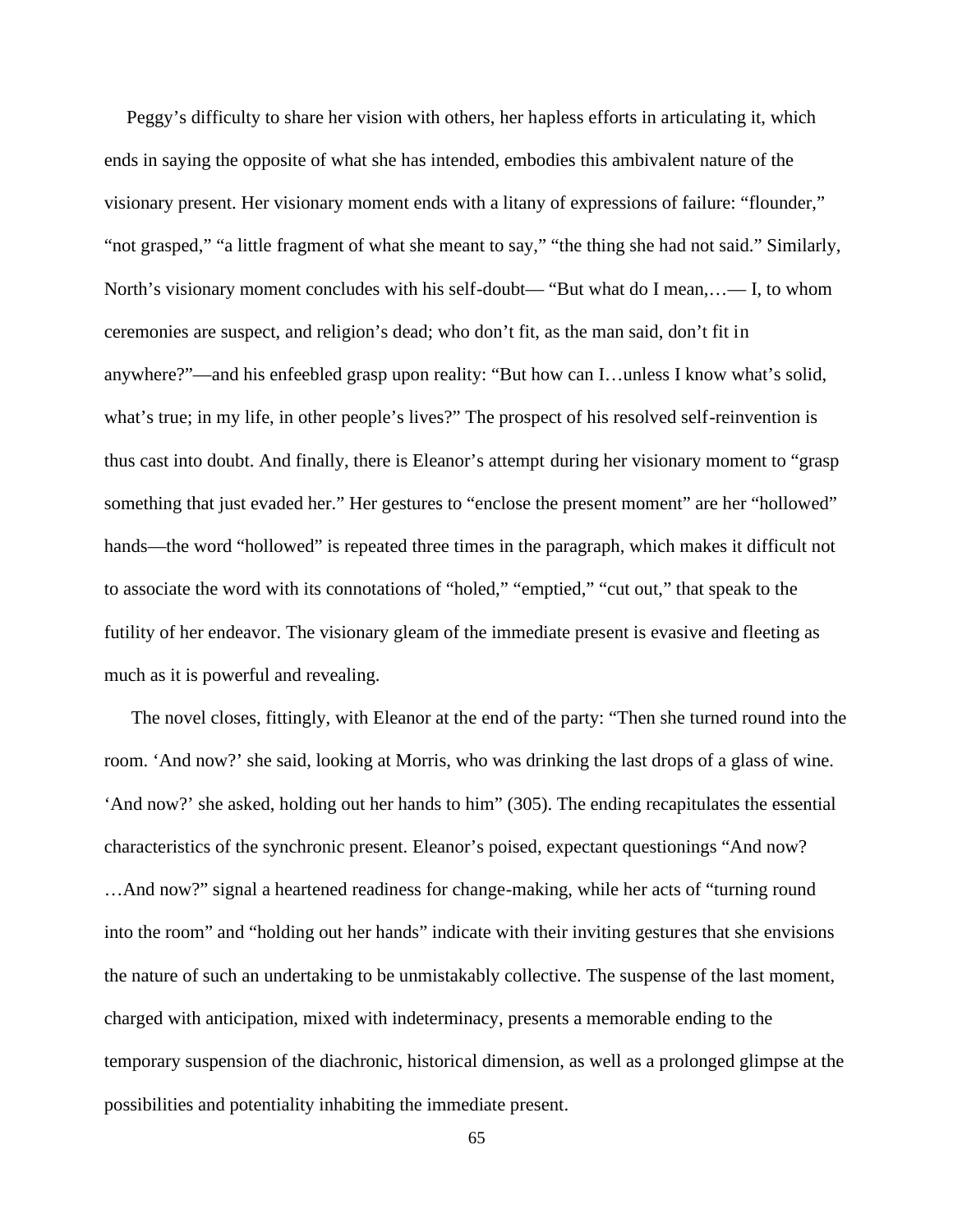In sum, the visionary moments of all three characters epitomize a tendency to imagine alterity and pursue different possibilities for life on a collective basis. They produce a kind of political energy which is to be understood in the broader sense of mental readiness for effecting changes. The positive significance of this energy lies in the fact that it can keep alive possibilities for actions as well as provide affective outlet in face of built-up tension or imminent dangers that thwart conceivable courses of actions in the macro-political context on a larger historical scale.

This aesthetics of political resistance inhering in the present shares similarities with what Jeanette McVicker terms Woolf's practice of "positive nihilism," by which she means an "ability to persevere under the most oppressive of conditions even as one acknowledges the seeming futility of imagining change" (Dubino 14). This courage echoes what Charles Altieri writes about the arts in general, whose aim is "not to offer theoretical solutions but to envision imaginative stances for living within and finessing and even *building upon what we cannot resolve*" (15; my italics). The political essence of the visionary moments in "Present Day" is simply this: if it is currently impossible to effect a *reality* of change, we can at least cultivate collectively a *mentality* for change.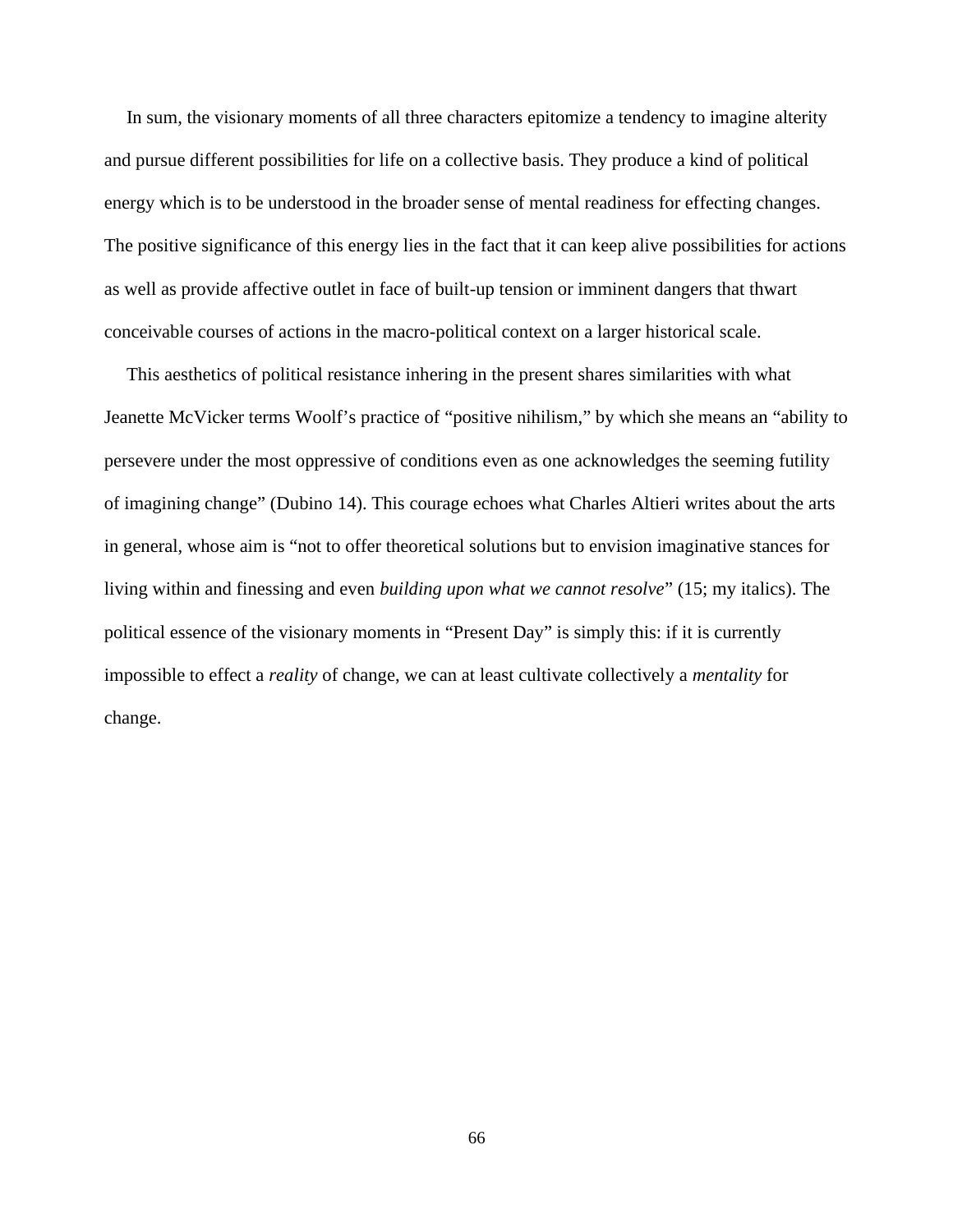## CHAPTER 4 *The Rainbow*: The Visionary Refutation of Ideological Absolutes

So far I have shown why what I am calling the visionary mode is a crucial aspect of Woolf's novels, and especially, that it substantiates a distinctly modern understanding of the relations between the self and other, and engenders a particular kind of political potentiality. In what follows, I turn to examine the mixed legacy of Lawrence's use of the visionary mode in his novels. In the current chapter, I focus on visionary moments in *The Rainbow* to illustrate that when he adheres to a situated and embodied use of the visionary mode Lawrence is able to utilize its subversive, stasis-breaking potential to relativize and historicize exclusivist and ahistorical ideological systems, thus effectively rejecting the totalizing effects that such absolutist systems entail. The following chapter will explore how in his so-called leadership novels (I use *Aaron's Rod* and *Kangaroo* as examples), Lawrence's obsession with the idea of "power" leads him to overlook the anti-authoritarian implications of key visionary moments. As a result, he very often abandons his previous sophisticated use of the visionary mode and, by means of a thinly veiled character of his alter-ego, preaches his philosophy of power through a quasi-visionary voice. Lawrence's forfeiture of the artistic and critical benefits of true visionary mode in these novels, i.e., experiential immediacy and affective efficaciousness that contradict authoritarian values, I will argue, costs him the opportunity to put his ideas about power to the rigorous test of critical selfreflection.

Lawrence and his works have long been described as "visionary," though the usage of the term varies from one critical context to another. In *The Utopian Vision of D. H. Lawrence*, Eugene Goodheart uses the term to refer explicitly to the future-oriented, prophetic aspects of Lawrence's work that explore radically new forms of life. He concludes that there is a fundamental tension in Lawrence between "the visionary and the ethically prescriptive" and that Lawrence's "vision of life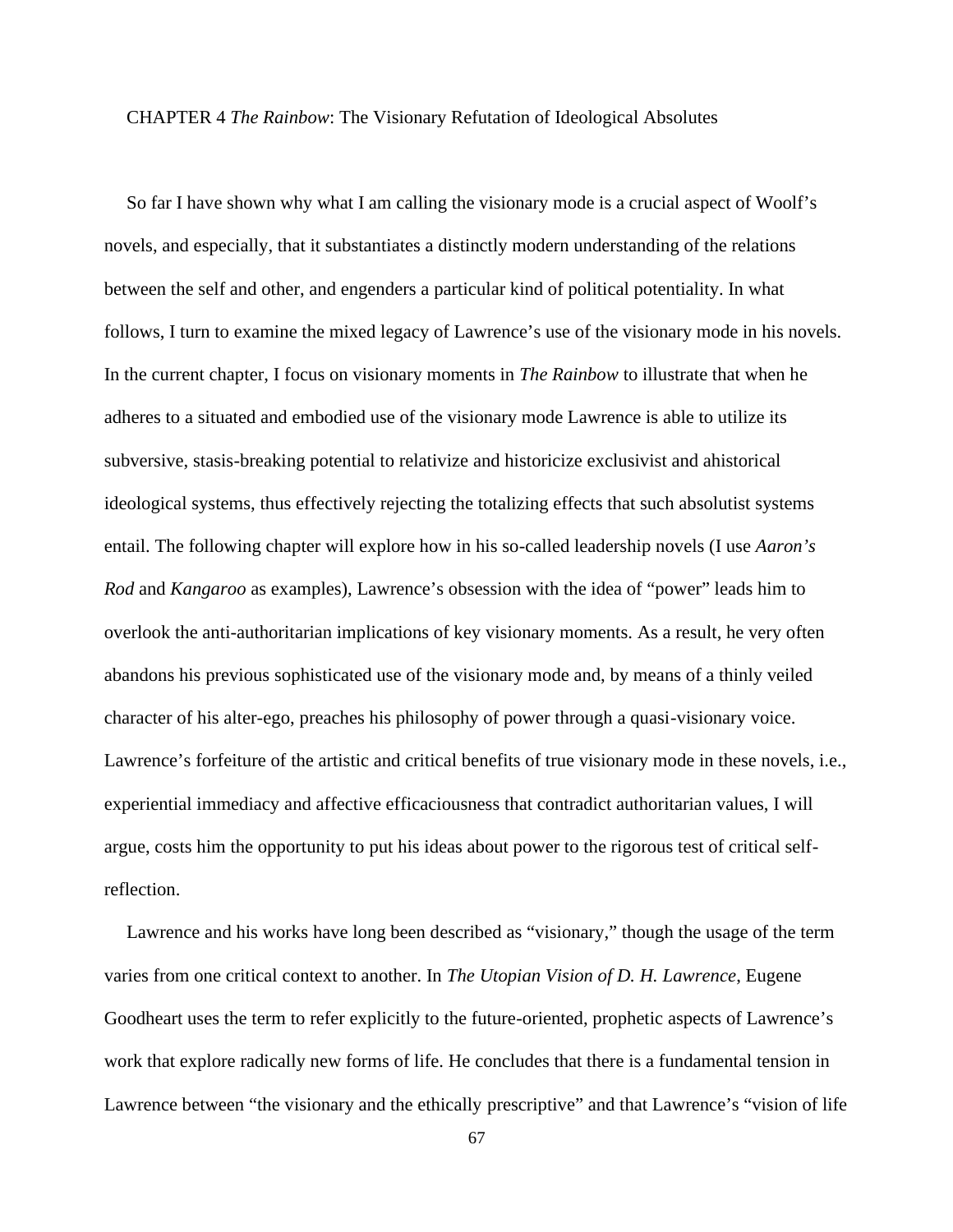finally should not be taken as a guide to conduct" (168-9). Robert E. Montgomery uses the term "visionary" to highlight Lawrence's unique philosophical outlook that situates Lawrence firmly within the Romantic tradition. In *The Visionary D. H. Lawrence: Beyond Philosophy and Art*, he argues that it is the "idea of polarity that is 'the dynamic idea or metaphysic' [quoting from Lawrence's *Fantasia and The Unconscious*] at the heart of Lawrence's vision" (15). On the other hand, in *The Vital Art of D.H. Lawrence: Vision and Expression*, Jack Stewart uses the term "vision" to refer "both to the faculty of visual perception and to ontological vision activated in the process of writing or painting" (1). On the whole, his study focuses on the "painterly" vision in Lawrence's novels.

In contrast to the broad perspective such studies evoke with the term "vision," my approach, as has been made clear in the "Introduction" as well as in previous chapters on Woolf, operates more on the individual, experiential, and micro level. Instead of "grand visions," specific visionary moments on the textual level are my focus. Compared with more general approaches to the "visions" of Lawrence, attention to the embodied and situated visionary mode can bring to light the temporality and specificity of the dramatized experience itself, and better examine particular ideological implications it evokes.

Not surprisingly, Lawrence's novel *The Rainbow* also has the reputation of being a "visionary" novel. Mark Kinkead-Weekes reads the novel in terms of a tension between its "social vision" and the Lawrentian individualistic vision of infinite possibilities as symbolized by the rainbow (7). John Worthen praises the "visionary experience" created in the earlier parts of the novel through "lives led and feelings lived" while casting doubt upon the nature of the "propagandist" visions towards the end (72). Moreover, Michael Bell pushes the connotations of the term into paradoxical territories by calling the church tower at the beginning of the novel "an almost subliminal presence" with "a visionary significance" (82). If the visionary can be subliminal, i.e., occurring in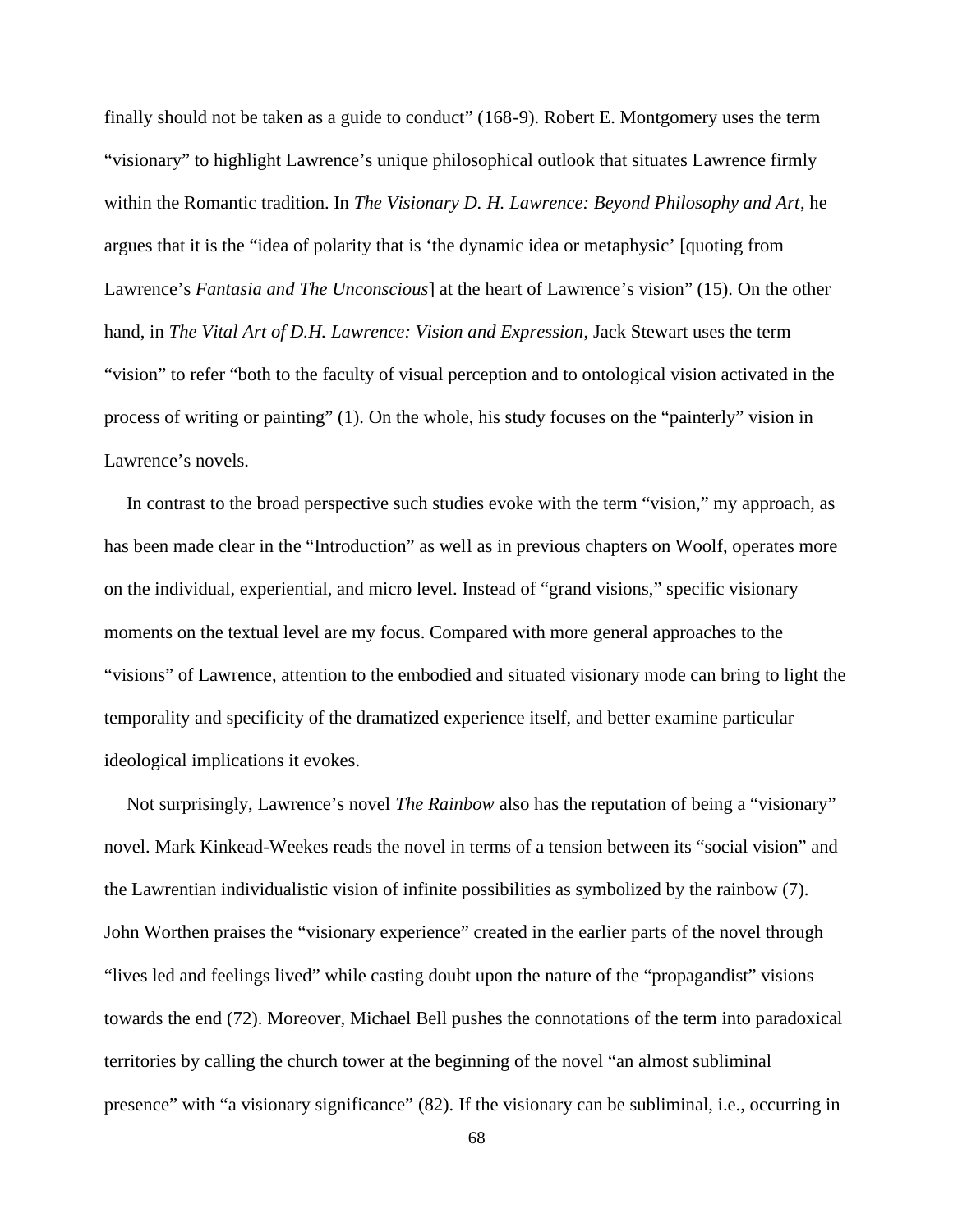an individual's subconsciousness without their perceiving of it, then clearly the use of the term is on a much more general level, detached from the experiential dimension embodied in characters and narratives, as I tend to understand it in this study. In a word, such uses of the visionary, illuminating and useful as they may be in their respective contexts, tend to overlook the specific unsettling or transformative effects that those visionary moments have at particular textual locations or between narrative sequences.

This critical (and also readerly) tendency to attach one or another sort of "visionary" quality to the novel may be explained as a result of Lawrence's radically innovative attempt at representing a hitherto untouched substratum of consciousness. In *The Rainbow*, he parts ways with traditional means of representing personality, the "diamond" aspect of selfhood, and attempts to portray the individual in its "coal" state—"diamond" and "coal" both being isomorphic forms of the element carbon, which is used by Lawrence to symbolize the self (*Letter II* 182-4). To those accustomed to the Victorian tradition of characterization and emplotment, the novel's unorthodox centering of subconscious impulses and elemental desires is revolutionary. The descriptor "visionary" thus comes in handy to convey a sense of revelatory defamiliarization.

However, this effect of disorientation, created by the general texture of the prose and Lawrence's thematic preoccupations, in my view does not automatically qualify the novel or certain passages of it as "visionary," for the very reason that though those general descriptions of psychological undercurrents may seem defamiliarizing as innovative means of character representation, the characters themselves do *not* typically experience them as *radically unsettling or intensified* revelations or insights. In fact, it is Lawrence's very point that the characters should experience them as constant daily struggles, an inherent part of psychic life, in a natural, unconscious, unquestioning manner. A good example may be the extended description of Anna and Will's marital struggle. By normal standards, the profound emotional conflict is certainly unusual,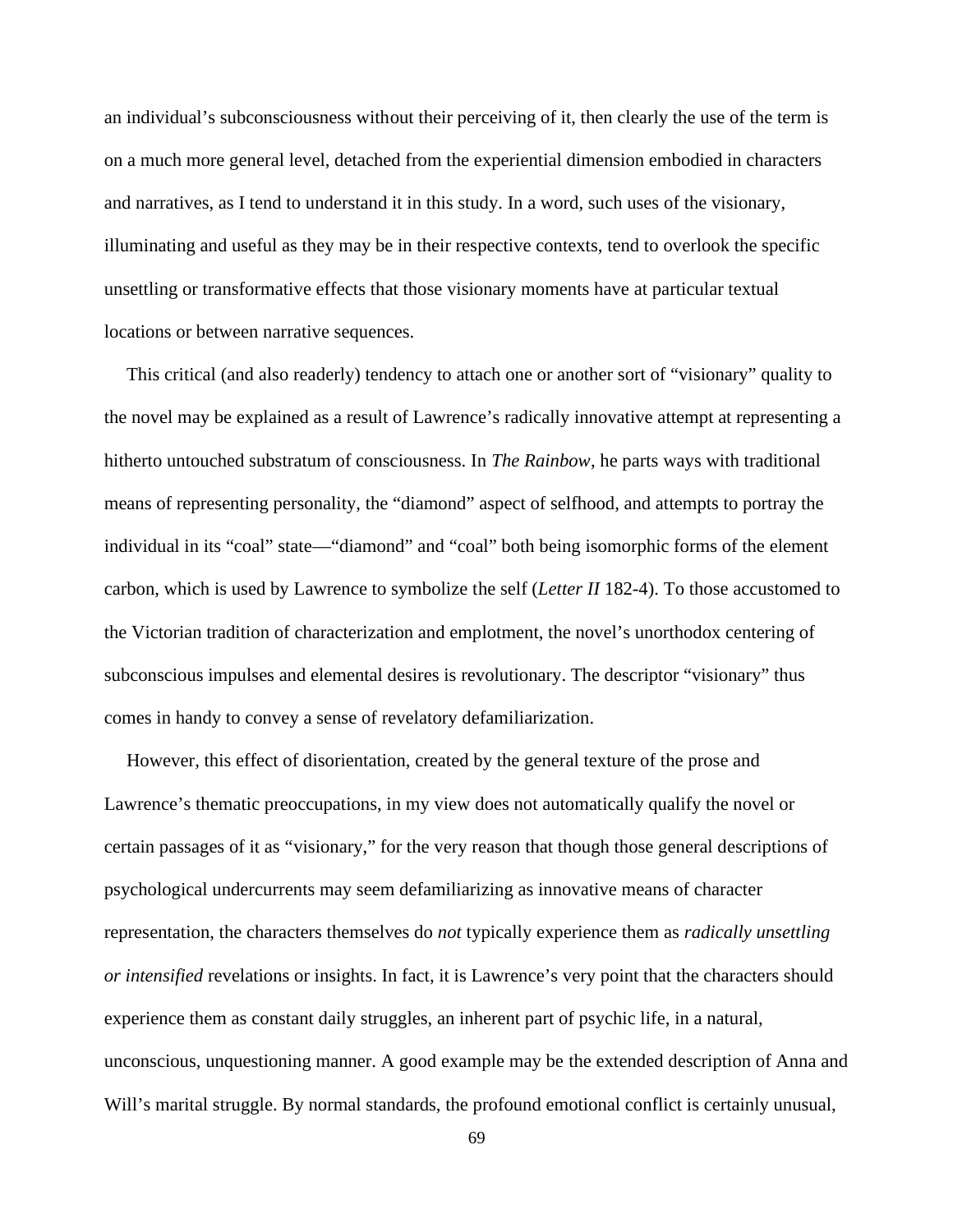but Lawrence's generalized description of it turns it into a largely prototypical experience instead of one with dramatic and temporal specificity. According to Lawrence's conception, this is just how our psychic structure and emotional matrix routinely work. Julian Moynahan's observation that in *The Rainbow* "the ratio of descriptive passages to dramatic scenes" are "staggeringly disproportionate" (52), a point echoed by Allan Ingram (42), is certainly apt here.

Therefore, only sudden, *dramatically* represented moments of illumination that descend on the characters are my focus of the discussion on the visionary mode here. The key qualification is the experiential authenticity and the existential weight and intensity accompanying them that set them apart from the normal pace and usual texture of the narrative. Consequently, a palpable change occurs in the character's state of mind. The moment may usher in a new perspective, or a different worldview, but in similar ways with previous examples of the visionary mode in this study, the meaning of such moments is not absolutely settled, but allows indeterminacy. I will discuss three such moments of visionary intervention—Will and Anna in the Lincoln Cathedral, Ursula's microscopic revelation, and finally the rainbow scene at the end.

# 1. The Lincoln Cathedral: A Destructively Constructive Visionary Moment

As I've shown in my introductory chapter, in contemporary critical discourse, visionary experiences are regarded as promoting an individualist stance that is conducive to absolutist habits of mind. The thinking goes that its claim to a higher realm of truth, solely subjectively guaranteed, defying rational objective thinking, is compounded by its affirmation of self-selected status, with the individual mind chosen as the privileged recipient of special intimations. This tends to result in a repudiation of the immediate reality, circumstances at hand, for the external world is now believed to be illusionary, deceptive, and inauthentic, of a lower order of truth, something to be seen through and transcended. The luminosity of the vision overturns commonsensical habits of the mind and approximates towards the absolutist status of religious fervor or mystical initiation.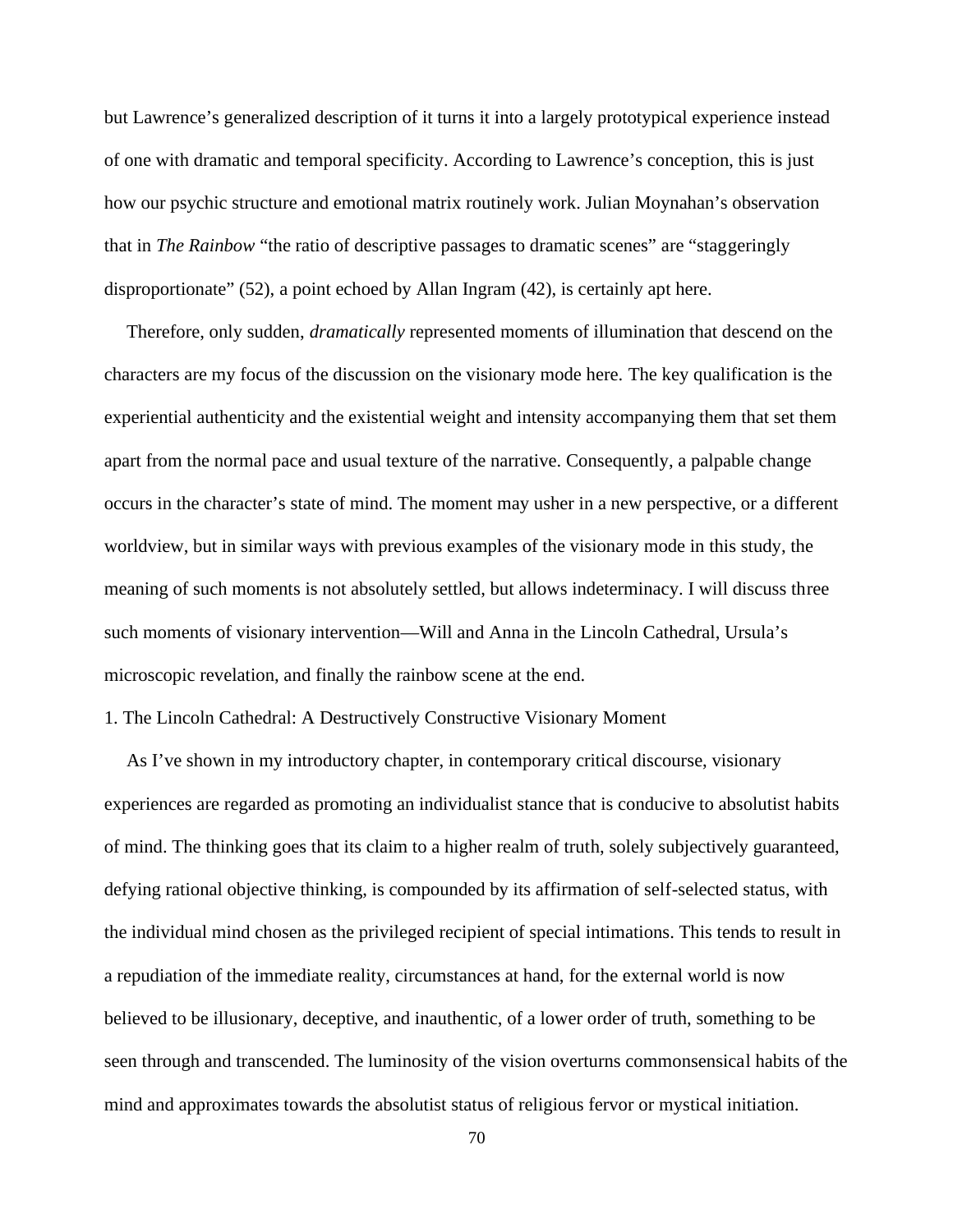However, I intend to show in this section that the modernist visionary mode functions in the opposite direction, i.e., that it contradicts and complicates, thus turning the absolute nature of the revelation against itself, ushering in a more relational, less hortatory, coercive outlook, underpinned by a more historical sensibility. I'll examine how the Lincoln Cathedral episode in *The Rainbow* depicts a visionary experience that is the very opposite of a religious conversion.

The scene in Lincoln Cathedral is a key moment in the marital life of the second generation of Brangwens, Anna and Will. During their courtship and early marriage, Will's religious intensity, described memorably in his self-absorbed chorus-singing and in the miraculous transformative effects on him of the illustrated book on the Bamberg Church, both fascinates Anna and somehow puts her off. Their visit to the Lincoln Cathedral, at Will's insistence, brings the tension to a crisis, and leads to a resolution of Will's transcendence obsession and a newly conceived relationship between them. The scene starts, expectedly, with Will's enrapturement by the profound grandeur of the interior of the church:

Then he pushed open the door, and the great, pillared gloom was before him, in which his soul *shuddered* and rose from her nest...His body stood *still*, absorbed by the height. His soul leapt up into the gloom, into *possession*, it *reeled*, it *swooned* with a great *escape*, it quivered in the womb, in the hush and the gloom of fecundity, like seed of procreation in *ecstasy*. (186; italics mine)

In the first place, it should be clarified that the church's mesmerizing effect on Will here emphatically does not represent the Brangwens' aspiration towards the expansion of consciousness through culture, which, as portrayed at the beginning of the novel, is symbolized by their fascination with the powers of the church. His desire here is directed inward, not outward, aimed at simplification, not expansion. Despite Lawrence's high-flown, lofty description of Will's transfixed state, the passage is carefully worded with unmistakable suggestions of the self abandoning nature of his religious wish-fulfillment. Ravishing as the language of the paragraph is, in Lawrentian philosophy, words such as "possession," "reel," "swoon," "escape," and "ecstasy"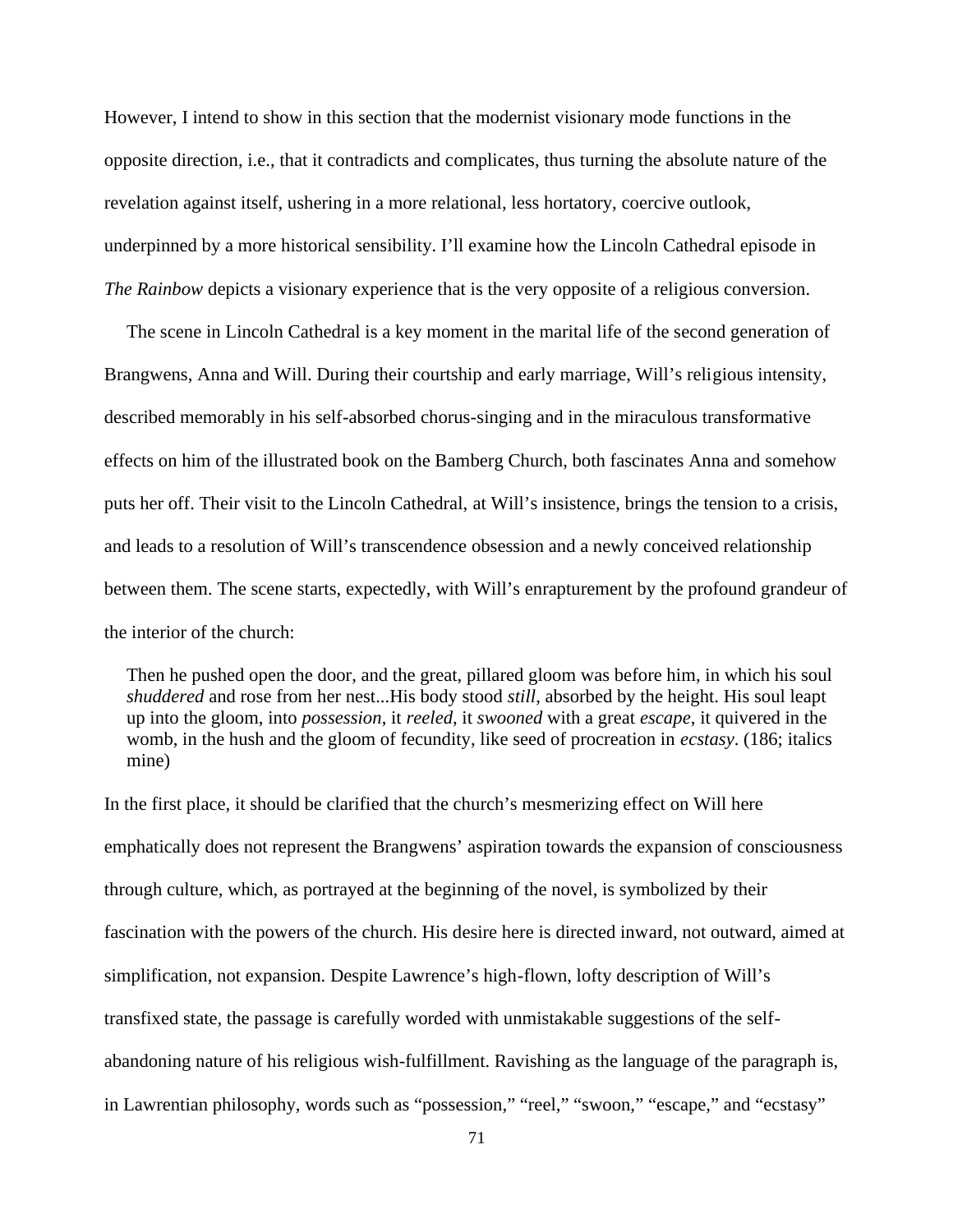carry strongly negative implications (chapter XV of the novel is actually entitled "The Bitterness of Ecstasy"). They are telling signs of the author's disapproval. In other words, Will's yearning is portrayed as an escapist anachronism, a desire for resigned passivity and strifeless ecstasy.

Then comes one of the most memorable descriptions of the novel, where Lawrence is writing in a language that is sublimely incantatory:

Away from time, always outside of time! Between east and west, between dawn and sunset, the church lay like a seed in silence, dark before germination, silenced after death. Containing birth and death, potential with all the noise and transition of life, the cathedral remained hushed, a great, involved seed, whereof the flower would be radiant life inconceivable, but whose beginning and whose end were the circle of silence. (187)

The passage may initially sound like third-person narrative, until we realize it should be more appropriately read as free indirect discourse, for from what follows it is clear that this elevated imaginary flight is simply Will's long craved desire to be at one with the religious absolute writ large. Therefore, what we are witnessing here is situated beyond doubt within Will's consciousness:

Here in the church, "before" and "after" were folded together, all was contained in oneness. Brangwen came to his consummation. Out of the doors of the womb he had come, putting aside the wings of the womb, and proceeding into the light...and the beginning and the end were one. (187)

These extraordinary passages carry a profound ambiguity. On the surface, they sing the praise of the church for its be-all and end-all, life-generating, and meaning-bestowing power. Yet underneath, there is also an overwhelming sense of exhaustiveness, a life summed up, finished, concluded by fast backward and then forward. In a way, to give oneself up, to succumb one's life to such a destiny is a kind of cheating, avoiding the pains of actually living though life's tribulations and vicissitudes. By associating self-sufficiency, end of struggle, elimination of ambiguity and uncertainty with the church Will is effectively using it as illusion, distraction, and escape.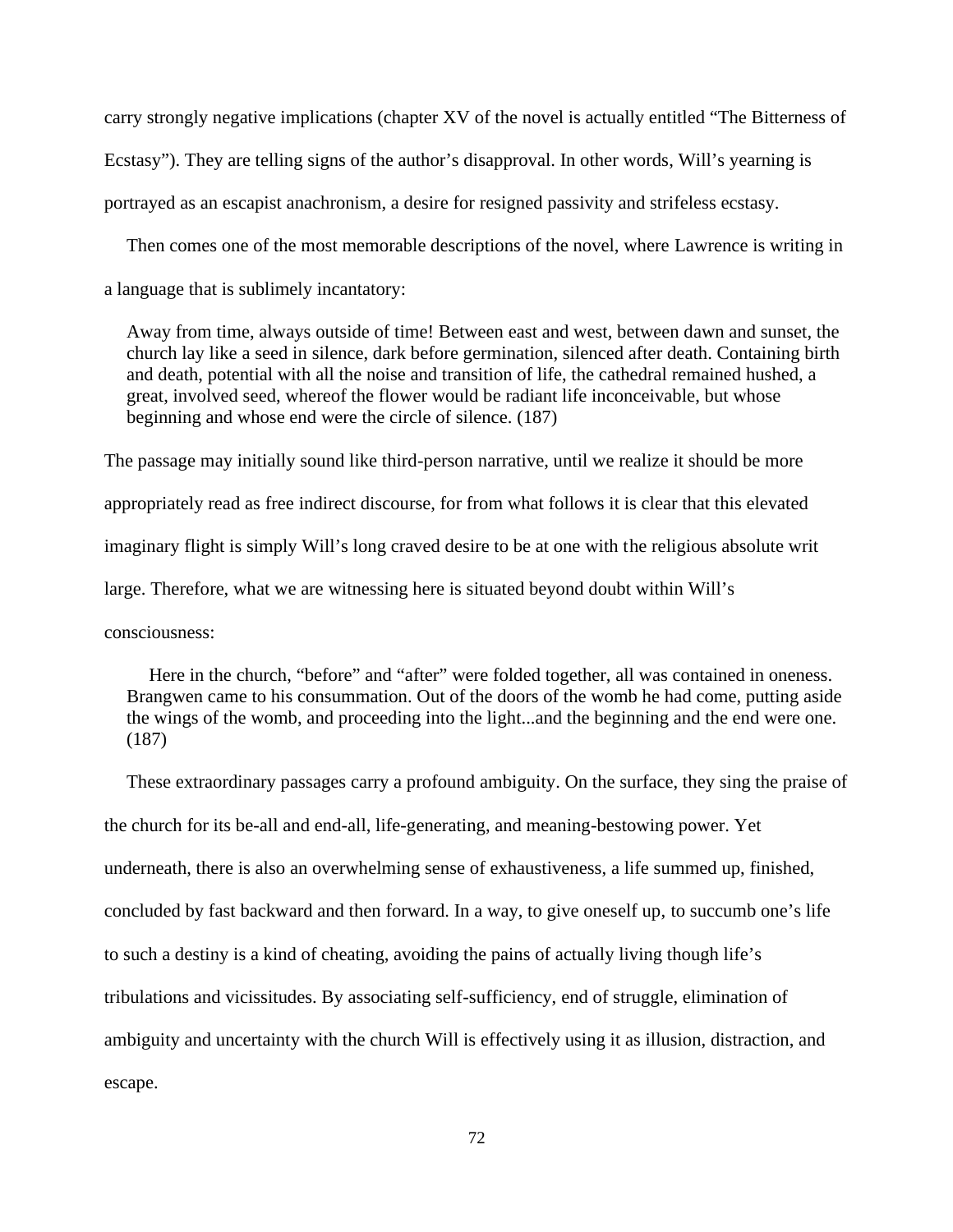In an essay entitled "Life," written a few years after the publication of *The Rainbow*, Lawrence reiterates the idea that two kinds of unknowability, a "before" and an "after," define the limits of human existence (in this essay he uses the words "beginning" and "end"): "We are balanced like a flame between the two darknesses, the darkness of the beginning and the darkness of the end. We derive from the unknown, and we result into the unknown" (*RDP* 16). However, Lawrence also makes it clear that our goal should never be to join, to merge with or lose ourselves in the unknown— "This is the law. We shall never know what is the beginning," because the unknown retains its life-endowing power only when it remains mysteriously "unknown." Once we attempt to make it "known," whether by regressing to the origin, the "womb," the "before," or by merging oneself into the "end," the "after," as Will is doing here, the great "unknown" becomes the explicit "known," and the fructifying tension between it and our worldly experience collapses. Easy visibility and conceivability diminish its power. Therefore, the way is to remain open, receptive, and ready for sporadic visitations—"The unknown has ingress into me because, whilst I live, I am never sealed and set apart; I am but a flame conducting unknown to unknown, through the bright transition of creation" (*RDP* 17).

To seek absolute certainty and absolution, promised deliverance from vicissitudes of fighting through life, and suspension of temporal unfolding, therefore, is life-denying and thus deeply immoral. Within such an all-encompassing scheme of absolution, there is nothing the individual needs to do, except to surrender themselves with piety into the great arms of the church or some other ready-made systems of beliefs, and relinquish one's will to struggle in this world.<sup>1</sup> Will's "consummation," if completed, therefore, endangers his worldly aspirations, his sense of unique individuality, and the very purpose and meaning of his earthly being.

Fortunately for him, despite the apparent linguistic grandeur and sublimity, one senses strongly

<sup>1</sup> For a recent critical engagement with this religious worldview, see Martin Hägglund's *This Life: Secular Faith and Spiritual Freedom* (2019).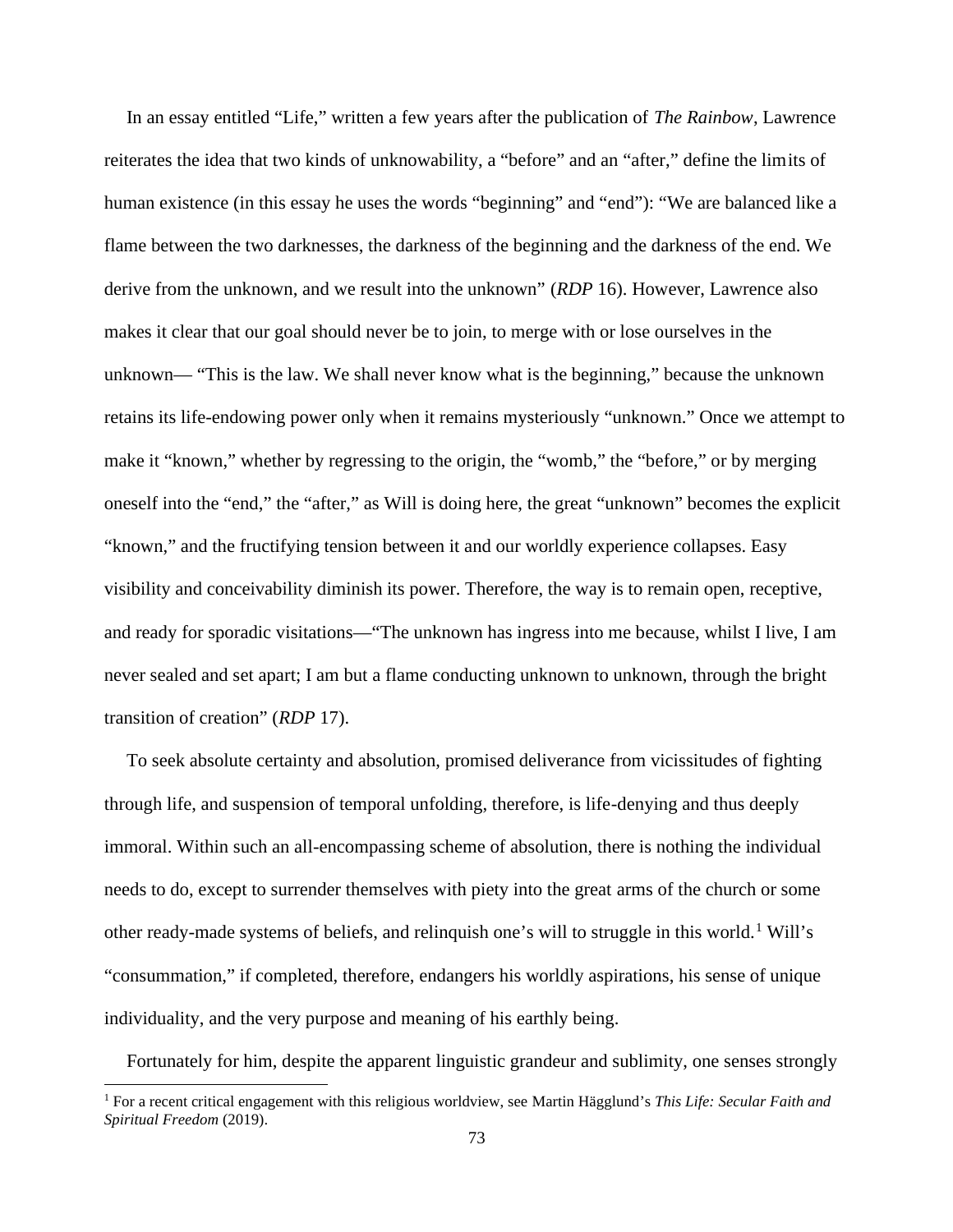that Lawrence is in full control here, that it is only Will who is being carried away. As H. M. Daleski warns, "[t]his passage presents Will's experience so sympathetically that only a close scrutiny reveals that Lawrence is not identifying himself with it" (53). After all, the splendidly described consummation of Will's religious craving for transcendence is nothing new or revelatory, either to Will himself, or to the reader, but has been prefigured several times. The religious experience, profound as it is, merely presents an acting out of Will's deep-seated longings and desires. Lawrence is setting up the stage for the real visionary moment that ensues as a correction of Will's spellbound devotional extravagance. In fact, the Cathedral scene may be seen as Lawrence's conscious dramatization of the religious "Vision" vs. the modernist visionary mode, the latter as an experiential and affective undoing of the former.

The truly transformative, revelatory part of the narrative, its quintessential "visionariness" therefore, does not consist in the ecstatic and solipsistic religious self-abandonment of Will, but in Anna and Will's collective experience of forcing Will out of the influence of the religious absolute. Therefore, Will's momentary absorption in the religious primordial fecundity is not the visionary moment *per se*, but merely its target of assault. Lawrence builds it up in order to deflate it immediately after. The true realization comes when the inflated and high-flown imagination of both of Will and Anna is brought back down to earth. And it is Anna's worldly, commonsensical, rational temperament that leads the way.

Anna initially shares Will's enchantment: "She too was overcome with wonder and awe. She followed him in his progress" (188), but she soon starts to contend with the seductive influence of the church and realizes the outdatedness of the Christian ideal: "The altar was barren, its lights gone out. God burned no more in that bush. It was dead matter lying there. She claimed the right to freedom above her, higher than the roof" (189). Eventually she overcomes the cathedral's hypnotizing effect by diverting her attention to the small things on the church wall— "she caught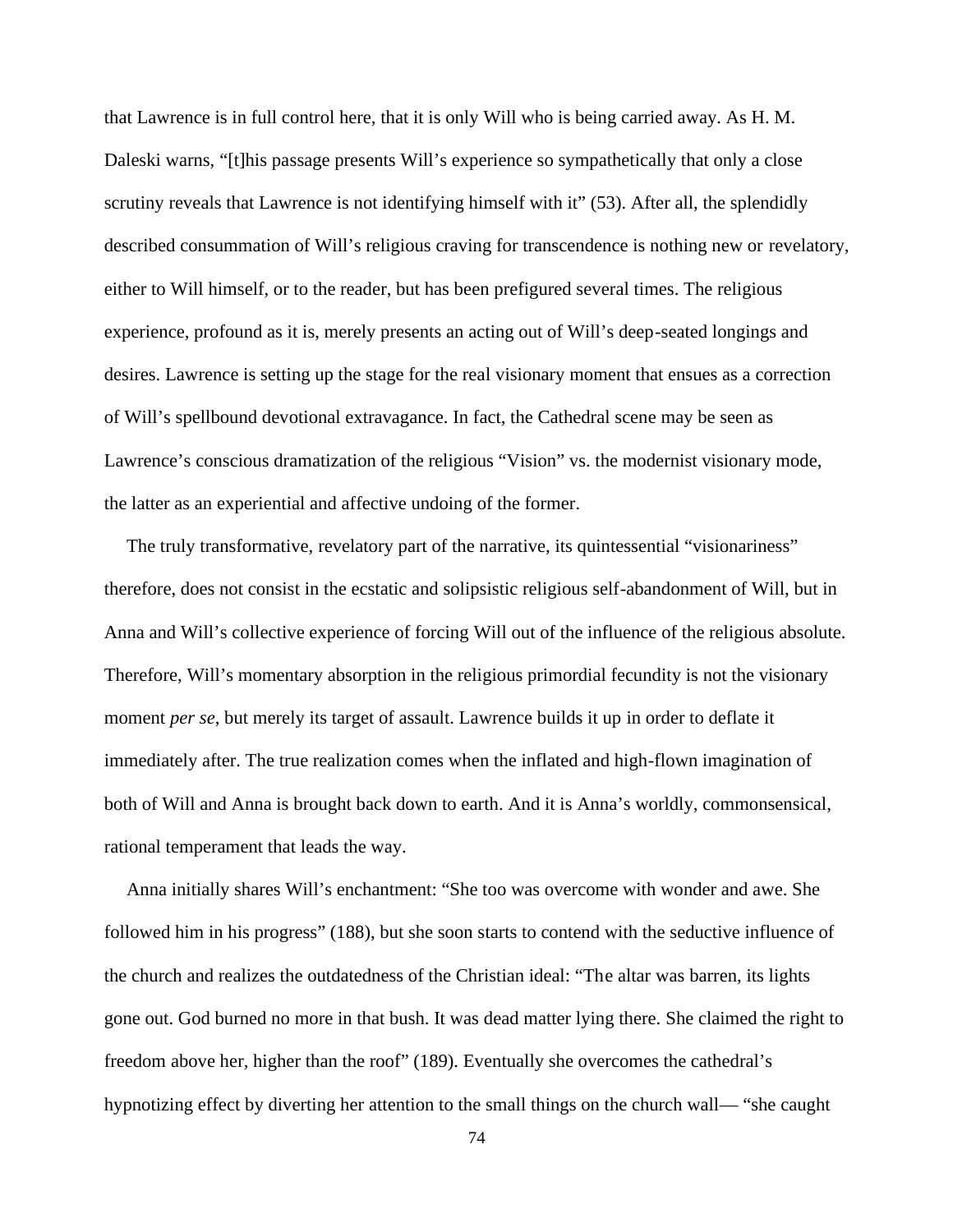sight of the wicked, odd little faces carved in stone"  $(189)$ .<sup>2</sup> By contemplating human actuality instead of religious abstractness, she remembers that "the cathedral was not absolute" and that there is illimitable sky and freedom outside:

These sly little faces peeped out of the grand tide of the cathedral like something that knew better. They knew quite well, these little imps that retorted on man's own illusion, that the cathedral was *not absolute*. They winked and leered, giving suggestion of the many things that had been left out of the great concept of the church. "However much there is inside here, there's a good deal they haven't got in," the little faces mocked. (189; my italics)

Mark Spilka has pointed out that the little figures Anna sees could be the same that Ruskin

describes in *The Stones of Venice*, which represent "the dignity and wholeness of each workman"

(104). The individuality of the small faces gives lie to the all-encompassing influence of the

Christian church. However consummate the religious experience is, it can never replace the unique

path each person goes through, failures and losses one has to live with. To fall into the temptation

of the promised worry-free ecstasy is to forfeit the possibilities of the unique process of

individuation, to turn one's back upon life itself. With this realization Anna breaks the spell cast by

the church and gets free, her visionary moment taking full effect.

Her reoriented sanity causes a profound transformation in Will's state of mind as well. What for

Anna is simply a regained soundness of mind serves for Will as a forever-transformed

psychological and spiritual landscape. His old world is gone:

She had got free from the cathedral, she had even destroyed the passion he had. She was glad. He was bitterly angry. Strive as he would, he could not keep the cathedral wonderful to him. He was disillusioned. That which had been his *absolute*, containing all heaven and earth, was become to him as to her, a shapely heap of dead matter—but dead, dead.

Yet somewhere in him he responded more deeply to the sly little face that knew better, than he had done before to the perfect surge of his cathedral.

They went home again, both of them altered. She had some new reverence for that which he wanted, he felt that his cathedrals would never again be to him as they had been. Before, he had thought them *absolute*. But now he saw them crouching under the sky, with still the dark,

<sup>2</sup> Significantly, these "little imps" also make their appearance in the contemporaneous prose work *Study of Thomas Hardy*: "There was, however, in the Cathedrals, already the denial of the Monism which the Whole uttered. All the little figures, the gargoyles, the imps, the human faces, whilst subordinated within the Great Conclusion of the Whole, still, from their obscurity, jeered their mockery of the Absolute, and declared for multiplicity, polygeny" (66).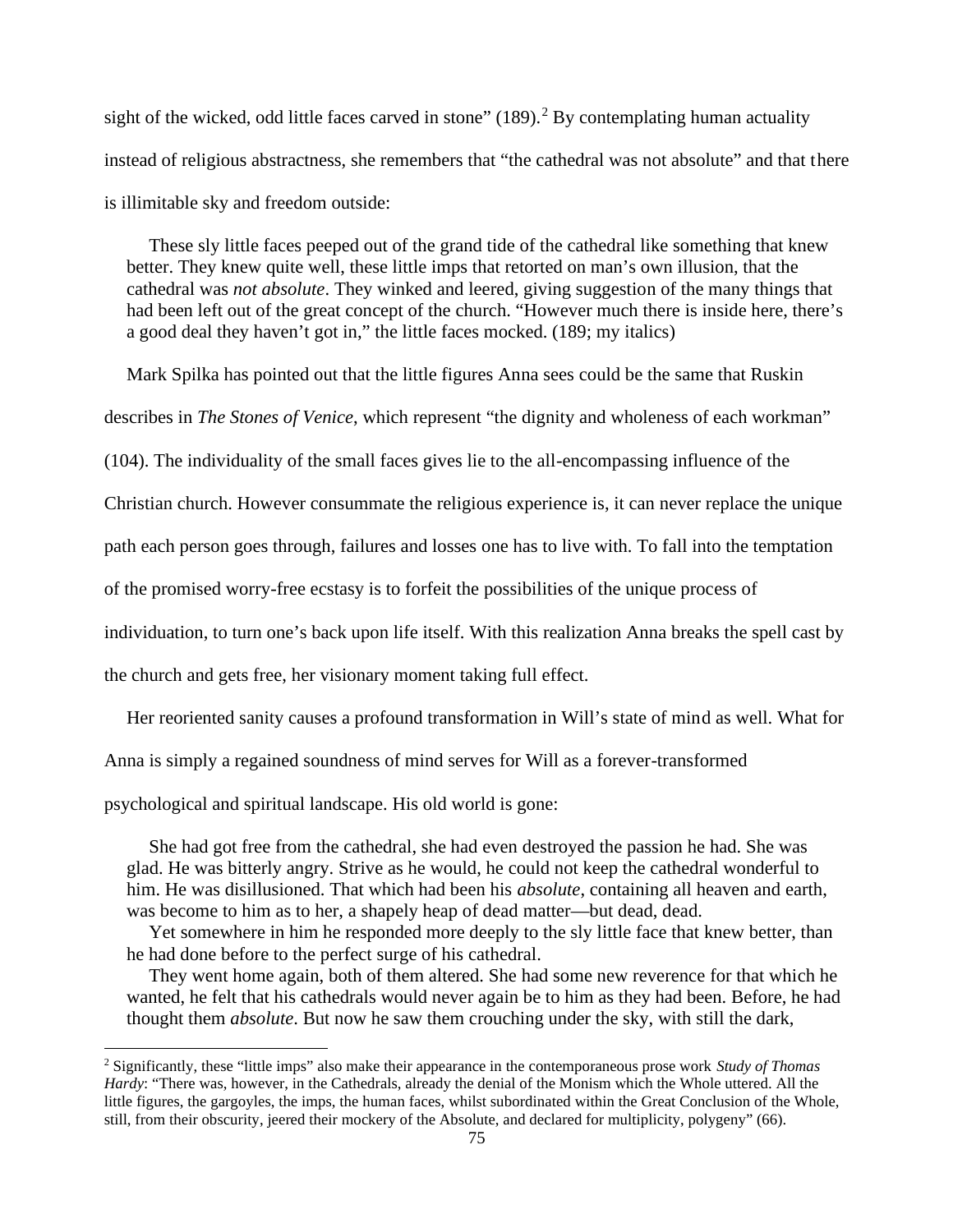mysterious world of reality inside, but as a world within a world, a sort of side show, whereas before they had been as a world to him within a chaos: a reality, an order, an *absolute*, within a meaningless confusion.

…

But now, somehow, sadly and disillusioned, he realized that the doorway was no doorway. It was too narrow, it was false. Outside the cathedral were many flying spirits that could never be sifted through the jewelled gloom. He had lost his *absolute*. (190-1; my italics)

Will's faith in the cathedral as embodying absolute beauty and ensuring ultimate meaning is shattered by the individuality and particularly of the small faces, and he is left ever since with a sense of relativity that is characteristic of modernity. Their experience in the cathedral perfectly illustrates Lawrence's playful warning: "Be aware of absolutes. There are many gods" (*SCAL* 28). Besides, the imagery of the cathedral has not fared particularly well in Lawrence. In *Kangaroo*, there is a scene where a "beautiful" cathedral lies side by side with some "scrappy" bungalows, yet the protagonist Somers prefers the scrappy bungalows (346).

The visionary experience exemplified in the Lincoln Cathedral episode is destructively constructive in that it instills, though with agonizing pain, a historical and relative sense in Will, which gradually drives him to seek a more publicly active, communally purposive way of life. He has come to terms with the fact that life's meaning is not foreordained or predetermined but is to be sought and created in one's fluctuating relations with the manifolds of worldly existence. The religious absolute, originally conceived and experienced as an unchallengeable order, is now forced into a dialectical relation with the individualistic, personalized, fleshed-out secularity (symbolized here by the all too human expressions and gestures of the figurines) that defies being subsumed into any absolute, all-encompassing scheme, to be either sublimated or sacrificed.

Will Brangwen now has to deal with his daily life and its meaning. His community, his fellowmen, the materiality of their common life, the palpability of their presence, the authenticity of their tastes and desires, are no longer to be ignored. It is a state of relativity, with less stability and certitude compared with the absoluteness of his former worldview. Yet it is more resilient and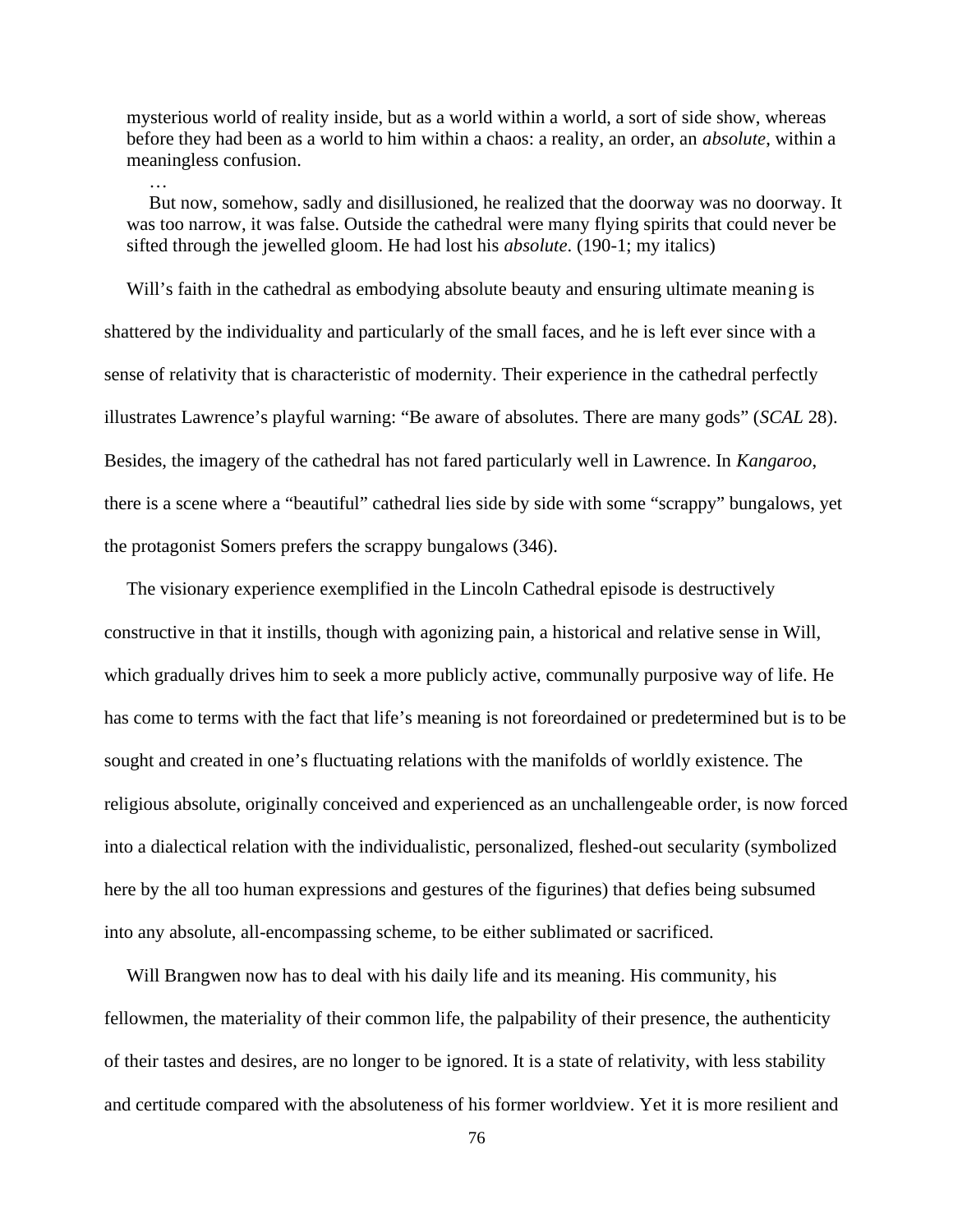receptive, including openness to new forms of historical experience. It is debatable to what extent Will succeeds in adapting to this new outlook, arguably because Lawrence's structural design—to use Will's partially reformed way to set the stage for further development expected in the third generation, Ursula, shifts the focus of the narrative elsewhere.

One might argue, however, that even in a time when the religious absoluteness of Christianity is no longer sustainable as the center of a systematic religion on a large social scale, it can still hold true and effective as an individual seat of faith, source of comfort, as long as the person can really believe in it, as Will seems able to do at first here. In other words, there can still be little isolated pockets in the forms of devout individuals in which the old faith is still preserved intact and in a living way. This may be true, but it wouldn't do for Lawrence's purpose here, which is to emphasize a shared worldview as prerequisite for true relationships to develop in a secular world. Daleski, against John Middleton Murry, remarks that what is destroyed in the cathedral is not spirituality *per se*, but Will's tendency to see it as an "overwhelming oneness" which forecloses the formation of any intimate relationships (55). Therefore, Will's strong tendency toward religious transcendence, while it may have the benefits of yielding him occasional solipsistic ecstasies, is impossible to be solely contained within himself as a purely individual and private affair. For Lawrence a sacrosanct, inviolable personal space in intimate relationships should not be a *precondition*, as popular conceptions of "respect for privacy" tend to have it. It can only occur *after* some vital connections are achieved through intense sensuality and contentious spiritual exchange.

Seen in this way, Will's continued self-absorption in the exclusivist religious absolute would have presented a serious obstacle in his relationship with Anna, since it would have kept them each persisting in fundamentally different modes of being, sensibilities and outlooks. They have to resolve their conflict at some point, because one side has to win over the other before their relationship can further develop. Their visionary experience in the cathedral achieves exactly this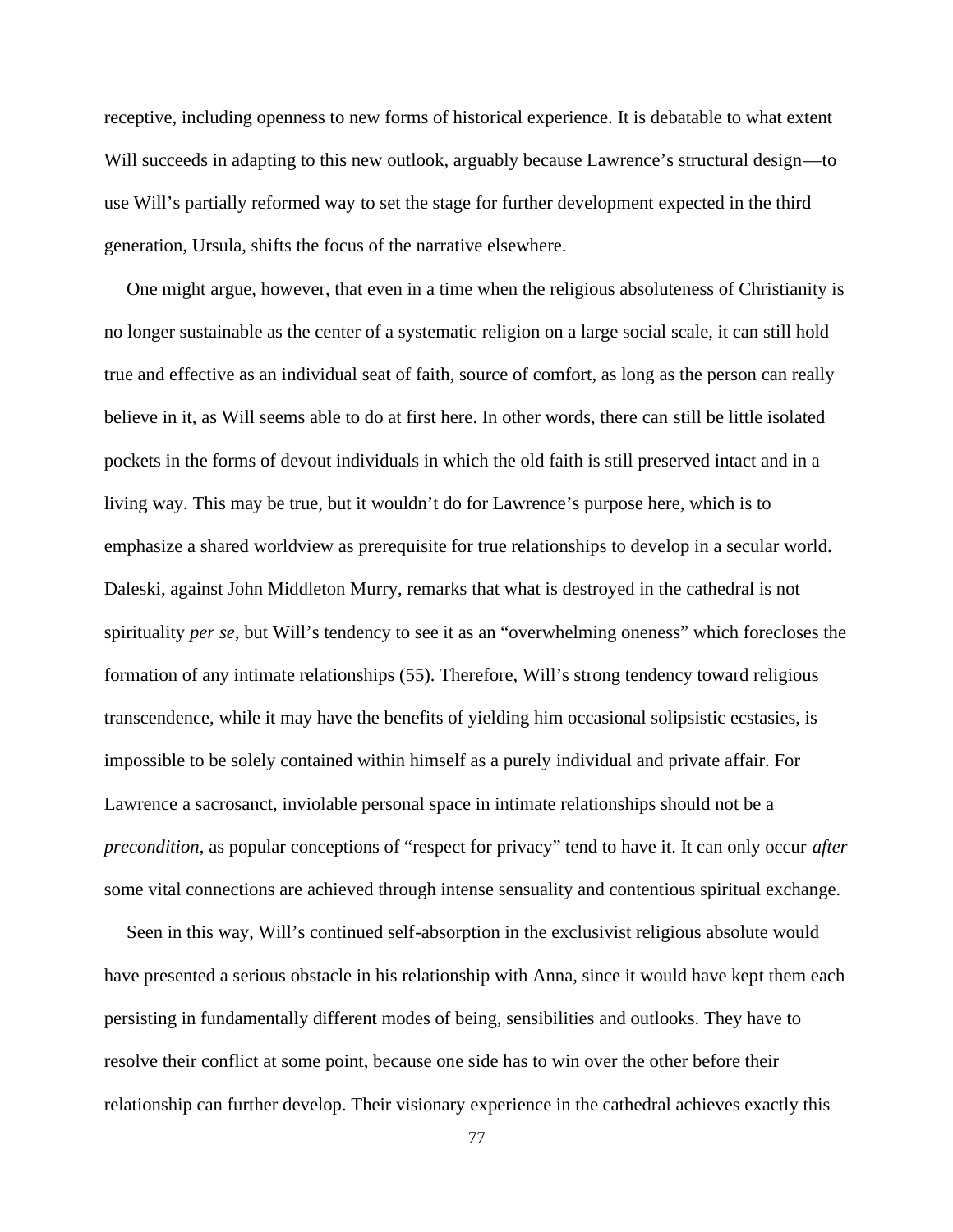purpose. With the secular spirit of the modern age on her side, Anna eventually prevails, and as a result, their relationship settles into a more mutually fulfilling phase. Will's newly gained awareness of existential relativity impels him to transpose his religious sense of wondrousness in more worldly forms, for example, onto the sensuality of Anna.

## 2. The Visionary Mode against Philosophical Mechanism

If Will and Anna's visionary experience in the Lincoln Cathedral shows how it can effectively call into question absolute notions of religious transcendence, the visionary revelation Ursula Brangwen experiences by looking at a unicellular organism through a microscope challenges another form of ideological tyranny—philosophical mechanism.<sup>3</sup> Mechanism, the philosophical outlook that relies exclusively on physical and chemical laws as its explanatory model, first justified itself as systematic knowledge and methodology to deal with the inanimate material world. Yet once it established domination over the material, it posed itself as a totalizing philosophy that attempted to colonize the human world as well. By the early 20th century, mechanistic thinking threatened to become the dominant ideology, the only rational discourse for conceiving reality. For Lawrence, it was the source of all modern ills, from dehumanization of daily life, deprivation of creative imagination, to the overall catastrophe of unprecedented warmongering, all a result of blind, frenzied mechanistic drive towards conquering nature and procuring ever increasing profits.

Mechanistic ideology, by touting itself as scientific knowledge that will dispel past superstitions and cognitive errors and by promising total transparency and simplicity in its understanding of the world, in effect obliterates the sense of historical relativity and possibility. In fact, mechanistic philosophy can be seen as radically contracting historicity to a timeless present—not in the sense of

<sup>&</sup>lt;sup>3</sup> Recent readings have attempted to explore Lawrence's more positive views of natural sciences, one of the most extended effort being Jeff Wallace's *D.H. Lawrence, science and the posthuman* (2006). Drawing on Lawrence's use of biological and evolutionary theories, Wallace sees "modern science as a source of Lawrentian reverence and wonder for 'life' rather than as an obstacle to it" (102).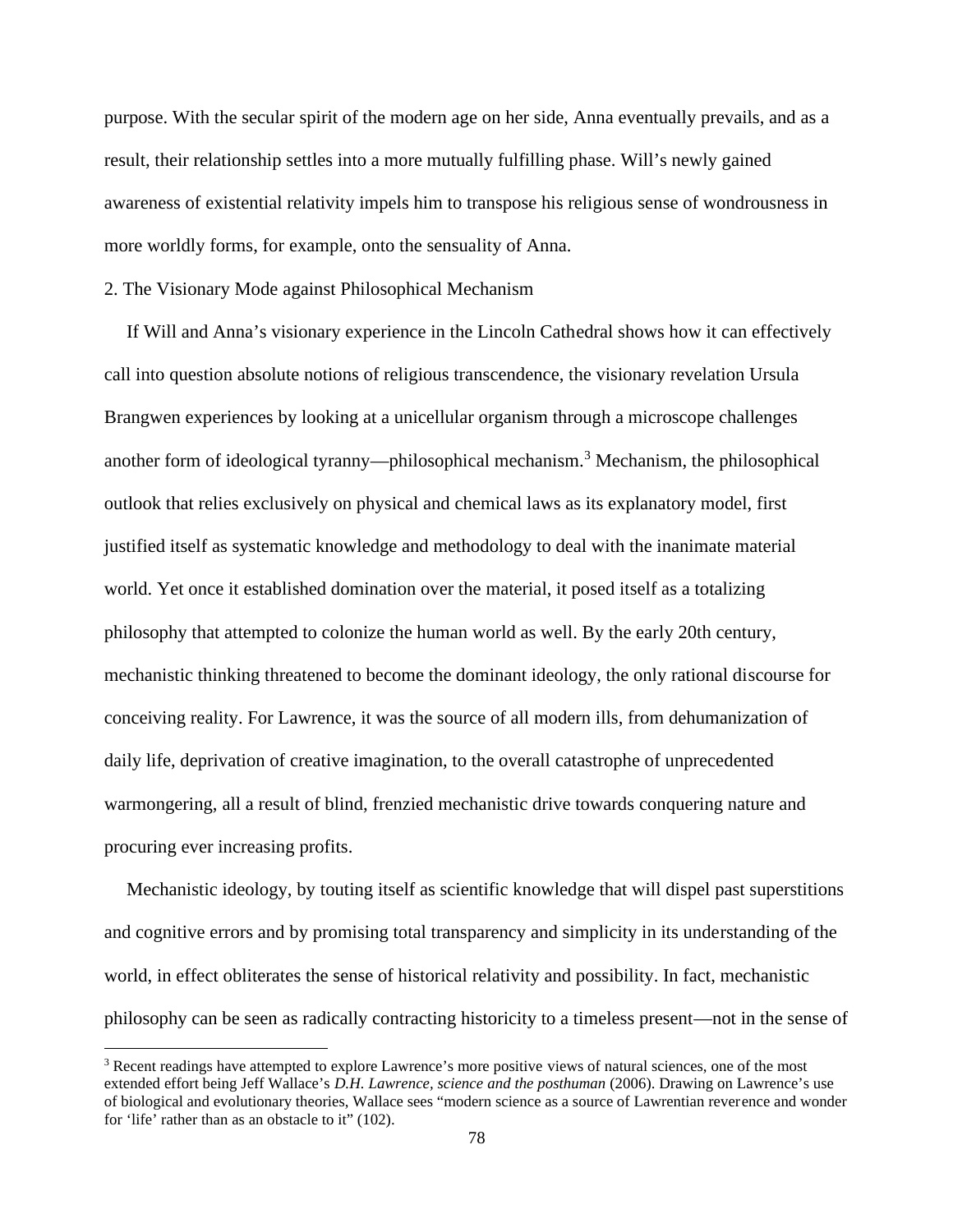a temporary pause as in *The Years*, but a permanent be-all and end-all explanatory scheme—things have always been so; we have only come to realize their true nature. As Robert J. Richards explains, "the clockwork mechanism that an intelligent Creator would produce was stable, coherent, and as perfect from the beginning as it would be at the end" (11). In this scheme engendered by the seemingly unlikely marriage of deism and mechanism, time and history has relevance only as the lamentable records of past human errors and misconceptions before the dawning of our perfect knowledge of the rules and principles on which the universe eternally and immutably operates.

In other words, philosophical mechanism attempts to endow human knowledge with *absolute* certainty by seeing every phenomenon as explicable in determinate *relations* with external factors. I emphasize the ideas of "absolute" and "relation" here because the visionary moment of Ursula resists the totalizing "absoluteness" of the mechanistic philosophy by activating a different understanding of "absolute," one inhering within the individual self. Ursula is the third generation, who carries on the Brangwens' hope for sensual and spiritual fulfillment. The crucial visionary moment happens during her college years, when, looking through a microscope at a living unicellular organism, she recalls a mechanistic theory of life expressed earlier by her professor of physics. It is a moment of intense questioning that merits quoting at length:

She had on her slide some special stuff come up from London that day, and the professor was fussy and excited about it. At the same time, as she focused the light on her field, and saw the plant-animal lying shadowy in a boundless light, she was fretting over a conversation she had had a few days ago with Dr. Frankstone...

"No, really," Dr. Frankstone had said, "I don't see why we should attribute some special mystery to life—do you? We don't understand it as we understand electricity, even, but that doesn't warrant our saying it is something special, something different in kind and distinct from everything else in the universe…May it not be that life consists in a complexity of physical and chemical activities, of the same order as the activities we already know in science? I don't see, really, why we should imagine there is a special order of life, and life alone——"

…[W]hat was the purpose? Electricity had no soul, light and heat had no soul. Was she herself an impersonal force, or conjunction of forces, like one of these? She looked still at the unicellular shadow that lay within the field of light, under her microscope. It was alive. She saw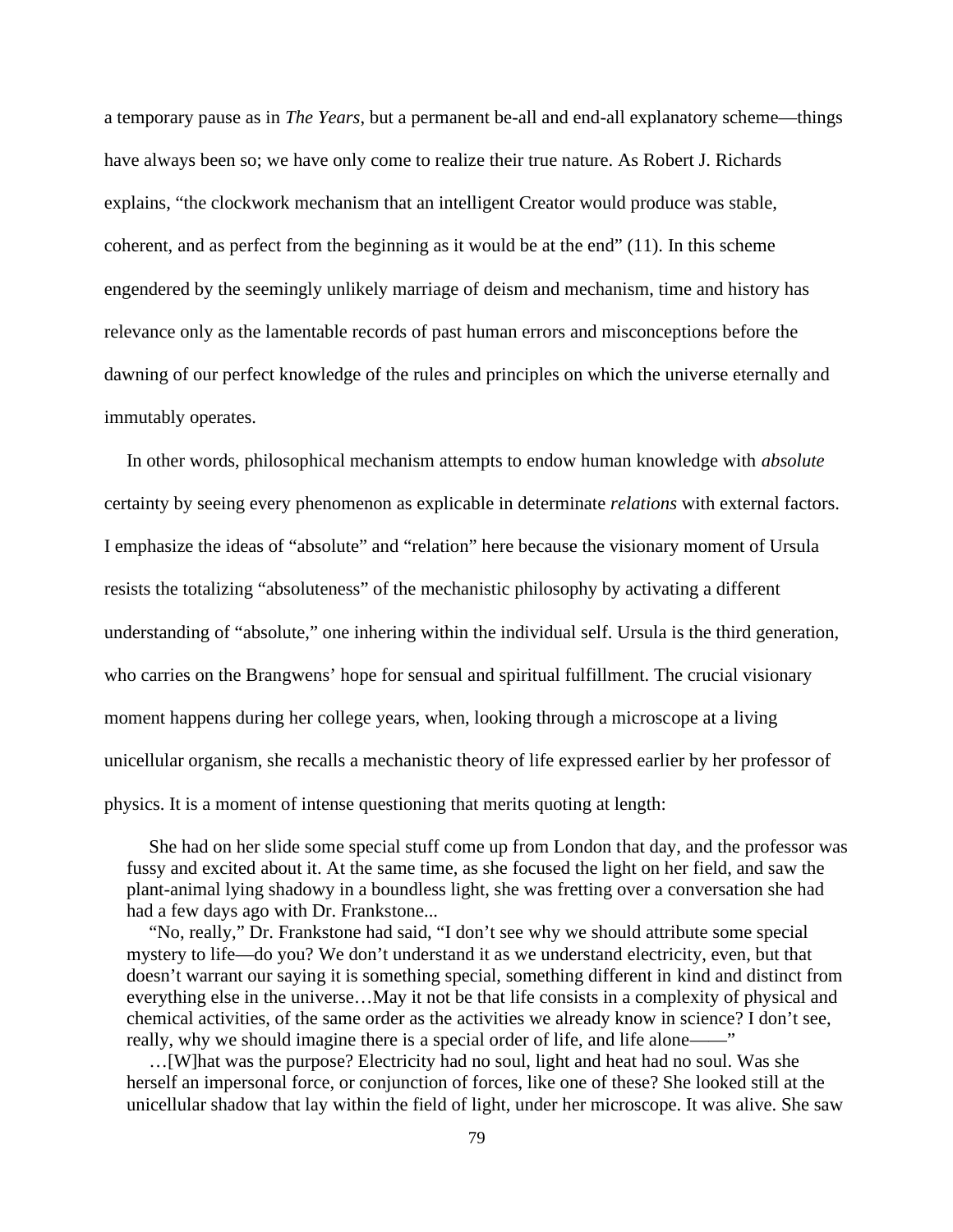it move—she saw the bright mist of its ciliary activity, she saw the gleam of its nucleus, as it slid across the plane of light. What then was its will? If it was a conjunction of forces, physical and chemical, what held these forces unified, and for what purpose were they unified?

… It intended to be itself. But what self? Suddenly in her mind the world gleamed strangely, with an intense light, like the nucleus of the creature under the microscope. Suddenly she had passed away into an intensely-gleaming light of knowledge. She could not understand what it all was. She only knew that it was not limited mechanical energy, nor mere purpose of self preservation and self-assertion. It was a consummation, a being infinite. Self was a oneness with the infinite. To be oneself was a supreme, gleaming triumph of infinity. (408-9)

This is a brilliant example of how the visionary moment is intensely experiential, with heightened affective state. The "sudden knowledge" that dawns on Ursula comes from her acute observation of the cellular structure and her persistent questioning of the motive behind its movement; the "intensely-gleaming light" is both visual and spiritual, with resultant euphoric feelings of "consummation" and "triumph." And in a typical way, the significance of the visionary experience is not spelt out, but remains ambiguous, and open to interpretation and reactivation— "She could not understand what it all was."

Dr. Frankstone, clearly a reference to Mary Wollstonecraft Shelley's Frankenstein, articulates the central tenet of the mechanistic view of life—there is nothing mysterious or special about the phenomenon of life; like electricity, it can be perfectly explained as "a complexity of physical and chemical activities." The comparison of life to mechanism can be found in the father of rationalism, Descartes, who writes "I suppose that the body is nothing but a statue, or a machine," while the 18<sup>th</sup> century natural philosopher Robert Boyle extrapolated mechanistic principles to the entirety of existence as he confidently claimed that "the phenomena of the world are physically produced by the mechanical properties of the parts of matter [which] operate upon one another according to mechanical laws" (*qtd*, Guerlac 18). This radically new, and sweepingly comprehensive explanatory framework sets as its goal to drain the metaphysical swamp, to get rid of fantasies, illusions, and spirituality, with a healthy overdose of hard science and positivism. Dr.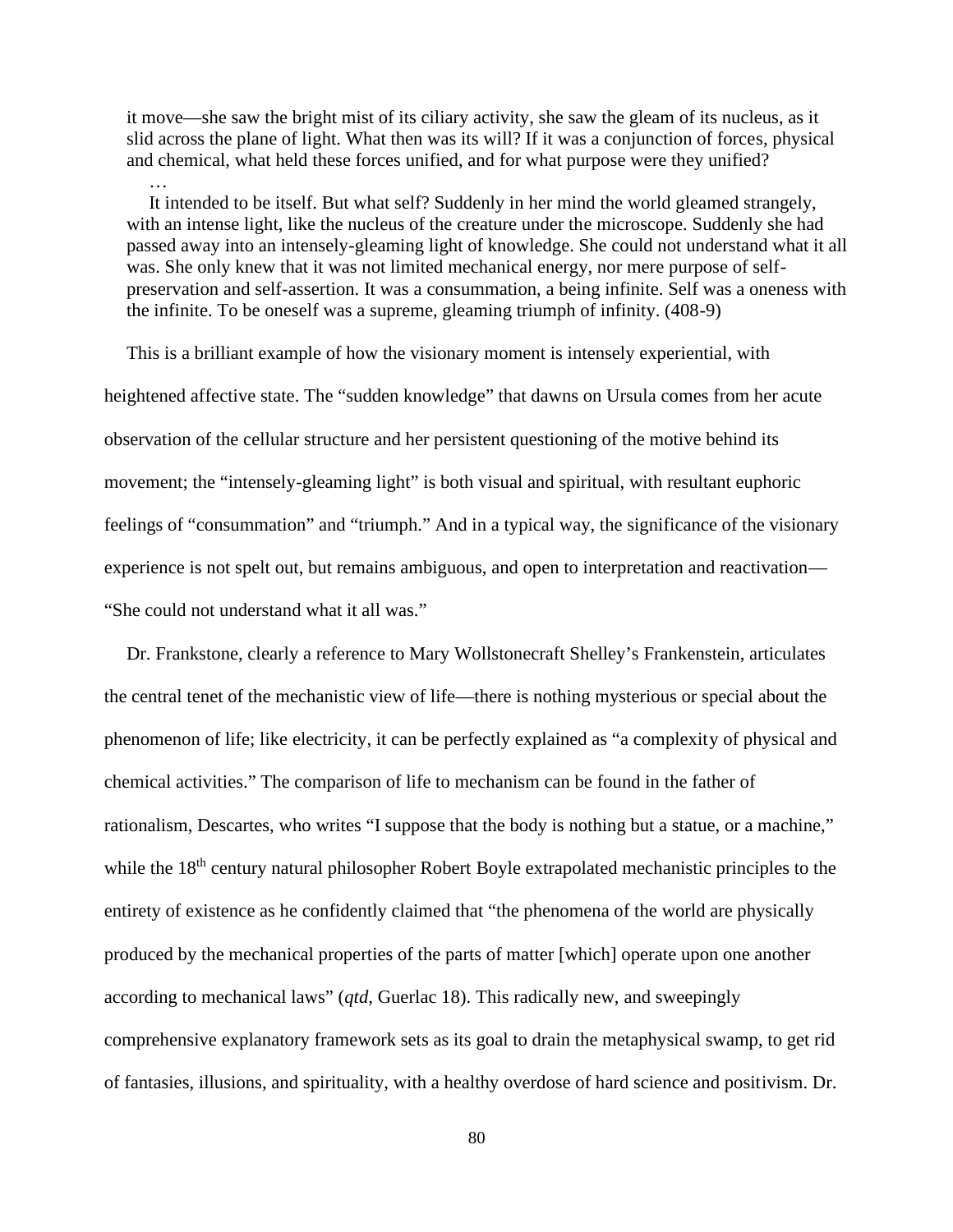Frankstone's world is ruthlessly ordered, marvelously transparent, and frighteningly uniform.

Reducing the individual life to nothing more than an effect of biochemical laws is an extreme form of absolute thinking. The individual organism is understood and studied in terms of its "relation" to external stimuli, but this "relation" shares none of the connotations of "relative" or "relational"—changeable, contextual, situation-specific, fluid or permutational. Instead, the individual's relations to external forces are determinate, measurable and quantifiable according to immutable mechanical or biochemical principles. In other words, the individual is "absolutely" fixed in its relations with external factors. In the mechanistic worldview the relative and the absolute are effectively reduced to the same thing, in the form of determinate "absolute relations."

The mechanistic picture of deadly fixed relations emanating absolute certainty is what is rejected during Ursula's visionary gleam of the nucleus of life. Significantly, her sense of "supreme infinity" that concludes the visionary moment is comparable to the two concepts "absolute" and "relative"— "supreme" indicates an absolute valuing and affirming of the self, while "infinity" can best be understood as the infinite possibilities the self can theoretically actualize through a fructifying relationality (as opposed to the "nominal" relationality in the mechanistic worldview) in interaction with its environment.<sup>4</sup> For sure, the wording here is unfortunate— "a oneness with the infinite" might be mistaken for a transcendent longing, but I think Lawrence's meaning is clear within the context. "Oneness" signifies embodiment rather than self-abandonment.

Here I'll bring in another expression by Lawrence of the ideas "absolute" and "relative" to better clarify his unique understanding of them and to bear upon Ursula's vision. In *Fantasia of the Unconscious*, prompted by the popularity of Einstein's theory of relativity, Lawrence reflects upon the idea of relativity in general and puts forward his personal take:

<sup>4</sup> Another possibility is that the "infinity" is the individual's inherent possibility, its birthright or innate potentiality, i.e., the individual self contains the infinite within itself. However, given Lawrence's pervasive thinking of the self as in vital interaction with others, I tend to think the "infinity" lies external to the self, in that the individual enjoys infinite possibilities only in its tension-filled exchange with others.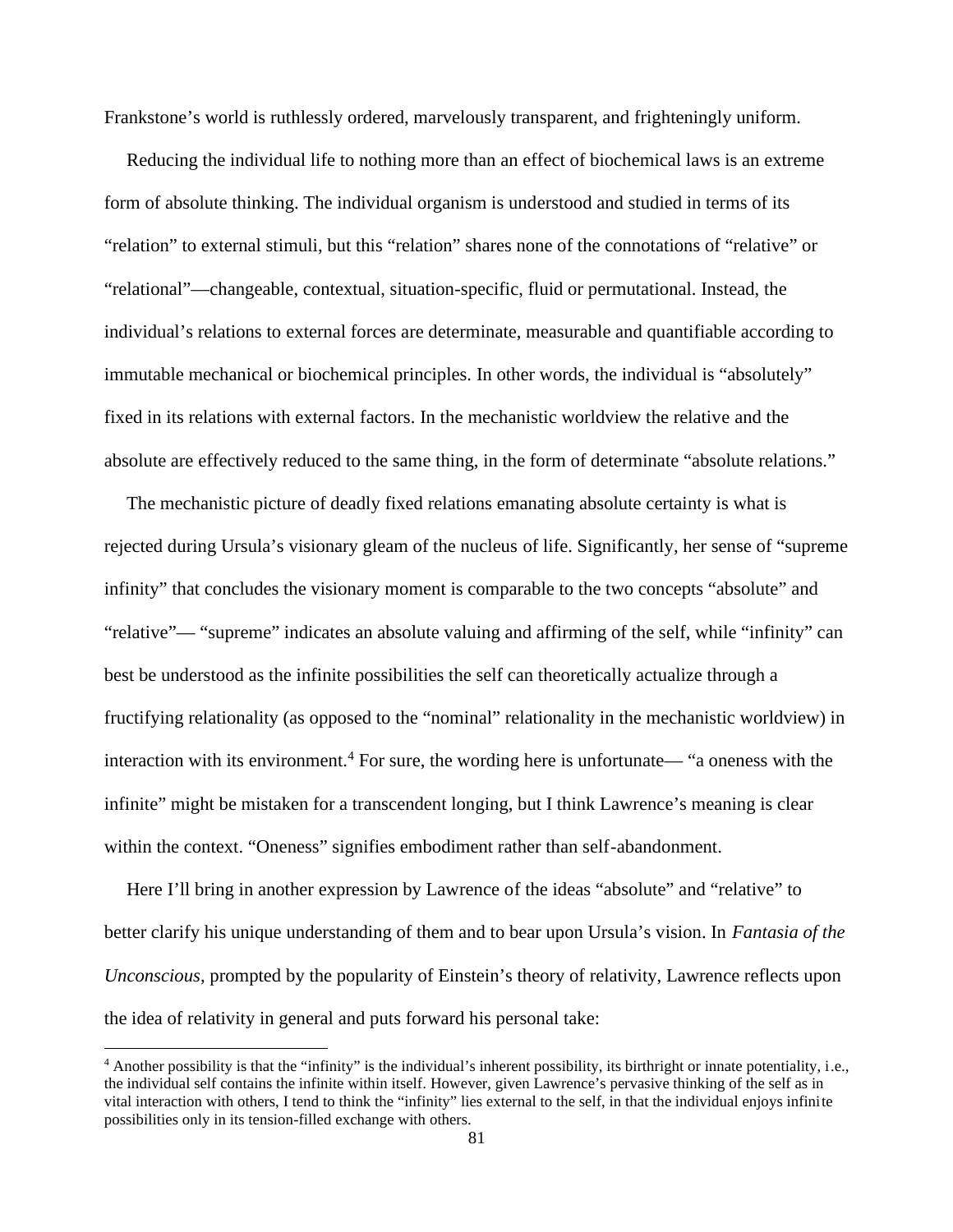I feel inclined to Relativity myself. I think there is no one absolute principle in the universe. I think everything is relative. But I also feel, most strongly, that in itself each individual living creature is absolute: in its own being. And that all things in the universe are just relative to the individual living creature. And that individual living creatures are relative to each other. (*FU* 191)

Lawrence's reflection begins with a declaration that "everything is relative," which was a quite popular intellectual position at the time. Katherine Hayles draws parallels between this relative thinking of Lawrence and the contemporary "New Physics" ushered in by quantum theories:

[M]ost physicists would agree (though for very different reasons) with many of Lawrence's deepest beliefs: that reality is a dynamic, ever-changing flux rather than the manifestation of rigid laws; that the observer, rather than being isolated in Cartesian objectivity, participates in that flux; and that certain aspects of reality elude deterministic analysis. In the absence of much factual knowledge about the new science, Lawrence nevertheless anticipated the spirit of many of its principal results. (107)

While I agree with Hayles's observation that Lawrence used such "relative" thinking to counteract "the positivist belief that scientific logic was capable of completely comprehending and predicting physical reality" (106), I believe his "relative" thinking has more affinities with a philosophy of life than with quantum physics. This is evidenced in the quoted passage from *Fantasia of the Unconscious* by what promptly follows the declaration of relativity— his surprising reaffirming, "most strongly," of an "absolute" sense of the individual being. This "absolute" sense is immediately qualified by the phrase "in its own being." The following statement of the relational nature between the individual and other things carefully avoids implications of imperiousness or dominance by calling the interrelation "relative" instead of "absolute," though admittedly the individual creature is regarded here as the point of reference.

This stated "absolute" sense in this paragraph, paradoxically preluded by a principle of universal relativity, then self-contradictorily qualified by its self-limited status, leads one to think that the "absolute" here is not "absolute" at all in the sense of being "ultimate," "exclusive," "primary," "center of the world," "of the highest order," or "measure of all things." Instead, I argue that this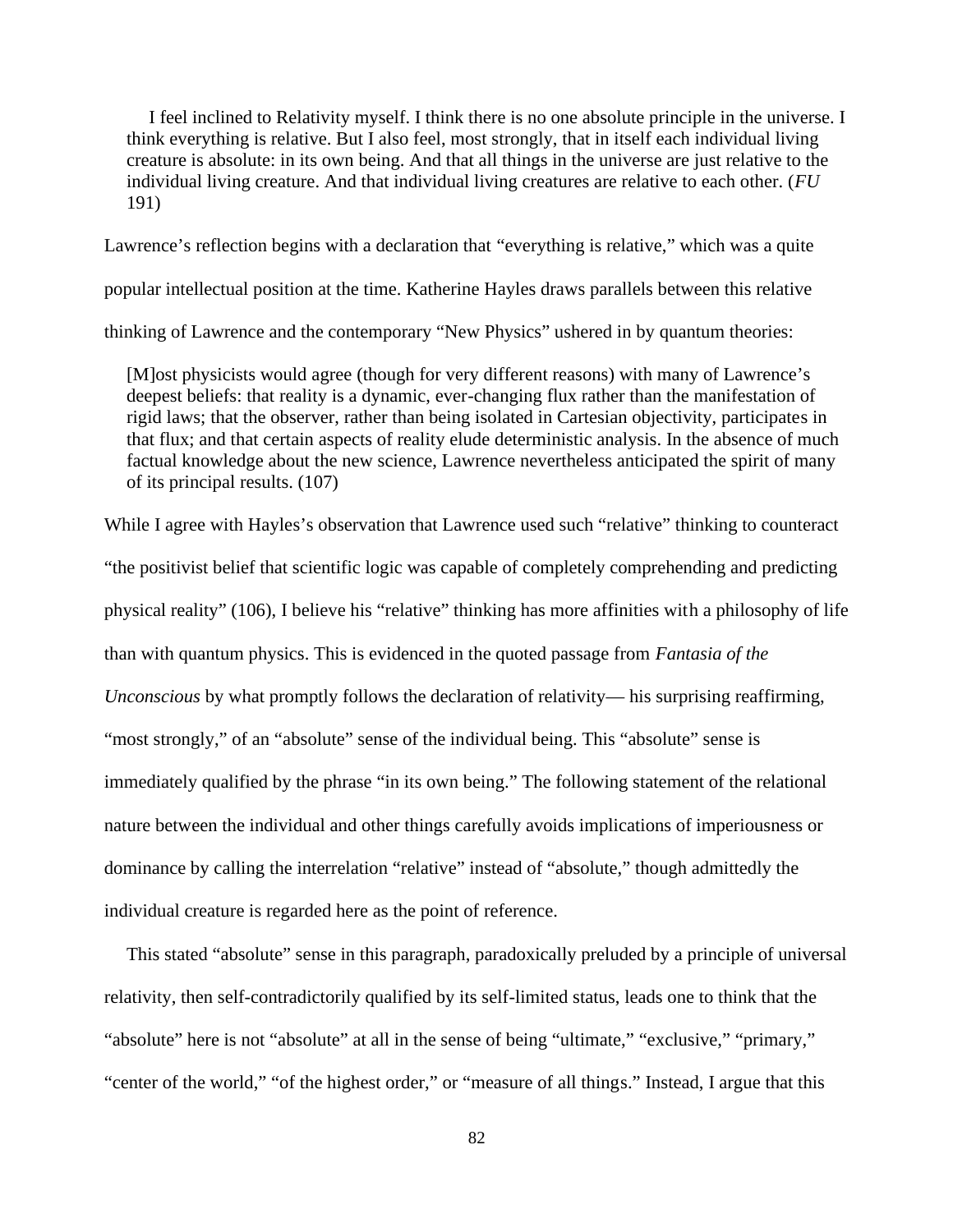"absolute" sense placed on the individual life signifies a "will," "faith," or "existential imperative," absolute in terms of its will to life, its unconditional orientation toward life.

And at the end of the paragraph any lingering suspicion of an "absolute" individualism is dispelled by Lawrence's proclamation that all individual lives are relative to each other. This realization implicitly acknowledges again that the so-called "absolute" individual self consists not in its superiority, priority, or supremacy, for as soon as it comes in contact with other selves, it realizes its own relative status, that others by nature are born with the same "absolute" will to life as oneself. This presents an ethical and social understanding, not a radically individualist one. Therefore, the "absolute" can only refer to a conative, volitional, aspirational imperative. Understood in this way, the absolute is not opposed to or in contradiction with the "relative" or "relational." Instead, both are fundamental conditions of *being*—being as defined by a will to life, as well as by an awareness of relationality. To put it simply, Lawrence is saying that each individual being should "absolutely" affirm life, while accepting and embracing true relationality. Michael Bell's contention that "Lawrence's absolutes are always relative, and his relatives are never simply relative" proves to be particularly illuminating (149).

With this updated understanding of Lawrence's unique sense of "absolute," it is clear that Ursula's passional affirmation of the infinite contained in a cellular organism exemplifies exactly such an *absolute* will to life. In Ursula's vision she chooses to see the individual being as something other than an object of empirical knowledge, to be pinned down with absolute certainty according to laws that exhaustively dictate its actions and reactions. The "supreme infinity" of life, figured by the gleaming nucleus Ursula sees through the microscope, as the "absolute" individual living creature from the prose excerpt, is also an existential imperative, meaning that the will to life—the process of painful self-creation and self-overcoming, must be unconditionally, "absolutely," "supremely" affirmed. Ursula's vision presents ultimately a different individual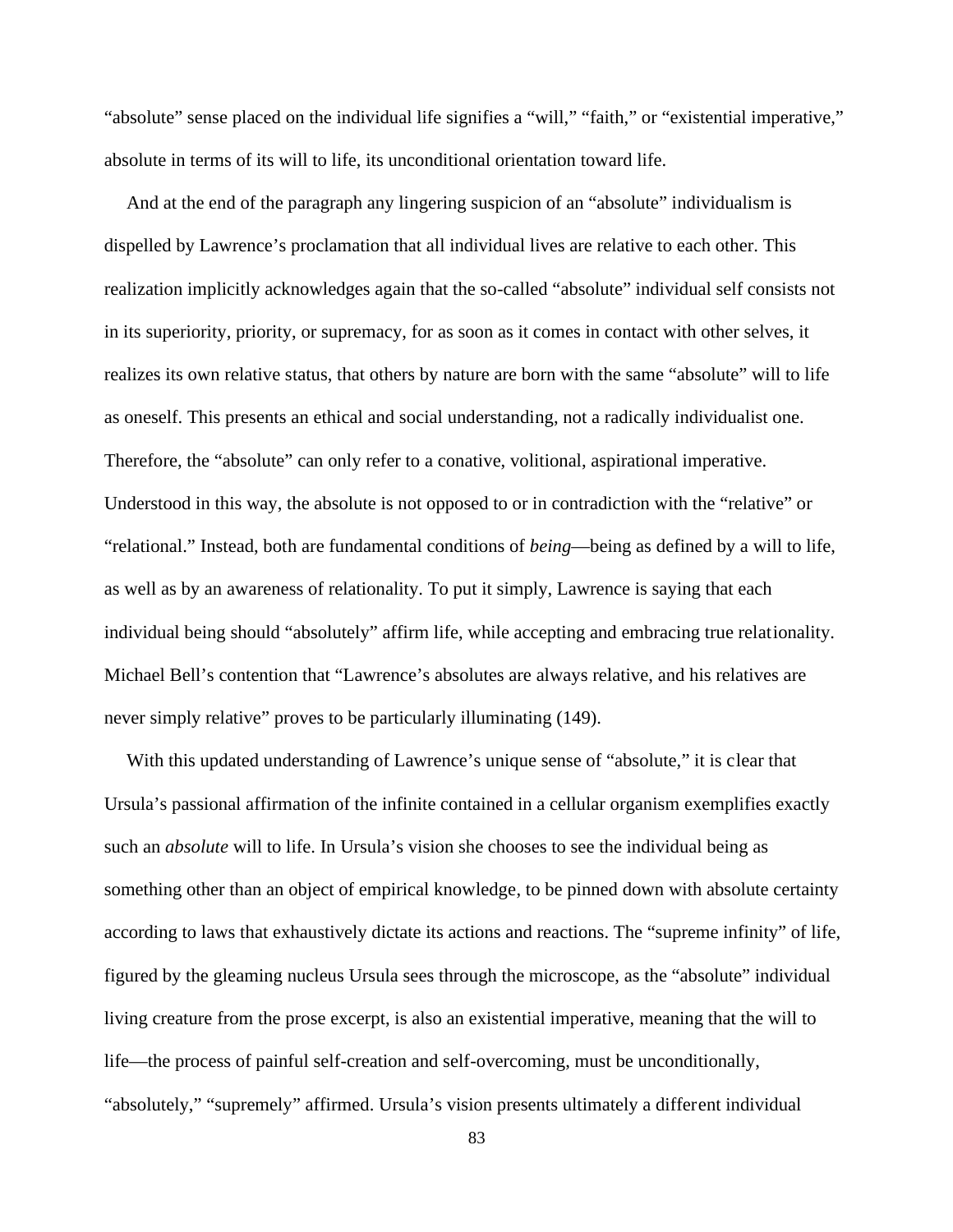subject from that of mechanistic philosophy: not a subject of consciousness or knowledge, but a subject of action.<sup>5</sup>

To sum up, the mechanistic worldview presents a totalizing and tyrannical "absolute" that promises total transparency, certainty, and predictability. By contrast, Ursula's visionary moment that pictures a "supreme infinity" in the individual being affirms an "absolute" will to life, with the "absolute" here denoting conative, purposive, aspirational self-creation instead of claim to objective knowledge or universalizing representation.

Admittedly, even with such an affirmed attitude toward life, the "infinity" envisioned by Ursula feels more rhetorical than literal. After all, in terms of biological compositions and chemical reactions, the unicellular organism is pretty much fixed. There is nothing infinite about it. Similarly, the potentially endless ways that individual receptivity can reflect and react to external reality are also only a theoretical construct. The dramatic contrast between the oneness of the cell structure and the infinity of life's possible manifestations proves difficult to reconcile. It is therefore telling that Ursula's conclusion forms itself mainly in negative expressions— "could not…only, not limited…nor mere." The "absolute" imperative to affirm life may turn out to be a private article of faith or a personal mantra.

Indeed, this is more of an impassioned wager than a scientific refutation of the mechanistic denial of life's possibilities and potentiality. To vindicate her will to life, Ursula has to set up the bet with personal stakes. The only way she can pull this off is by her own example, by proving with her living experiences that such reductive mechanistic understanding of life is false. Her visionary moment, in other words, yields no objective knowledge, but affective energy and emotive resolve. It is an act of expressivity that possibly leads to acts of performativity. And Ursula shows her readiness for action by looking forward expectantly to the immediate future, as her subsequent

<sup>5</sup> I owe the verbal formulation of this distinction to Suzanne Guerlac (4), who uses the conceptions to distinguish Henri Bergson from post-structuralist theorists.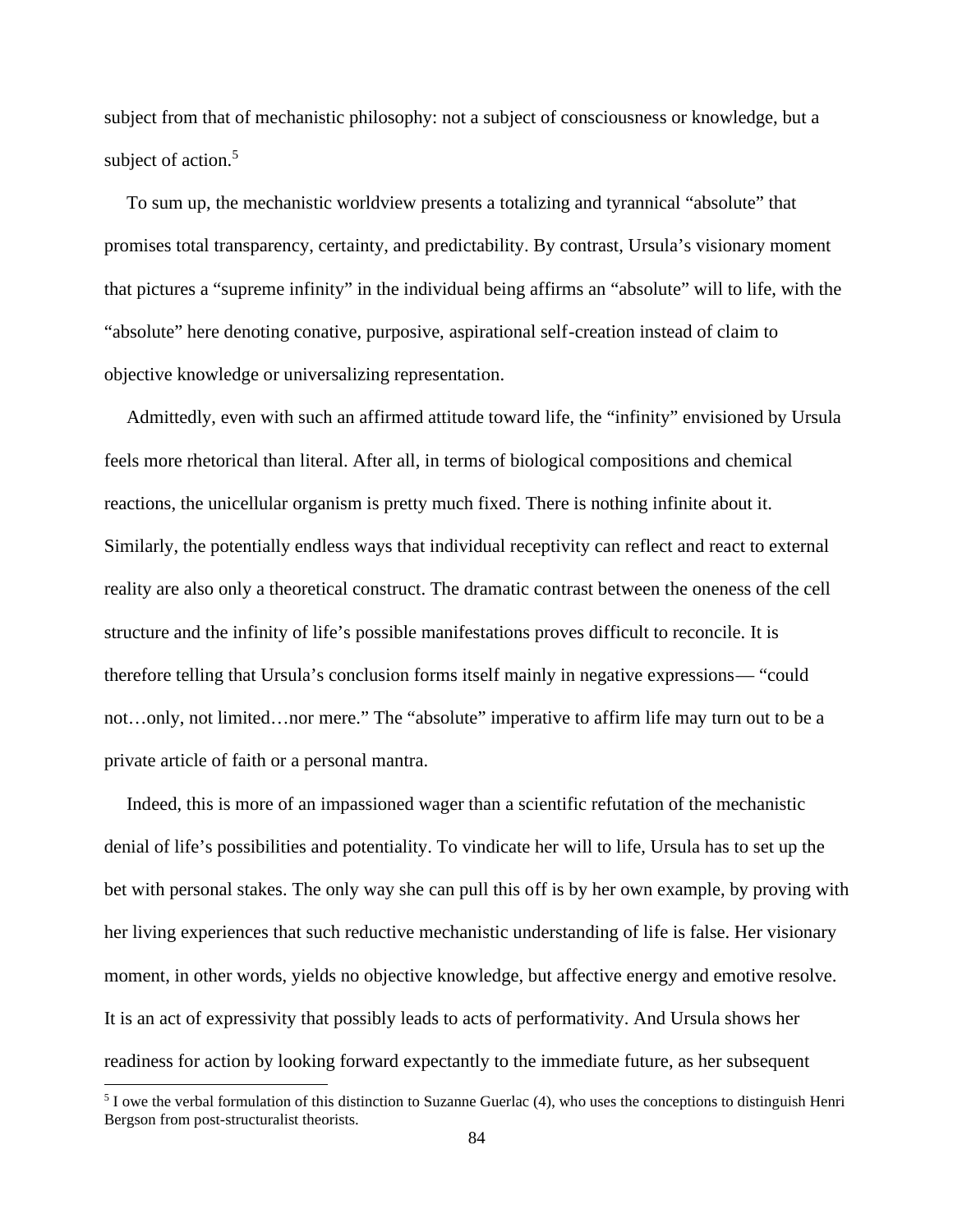thoughts indicate: "Ursula sat abstracted over her microscope, in suspense. Her soul was busy, infinitely busy, in the new world. In the new world, Skrebensky was waiting for her—he would be waiting for her" (409). The revealed purposiveness in striving to embrace infinity in a life of finitude urges her to actively and creatively seek her own fulfillment in a new world.

# 3. The Rainbow

Another pivotal visionary moment in the novel is the regenerating symbol of the rainbow witnessed by Ursula at the end. As the novel unfolds, the anti-mechanistic vision she has glimpsed in the microscope episode is put to practice. Yet what she strives to achieve throughout the rest of the novel with her fated lover Anton Skrebensky does not come to fruition. Their relationship ends disastrously precisely because Anton is innately deficient for purposive endeavors toward a life of creative and imaginative possibilities. During her temporary defeat and uncertainty, she undergoes a period of tumultuous mental struggles, at the end of which the rainbow appears as a symbol of her inalienable potential for self-renewal.

In an essay entitled "Whistling of Birds," written in the years immediately following *The Rainbow*, Lawrence describes the power of self-renewal intrinsic to life: "Even whilst we stare, at the ragged horror of birds scattered, broadcast, part-eaten, the soft, uneven cooing of the pigeon ripples from the outhouses…[w]e cannot hold back the spring...[f]or it is in us, as well as without us" (*RD* 22). Similarly, Ursula gradually finds this unstoppable stream of life reviving in her at the end of the novel:

As she grew better, she sat to watch a new creation. As she sat at her window, she saw the people go by in the street below, colliers, women, children, walking each in the husk of an old fruition, but visible through the husk, the swelling and the heaving contour of the new germination...

In everything she saw she grasped and groped to find the creation of the living God, instead of the old, hard barren form of bygone living. Sometimes great terror possessed her. Sometimes she lost touch, she lost her feeling, she could only know the old horror of the husk which bound in her and all mankind. They were all in prison, they were all going mad.

She saw the stiffened bodies of the colliers, which seemed already enclosed in a coffin, she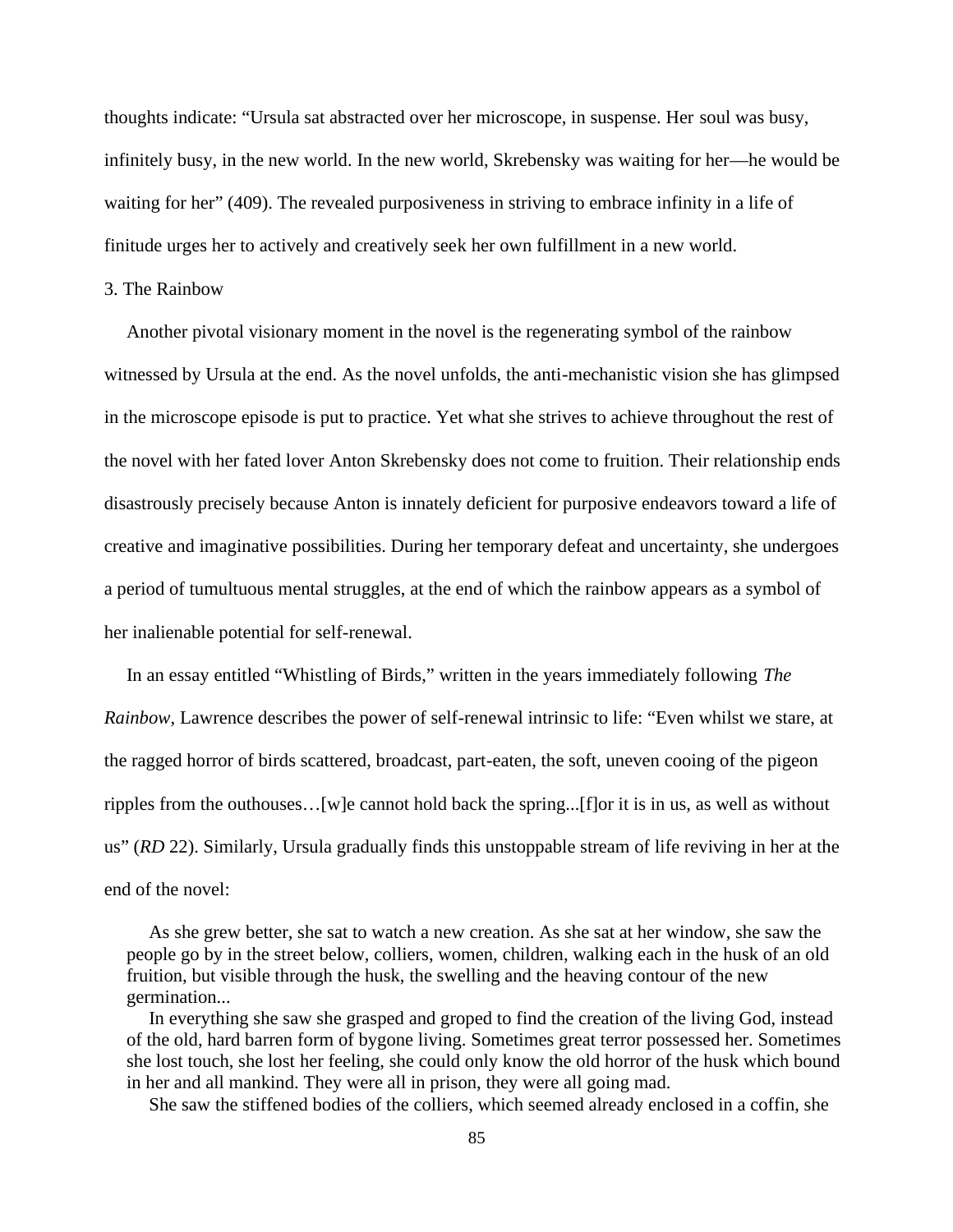saw…corruption so pure that it is hard and brittle… And then, in the blowing clouds, she saw a band of faint iridescence colouring in faint colours a portion of the hill. And forgetting, startled, she looked for the hovering colour and saw a rainbow forming itself… The arc bended and strengthened itself till it arched indomitable, making great architecture of light and colour and the space of heaven, its pedestals luminous in the corruption of new houses on the low hill, its arch the top of heaven.

And the rainbow stood on the earth. She knew that the sordid people who crept hard-scaled and separate on the face of the world's corruption were living still, that the rainbow was arched in their blood and would quiver to life in their spirit, that they would cast off their horny covering of disintegration, that new, clean, naked bodies would issue to a new germination, to a new growth, rising to the light and the wind and the clean rain of heaven. She saw in the rainbow the earth's new architecture, the old, brittle corruption of houses and factories swept away, the world built up in a living fabric of Truth, fitting to the over-arching heaven. (458)

The rainbow, as George H. Ford has pointed out, appears at significant moments in all three generations of the Brangwens (75). However, for the first two generations, the rainbow is introduced by the omniscient narrator to symbolize the achieved equilibrium in their marital relations. The characters themselves are not aware of it. It is only with the third generation, with Ursula, that the rainbow is actually seen and intensely experienced in the individual consciousness of the character, thus qualifying it as a visionary moment.

The visionary glimpse of the rainbow, the leap of faith and sudden flash of hope is often regarded as unfounded, unconvincing, and individualistic. F. R. Leavis questions the optimistic ending by observing that there is little to nothing in the novel to justify Ursula's faith in the rainbow (42-3); Julian Moynahan also thinks it is Lawrence not the neurotic Ursula who sees the rainbow (55); David J. Gordon interprets the ending as proof of Lawrence's "willed optimism" against "felt pessimism." Gordon sees Lawrence as "unwilling or unable to discover objective correlatives" and pronounces Ursula's vision of "the new creation" as "arbitrary and abrupt" (88). Such questionings of Ursula's visionary experience are in keeping with Paul Maltby's verdict on the visionary moment in general that it "lacks significant propositional content" and "is a source of precious feeling rather than articulable knowledge" (19).

In a sense, if Ursula's first visionary moment of "supreme infinity" is largely a passional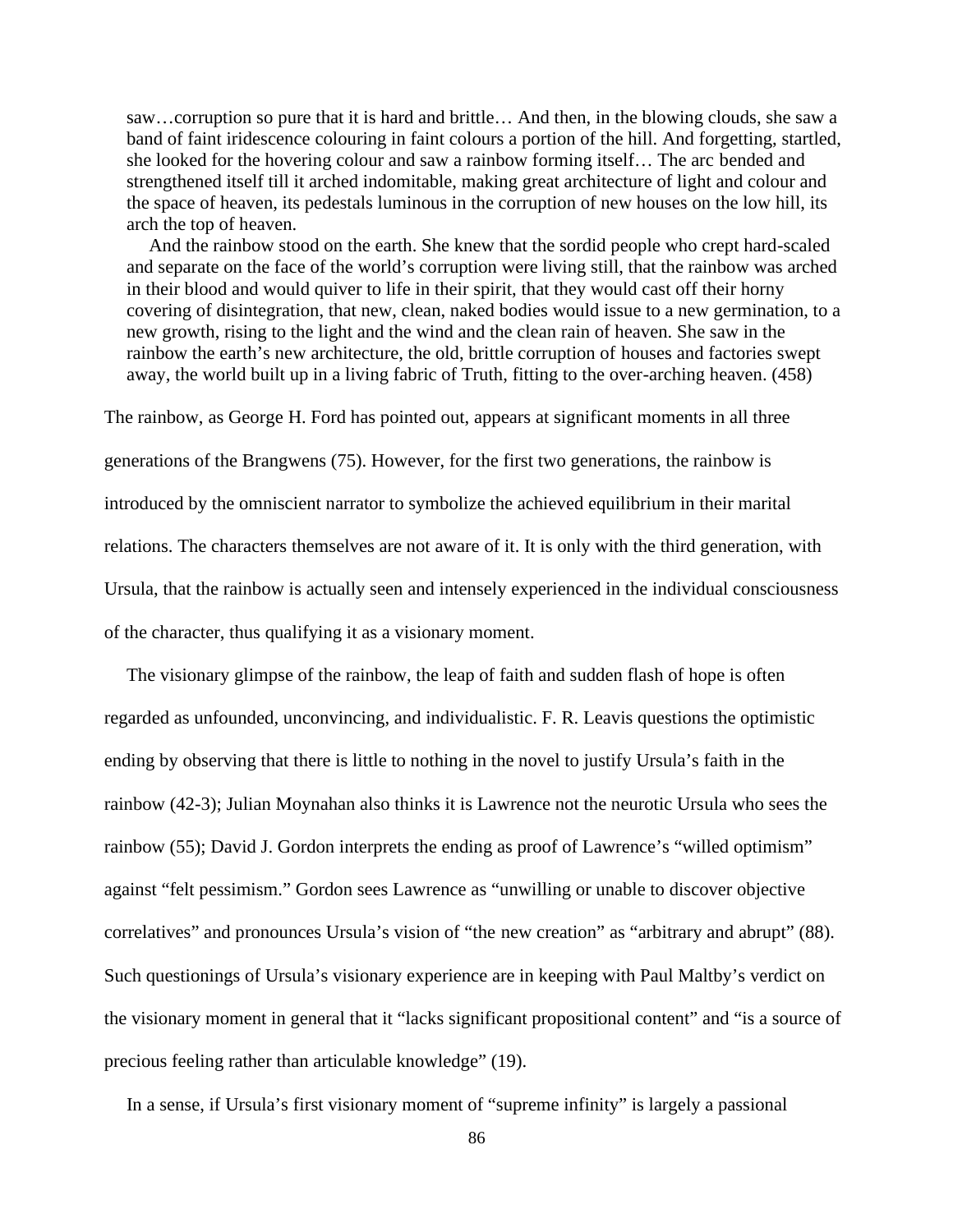assertion of the individual's absolute will to life in the face of cold-spirited scientific materialism, her vision of the rainbow at the end yields hardly better solutions, for the rainbow after all, is a recycled symbol from Christianity. Yet it would be a mistake to see Ursula's myth-making as a mere anachronistic recourse to the old biblical source. Though the drawn inspiration is from an established religious story, Ursula's visionary power, infused with her imaginative flair and fueled by her urgent psychological need, gives the story a far less particularized religious context, and a more general field of application. It is a transformative story without being a conversion narrative. The crucial force, a divine agency, is missing; it is more a testament to her innate, native ability of self-renewal, than an appeal to, or evocation of a power from above. The rainbow is the accompanying occasion, or epiphenomenon, rather than the cause of her transformed state of mind.

On the whole, though Ursula in her two visionary moments falls short of clearly pointing the way to a viable future, the visionary experiences usher in for her a new course of *affective* imagination. I would argue that in both visionary moments, it is the secondary affective effects, instead of any real solutions or alternatives, that save Ursula's spirit from being besieged and entrapped by a mechanistic worldview. In a word, hers are self-assertive acts of expressivity bolstered by local affective energy, like the purely expressivist redness of the poppies that Lawrence uses to symbolize the power and purpose of life in *Study of Thomas Hardy*.

This seems a rather gloomy situation—the options are painfully limited; one is reduced to the last resort, which is essentially an act of passivity, doing mostly self-repair and reorienting. Active seeking is temporarily out of the question, for the world is filled with false "objects"—mass produced by mechanistic power, and treacherous "relations" –with people whose emotional intelligence and spiritual vitality has been emptied out. What is available now is just clearing the ground for more creative and collective engagement later rather than positive action itself, a moment of introspection rather than exertion.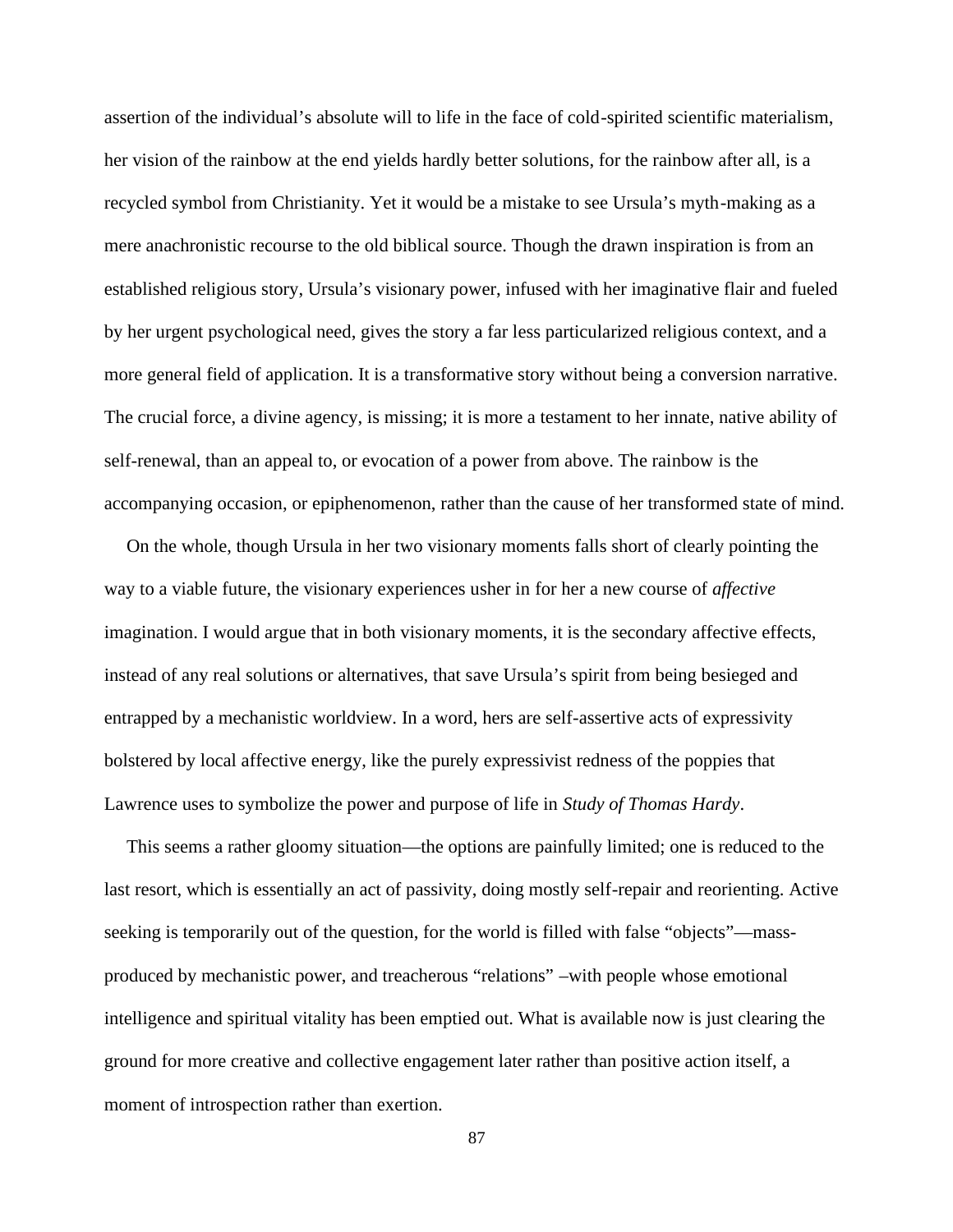However, we should not underestimate the impact brought about by the visionary mode. This seemingly modest visionary capacity of invoking an alternative imaginative mode and the affective self-fortification it brings is what distinguishes Ursula from a series of victimized male characters in Lawrence's novels, whose minds are seized by and locked into the dominant ideology of automatism and mechanism.

Mechanistic thinking, despite being a product of historical specificity, attempts to eliminate its own historical status and inaugurates itself as an absolute teleological orthodoxy. It seeks to end history and establish itself as a totalized outlook that rules out alternative imaginaries. In Lawrence's novels, characters exhibit different symptoms for this modern malaise, including a pathological adherence to a mechanistic will, complete surrender to oblivion and unconsciousness, obsession with the mechanization of nature and human beings, and also a strange prowess in managing matter and machines. The victims seem to be trapped in a timeless, ghoulish world by the logic of their reductive imagination, in which their affective and intellectual faculties are paralyzed.

There are four major examples in Lawrence's novels of this psychological disorder caused by socio-historical conditions, typically men, presumably because for Lawrence men are more naturally drawn to mechanistic ways of thinking. First, there is Tom Brangwen Junior, Ursula's charismatic uncle, who, after losing interest in all worldly pursuits, resigns himself to purely mechanistic management of the coal mine; then Anton Skrebensky, the very epitome of mechanistic self-oblivion and self-effacement, whose enervated nature proves to be too deficient in creative energy and emotional stamina to escape the deadly fate of giving in to thoughtless darkness and self-nullification inspired by the African continent; the third one is Gerald Crich in *Women in Love*, whose entire mode of being is plagued by self-abandonment to unconscious darkness and forfeiture of volition, tellingly compensated by an uncanny ability to manipulate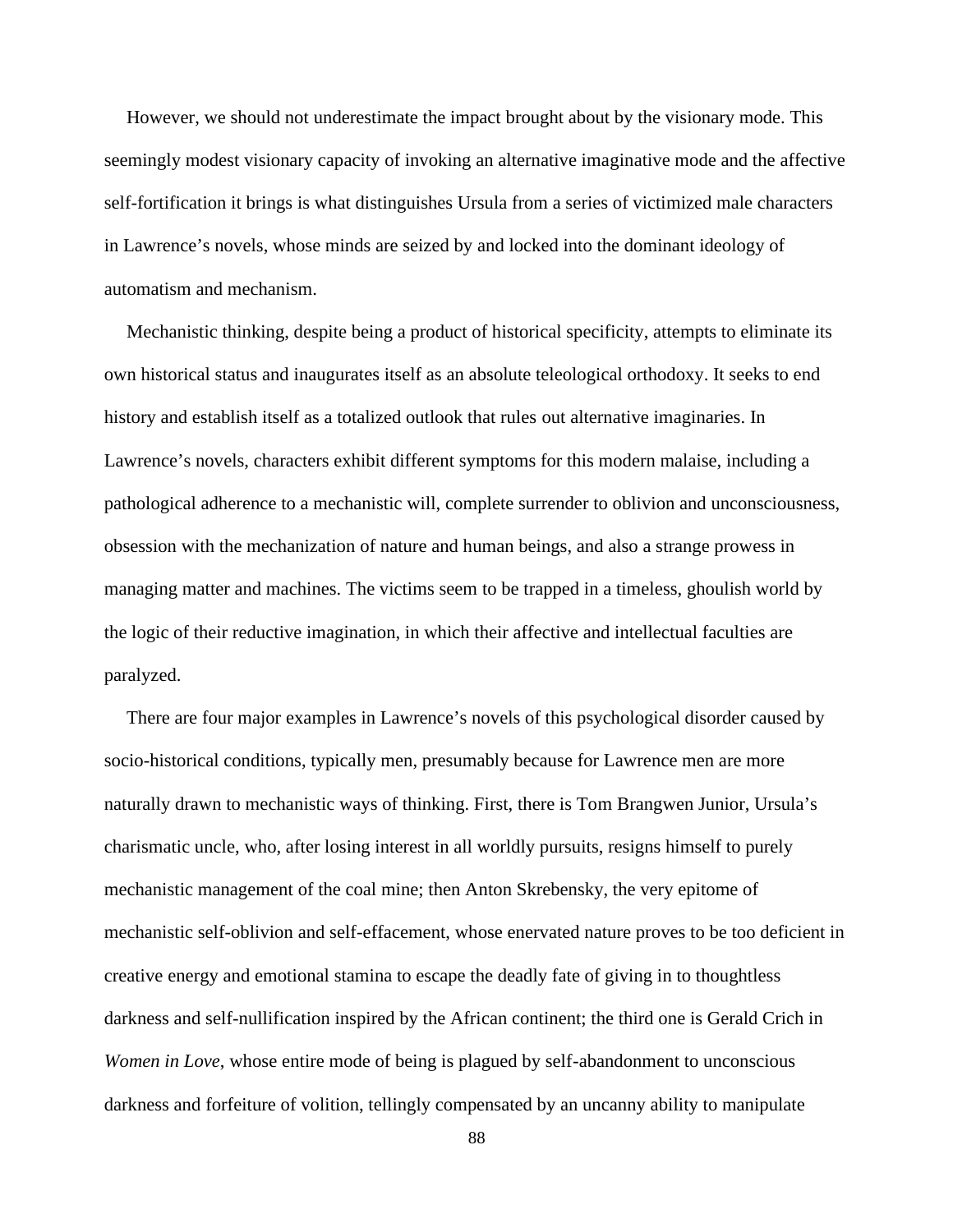matter that results in his great success in managing the coal mine; and finally, there is Clifford Chatterley, who, after his traumatic experiences during the war, not only becomes physically disabled, but also prostitutes himself wholeheartedly to the mechanistic rhythms in his social and emotional life. A comment upon Gerald Crich would suffice to sum up all four: "as if he were limited to one form of existence, one knowledge, one activity, a sort of fatal halfness, which to himself seemed wholeness" (*WL* 207).

These characters not only identify with values embodied in machines, but act like machines themselves. Once the simple and definitive mechanistic explanation of life is put forth as the solely valid worldview, the only logical way for humans to construct meaning and pursue a purposive life is to go after the goddess of efficiency, to chase ever increasing prowess with diminishing return, to perfect efficaciousness of manipulating the material world, and to worship numbers. The emotional reductionism this doctrine entails is evident in how the four male characters struggle to feel anything at all, to endow human spiritual and intellectual life with any kind of inherent, autotelic significance, because to do so is irreconcilable with the materialistic law of efficient productivity, precise controllability, and perfect manipulability. Therefore, what ensues is an overpowering sense of doomedness, entrapment, and stuckness. To use one of Lawrence's poignant expressions, they are imprisoned in an emotional state of "anarchy of fixed law, which is mechanism" (*RDP* 29).

The visionary mode serves to break the enclosure, the static self-entrapment by reinstating a sense of historical relativity that exposes the false claim to absolute status of totalizing ideologies. Ursula's visionary moments are instantiations of her imaginative and affective powers for alternative envisioning. Her acts of rebellion are more than symbolic or gestural—they are in a way self-evidence of the unique human ability embodied in the visionary power. Ursula is the chosen protagonist not because her visionary moment points to a definite path or solution, but simply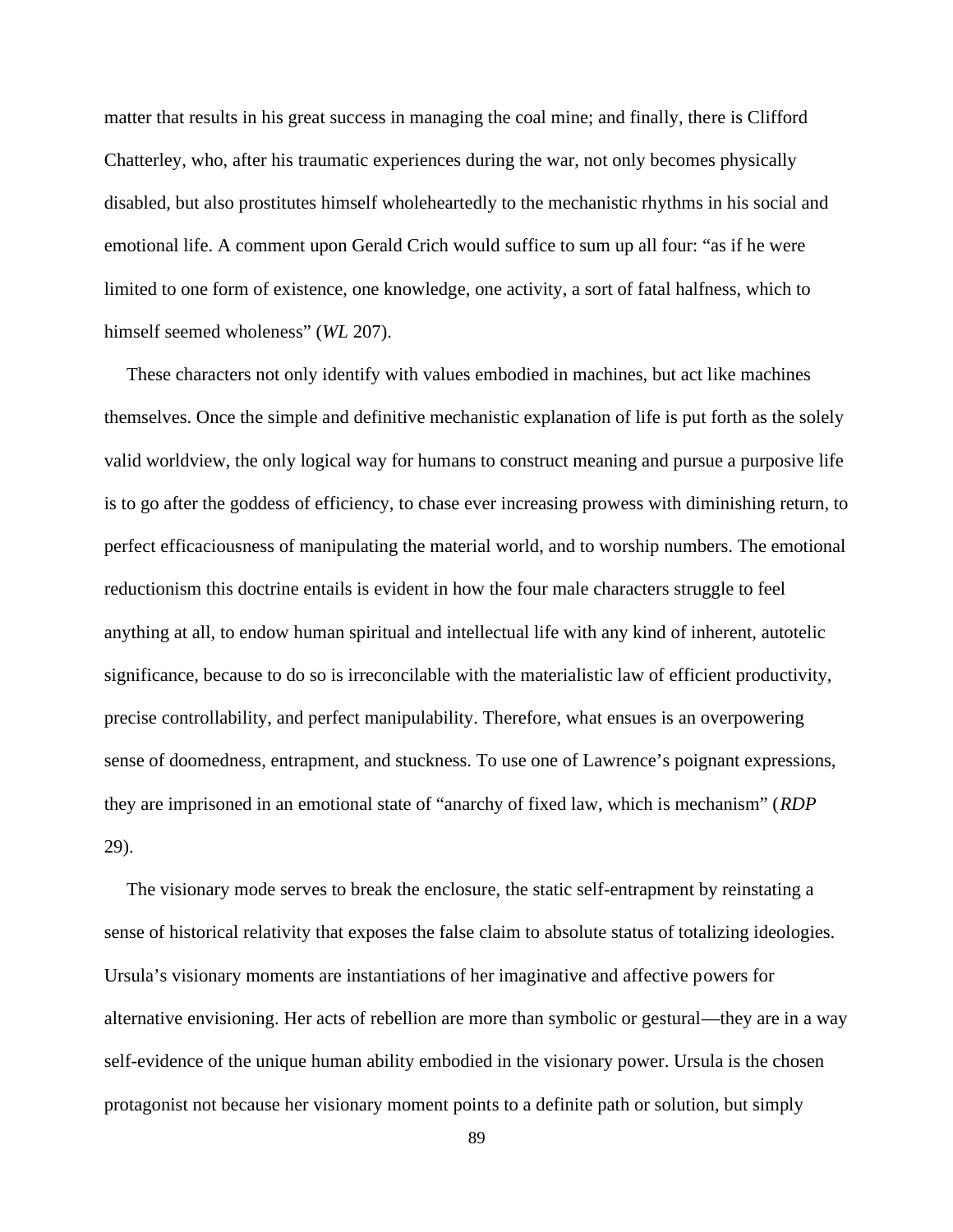because she is still *able* to feel, to see, to imagine differently. Her visionary moment saves her not with its content, but with the ontological demand to *be* that lifts her out of the monotonous rhythm of mechanism. Hence, she is the rightful heroine of the novel, hailed by one critic as the "first 'free soul' in the English novel" (Sagar 57).

This ability of self-renewal may seem like a privilege granted to Ursula by the author. Yet in a sense, it is not. The conclusion shouldn't be that a chosen few are born with special abilities to receive such moments of revelation and regeneration, and some people are just deader than others so we need to resign to our fate. Lawrence is implying that one needs to choose life first (in the form of an "absolute" affirmation, or orientation), instead of death and darkness, before one can be baptized with fresh eyes and renewed sensibility to receive intensified moments of significance, before the real offshoots and branching can start to come out again. This "desire" for life comes not from a privileged special realm but resides locally in each individual. Lawrence makes a crucial distinction between human beings and the machine: "The machine has no windows. But even the most mechanized human being has only got his windows nailed up, or bricked in" (*Phoenix* 31). Those characters whose end appear to be foreshadowed from the beginning and who do not exhibit much struggle are not *doomed*, but have *failed* to choose life over death. They barely put up a fight.

Not surprisingly, all four men eventually head irretrievably in their tailspin towards the dark fate of completely relinquishing their active and creative consciousness. Their doom in a sense comes as a result of their failure to see the historically specific and relative nature of their mechanistic nemesis. They don't make conscious efforts to conjure, however briefly, some alternative imaginative mode that would put their emotional turmoil and intellectual sterility into perspective. Consequently, compared with Ursula's characteristic impulsive, sporadic upsurges of heightened consciousness to rebel against the dominant mode of sensibility, the four male characters' arc of mental progression is one of steady decline into self-annihilation and spiritual automatism—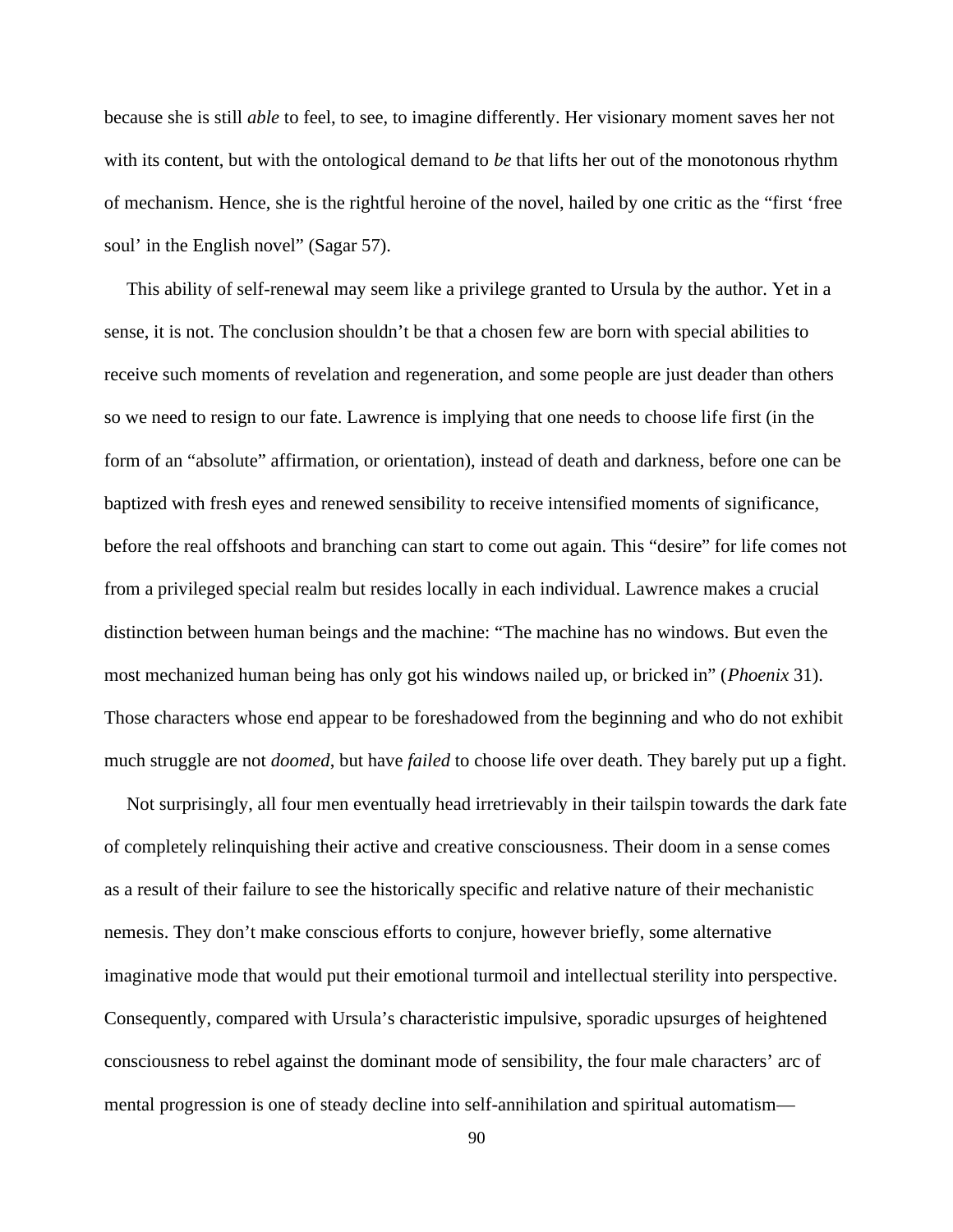ungraced by any visitations from a realm of imagined alterity.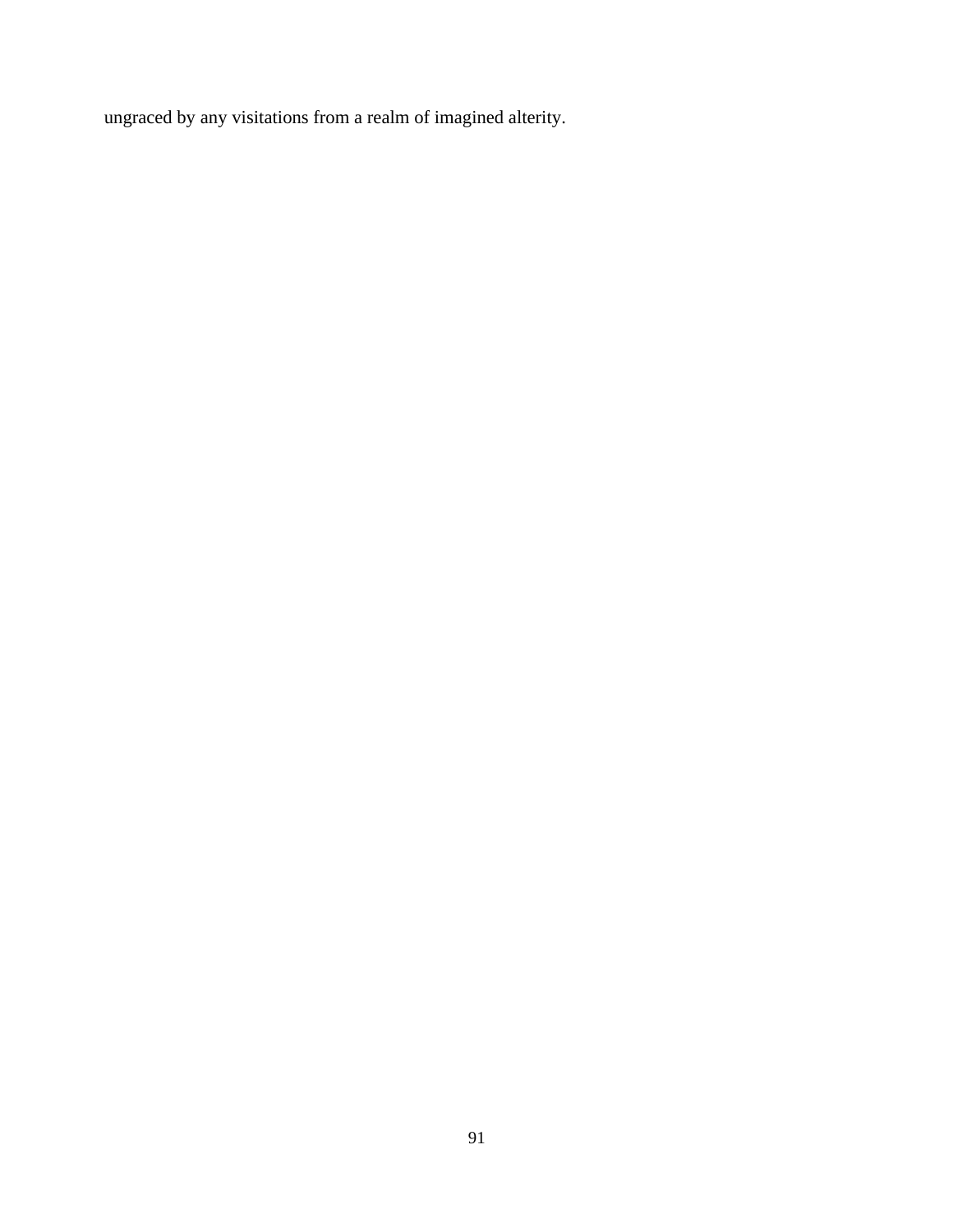### CHAPTER 5 *Aaron's Rod* and *Kangaroo*: The Visionary Mode as Missed Opportunity

The previous chapter on *The Rainbow* illustrates how the visionary moments in the novel counteract two forms of ideological absolute, transcendent religiosity and philosophical mechanism. In this chapter, I examine the visionary mode in relation to one ideological bias of Lawrence's own, namely his notorious idea of power, which is essentially an advocacy of a form of authoritarianism for both social organization and personal relations. I intend to show that the visionary moments in Lawrence's "power" novels, namely *Aaron's Rod* (1922) and *Kangaroo* (1923), act as a countervailing force against his overt obsession with and espousal of power.

Three key components of Lawrence's idea of power can be identified—a human figure as the authoritarian leader, a substitution of voluntary obedience to the leader for individual initiative and potentiality, and a hierarchical structure that inaugurates a relation of inequality. In contrast, I present three visionary moments that take place independent of a power relation and implicitly call into question its authoritarian nature—Aaron's visionary moment of a "maskless and invisible" self, Aaron's transportive flute-playing with the Marchesa, both in *Aaron's Rod*, and Somers's "non-human" encounter with the full moon by seaside in *Kangaroo*. The first example demonstrates the transformative potential within the individual self, by its open-textured receptivity and heightened awareness, without the intervention of a "power" figure; the second presents a mutually liberating experience between two individuals that is not structured by power, but arises from a relation of participatory equality; the third shows the communion between a single self and *non*-human elements in a natural scene, which creates a profound affective experience that puts in the shade the influence by a power-wielding *human* figure.

The idea of power, together with its personalized form, the leader, assumes a prominent place in Lawrence's writings in the first half of the 1920s. Though variations exist, power, in the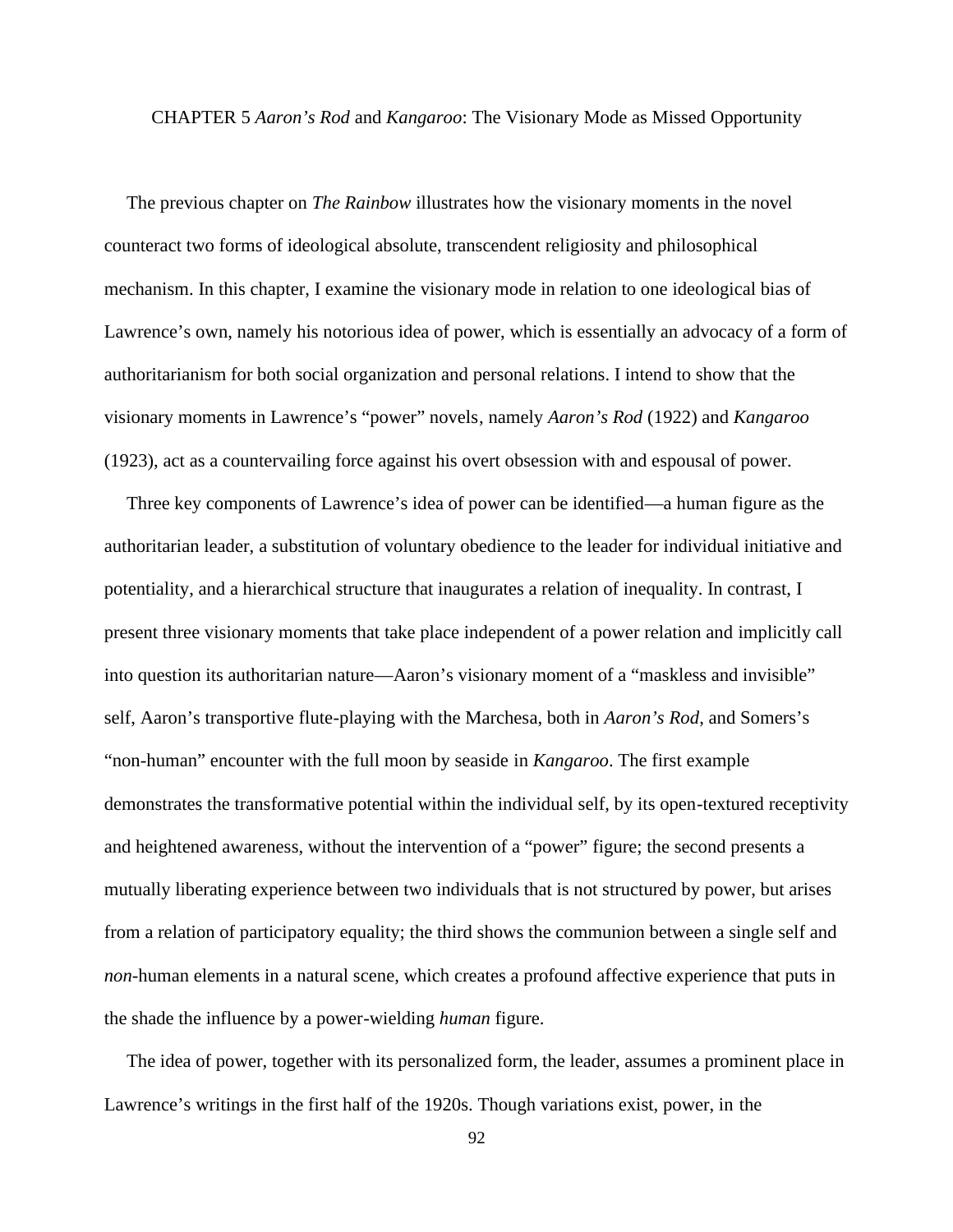Lawrentian context, generally means the exercise of authority, or assumption of control, over one individual or social group by another. With the idea of power Lawrence intends to imagine a social order that subjugates the majority of citizens to one leader figure, or as Lilly puts it in *Aaron's Rod*, "a real committal of the life-issue of inferior beings to the responsibility of a superior being" (281). Despite Lawrence's frequent qualification that power is distinguished from brute force by a voluntary instead of compelled submission of the follower to the leader, it would not be inappropriate to characterize his power as authoritarian, since, as broadly defined and generally understood, authoritarianism refers to a philosophy of government that demands strict obedience to authority and restrictions of individual freedom.

Power is projected by Lawrence as both an explanation of, and a solution to, the political crises in Western democracies after the Great War. Democratic order is in danger of falling into a bullying mob state, as Lawrence contends that England did during the war, because the liberal conception of the individual as an independent, autonomous, and rational being, while may contain some truth concerning the individual's private self, simply doesn't work on a communal, national level. This is because people also have a *collective* self that has different psychological makeups and emotional needs: "The mass does not act by reason…The more intense or extended the *collective* consciousness, the more does the truly reasonable, individual consciousness sink into abeyance" (*Kangaroo* 298; original italics).

Lawrence proposes that the principles, or "great life-urges" (*Aaron's Rod* 297), to meet those needs and give people a sense of security and purpose are love and power, i.e., general good-will toward each other, and an authority that inspires proper fear. If either one dominates, the masses degenerate into a mob— "Break the balance of the two great controlling influences, and you get, not a simple preponderance of the one influence, but a third State, the mob-state" (*Kangaroo* 300). Since at the particular historical moment the dominant institutional forces, Christianity and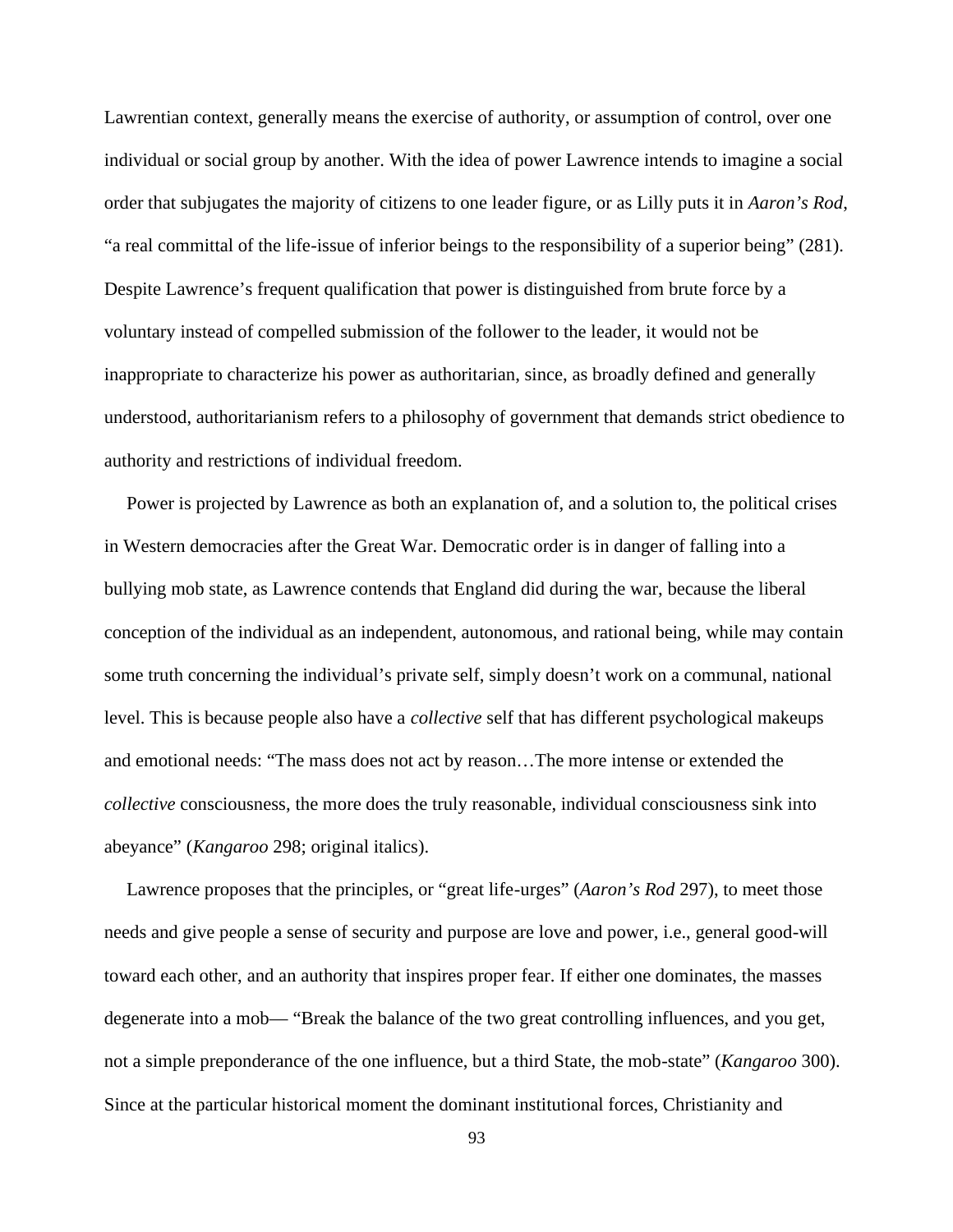democracy, both overemphasized the love principle, Lawrence called for a reassertion of power to redress the imbalance. The conception of the collective nature of the individual in effect prompted Lawrence to posit power as a socio-political necessity based on a negative understanding of humanity, i.e., its propensity toward unruly, violent, purposeless, centrifugal mob state. Power was justified on the ground of its normative, preventive, stabilizing force, imposed as an authoritarian order to hold in check the mob's destructive instincts.

Critics have been vocal in denouncing Lawrence's lapse of political judgment. Bertrand Russell is most condemnatory by declaring that Lawrence's thinking "led straight to Auschwitz" (115). Others, while less extreme, are equally unsparing. Julian Moynahan believes that the political novels reflect "a temporary breakdown in Lawrence's morale" and demonstrate confused and perverted "political insight" (113); Scott Sanders, insisting that literary and artistic creations "do take political forms" (170), condemns Lawrence for advancing in his novels a "totalitarian social order" (167); Kate Millett, though emphasizing Lawrence's sexual politics, does not hesitate to categorize his mid-career as "excursions into conventional political fascism" (245), which are not only politically reactionary, but also sexually repressive. Compared with such scathing judgments, qualified opinions such as voiced by G. M. Hyde's statement that "nowhere does Lawrence support the Fascists; but some of his views…could be assimilated to Fascist ideology" (96) sound almost mild and exonerating.

On the other hand, Graham Hough gives Lawrence the benefit of the doubt, claiming that he "died too early to be put to the only really diagnostic test" and that "[h]is swift intuitive penetration into the real nature of men and women would have saved him from any prolonged complacency towards Fascism in action" (239). This view is echoed by Baruch Hochman, who contends that Lawrence leadership idea is "personal-passional," therefore "so different from the mechanism of fascist self-subordination" (221). Thinking along similar lines, Michael Bells suggests that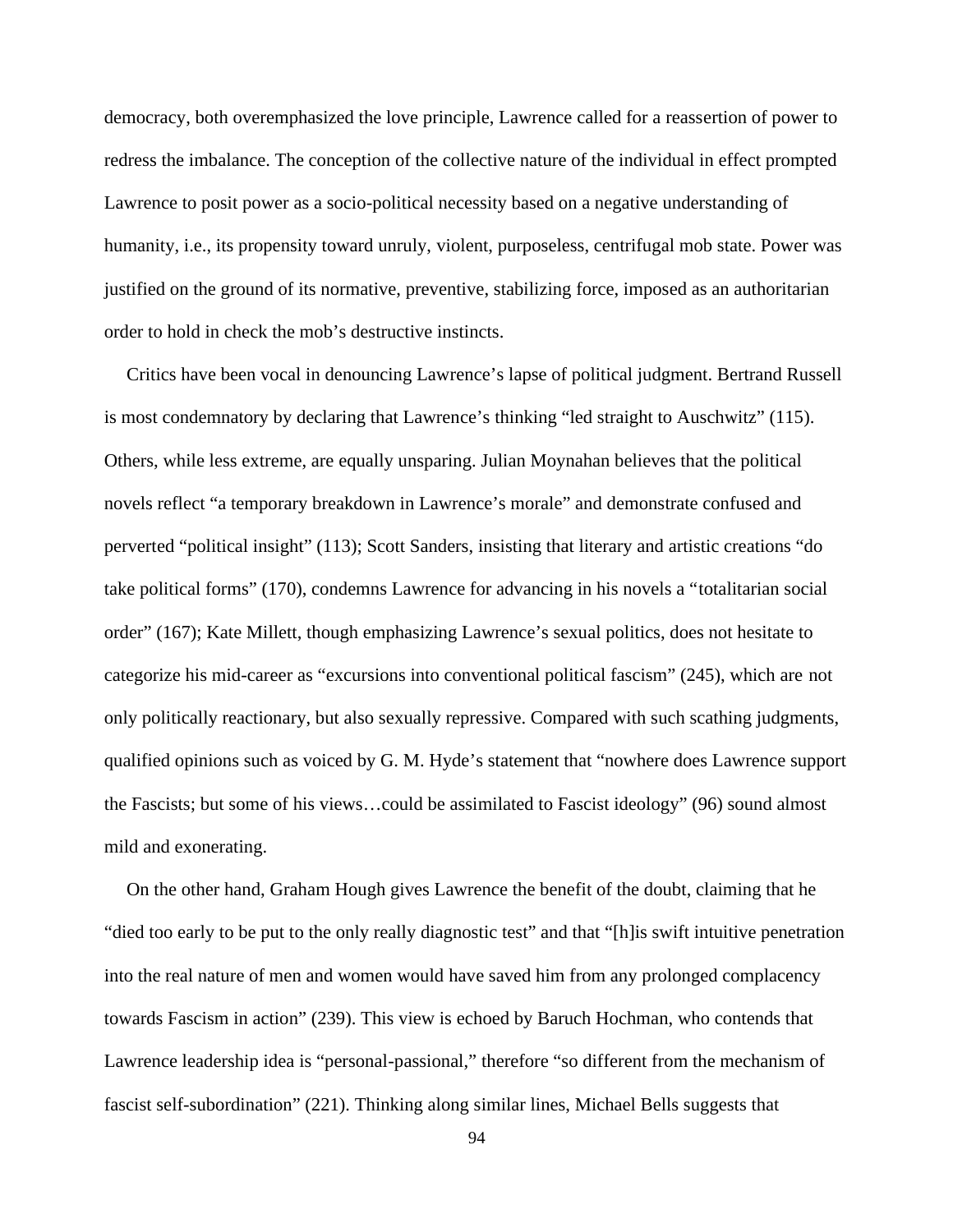Lawrence's deep aversion to bullying serves as both his attraction to power—to curb, check the mob instinct—and "the necessary basis of his ultimate critique of fascism" (152). What is often cited as supportive of this optimistic perspective is Lawrence's own first-hand impression of fascism in Mussolini's Italy in early 1920s—he calls what he witnesses there simply "another kind of bullying" (*Movements* 263). About the delicate balance between a historical, contextual sense on the one hand, and critical, political vigilance on the other in assessing Lawrence's political thinking, Anne Fernihough probably puts it best when she remarks that the fact that the set of imagery and rhetoric used by Lawrence "would be so appropriated [by Nazism] Lawrence could not have foreseen; that it was so appropriated we should not forget" (10).

General political reckonings of Lawrence's authoritarian turn with his idea of power are both politically pertinent and ethically necessary. But critical assessment drawing mostly upon formal political categories and a liberal sensibility has its limitations when it comes to close textual examinations of Lawrence's writings on power. Critics are often puzzled by the fact that Lawrence's authoritarian turn does not present a complete abandonment of, or turn away from, his former valued principle of individuality. In fact, the two seemingly contradictory sets of values very often appear side by side, intertwined in the same work.

Barbara Mensch identifies this paradox in Lawrence's thinking by highlighting his two contrasting views on the individual being: "His view of the mass of men as 'insects and instruments' is directly contradictory to his view that 'every man is a sacred and holy individual, never to be violated," which she terms as "the central core of his ambivalence" (167). This ambivalence in Lawrence's thinking is reformulated by Simon Casey as a self-contradiction between authoritarianism and libertarianism, which, Casey observes with professed bafflement, "compete not only from book to book, but sometimes on the same page, even within the same paragraph" (116). More recently, Colin D. Pearce attempts to resolve this contradiction by seeing it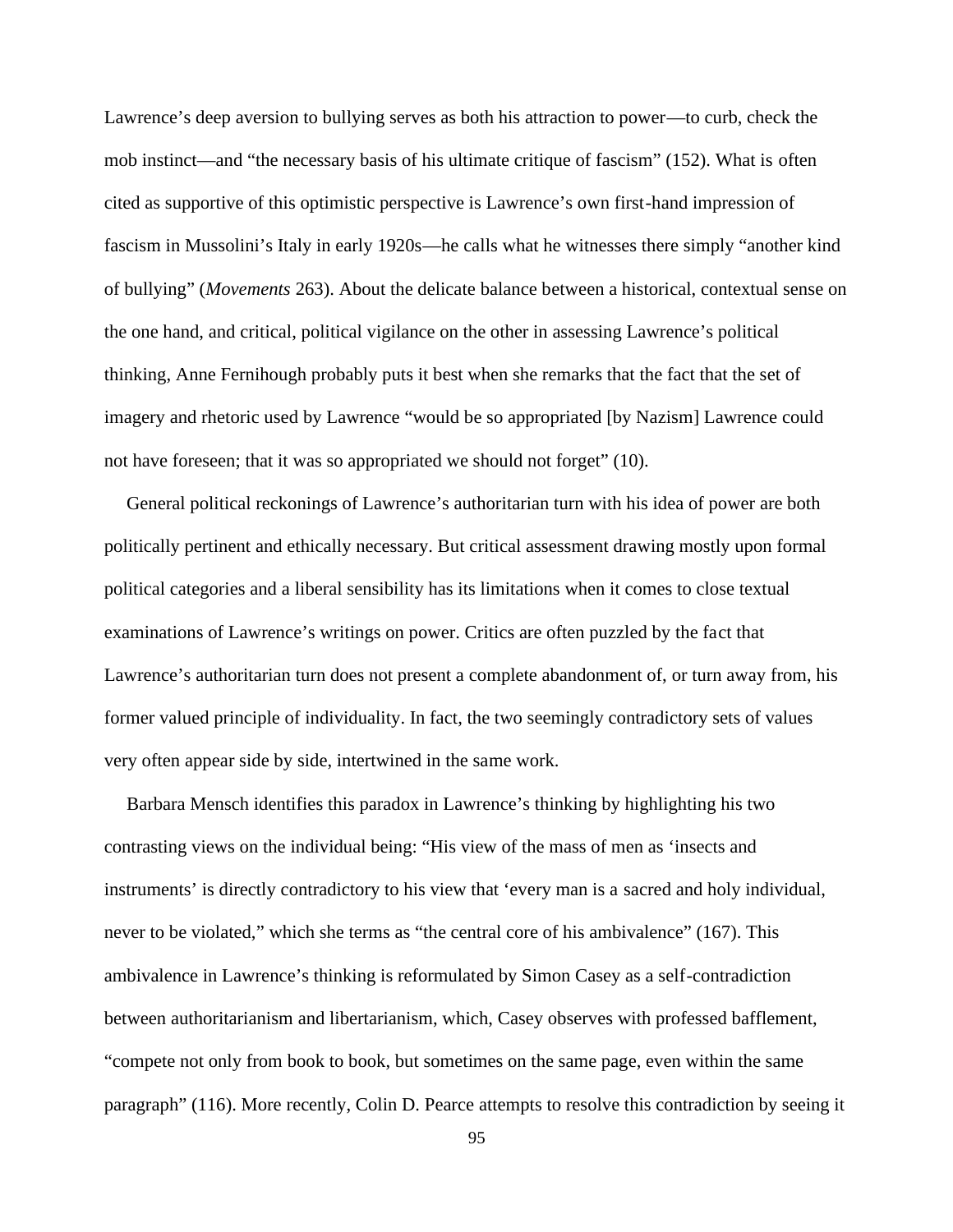as Lawrence's dramatic way of conducting his famous "thought experiments." Pearce concludes that:

[Lawrence's] point is that it is simply impossible to have both these principles [individual freedom vs. hierarchy, subordination] extended to their fullest amplification in any given socio political order…

Lawrence's teaching in all this, then, is that we have no choice but to learn to live somewhere on the spectrum between these two deeply desirable poles of egalitarian individual freedom on the one hand and hierarchical community solidarity on the other. (109)

This in my view presents a too convenient way out. It tends to make light of the earnestness and vehemence with which Lawrence expresses both positions. Besides, seeing the opposition solely through abstract political principles threatens to obfuscate textual specificities. And Michael Bentley's observation that Lawrence's "anarchism and dictatorship…both offer ways of theorising which minimize or altogether avoid discussion of how political communities function" (78), though insightful as political commentary, suffers from the same limitation.

The choice seems to be between the position that Lawrence is simply an inconsistent, illogical thinker, or that this contradiction demonstrates a characteristic Lawrentian way of thinking beyond an either-or logic, both of which seem unsatisfactory to me. Here I offer another perspective. It is true that when analyzed through formally defined political categories, the authoritarian tendency of power is doctrinally opposed to the valorization of individuality, but if we examine the two in novelistic contexts, they assume quite different discursive forms.

In the political novels, the power theme is put forth mostly as theoretical postulations, speculative preoccupations, somehow superimposed upon the dramatic actions of the narrative, and extraneous to the novelistic context. It fails to materialize and has few instances of substantiation. On the other hand, affirmation of agential and situated individuality is not primarily cast in the form of polemical doctrines or strident rhetoric, but more convincingly and concretely presented through its enactment in the lived experiences of the characters, notably through visionary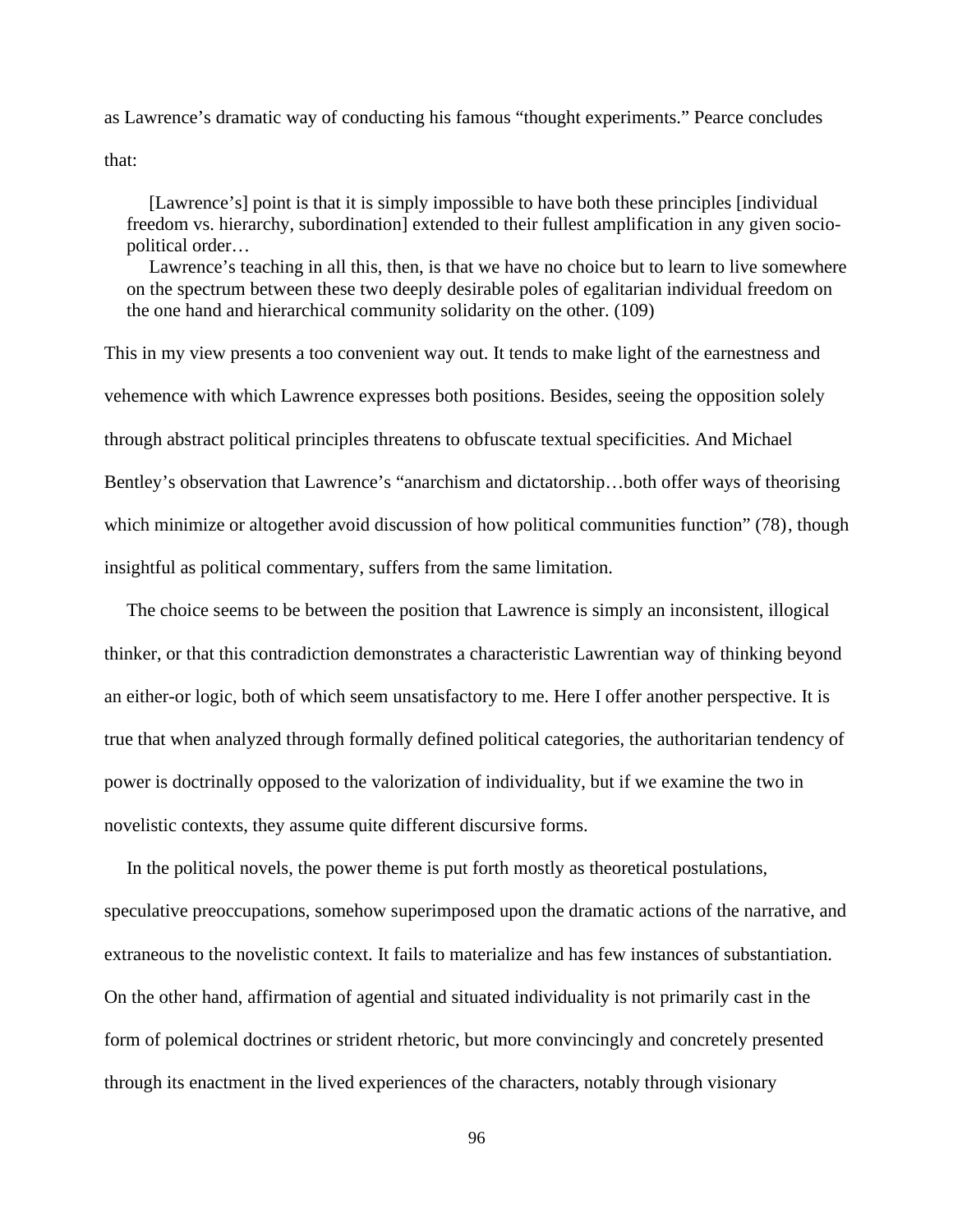moments. Thus, though the two tendencies are abstractly, doctrinally opposed, one lacks the crucial experiential actualization and concreteness that defines the other. The visionary mode offers a revealing illustration of this difference and highlights the inherent deficiency and falsity of the ideology of power—that the power relation is not conducive to, but prohibitive of, intensified, revelatory experientiality.

## 1. Aaron's Visionary Experience of a "Maskless and Invisible" Self

Written between 1917-1921, *Aaron's Rod*, which Lawrence called his last "serious England novel—the end of *The Rainbow*, *Women in Love* line" (*Letter IV* 92), is also his first novel in which the idea of power is explicitly set forth. The novel charts Aaron's quest for a new life. He leaves behind his marital attachment and familial duties, mingles with a Bohemian circle in London for a while, briefly lives on patronage by English expatriates in Italy, and finally ends up in Florence with Rawdon Lilly, a Lawrentian figure who professes the doctrine of power, and to whom, it is suggested several times across the course of the novel, Aaron is eventually going to become some kind of disciple. Though there are critics like John Worthen who sees the novel's ending as Aaron's "mystical submission" (132) to Lilly, for all intents and purposes, Aaron remains uncommitted at the end.

The theme of Aaron's quest and self-discovery, however, is borne out in other ways, the most important episode of which is arguably the vividly described experience of Aaron's transmuted "maskless and invisible" new being, conveyed in the form of a visionary moment. Graham Hough's assertion that "Lawrence's characters spend too much of their time in unnaturally heightened states of consciousness" (72) certainly doesn't apply to Aaron, for whom moments such as this are rare. The episode happens during Aaron's early sojourn in the northern Italian town, Novara, amidst a scene of domestic respectability and mundaneness. By this time Aaron has turned his back on his family and his country. Also significant is the fact that the experience comes at a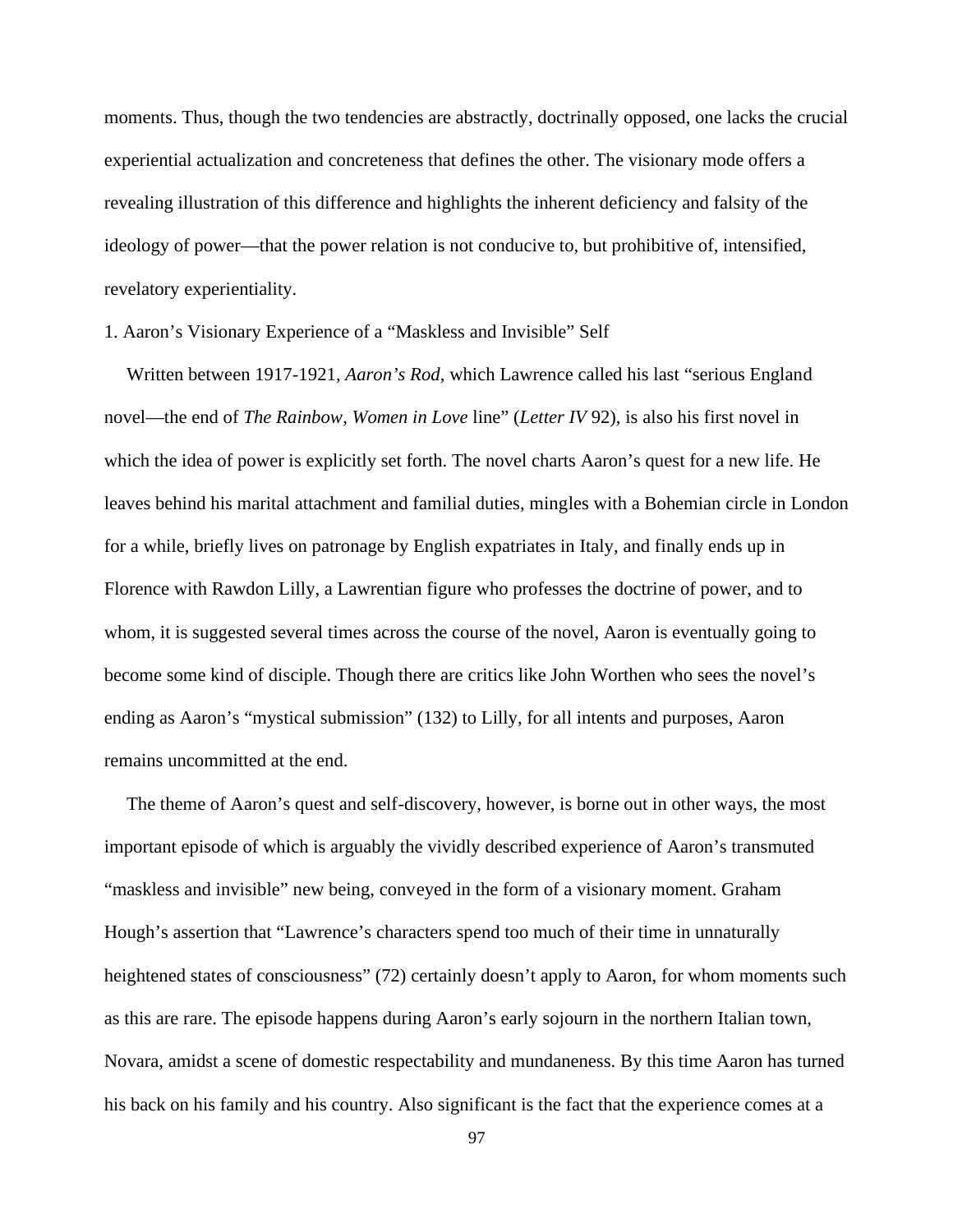point in the novel where Aaron is at the furthest reach from Lilly's influence—both geographically, for since he parts with Lilly in London, the latter has wandered off to somewhere in Europe; and also narratively, for Aaron won't be reunited with Lilly until toward the end of the novel.

Aaron feels a momentary barrenness in the present setting, and recalls his old memories of domestic life, which sets him on a series of realizations that eventually precipitates a visionary experience. It starts with him realizing the cause of his connubial struggle is that the marital power game of seeking willful domination impinges upon each other's inviolate, individual singular being:

Then suddenly, on this Sunday evening in the strange country, he realised something about himself. He realised that he had never intended to yield himself fully to her or to anything: that he did not intend ever to yield himself up entirely to her or to anything: that his very being pivoted on the fact of his isolate self-responsibility, aloneness. His intrinsic and central aloneness was the very centre of his being... By the innermost isolation and singleness of his own soul he would abide though the skies fell on top of one another, and seven heavens collapsed. (162)

Compared with Clarissa Dalloway's experiences that put the self in connection with various forms of otherness, Aaron's recognition here of "his intrinsic and central aloneness" and "the innermost isolation and singleness of his own soul" seems to come perilously close to solipsism. However, Lawrence repeatedly affirms the importance of relation-building for the individual self. The best-known example may be from *A Propos of "Lady Chatterley's Lover,"* where Lawrence specifies three fundamental relations the individual needs to have: "First, there is the relation to the living universe. Then comes the relation of man to woman. Then comes the relation of man to man" (*A P LCL* 331). An early summation by F. R. Leavis of Lawrence's philosophy of life also comes to mind—for Lawrence, "it is only by way of the most delicate and complex responsive relations with others that individual can achieve fulfillment" (118). Therefore, the emphasis on singleness of being here should be seen as contextual and relative, for it is made to correct Aaron's excessive entanglement in marriage. As Aaron comes to conclude in a following paragraph, one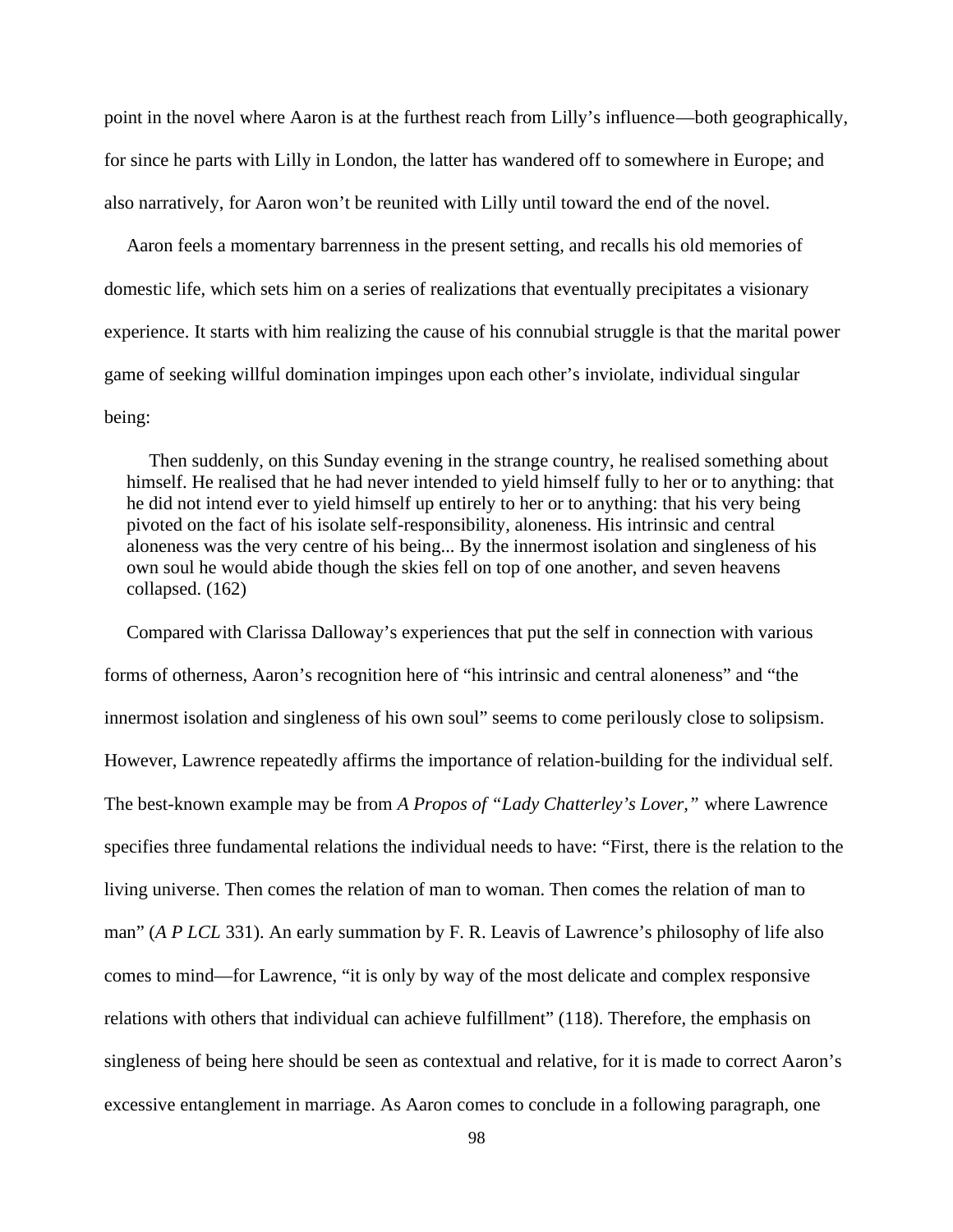needs to "give thyself"—just make sure you "give thyself not away" (165).

This belated realization of his fundamental alienation from marriage comes, Lawrence tells us, only "vaguely," and "half articulated" (162), and continues into deeper states of awareness and revelation. He now comes to feel that he used to live under a disguise, a false persona, in the form of "passport," as he terms it:

These authentic passports, self-describing: nose short, mouth normal... This ready-made and very banal idea of himself as a really quite nice individual: eyes blue, nose short, mouth normal, chin normal: this he had insisted was really himself. It was his conscious mask.

Now at last, after years of struggle, he seemed suddenly to have dropped his mask on the floor, and broken it. His authentic self-describing passport, his complete and satisfactory idea of himself suddenly became a rag of paper, ridiculous. (163)

The "self-describing passport" as "his mask" here reminds one of what Lawrence calls

"personality" elsewhere: "*Persona*, in Latin, is a player's mask, or a character in a play," and

"personality is that which is transmitted from the person to his audience: the transmissible effect of

a man. A good actor can assume a personality" (*RDP* 74,5). Hence the warning: "Never trust for

one moment any individual who has unmistakable personality. He is sure to be a life-traitor. His

personality is only a sort of actor's mask" (75). The shattering of Aaron's mask, the tearing apart of

his old passport, is thus an act of getting rid of habitually formed, socially imposed "personalities,"

after which Aaron transfigures into an unprecedented version of himself, exhilaratingly strange. It

ushers in a full-bloomed visionary moment of Aaron's new state of invisible being:

His mask, his idea of himself dropped and was broken to bits. There he sat now maskless and invisible.

…

The old Aaron Sisson was as if painfully transmuted, as the Invisible Man when he underwent his transmutations. Now he was gone, and no longer to be seen. His visibility lost for ever.

And then what? Sitting there as an invisible presence, the preconceived world melted also and was gone. (163-4)

Paradoxically, the true self "unmasked" proves to be unrecognizable to habituated perception, for it

doesn't give Aaron more "visibility" in the eyes of the public, but renders his "visibility lost for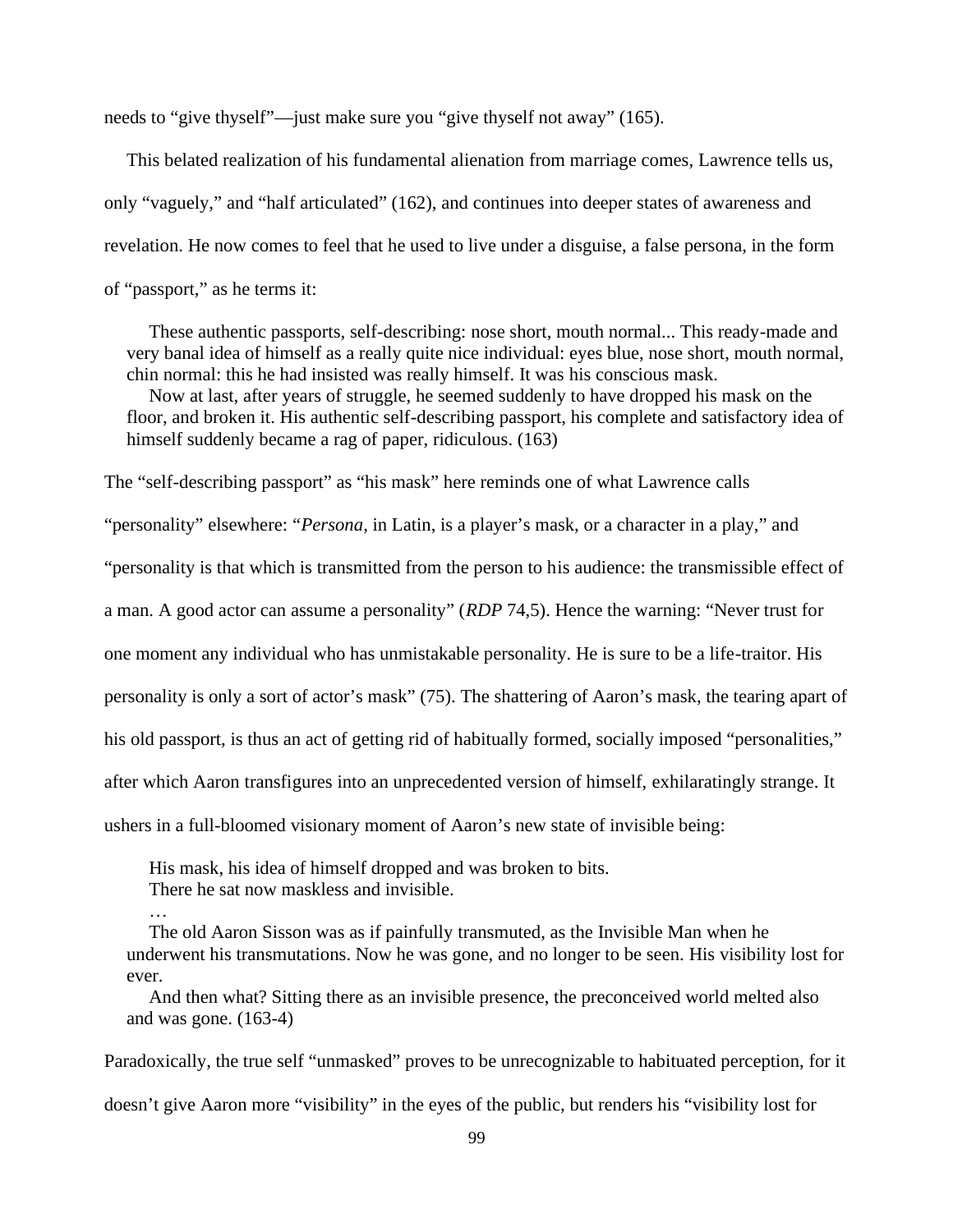ever." Another possibility is that there is nothing behind the mask, there is not only no "true self," but no self at all; the mask is all there is. Interestingly radical as this possibility sounds, it is contradicted by the repeated use of the word "transmutation," which indicates that Aaron's self changes from one form to another, as opposed to, say, a "dissolution" or "disintegration" that would confirm a selfless void, blank behind the broken mask. In his new invisible state, the outside world, the "preconceived," i.e., habitual, conventional world consisting of other formed personalities no longer matters to him. The known social and moral constraints "melt" into thin air.

To convey a lived sense of Aaron's visionary transformation, Lawrence does not stop at narration, or "telling." He goes on to "show" it to the reader through a vivid experiential account of Aaron's felt moment of transmutation, drawing predominantly on sense impressions, albeit delivered in a metaphorical sense:

Having in some curious manner tumbled from the tree of modern knowledge, and cracked and rolled out from the shell of the preconceived idea of himself like some dark, night-lustrous chestnut from the green ostensibility of the burr, he lay as it were exposed but invisible on the floor, knowing, but making no conceptions: knowing, but having no idea. Now that he was finally unmasked and exposed, the accepted idea of himself cracked and rolled aside like a broken chestnut-burr, the mask split and shattered, he was at last quiet and free. (164)

Aaron's experience is conveyed through analogies to sensory and bodily experiences, like a dark chestnut coming out its burr. In this intimate, instinctual "knowing" he transcends what Lawrence calls "mental knowledge"— "having no conceptions" and "no ideas." And as a final sum-up of this prolonged intense visionary experience, Lawrence reemphasizes the non-conceptual, even non verbal, nature of the whole experience—Aaron's initiation is a "silent, maskless state of wordless comprehension" (165). Thus, the episode presents not Aaron's reasoning or mental process but an intensifying progression of experiential transfiguration. Leaving behind ethical ratiocination, the novel attempts to justify Aaron's decision and actions by the authenticity of his feelings and experiences.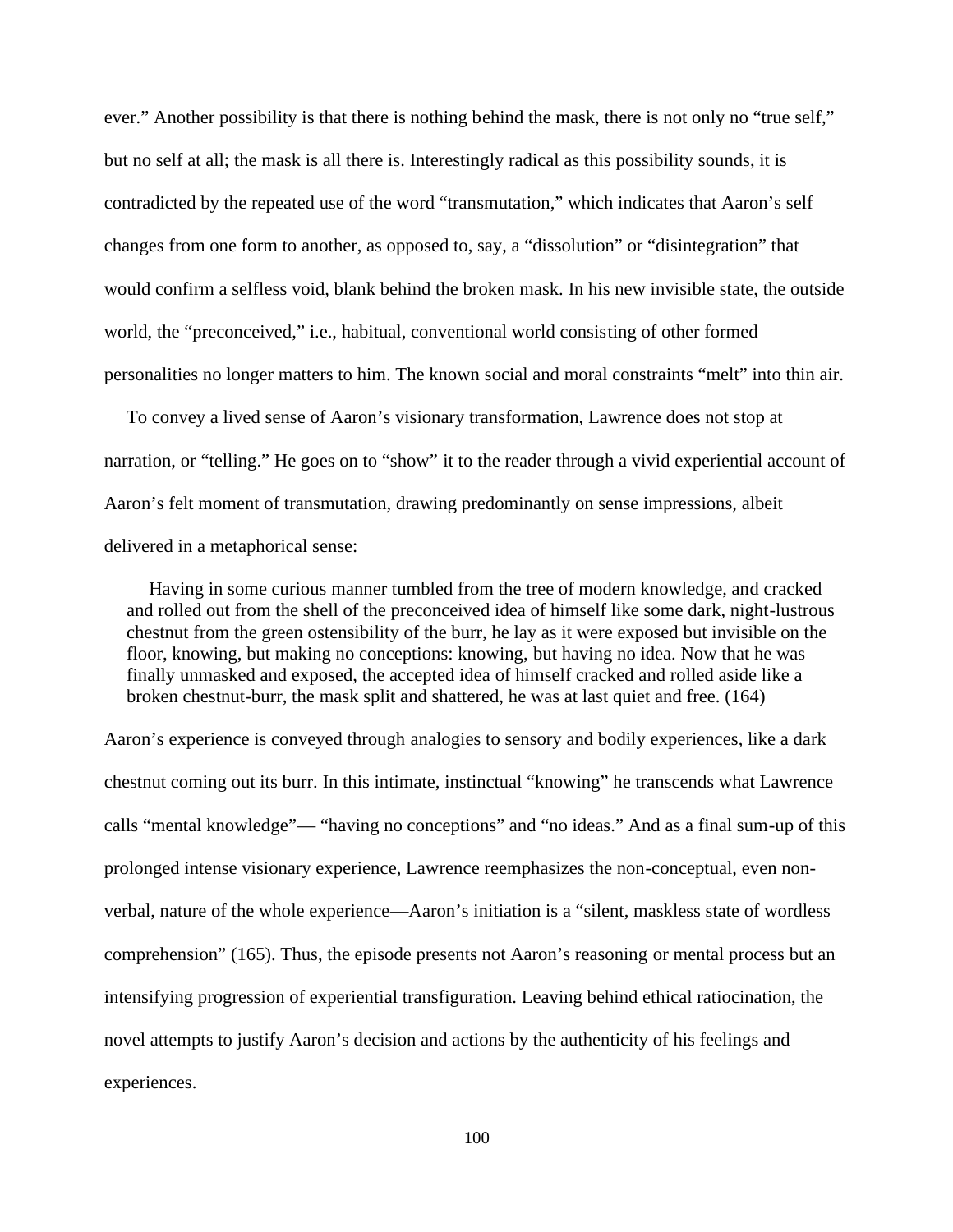This sustained and intensified visionary moment affirms a conception of the individual self that is neither a sealed, isolated, autonomous entity, nor an overdetermined product of external forces. Its open-texturedness and susceptibility puts it in a dynamic exchange with its surroundings, thus inscribing possibilities for change and self-overcoming. The episode exemplifies not a version of philosophical individualism, but more properly a form of existential becoming. As Michael Bell aptly states, Lawrence turns the old integral self into "a dynamic and evolutionary matrix of competing forces rather than an autonomous ethical entity" (5). Fiona Becket also characterizes the Lawrence's conception of the subject as one that is "constantly (re)created" (*The Thinker* 66).

This transformative, self-overcoming capacity of the individual self is written off by the ideology of power, which demands the relinquishing of individual initiative and prescribes willing, voluntary giving up of one's will. Lawrence repeatedly expresses his impatience and frustration with the average person's failure of self-overcoming: "Understanding…doesn't belong to every man" (*RDP* 34); "most people are half-born slaves," and "most people never get there" (*FU* 76-7). The ever-present call for novel experience, the God's urge, as Lawrence calls it, will always elude "the bulk of humanity," for they "will be helpless to interpret the message" (*Kangaroo* 296). And since the individual is incapable of self-renewal, the leader is needed: "Somebody has to give us a clue" (*RDP* 323). Diminishment of individual agency entails that meaning and direction of life be administered, dealt out by the leader. All that's left for the follower to do is to submit "one's will, becoming a spark of this great tendency" (*RDP* 46) and relish this "joy of obedience" (*Kangaroo* 107). Through obedience, they are made "unconsciously happy" instead of "consciously unhappy" (*Kangaroo* 120).

In Aaron's visionary moment of self-transformation, arguably the most important one in the novel, the leader has no place, for the deeply immediate experiential quality is incongruous with intervention by another human figure. After this deep, richly sensual, radically unassimilable self-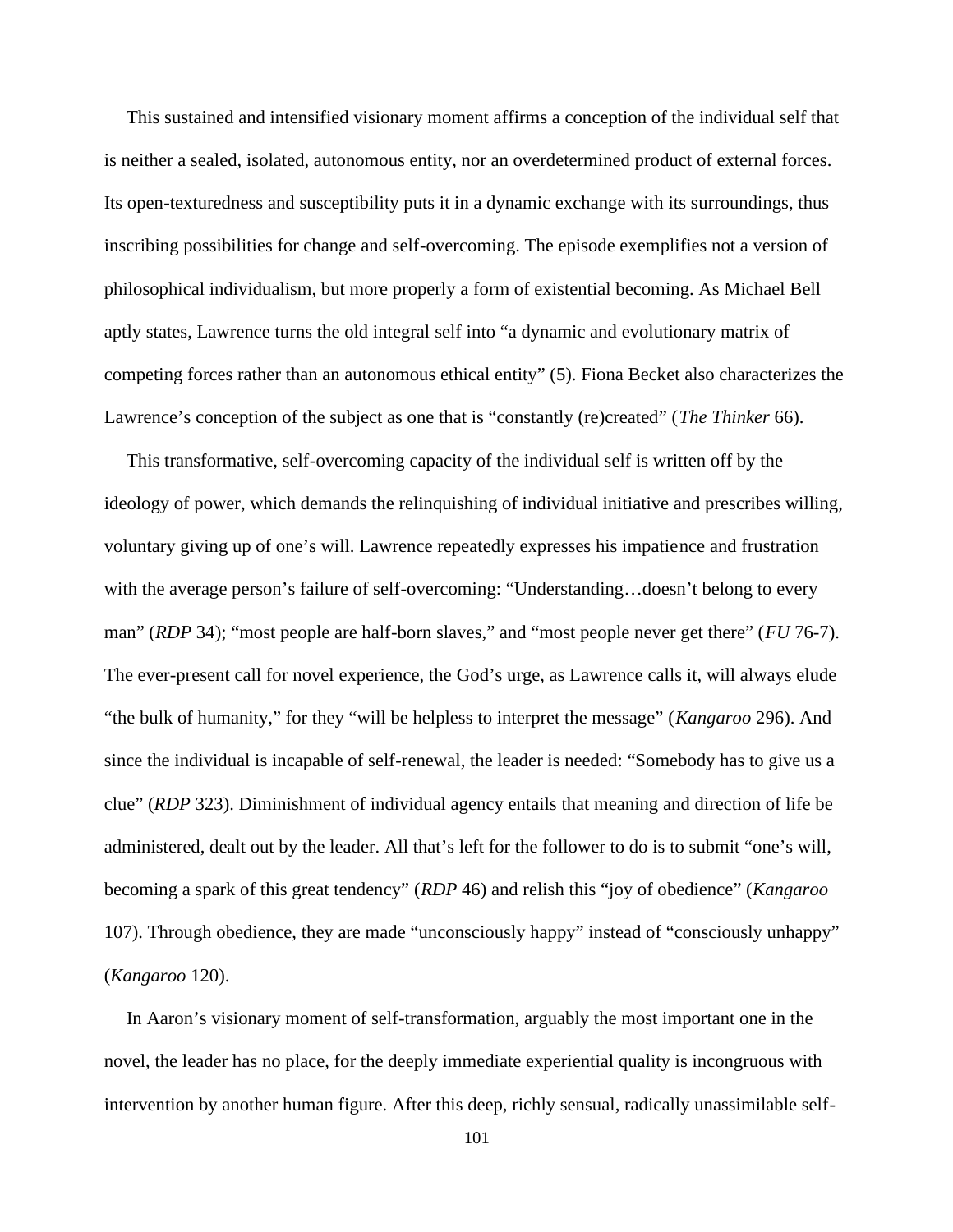transformative experience, whatever Lilly has to offer as a leader would seem a letdown. In fact, his very claim to leadership has often been questioned. Julian Moynahan comments that "Lawrence never gets around to demonstrate the power of Lilly, his superiority," while Keith Sagar concurs by remarking that "the novel presents few of his credentials as leader" (112). Leader or not, Lilly surely confers no intense experiences comparable to those of Aaron's visionary invisible being. Whenever Aaron is called upon to enter a form of apprenticeship, his instinctive rebellious spirit, in the form of disrupting and questioning what Lilly proposes, prevents any fruition of achieved relation between them. Aaron remains his own master till the end of the novel.

## 2. Aaron's Flute-playing with the Marchesa

Now, the power principle, when applied to personal relations, implies disparagement of two things: first, individual initiatives and potentiality, and second, positive outcome of the interchange between free, equal individuals. By contrast, the new order that the leader would impose is a hierarchical one of inequality. If Aaron's solitary moment of self-transformation refutes power's claim to supremacy over individual potentiality, the episode of Aaron's flute-playing with the Marchesa depicts the most significant interchange between two equal individuals in the whole novel, which contrasts sharply with the notable absence of such a defining moment of shared insight between Aaron and Lilly, though the power relation Lilly proposes to Aaron is supposed to effect precisely such experiences of enlightened understanding. G. M. Hyde's claim that "there is no privileged domain of consciousness in *Aaron's Rod*" (14) is right in the sense that no characters are established as the sole purveyor of truth or superior insight. Yet there are privileged *moments* of consciousness, attained either individually or interpersonally between two free individuals, that culminate in condensed significance.

The Marchesa, an American by birth but married into Italian nobility in Florence, has a short military officer for a husband, and performs her social duties by giving cultural and musical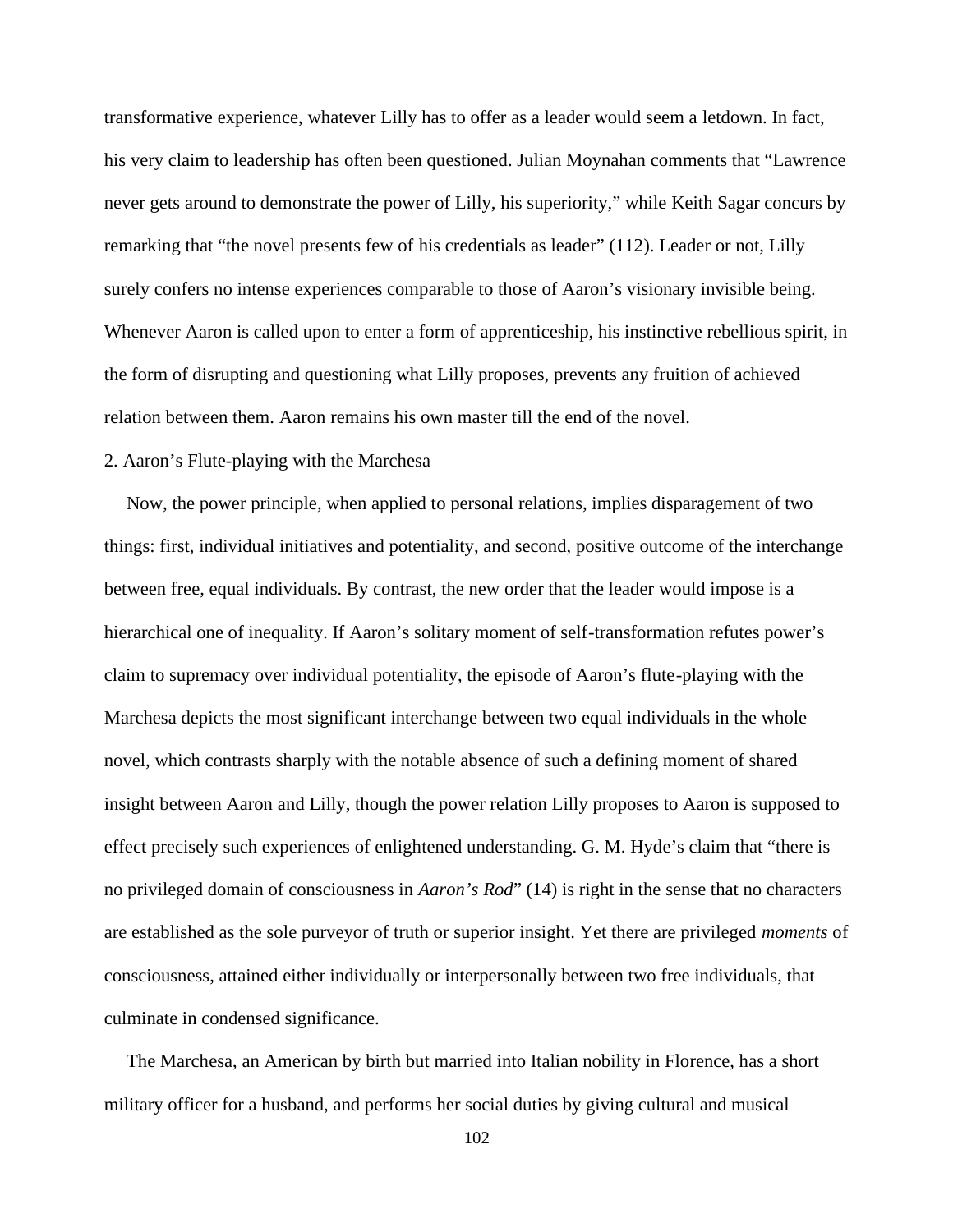gatherings. The character is apparently intended in the novel as another embodiment of female temptation for Aaron to overcome on his path of becoming Lilly's disciple. Yet a deep rapport between the two can be detected in spite of such a schematic design.

Her confinement within an oppressive and debilitating social life and her intuitive preference for proud single being is symbolized by her intolerance of chords, and keyboard instruments in general, which, reducing single, individual, distinct notes into a conflation of blended sounds, represent a form of jumbled, aggregated, undifferentiated collective existence (225). This of course is in essence the same cultural and personal preference as Aaron's choice of flute as his instrument. The flute enables Aaron's solitary quest by furnishing him with a living, but it also betokens a desired spiritual singleness by Aaron's typical stand-alone manner of performance. The ethical implication of the single musical note/instrument, as Susan Reid points out, is difference as against conformity (149). This singleness of being, the clarity and singularity of independent existence signals their joint desire for alternative imaginations of life lying outside of the obligatory social norms and customs they both detest.

Because of this temperamental affinity the two characters transcend the overt *femme fatale* design that the novel assigns to them, and during the brief moment shared in that pristine flute music they have a glimpse of something new. Aaron's flute playing draws him to the Marchesa in a way far more compelling than his sexual craving does, for it goes more deeply, in symbolic forms, to express and satisfy a profound cultural and spiritual yearning for the transcendence of bourgeoise morality. A simple medieval solo passage played on Aaron's flute unites them in a transported state of awareness, a shared visionary experience:

And there, in the darkness of the big room, he put his flute to his lips, and began to play. It was a clear, sharp, lilted run-and-fall of notes, not a tune in any sense of the word, and yet a melody: a bright, quick sound of pure animation: a bright, quick, animate noise, running and pausing. It was like a bird's singing, in that it had no human emotion or passion or intention or meaning—a ripple and poise of animate sound. But it was unlike a bird's singing, in that the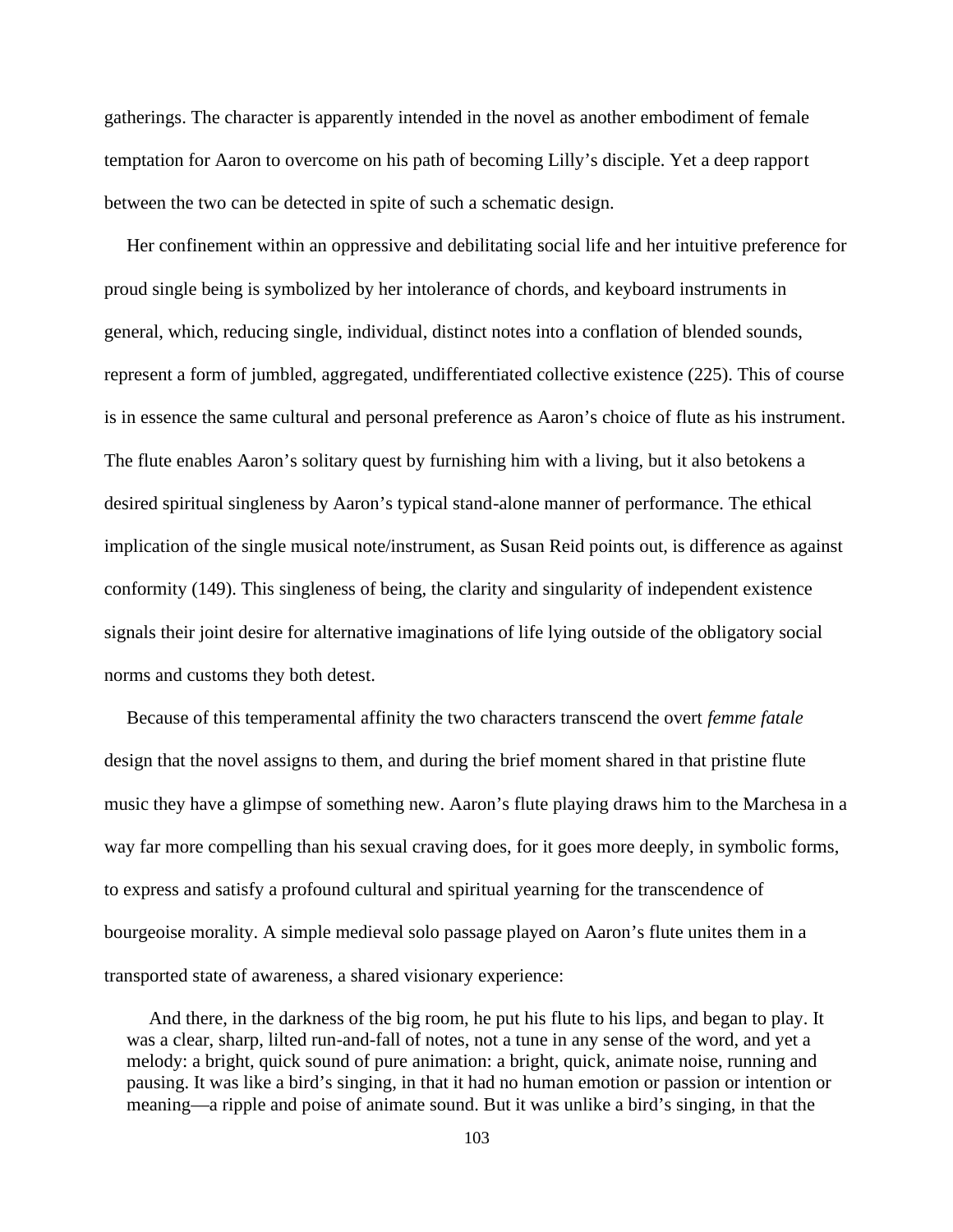notes followed clear and single one after the other, in their subtle gallop. (227)

The music on the flute is purged of all hackneyed human feelings and hidebound sentiments; it is disorienting and strange, but not purely animalistic and unrecognizable, because it is delivered with a distinct articulacy that attests to the creative spirit enlivening it; its medieval origin presumably prevents it from being contaminated by excessive cultural influence in subsequent ages; vital, quick (a word in Lawrence's dictionary referring not primarily to speed, but to the quality of "quivering with life"), animated and galloping, it epitomizes the life force of the individual being. Its piquant articulacy, its accentuated "aural" quality, its resemblance to and divergence from "bird's singing," converge to liberate the Marchesa from a herd mentality and a herd morality and uplift her towards an understanding of the singularity of being. It works a profound change in her:

She seemed like one who had been kept in a horrible enchanted castle-for years and years. Oh, a horrible enchanted castle, with wet walls of emotions and ponderous chains of feelings and a ghastly atmosphere of must-be. She felt she had seen through the opening door a crack of sunshine, and thin, pure, light outside air, outside, beyond this dank and beastly dungeon of feelings and moral necessity. (227)

The "enchanted castle" is her married life and social life, and all the duties, expectations, conventions, which reduce the sphere of free actions of the individual to a restricted "atmosphere of must-be." This fiercely single and austere flute music revives her sense of her inner independent and unique being and allows her a glimpse of the realm of freedom and alternative possibilities lying beyond the confines of her social circumstances.

The narrative makes it clear that this is a moment of reciprocal expansion, a shared moment of visionary understanding and empathetic rapport between Aaron and the Marchesa— "He knew that they understood one another, he and she. Without any moral necessity or any other necessity. Outside—they had got outside of the castle of so-called human life" (228). Their understanding and a new sense of being precipitates an extension, a liberation of imaginative space— "Outside the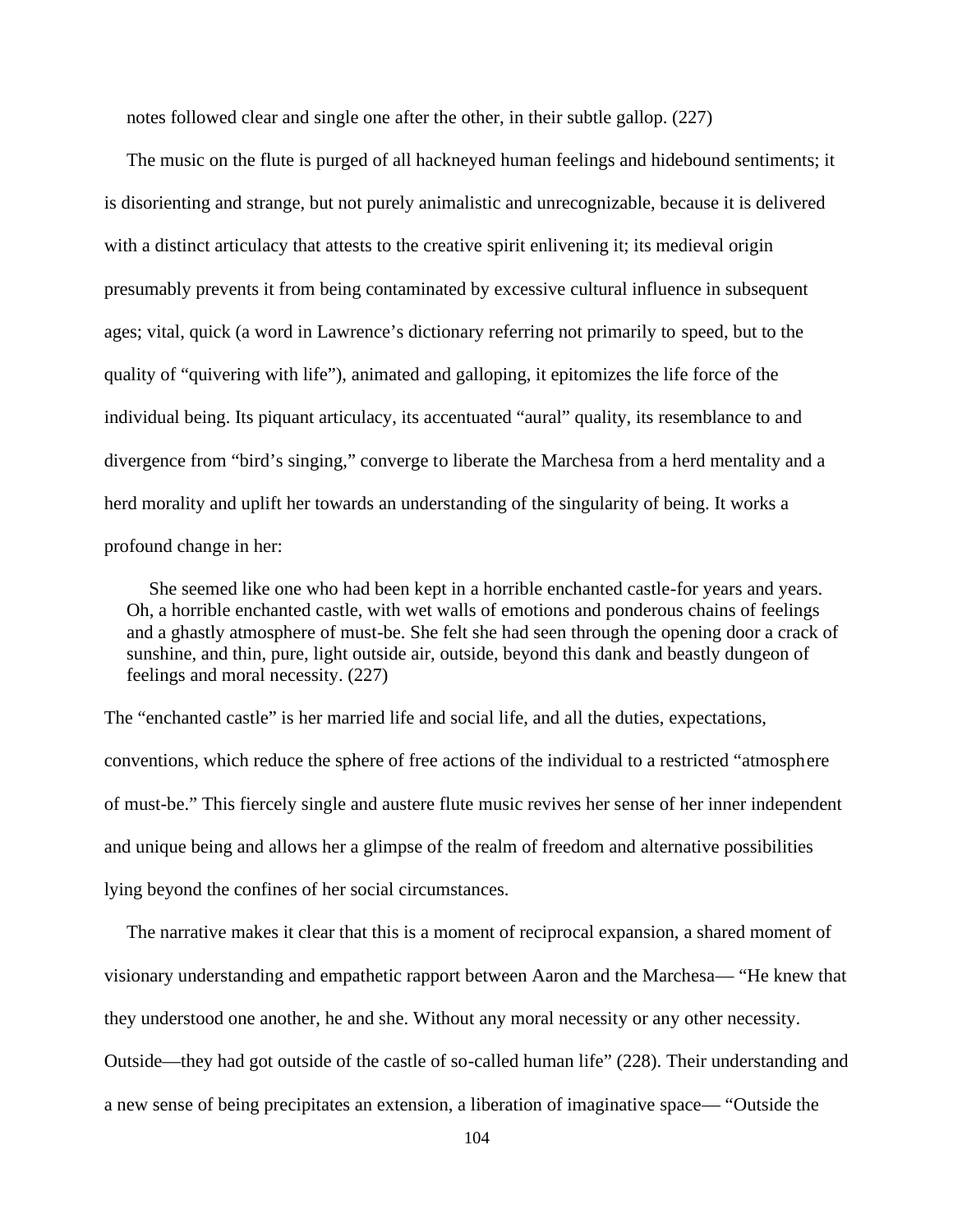horrible, stinking human castle of life. A bit of true, limpid freedom. Just a glimpse" (228). It thus constitutes a supra-individual state of awareness, for it results not in exclusive interaction between the parties during the initiation process, in notions or emotions directed solely at, or grounded entirely upon, each other, but puts the two individuals in a new relation with the outside world, allowing them access to a broader realm beyond the restraints of the "human castle of life" and "moral necessity."

This liberating visionary moment brought about through participatory equality poses a challenge to the hierarchical structure of inequality sanctioned by power. Lawrence has always held a strong view of natural differences among people; a well-known statement is given by Rupert Birkin in *Women in Love*: "In the spirit, I am as separate as one star is from another, as different in quality and quantity…One man isn't any better than another, not because they are equal, but because they are intrinsically other." This could sometimes serve as a wholesome critical spirit against certain naive notions of egalitarianism. With his turn to the idea of power, however, Lawrence is induced to reconceive the innate, incomparable differences among humans as natural "inequality": "power is given differently, in varying degrees and varying kind to different people. It always was so, it always will be so. There will never be equality in power. There will always be unending inequality" (*RDP* 326). Or more elaborately:

Among men, the difference in *being* is infinite. And it is a difference in degree as well as in kind. One man *is*, in himself, more, more alive, more of a man, than another. One man has greater being than another: a purer manhood, a more vivid livingness. The difference is infinite. (*RDP* 367)

Th above line of thinking eventually leads to an unsalutary distinction between the "inferiors" and the "superiors." The fact that Lawrence is using the dubious idea of masculinity ("manhood") as the evaluative measure of human worth (even among men) effectively sends him on a path of worshiping power.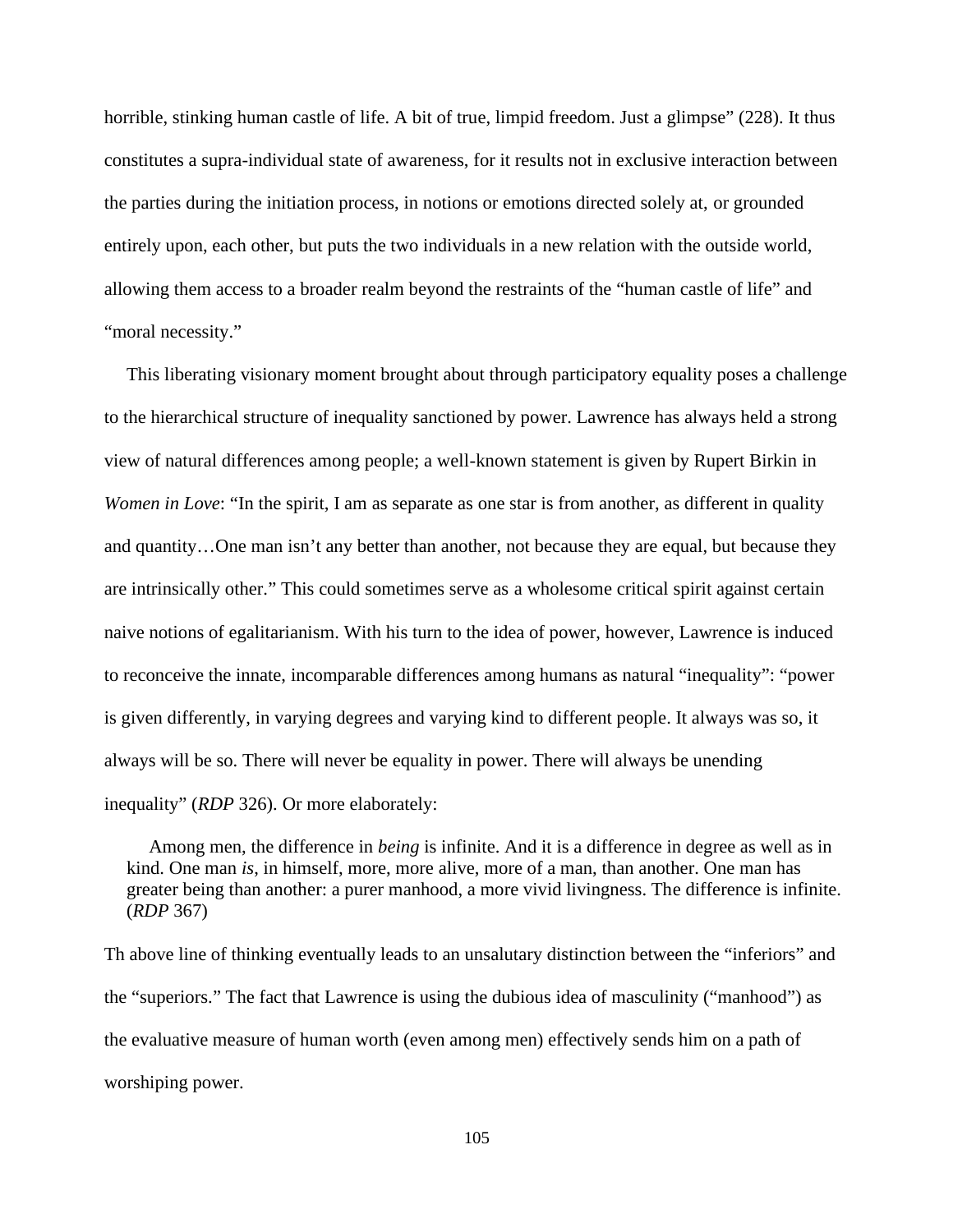As a result, free association among "equal" individuals is unlikely to lead to truly significant, transformative experiences, for two incomplete individuals in themselves can't achieve any increase of power or amplification of meaning. This belief underlies Lawrence's objection to the "love" principle, whether in the form of romantic attachment, or comradely brotherhood. In either case, it is nothing but two atomized individuals, acting with their limited power, exposing their own innate shortcomings and deficiencies, and falling short of fulfilling the creative end of bringing into existence something new.

Therefore, "not brotherhood, equality, but obedience to authority" (*FU* 191). The unequal relation between the leader and the follower is based on an imbalance of power, and this very inequality makes the relationship effective and beneficial, because the superior leader has power surplus to share with the follower. Significant changes can only happen when real power is transferred in this way, when there is a channeling of energy from the powerful leader to the follower. The follower only needs to have a "passionate yearning of a soul for a stronger, greater individual," "and obey them to the death" (*FU* 191,2). This is the best scenario, for with the natural inequality in the distribution of power among humans, Lawrence insists that it is "[B]etter to touch it in others than not having it" (*RDP* 327).

Against this view that positive experiences are a limited and scarce resource to be doled out by the leader, the visionary episode of Aaron and the Marchesa demonstrates the generative potentials in human reciprocity, based not on an asymmetrical power structure, but on an equal basis. It depicts the relation between self and the other not as hierarchical, subjugating, oppositional, but relational, complementary, and mutually reinforcing. If their example disproves a potentially bullying relationship of power and endorses petty dominance by neither party, it also does nothing to approximate to self-isolating individualism. It bypasses the false opposition between self abandonment and self-centeredness by focusing on the recovery of self-possession and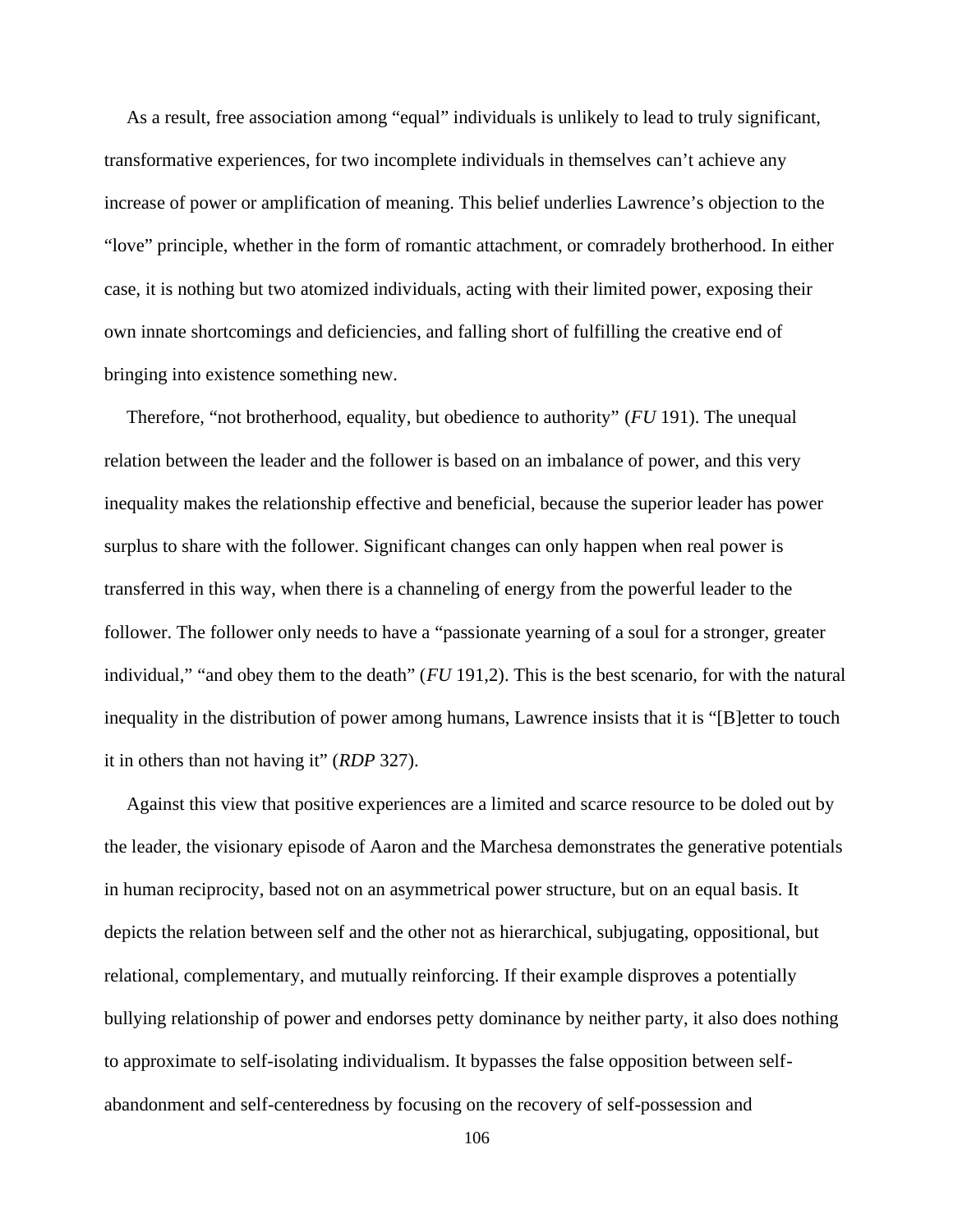strengthening of individual singularity through reciprocal ways of relating to each other and a collective effort at reaching a higher plane of moral imagination.

With such a deep affinity between them, briefly glimpsed in the flute-playing episode, it is both unfortunate and unconvincing that the relation between Aaron and the Marchesa turns out to be no more than an ordinary affair and the woman proves to be expectedly possessive and passive. The novel is indeed, as one critic describes, "most notably unfair to its women" (Worthen 132), for the episode implies so much potential for a real transformative relation reaching beyond the narrow confines of romantic love or sensual fulfillment. One suspects it is because Lawrence never intends to give them a chance to develop a relationship like that of Birkin and Ursula. To reduce the significance of the episode in the novel to merely Aaron's adventurous paramour indicates that Lawrence is unconsciously pruning suggestions of the episode to fit it into his overall scheme, which requires Aaron to escape the trap of a femme fatale on his journey toward becoming Lilly's follower.

# 3. Somers's "Non-human" Encounter with the Full Moon

If the two visionary episodes in *Aaron's Rod* challenge power's diminishment of the significance of both the agential subject and the interaction between free, equal individuals, the visionary moment in *Kangaroo* calls into question the very figure of the human leader itself that attempts to embody power.

The plot of the novel is centered on a Lawrentian figure, an English writer Lovatt Somers, who travels to Australia and becomes involved in proto-fascist underground organization, the Diggers, whose leader, Kangaroo, a lawyer named Ben Cooley, attempts to recruit Somers to his cause. Somers eventually refuses to pledge himself to Kangaroo, who later gets fatally shot during a fascist-socialist confrontation. The novel ends with Somers leaving Australia for America.

Somers's falling out with Kangaroo and his departure from Australia lead some critics to see the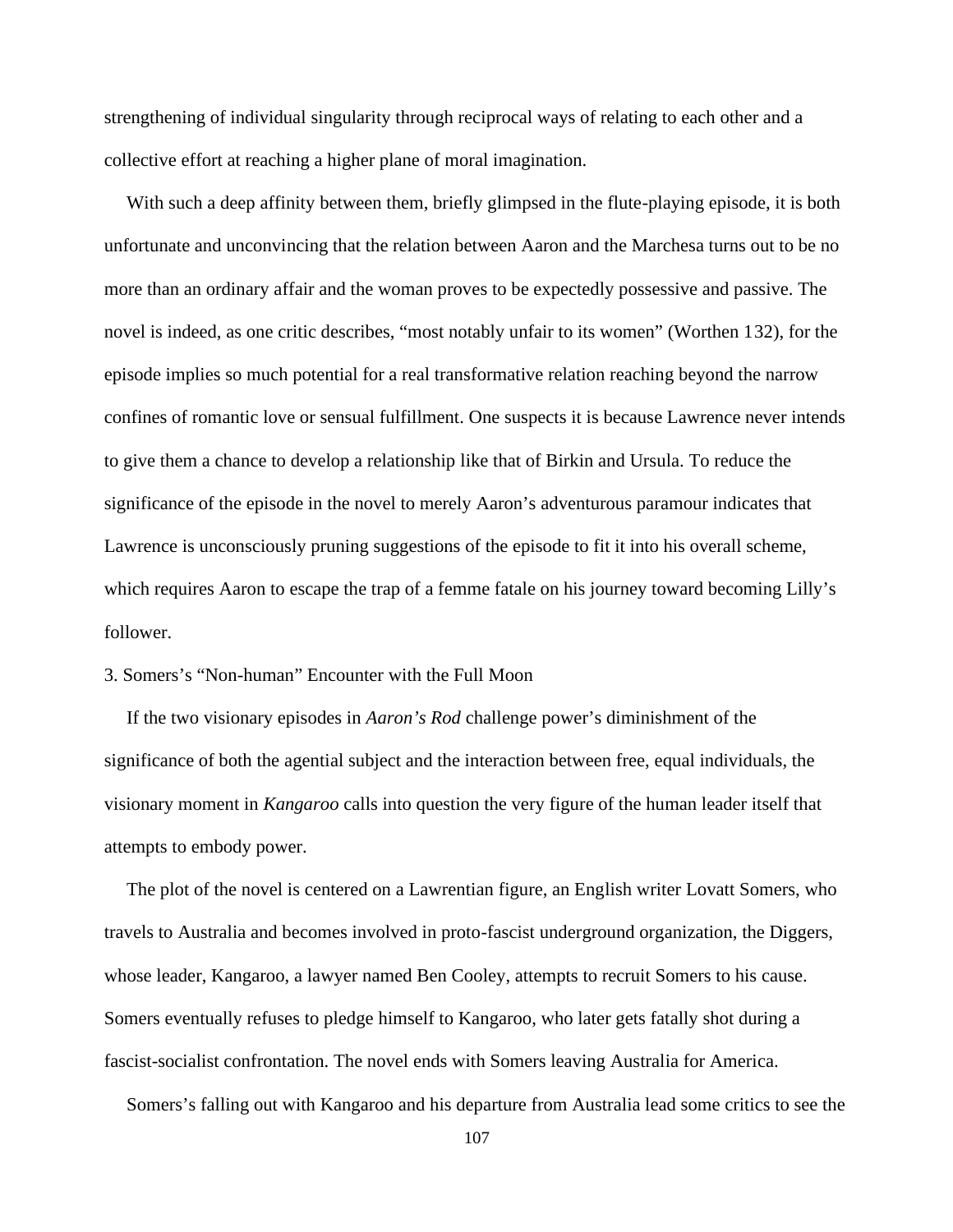novel as Lawrence's rejection of the power/leadership idea as a whole (Casey 13). I think this is mistaken. If the relatively few and restrained self-promotional remarks on power by Lilly in *Aaron's Rod* might give one the impression that Lawrence still has scruples about its strident antiliberal ideology, the extensive comments on power in *Kangaroo* leave no room for doubt as to Lawrence's seriousness in espousing the idea. In fact, Somers has no objections to Kangaroo's authoritarian rule. He just thinks that Kangaroo still clings to the wrong idea, an obsolete, outmoded principle. "Kangaroo is in a false position," Somers believes, because "he wants to save everything," "save everyone" and "be God Himself," which "can't be done" (303,4). Kangaroo is a deficient leader because he still relies on the old notion of Christian love instead of power. And after all, Somers still wants a leader, but one who is

clean with glory, having majesty in himself, the innate majesty of the purest *being,* not the strongest instrument, like Napoleon. Not the tuppenny trick-majesty of Kaisers. But the true majesty of the single soul which has all its own weaknesses, but its strength in spite of them, its own lovableness, as well as its might and dread. The single soul that stands naked between the dark God and the dark-blooded masses of men. (303)

In a word, a leader with real *power*, of demi-god stature. At one point, Somers tellingly calls Kangaroo's ruling philosophy, based on paternal benevolence, "human, all too human" (206). The implication of the Nietzschean phrase is that the leader should go beyond the merely "human" and aspire to be the "uebermensch," or "overman," a figure who transcends customary societal values and epitomizes the will to power. "Overman," of course, is still a human figure, and this Nietzschean reference turns out to be an affirmation of the human authoritarian leader, not a rejection of it.

Yet there is another alternative to the "all too human," underexplored in the novel—not the "overman," but the "non-human," natural, elemental forces that defy normal human sentiments and reactions. I believe that this "non-human" existential otherness Somers experiences implicitly questions Lawrence's personalized understanding and projection of power. Its lessons and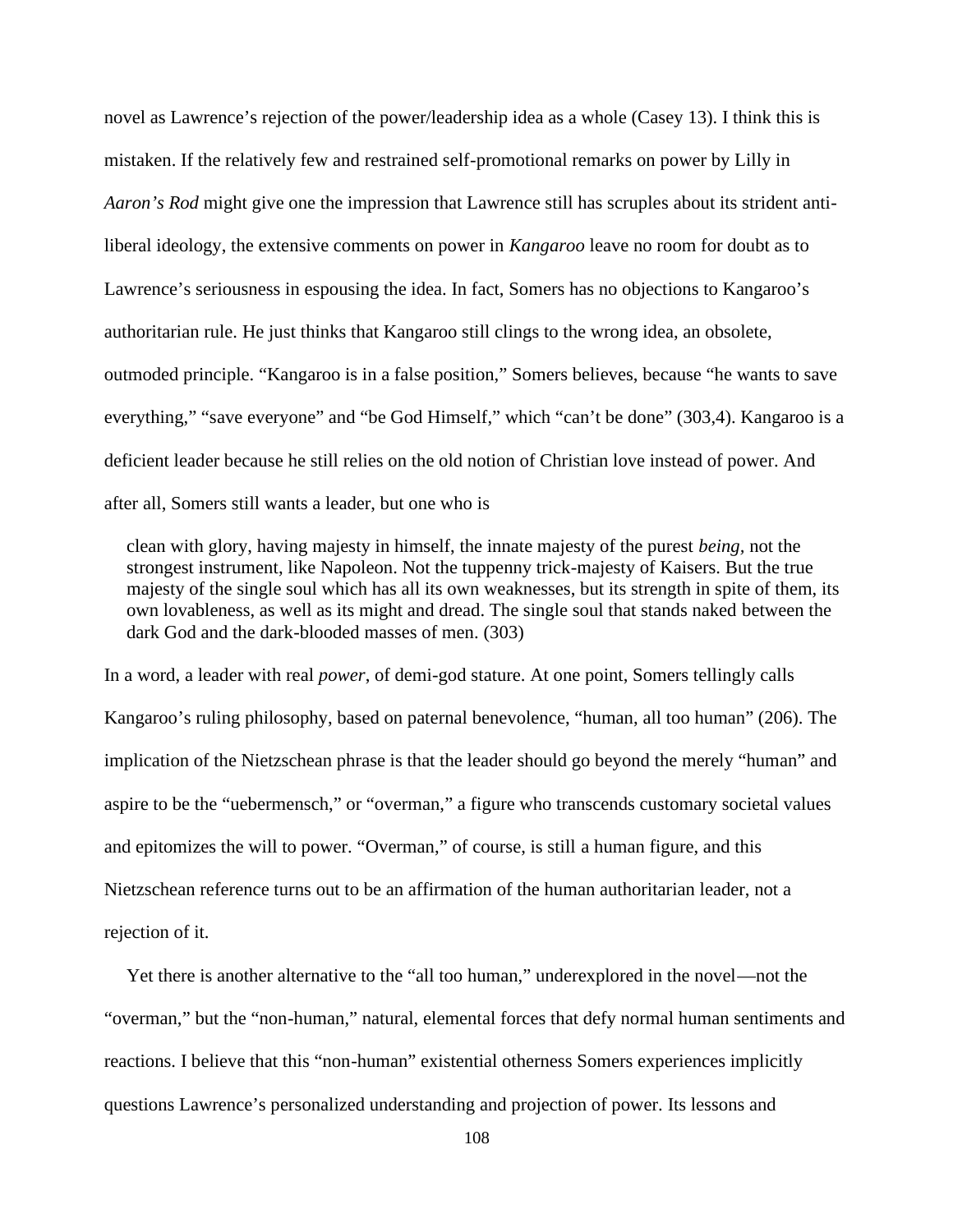implications, however, never reach thematic and textual self-awareness. Lawrence fails to recognize that the power he imagines cannot assume human form without eventually entailing force and coercion, and that it functions best as an impersonal, non-human source of inspiration and provocation, as evidenced in Somers's encounter with the forces of elemental nature in Australia.

Somers's encounter with the "non-human" is powerfully described in a visionary moment in the penultimate chapter of the novel, at which point he leaves the Kangaroo on his death bed and his Diggers scheme stillborn. He walks desultorily to the beach on a full-moon evening, where he attains the status of a "non-human human being" through merging with natural elements in the scene:

Richard rocking with the radium-urgent passion of the night: the huge, desirous swing, the call, clamour, the low hiss of retreat. The call, call! And the answerer. Where was his answerer? There was no living answerer. No dark-bodied, warm-bodied answerer. He knew that when he had spoken a word to the night-half-hidden ponies with their fluffy legs. No animate answer this time. The radium-rocking, wave-knocking night his call and his answer both. This God without feet or knees or face. This sluicing, knocking, urging night, heaving like a woman with unspeakable desire, but no woman, no thighs or breast, no body. The moon, the concave mother of-pearl of night, the great radium-swinging, and his little self. The call and the answer, without intermediary. Non-human Gods, non-human human being (341).

The exposition of "call" and "answerer" occurs earlier in the novel. They represent another way by Lawrence to convey the dynamic and inexorable propelling force that drives relation-building. The call and the answering are said to take place "between the dark God and the incarnate man," "between the dark soul of woman, and the opposite dark soul of man," and "between the souls of man and man" (267), exactly the three relations singled out by Lawrence as fundamental for the individual's well-being, which I mentioned in the discussion of Aaron's "maskless self."

Except that this time there is "no living answerer," that is, Somers is unable to act as the familiar human subject with its habitual ways of responding to nature's calling, presumably because the radically estranging and dehumanizing forces in the scene have rendered irrelevant any customary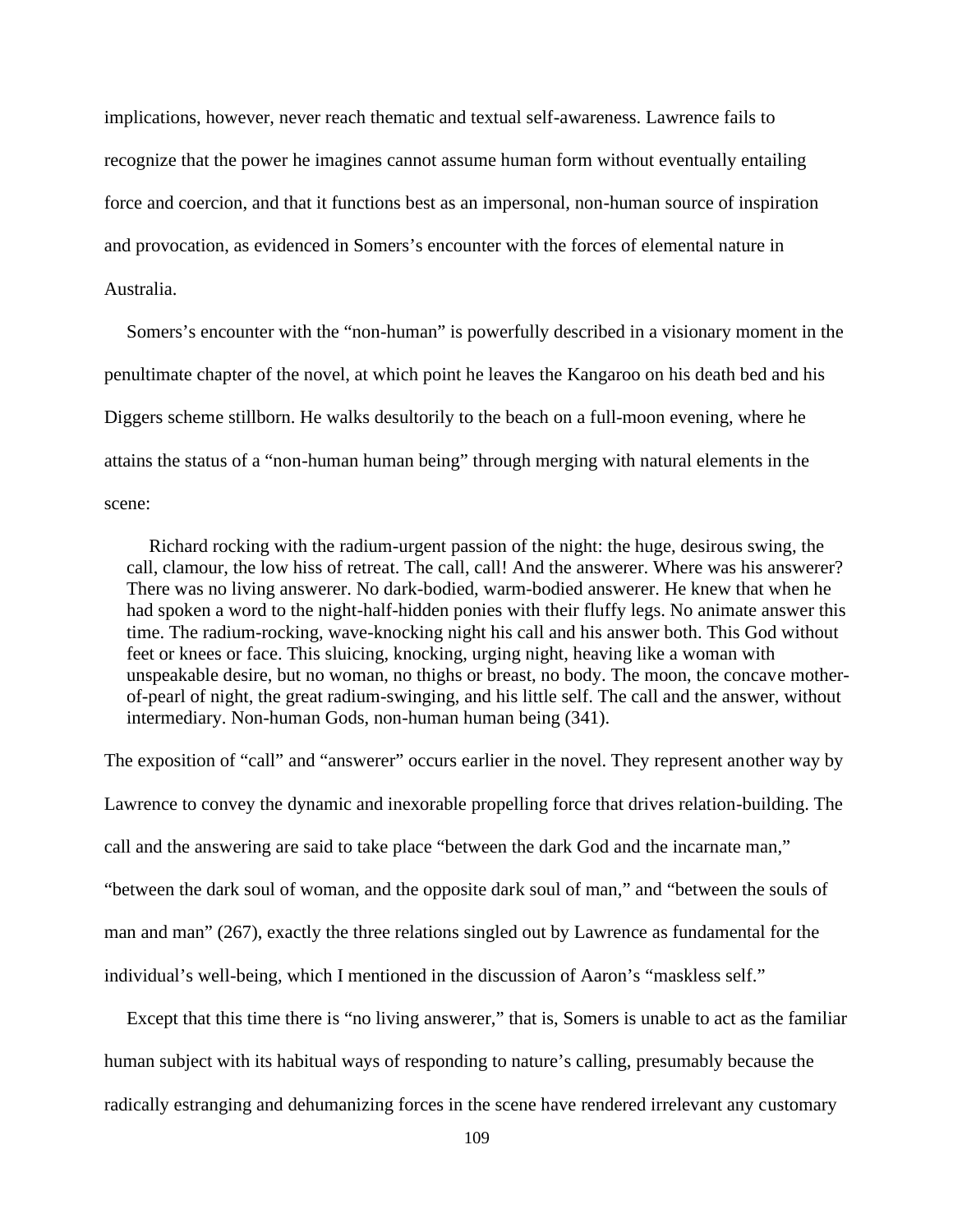human emotions and reactions. While both the God "without face" and the woman with "no body" provide further disorienting momentum to cleanse any residual associations and resemblances to the readily recognizable "human," the ensuing juxtaposition of the four phrases with the telling "and" effectively transforms Somers's "little self" into a natural element too, in the same company with the other natural presences in the scene. This typical Lawrentian "naturalization" of the self is summed up by Anthony Burgess's comment that "Lawrence's characters sink easily into the world of 'otherness,' where human life accepts that it is also natural life, and identity…is quelled" (208).

Significantly, the qualifier "without intermediary," besides signifying the obvious sense of "immediate," direct access to the "call" of nature, also specifically rules out any intervention and influences by human factors, that of a leader included. At the end, we find that though the emphasis has been repeatedly placed on the "non-human," the intent is paradoxically to radically reimagine, rejuvenate, and recreate the human, for the "non-human human being" is after all inevitably, unmistakably Somers himself. In his famous letter to his then editor Edward Garnett, Lawrence explains that his interest in *The Rainbow* is the "non-human, in humanity" (*Letter II* 182). What happens to Somers here may be construed as a more effective way of bringing into direct contact the human and the *external* non-human.

Meanwhile, about the positive effect that a *human* leader can bring, Lawrence has plenty of romanticized conceptions. The leader is the one who has "strong, just power" (*Kangaroo* 111), and doesn't "want it selfishly," and has "some natural gift for it, and some reverence for the sacredness of it" (*Kangaroo* 100). Moreover, power is not merely force, or will, but "*pouvoir*: to be able to," and "the ability to make," that is, "to bring about that which may be." Therefore, "the exercise of power is the setting of life in motion" (*RDP* 323,4). The powerful leader is thus not a stern ruler, but a "saviour" that can "put men into a new relation with the universe" (*RDP* 369,70).

However, the reality is that a personalized power-seeker not only looks "human, all too human,"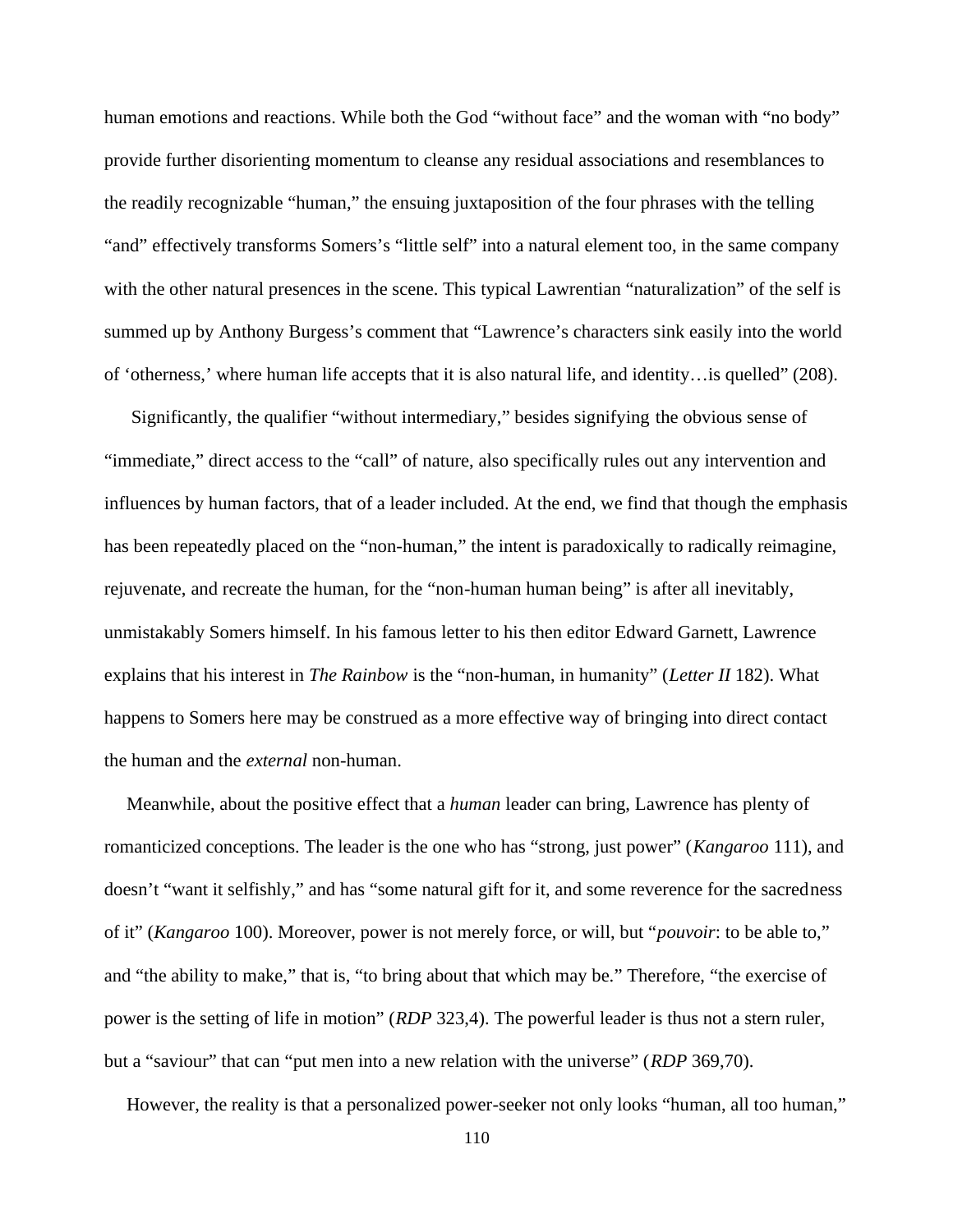dwarfed and trivialized by non-human elemental forces, but its influence on others can be pernicious and toxic. Though Kangaroo doesn't conform to Lawrence's idea of a perfect leader based on power, his ideas of an enforced social order do share the same authoritarian tendency with Lawrence's power. And a glimpse of the possible influence of such an authoritarian figure on his followers may give us a hint of its true nature. This can be seen clearly in another character in the novel, Jack Calcott, who is both the Kangaroo's faithful disciple and able lieutenant. His fervent adherence to Kangaroo's cause of effecting a coup d'état, however, only brings out his bullying nature and killing instinct. When he learns that Somers, after being let in the secret of the Diggers' plan, refuses to commit himself, he insults and physically threatens him. And more appallingly, during the confusion in which the Kangaroo-led proto-fascists disrupt a socialist gathering and the two sides get into physical conflict, Jack becomes unhinged, picks up an iron bar, and "settled three of 'em" (319). My point is, if the example of Kangaroo and Jack has any indications as to what a forceful personal relation would culminate in, any expectations of positive influence are seriously misplaced.

On the other hand, after the collapse of Kangaroo's ideal of a benevolent dictatorship, and him as a personified power figure, Somers, through the intense experiential authenticity and jolting power of the visionary moment by the sea, is able to reconnect with a depersonalized source of power, with his bare and naked self in unmediated contact with the refreshing and regenerating non-human.

4. The Fundamental Incongruity between Power and Enriched Experientiality

All three visionary episodes are shot through with an experiential intensity that Lawrence's ideology of power has failed to achieve. Power needs to be justified through lived experience brought about by a leader figure, because for the leadership idea to work, it needs to generate positive experiential gains for the follower to compensate for circumscribed personal freedom, to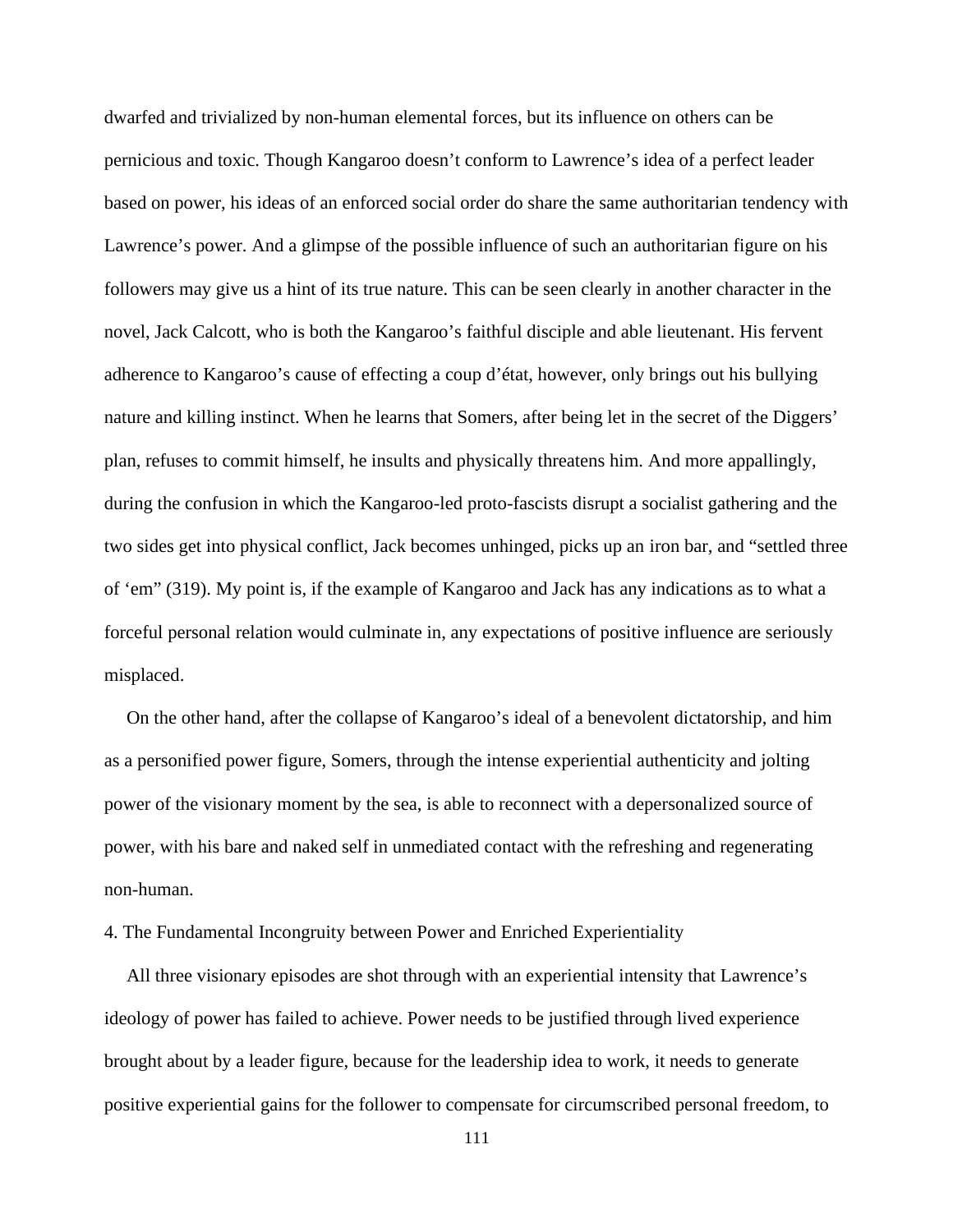make up for the conceded autonomy, and in a word, to demonstrate its superiority to a relationship of equality. Therefore, power cannot be based solely on a negative estimation of humanity, on the necessity to maintain social stability, but has to deliver a positive promise of enriched experiences and individual fulfillment. And above all, power needs to be more than an idea and reach toward substantiation because as Lawrence himself once remarked: "The world doesn't fear a new idea. It can pigeon-hole any idea. But it can't pigeon-hole a real new experience" (*SCAL* 13).

However, as we've seen, examples of a life-affirming, transformative power relation, which is supposed to "put men into a new relationship with the universe," are starkly absent from the "power" novels. Lawrence never manages to pull off even one convincing novelistic episode where such a fulfilling relationship takes place. And this constitutes the quandary that Lawrence finds himself in throughout his struggle with his idea of a personalized form of power and his proposal of a life-affirming leadership, i.e., the very representational means and narrative medium to substantiate its supposed advantages and personal benefits are also the critical apparatus to expose its inherent impossibility. The absence of any actualized power relation is therefore not accidental, for there seems to be something intrinsic in power itself that forbids an enriching, intensified, truly transformative personal exchange. Such experiences within a relation of power are structurally impossible.

This is because a power relation inevitably imposes a fixed, absolute structure that restricts the free flow of agential energy and experiential intensity. Its emphasis on obedience and necessary subjection to a leader's will rigidifies the interchange of affective vitality and contracts the realm of interactive possibilities. After all, despite all the qualifications of the leader idea that Lawrence gives about its supposed uncoercive, unforced nature, there is something inevitably, inescapably forceful and dictatorial about it. It essentially puts in place a party of dominance in interpersonal relations, which runs against the contingent, fluid, unpredictable nature of relation-building. A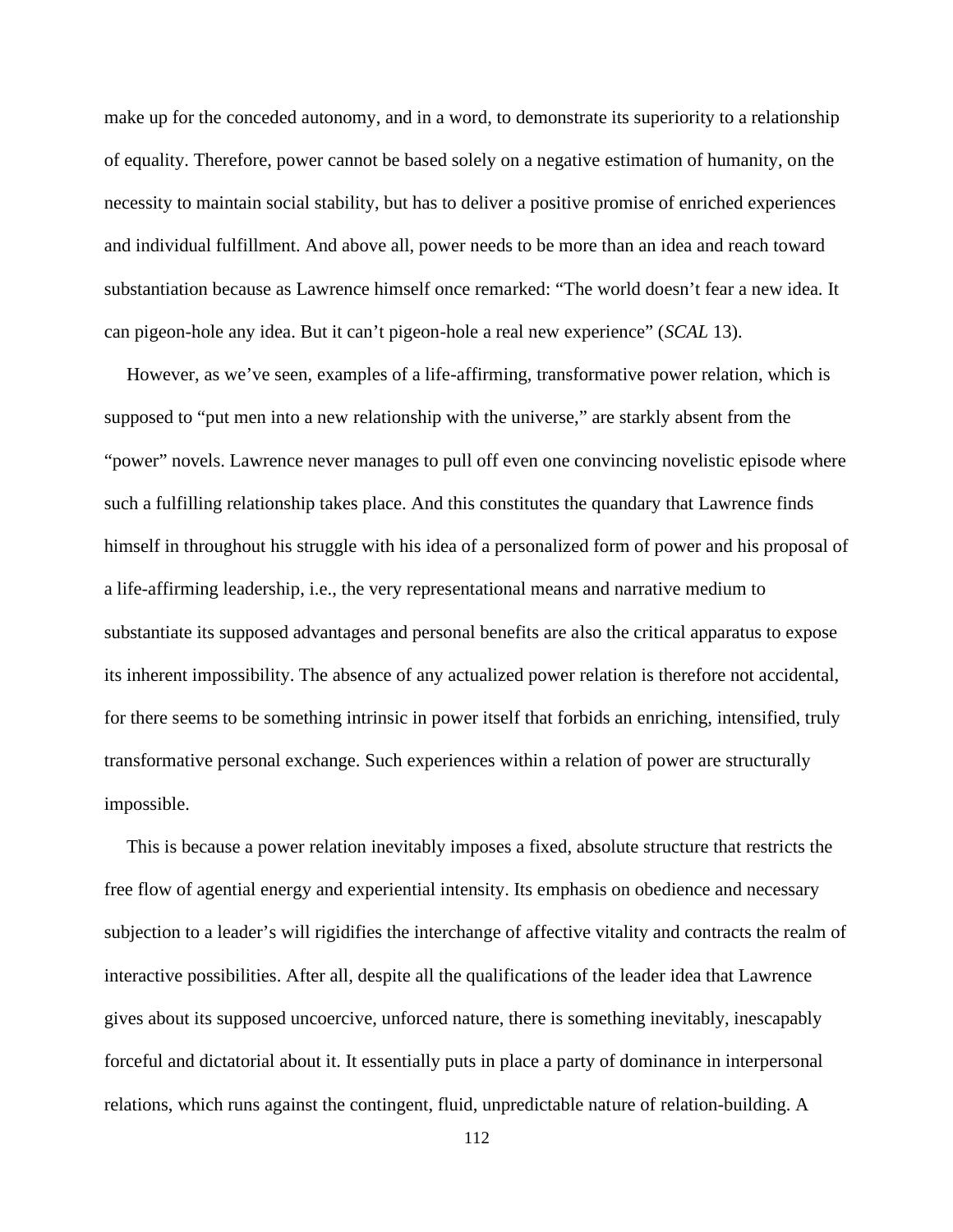participatory, provisional mode of engaging with others, establishing common grounds, and reimagining shared experiences is foreclosed by such a fixed structure of power.

By contrast, interchanges between characters during visionary moments in Lawrence's novels are based on mutual independence and individual singularity. The encounter creates in the self a heightened awareness of the distinct being of the other, and consequently an adjusted understanding of the self in a newly conceived and freshly felt relationality, which ushers in new emotional and imaginary possibilities. It is the case with the extended description of the marital struggle between Anna and Will in *The Rainbow*, as well as the famous scene in the "Excurse" chapter of *Women in Love* where Ursula and Birkin attain the state of "star-equilibrium." The ingrained ethical confines and tendencies of the visionary mode place imaginative and transformative powers within the individual, but also direct those powers toward reciprocity, in a dynamic, open-ended interaction with its various others. Uncircumscribed and undiminished receptivity and sensitivity multiply the possibilities of human exchange. This idea of a "porous" self in a dynamic exchange with its circumambience not only contrasts sharply with the subjugated follower in the authoritarian ideology of power, but also diverges from the integral self of liberal individualism and traditional humanism. This version of authentic Lawrentian selfhood, as Roger Ebbatson points out, is not an identity under "a proper name," but a "flux" (91).

Since power is inherently inhibitive of positive experientiality, Lawrence's engagement with it can only stay on the theoretical, speculative level, expository instead of experiential, thought about rather than lived through. This makes his comments on power in the novels sound like mere reiterations of ideas in his contemporaneous prose works. For example, when the quasi-Lawrence figure Lilly proclaims that "All men say, they want a leader" (299), he very much resembles the Lawrence in *Fantasia of the Unconscious* who claims that "Leaders, this is what mankind is craving for" (120); when Somers wonders "if he wants to be a leader of men" (*Kangaroo* 94), it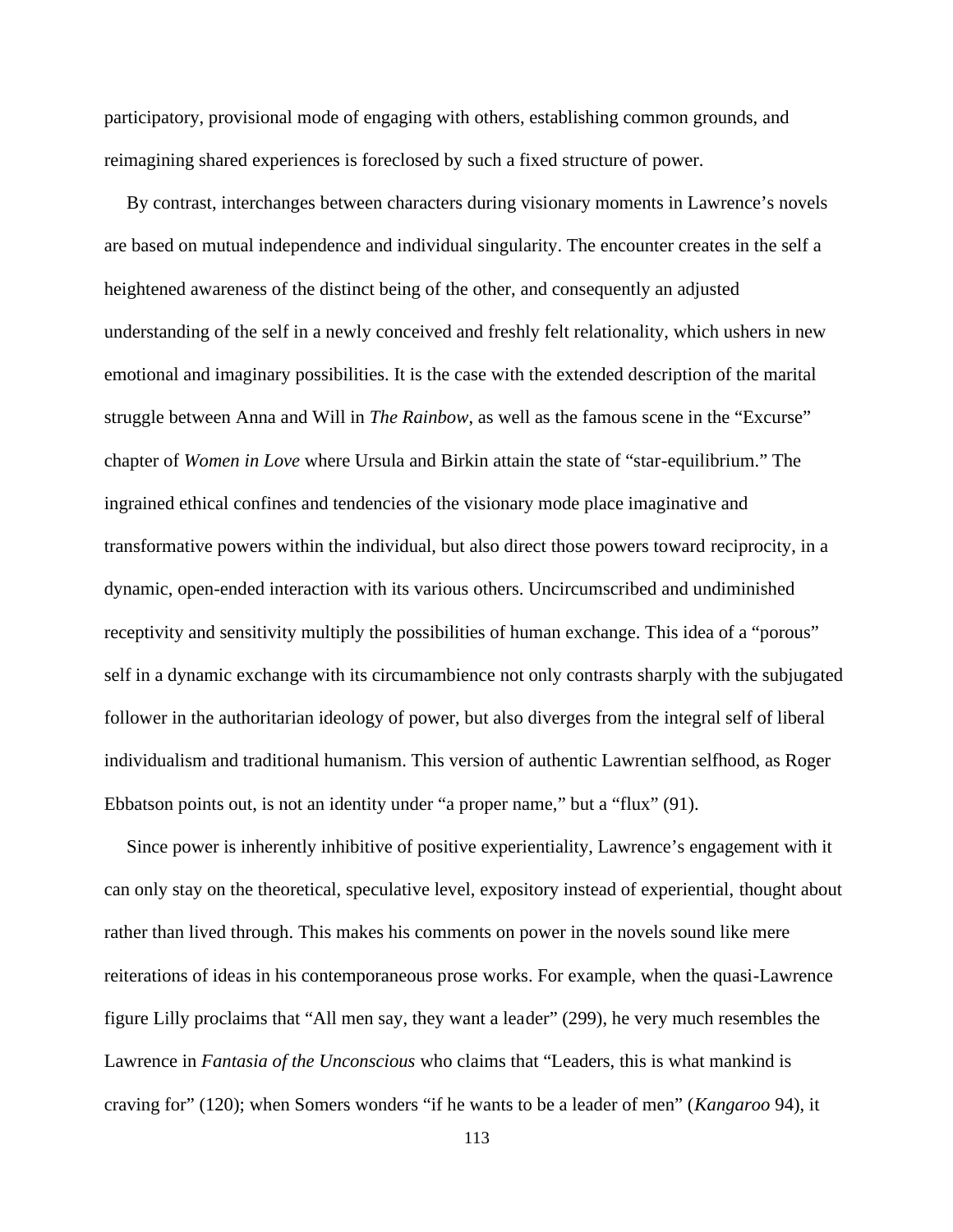sounds like a more guarded expression of Lawrence's self-professed desire in his prose work: "the working men, I'd like him to give back his responsibility to me" (*FU* 141).

In fact, the liberty Lawrence takes between his works across the two genres further accentuates power's lack of experiential substantiation and evidences its incompatibility with the novelistic context. Lawrence himself makes a famous distinction between the creative processes of his fiction and essays:

The novels and poems come unwatched out of one's pen. And then the absolute need which one has for some sort of satisfactory mental attitude towards oneself and things in general makes one try to abstract some definite conclusions from one's experiences as a writer and as a man. The novels and poems are *pure passionate experience*. These "pollyanalytics" are inferences made *afterwards*, from the experience. (*FU* 65; italics mine)

Though I wouldn't go so far as to adopt Kingsley Widmer's stance that "the passionate is the only ethic in Lawrence" (128), I do think Lawrence is most original and convincing and when his prose is most experiential. Lawrence's mistake in his theorizations of power is that instead of drawing "inferences afterwards," he conducts his speculative excursions *before* his literary creations; he allows his "pollyanalytics," i.e., political and philosophical reflections, to precede his artistic rendering of the flow of "pure passionate experience." It is therefore not a coincidence that Lawrence's writing on power is more unchecked and extreme in his prose works than in his fiction, for the latter is more capable of self-correcting due to its formal requirements of experiential concreteness, while the essays are more prone to flights of unhinged fantasizing detached from contextual restraints.

It is only fitting that the last chapter of *Aaron's Rod* is entitled "Words," which indicates that Lilly remains largely a ventriloquist mouthpiece and his commentaries on power stay on the verbal level. One critic calls him "lightly sketched, barely contextualized" (Wallace 219); another comments that he "spouts out over-conscious philosophy" (Becket, *Critical Guide* 67). There is little in the character to encourage the reader to imagine him as capable of fulfilling the exacting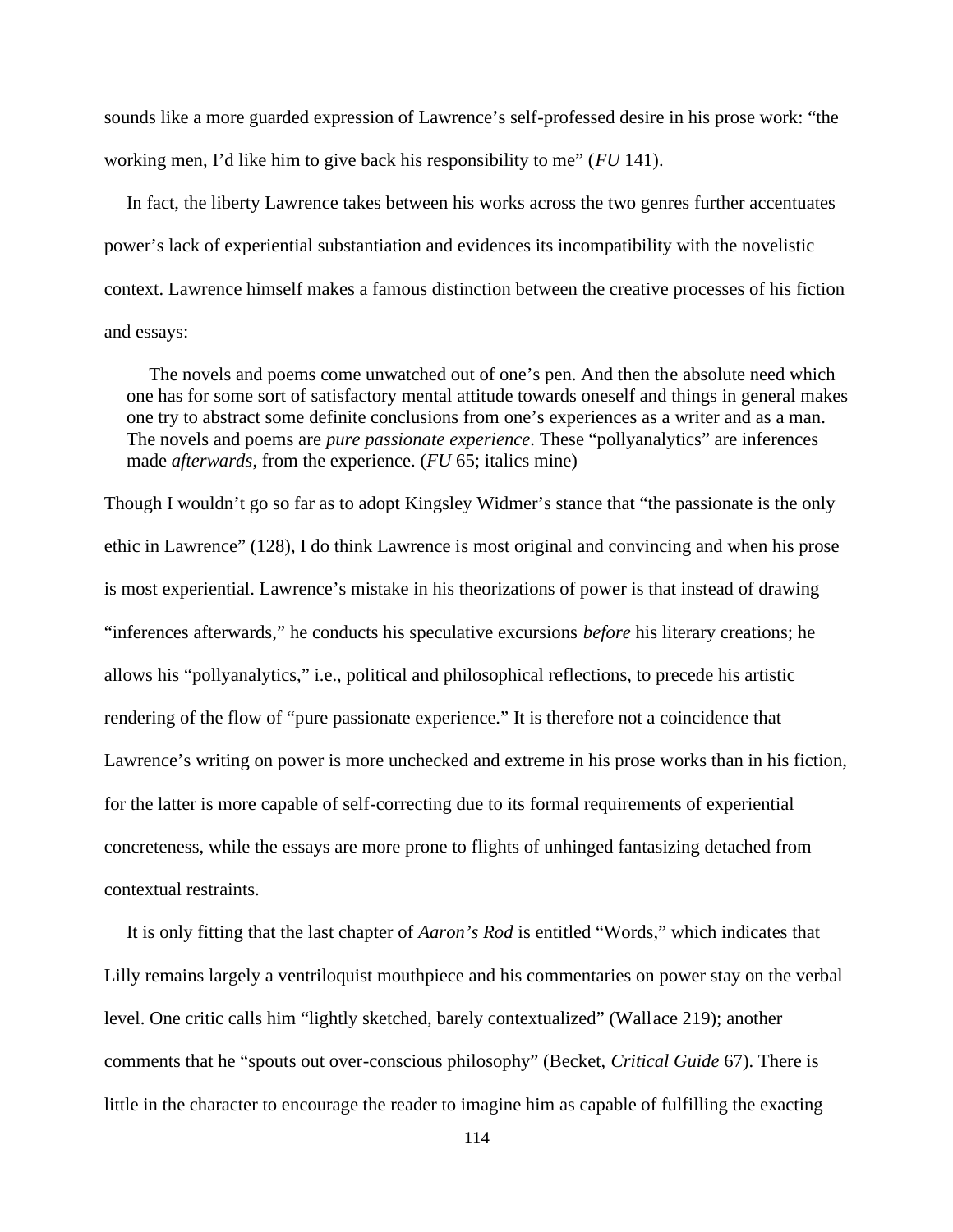role of a leader. Keith May suggests that Lawrence in the novel is of the view that the two parties in a leader-follower relationship should take turns to be leader, a point I find very poorly supported by the novel itself (134).

To invoke Lawrence himself again, a work of art "must contain the essential criticism on the morality to which it adheres" (*STH* 89). Lawrence would have got closer to the profound contradiction within his leadership idea if he had heeded what his work is trying to tell him, i.e., that the visionary moments in the novels reaffirm, through experiential weight and authenticity, the value of individuality and single being, while the leadership idea struggles to bring about any demonstrable experiential gains for both parties in a power relation. However, the lessons of these embedded visionary moments are overshadowed by Lawrence's strident propagating of power on the discursive and thematic level. He seems heedless of the implications of these visionary moments. Or more likely, he unconsciously refuses to face what on the textual level has already been made clear.

Lawrence's obsession with power makes him miss the opportunity of self-criticism that the visionary mode provides to expose power's unviability as a means of experiential enrichment and its intrinsic insufficiency as a human possibility. As a result, the power/leader idea remains skimpy and never ceases to be a polemical and rhetorical soliloquy made of untested and fortunately, untestable, formulations and doctrines. They exist as self-revelatory signs that the idea of power is not only ethically dubious and politically suspicious, but more importantly, experientially impossible.

Against the ideology of power, the visionary mode demonstrates an understanding of the individual self which, by virtue of its open-textured receptivity and heightened awareness, is filled with transformative potential; possibilities of mutually liberating relations between two individuals that is not structured by power, but arises from participatory equality; and finally, an *unmediated*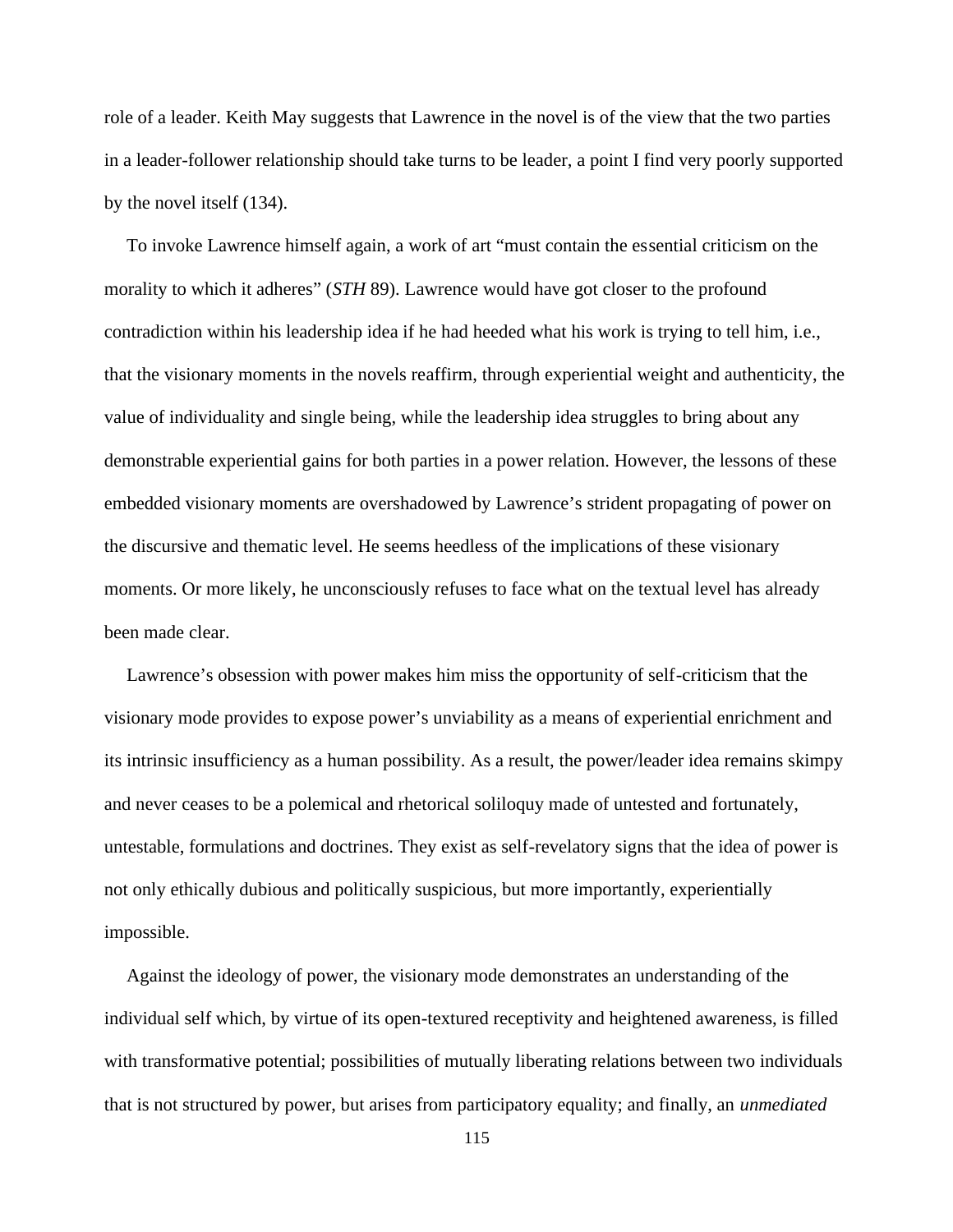and *nonhuman* exchange between a single self and its natural surroundings, which creates a profound affective experience that makes a power-wielding *human* figure seem rather trivial and insignificant and look like a charlatan.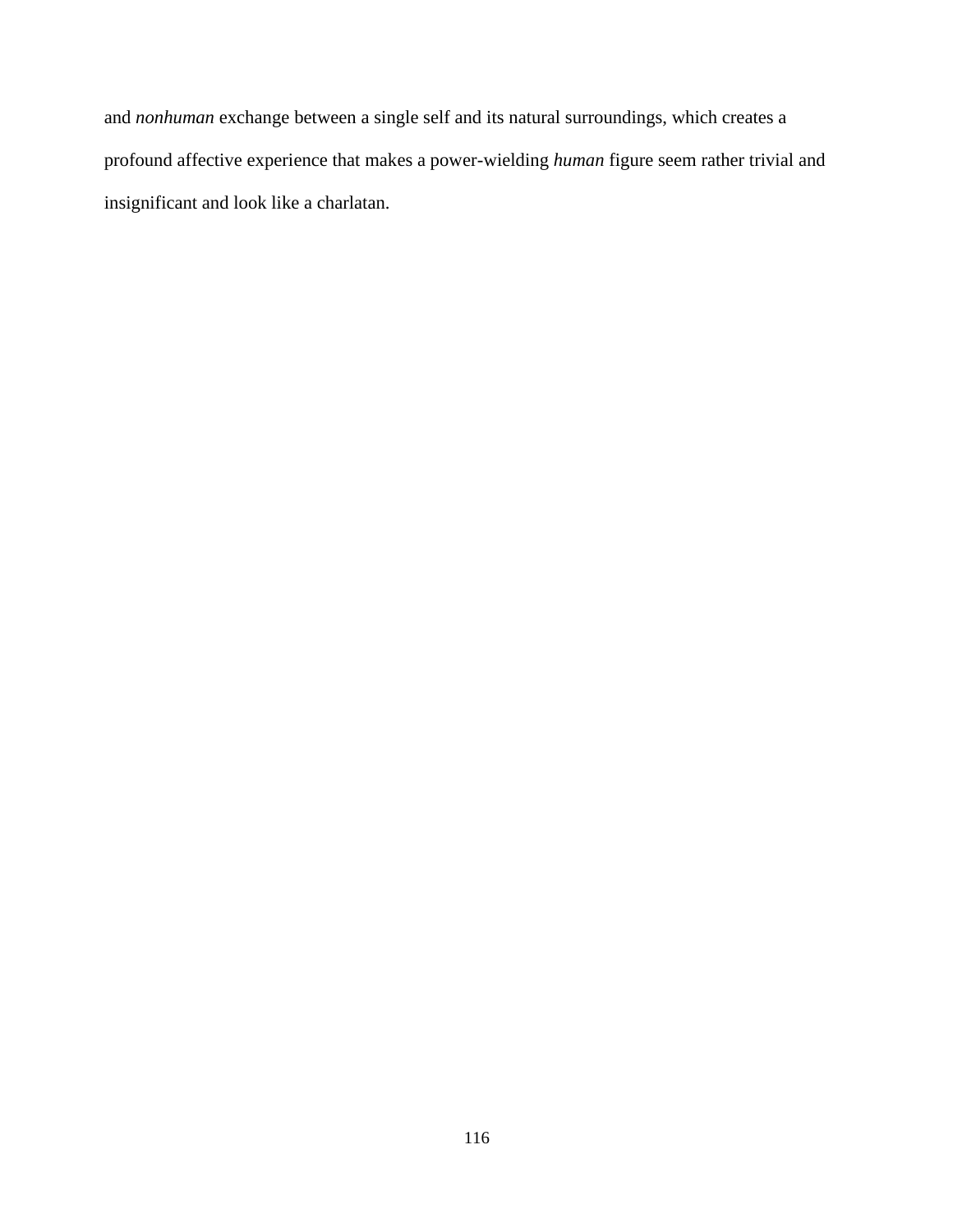### CHAPTER 6 The Visionary and the Ordinary: In Permanent Tension

In previous chapters, I have defended the modernist visionary mode against the more general intellectual charges of solipsism, ahistoricism and political disengagement, which contemporary critical judgment tends to invoke against experiential categories that seem to manifest and reinforce individualist or subjectivist stances. Its novelistic exemplification in the works of Woolf and Lawrence shows that the modernist visionary mode more often than not propels the self out of its comfort zone for more interactive relations with others and more intense immersion in its material surroundings; it can by its affective intensity and flights of imagination introduce into the subject a sense of historical contingency and restored temporality; and lastly, the emotional and intellectual energy it generates has the potential to facilitate communal bonding and collaborative initiatives, thus opening up new political possibilities, in the broad and general sense of collective change making. Furthermore, the modernist visionary mode, when practiced in an embodied, particularistic, fully situated manner, can also avoid the ideological pitfalls that a more problematic form of "Vision" is prone to, such as sweeping statements, overextending sympathy, excessive readiness to overlook particular and local differences and complexities, and untethered flights into universality or transcendence.

In this chapter I will turn to a more specific challenge the modernist visionary mode faces in recent years, the ordinary--conceived as the mundane and the habitual in the realm of the quotidian, as its supposed experiential opposite and ideological other. The purpose of bringing in the ordinary in the critical discussion of the visionary mode is to reinstate the latter in its real everyday praxis and to examine its effectiveness as a change-working, transformative force in daily experience. And if these two can be shown to form a productive symbiosis, it would be a further, and even more convincing refutation of the charges of solipsism, ahistoricism, and political disengagement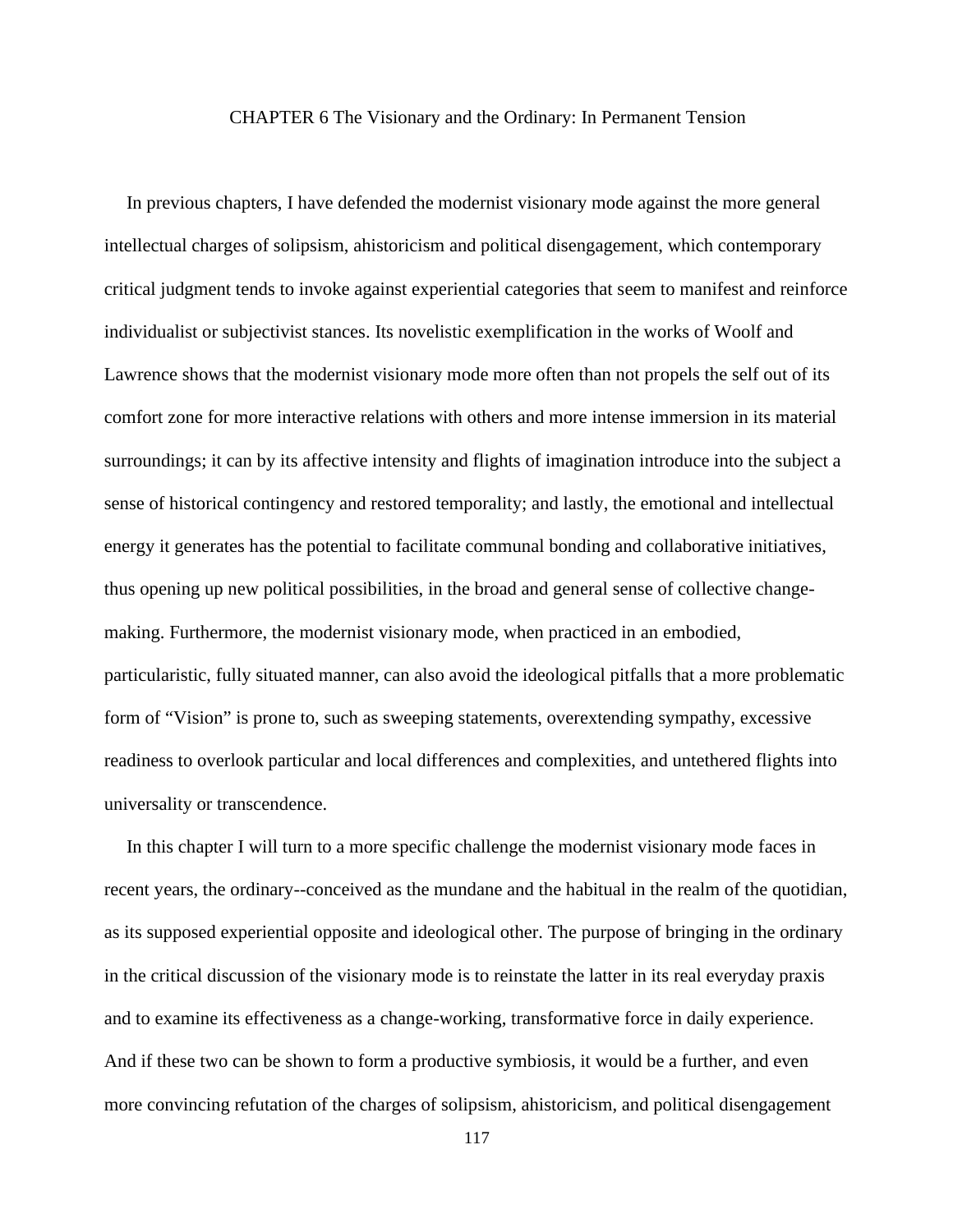previously dealt with concerning the visionary mode. The goal I attempt to accomplish here is certainly not a vindication of the visionary at the expense of the ordinary, but a reconciliation, or more appropriately, a reengagement of the two, by suggesting that they are not opposites in nature, but are joined in complementarity. Such a situated and relational understanding of the modernist visionary will lead to its increased, rather than diminished importance, in our appreciation of, and engagement with everyday life.

The recent rise of critical estimation of the ordinary can be partly explained by the rediscovery of its long-neglected virtues: its stability and comfort, its restorative and tranquility-promoting effects, its particularity and concreteness against various kinds of metaphysical or idealistic abstractness, its capaciousness as a repository of human experience. Furthermore, a gendered perspective also underlies the burgeoning interest in the ordinary. The domestic sphere of the household, the mundane task of housekeeping and daily chores had all been traditionally associated with women. The reappraisal of the ordinary as a possible rallying ground and anchoring site for women allows contemporary feminist theories to infuse the daily life with positive political possibilities.

What is notable, however, is the way studies of the ordinary very often contain an implicit critique of the visionary, the assumption being that the ordinary can prove to be more politically efficacious than the visionary. The emphasis of such studies therefore, falls very often upon an "untransformed" ordinary, as the preferred grounding of daily experience. For example, in her book *Modernism, Daily Time and Everyday Life* (2007), Bryony Randall argues that attention to daily time can be politically empowering and subversive. Facing the choice between "searching for the exceptional moment to illuminate the everyday" and "imagining the present, life now, ongoing daily time" (7), Randall, drawing on William James and Henri Bergson, opts for the latter as the focus and orientation of her study. In similar ways, Liesl Olson's *Modernism and the Ordinary*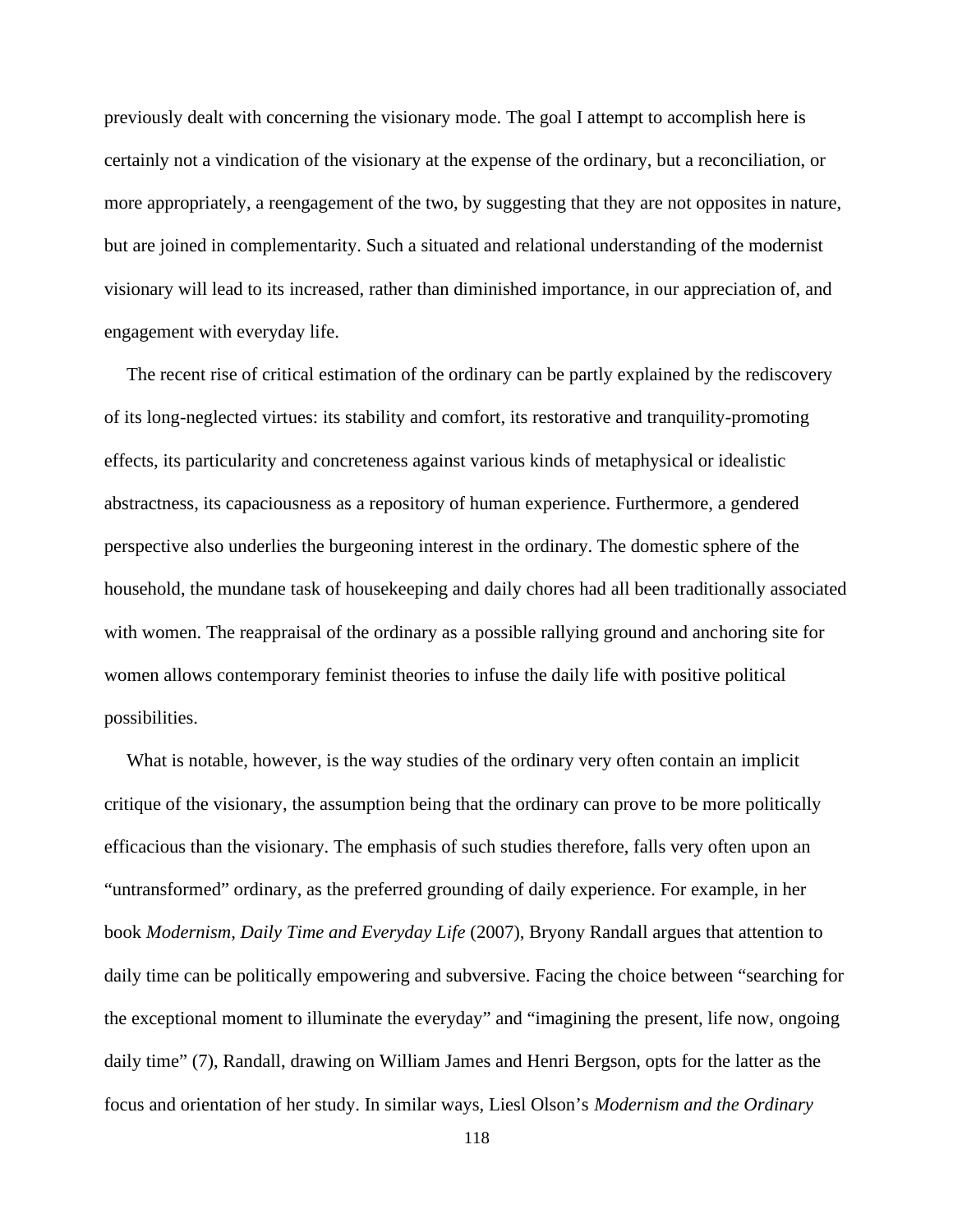(2009) argues that the conception that modernism constantly seeks to reach a transcendent realm "fundamentally obscures modernism's commitment to the ordinary, to experiences that are not heightened" (4). Lorraine Sim also takes issue with recent Marxist and feminist theoretical paradigms in studies of the everyday "which see the everyday to be, in one sense or another, a problem and in need of transformation or transcendence," and offers instead to "draw attention to the value, import and richness of the quotidian" (3).

On the whole, this valorization of the ordinary can be seen as a tactical move of self-conscious over-correction, aimed at redressing certain perceived long-held prejudices and misconceptions about the ordinary, useful in highlighting the positive potential in the ordinary, such as eluding dominant metanarratives, creating a spatiality within domesticity, or serving as a form of silent political resistance. However, it is important to point out that when this tendency goes too far, and the ordinary is presented and pursued as some kind of "final good" (Olson 4), it verges perilously close to a form of static and dualistic thinking, thus forfeiting the inherent dynamics for change contained within everyday experience. I find this critical tendency to see the ordinary as being an independent existential entity that embodies absolute values (some form of "final good") instead of strategic usefulness counter-productive, and the suggestion that the ordinary on its own offers practices, customs, spaces that can directly act as, or indirectly translate into political resistance, deeply problematic.

While the recent critical trends in modernist and cultural studies tend to favor the unheightened and untransformed ordinary, the long established studies on the critical concept of the everyday, however, have always insisted on both the transformability of the everyday, and the very necessity and imperative of transforming it. Henri Lefebvre, the arch-theorist of the everyday, believes that though the everyday under capitalist social order has undergone a process of severe fragmentation and degradation, transformative efforts in the form of a "direct critique" can still bring about a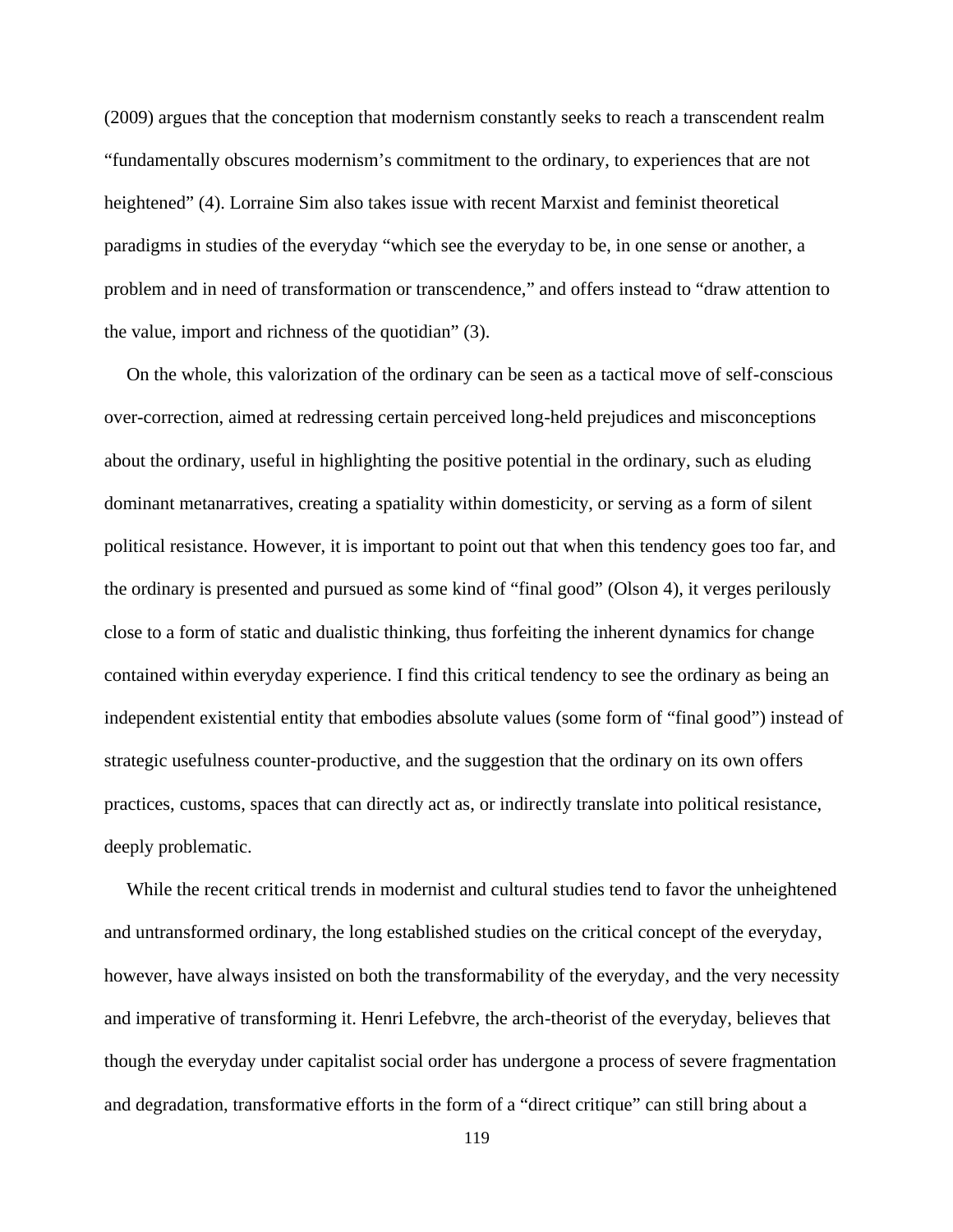"rehabilitation of everyday life, shedding new light on its positive content" (87). For proponents of the Situationist International (SI), the arrival of late capitalism reduces everyday life to a mere "spectacle," characterized by alienation and atomization. One prominent figure of the movement, Raoul Vaneigem, once declared that "the space of everyday life is encircled by every form of conditioning" (165). Therefore, there is an urgent necessity for "the concrete construction of momentary ambiences of life and their transformation into a superior passional quality" (Debord 38). Another important theorist of the everyday, Michel de Certeau, challenges the idea that the everyday is complicit in the late-capitalistic colonization of modern life, and instead emphasizes the maneuvering space within the everyday for more active and rebellious acts of transformation through the exercise of individual agency.

The emphasis on an untransformed ordinary on the one hand, and the insistence of a transformable everyday on the other, therefore, seem at loggerheads with each other at first glance. However, I suggest that we can reconcile the two seemingly contradictory stances by introducing a conceptual framework that enables us to see their fraught relations in a new light and opens up positive implications for everyday praxis. The solution I propose here hinges upon a critical differentiation of the referential confines of the two concepts, the ordinary and the everyday. Instead of using the two terms in a loosely interchangeable manner to refer to essentially the same realm of experience, I conceive them as forming a structural relation, existing in an order of hierarchical subsumption.

I take the everyday to designate the vast, various, rich manifolds of our daily experience. It constitutes the essential medium of our temporal being for experiential actualization, with all its paradoxes, contradictions, internal conflicts. It is the arena where our daily life unfolds. Defined in this way, the realm of the everyday seems very much to be encompassing all the existential aspects of being itself. However, there are two important exclusions. First, the everyday is divested of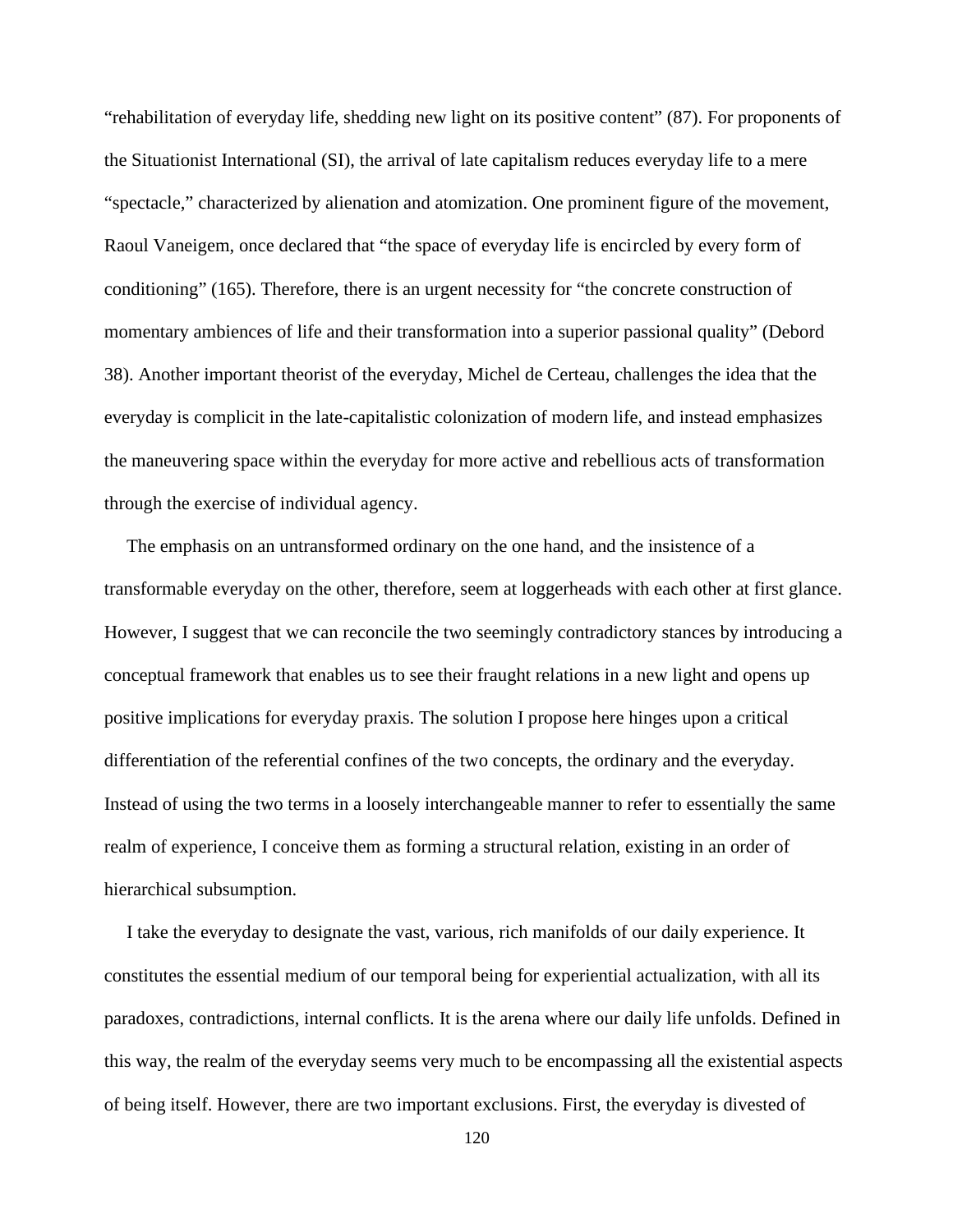those rare miraculous occurrences in a traditional sense. That is to say, it is stamped with a distinct historicity, for the everyday is not a timeless experiential category, unchanged throughout human history. Instead, it refers to the quintessential *modern* existential mode minus the divinely inspired or religious-tinted mysterious experiences. In other words, it is the lived experience of disenchanted modernity. As Rita Felski usefully sums up, the everyday is "[s]ecular because it conveys the sense of a world leached of transcendence; the everyday is everyday because it is no longer connected to the miraculous, the magical, or the sacred" (79). It is, however, important to note that while the everyday is purged of the "the *conventional* idea of miracle," as Donald Crosby calls it, it can still abound in a kind of *modern extraordinary*, for "the extraordinary, wondrous, and miraculous are made evident in the ordinary, immanent, day-to-day aspects and events of the world" (xv; italics in the original).

The second exclusion from the everyday realm has to do with the connotations of everydayness or dailiness in the concept. Its essentially commonsensical nature and contextual affiliations mean that the everyday by both definition and implication excludes certain more formalized activities occurring in realms such as art, philosophy, and science, the distinctions lying chiefly in rational and affective modality. This is by no means to say that there is no place for artistic, creative, philosophical, or scientific activities in the everyday. Quite the contrary, such activities thrive and proliferate in it. What the everyday really keeps out from its domain is the formalized and institutionalized versions of those activities—art as isolated and self-absorbed, typical of the aesthete, philosophical thinking as rarefied and scholastic, and scientific undertaking as objectivist and instrumental. The everyday engages activities from all these fields, but only and always in an embodied and contextualized manner.

While the everyday defined in this way constitutes the very medium of modern existence, the ordinary, in the definitional scheme I propose here, refers to a particular affective experiential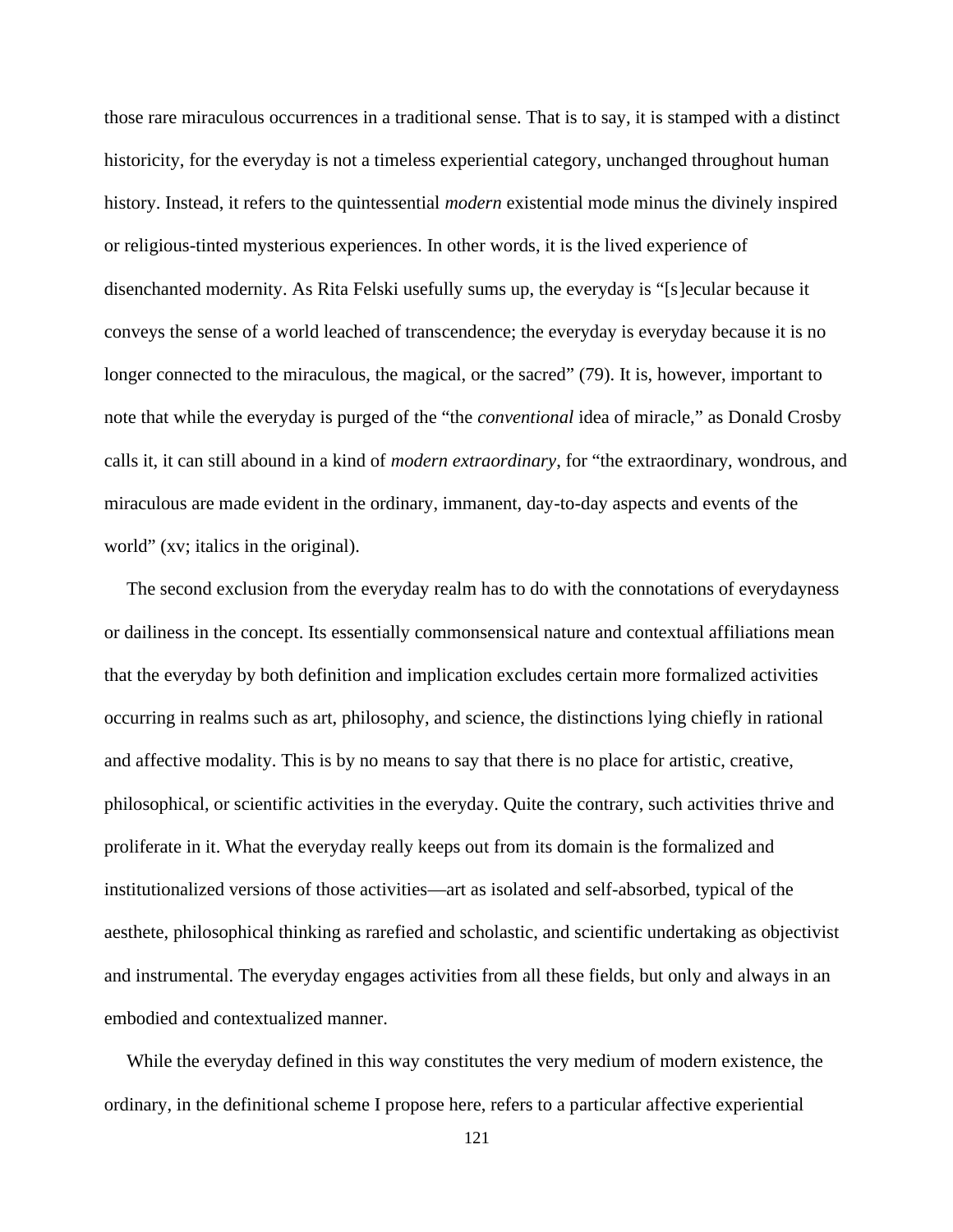mode that occurs within the realm of the everyday. For its affective and emotional index, the ordinary can be characterized by habitude, regularity, inattention, functional instrumentality, intellectual inactivity, or mental fatigue, qualities that can be either enhancing or impeding. The modern everyday experience may take the form of the ordinary, but it is only one of the two major modes, the other one being the visionary mode that complements the ordinary. The visionary mode conveys the modern extraordinary that I mentioned above, which is secular, subtle, and modest, different from the more conventional kind of the miraculous which often appears in the form of world-changing "Visions."

Therefore, the everyday realm of experience seen as a whole is composed of the ordinary and the visionary, interlocked in a dialectical structure of forward movement. Seen in this way, the everyday as our day-to-day experience can be in a state other than ordinary; it can both foment and stage visionary experiences. It is this productive or generative tension between the visionary and the ordinary that moves the everyday struggle toward self-transformation and charges the everyday terrain with potentials of imaging beyond itself. In this way, I propose a reconceptualization of the relations among the three interlinked terms, in the form of referential differentiation, making the everyday effectively subsume both the ordinary and the visionary, in order to better capture the unique, complex, and volatile mode of modern experience. This scheme of making the everyday as the ultimate realm of synthesized experience shares the spirit of Lefebvre's idea of the everyday as a totality:

Everyday life… must be defined as a totality…Everyday life is profoundly related to all activities, and encompasses them with all their differences and their conflicts; it is their meeting place, their bond, their common ground…And it is in everyday life that the sum total of relations which make the human – and every human being  $-$  a whole takes its shape and its form. (97)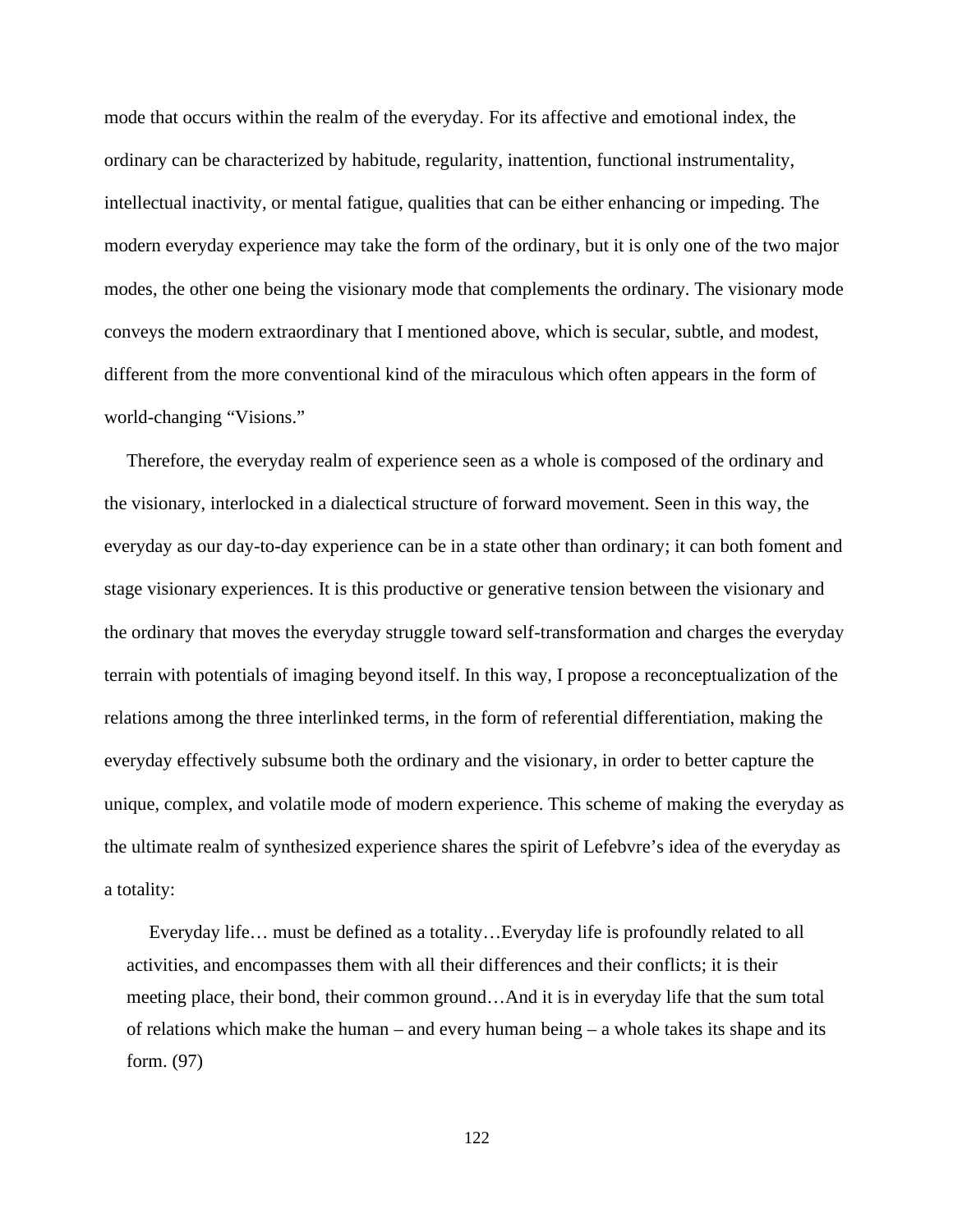For me, this new conception presents more possibilities of reconciling the visionary and the ordinary, with its implicit ontological premise that chooses to envision the everyday not as a set of rigidly defined activities, attitudes, or affects, but as an encompassing medium, an embracing locale, where contending motives and pulsations play out and move forth in a perpetual momentum towards struggle and progression. Within such a conceptual framework the visionary and the ordinary are seen to form a dynamic pair, instead of a dueling and dualistic opposition. The axis of the ordinary serves as the orienting frame of reference, the structural underpinning, and in a sense, even the arising occasion for the visionary, which is to be understood and made sense of only in relation to the material concreteness of the ordinary that gives rise to it and which it seeks to transform.

The visionary, meanwhile, does not constitute a pristine, untarnished, absolute starting point for epistemological or ontological pursuit; neither does it seek to establish an ultimate end, purpose, or destiny of utopian culmination, or furnish a panacea for all present problems. Instead, the new conceptual scheme allows us to see the embedded nature of the visionary so that we should acknowledge its very "*in medias res*" status, its mediated and mediating, contingent and transient nature, which is only made manifest if we examine it in relation to experiences of the ordinary.

Compared with the position that forces one to pick a side between an emphasis on the untransformed ordinary and an insistence upon the transformability of the everyday, this model has certain advantages: for those who privilege the untransformed ordinary, a clarification of its essential interconnections with the visionary will realign it with dynamic agents of change, underwrite it with promises of self-overcoming and transformation; for the everyday theorists, the positing of the dual nature of the ordinary and the visionary as the key constituents of the everyday provides a feasible mechanism for explaining and facilitating changes within the everyday realm itself. In a word, this model has the clarifying benefits of restoring the dialectical interchange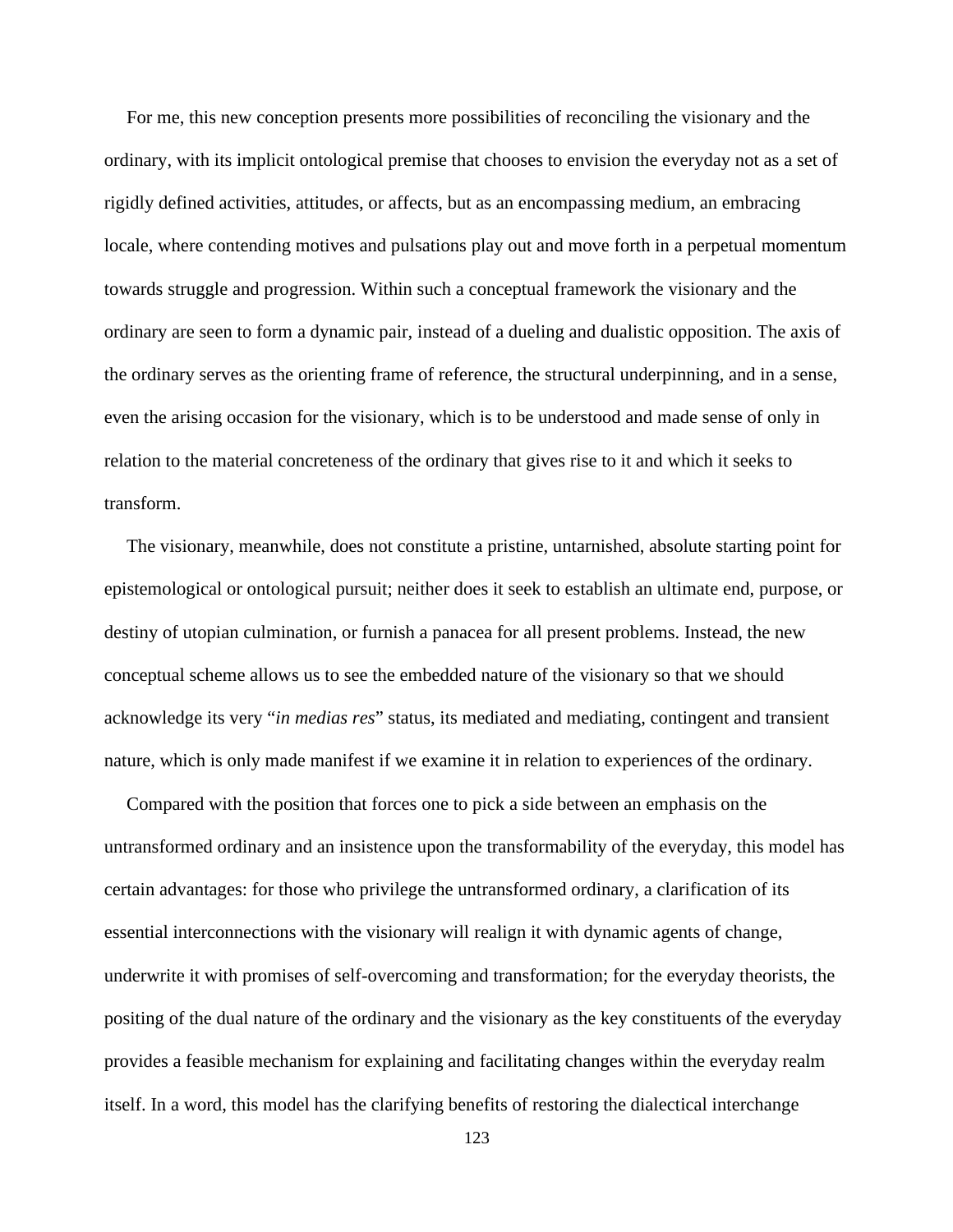between the ordinary and the visionary, thus also rejuvenating the everyday realm with inherent transformative potential.

Theorists of the everyday have always been keen to expose the untenable position of maintaining a clear boundary between the ordinary elements and the potentially transformative elements within the everyday. In fact, not only do they express few scruples in seeing the visionary and the ordinary side by side, in a kind of peaceful coexistence, but they also readily presuppose the essential role the visionary plays in critically and creatively engaging with, and continuously transforming, the ordinary. They attempt to show that if we recognize the inevitable inextricability of the two, the ordinary as lived experience is always already intertwined with the potentiality of the visionary. Dialectical and dynamic conceptions of the relation between the two can be found in numerous writers.

According to Stanley Rosen, "ordinary experience is saturated with the extraordinary. The two are not independent entities; one cannot hold the ordinary against the extraordinary like a ruler to a line or a tailor's pattern to a bolt of cloth" (10); for Michael Gardiner, "[t]he ordinary can become extraordinary not by eclipsing the everyday, or imagining we can arbitrarily leap beyond it to some 'higher' level of cognition or action, but by fully appropriating and activating the possibilities that lie hidden, and typically repressed, within it" (6); Lisi Schoenbach, drawing on John Dewey, insists that "neither habit nor shock on its own is sufficient for meaningful change" and argues therefore for "an ongoing relationship between them" (31); in a recent collection of essays on the ordinary and the extraordinary in early modern England the editors take the aim of the collection as illustrating how the two "each informed the other and thus to demonstrate that any characterisation of the normative, indeed the concept of 'everyday life' is itself essentially unstable" and should be "the subject of constant renegotiation" (McShane and Walker 4); and finally the philosopher Stanley Cavell, one of whose major theoretical concerns is to reveal "the extraordinary of the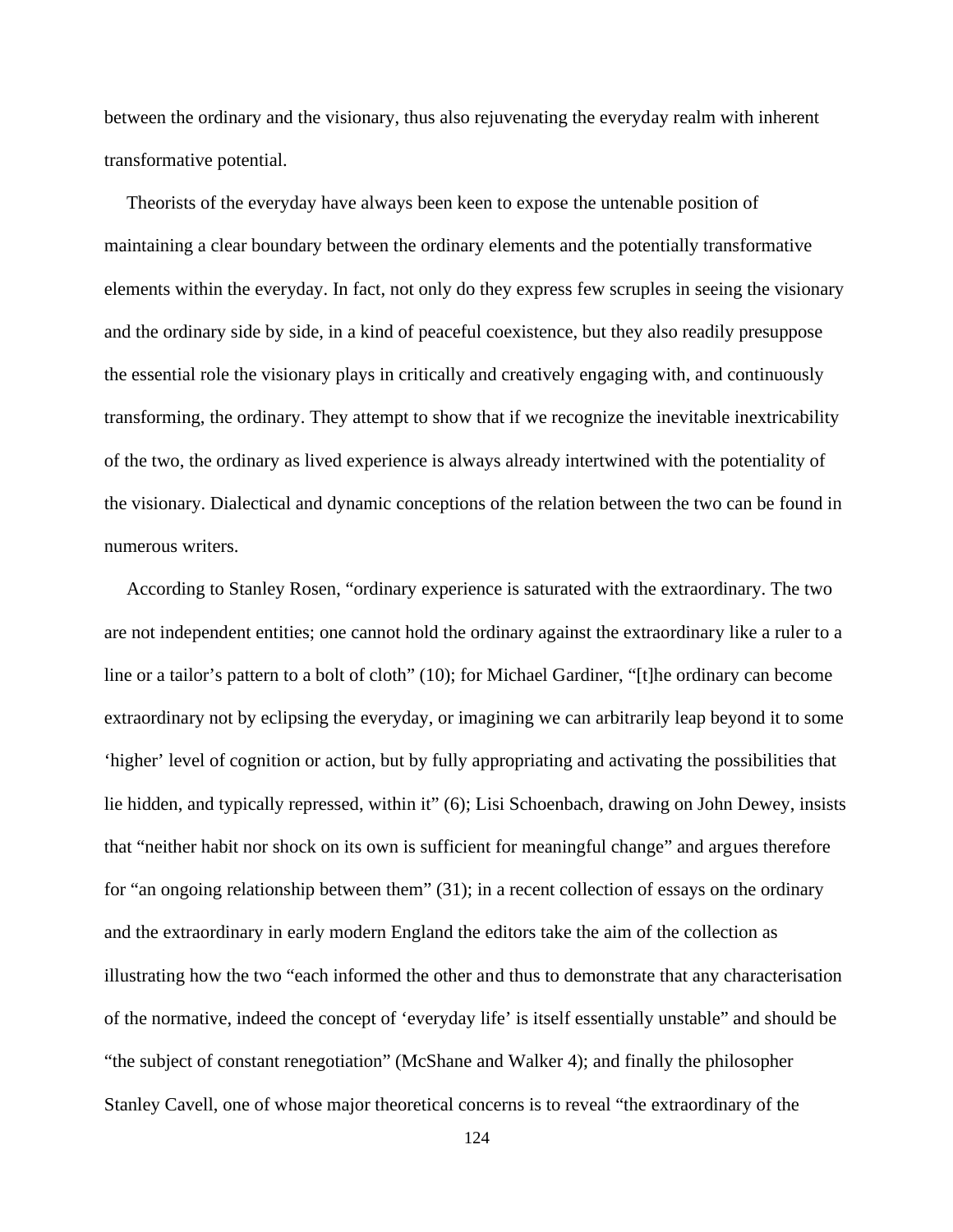ordinary" (24; and see his essay on Beckett's *Endgame*), once described his philosophical task as one of outlining how the human experience is "inherently strange, say unstable, its quotidian as forever fantastic" (154). To sum up then, the very "transformability" of everyday life, whether it presents itself as radically revolutionary, or as a more modest tactic of resistance, is a starting premise, a grounding assumption, for many theorists of the everyday.

If we can recognize the amorphous and permeable boundaries and confines within the everyday, we'll be able to grasp its "messy," therefore, complex and generative nature, and to tap into the subversive and transformative energies that certain of its elements possess. Thus, the everyday is not characterized or defined by its routinized "ordinariness," but already harbors recalcitrant agents that can be turned against itself in a moment of radically fracturing. The everyday is charged with dynamism and momentum, instead of stasis and fixture.

More importantly, such a relational, dialectical, dynamic, and procedural understanding of the relation between the visionary and the ordinary stays true to what the modernist novelists in this study have evidenced in their works. The novels discussed so far all implicitly refuse an antithetical conception, a dramatized opposition between the two realms of experience, but as a rule transition seamlessly and alternate effortlessly from one to the other, with a kind of natural modulation that closely imitates the real-life interpenetration of the two. In their novelistic embodiment, the interaction of the two exemplifies a pattern that emulates authentic lived experience.

The often raised objection against the visionary mode by those who insist upon the superiority or effectiveness of the ordinary is that for those characters who are privileged with special moments, deeply felt insights, the elevated state is likely to desensitize them in their reaction to and interaction with ordinary experience of the everyday, making them less willing or ready to engage with daily transactions, mundane tasks, or undramatic communications with others.

However, based upon my exploration of typical visionary moments in Woolf and Lawrence, I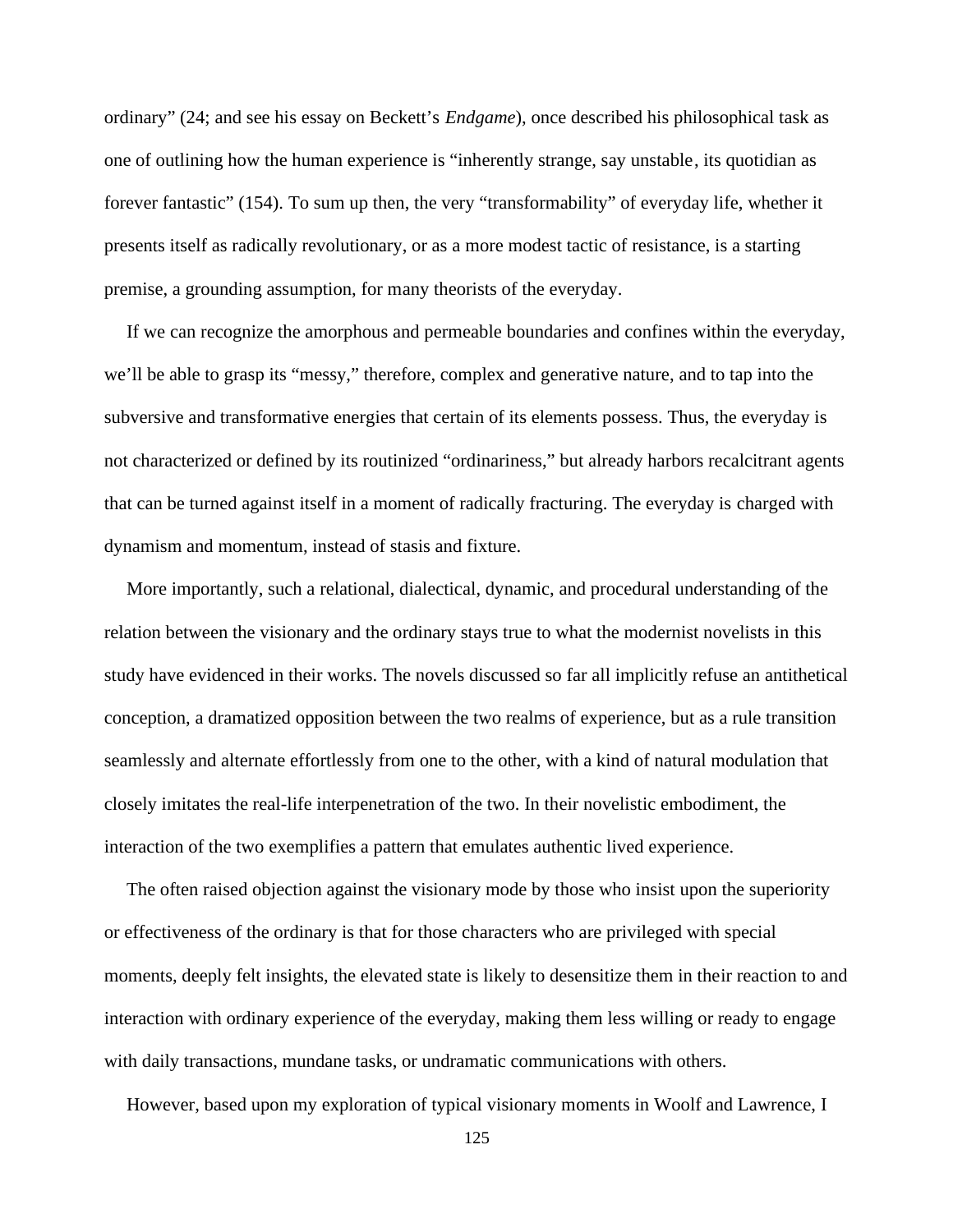believe the opposite is true--that those who have experienced the visionary moment usually return to their daily life and ordinary proceedings, challenged, reoriented, changed, equipped with new perspectives, and more ready to engage with others to work together towards meaningful changes. Therefore, a fruitful symbiosis and productive relationship between the visionary and the ordinary can result in a more *sensitized* take on everyday life and a strengthened habit of reflection and introspection.

In *Mrs. Dalloway*, despite my previous exclusive focus on her visionary moments, Clarissa Dalloway is equally characterized and defined by her immersion and interest in the ordinary, her implicit trust and supreme confidence in the everyday life. Her faith in the ordinary undergoes a significant change after her climactic revelatory experience triggered by the news of Septimus's death, but in a positive way—it only deepens her understanding of her daily rhythms of peaceful undertaking ("He made her feel the beauty. He made her feel the fun."182), and her appreciation of imperceptible kindness and support imparted by the daily presence of her husband Richard ("…quite often if Richard had not been there reading the Times, so that she could crouch like a bird and gradually revive… she must have perished" 180), without reducing Septimus's tragedy to a mere necessary sacrifice to life or a case of surrogate suicide (as Woolf had originally entertained in her initial design of the novel).

*The Years* presents a slightly different case. On the textual level, there is a seeming imbalance between the visionary and the ordinary, with the latter in the form of chronicled mundaneness almost ruling supreme. The novel seems to be dominated by the undramatic unfolding of daily transactions, regular undertakings, fortuitous and uninspiring incidents, uneventful passage of time, all laboriously detailed, with only rare occasions of momentary visionary relief. Despite the disproportion between the two kinds of experience in the novel as a whole, in the last section, "Present Day," where the visionary experiences of three main characters take place, the casual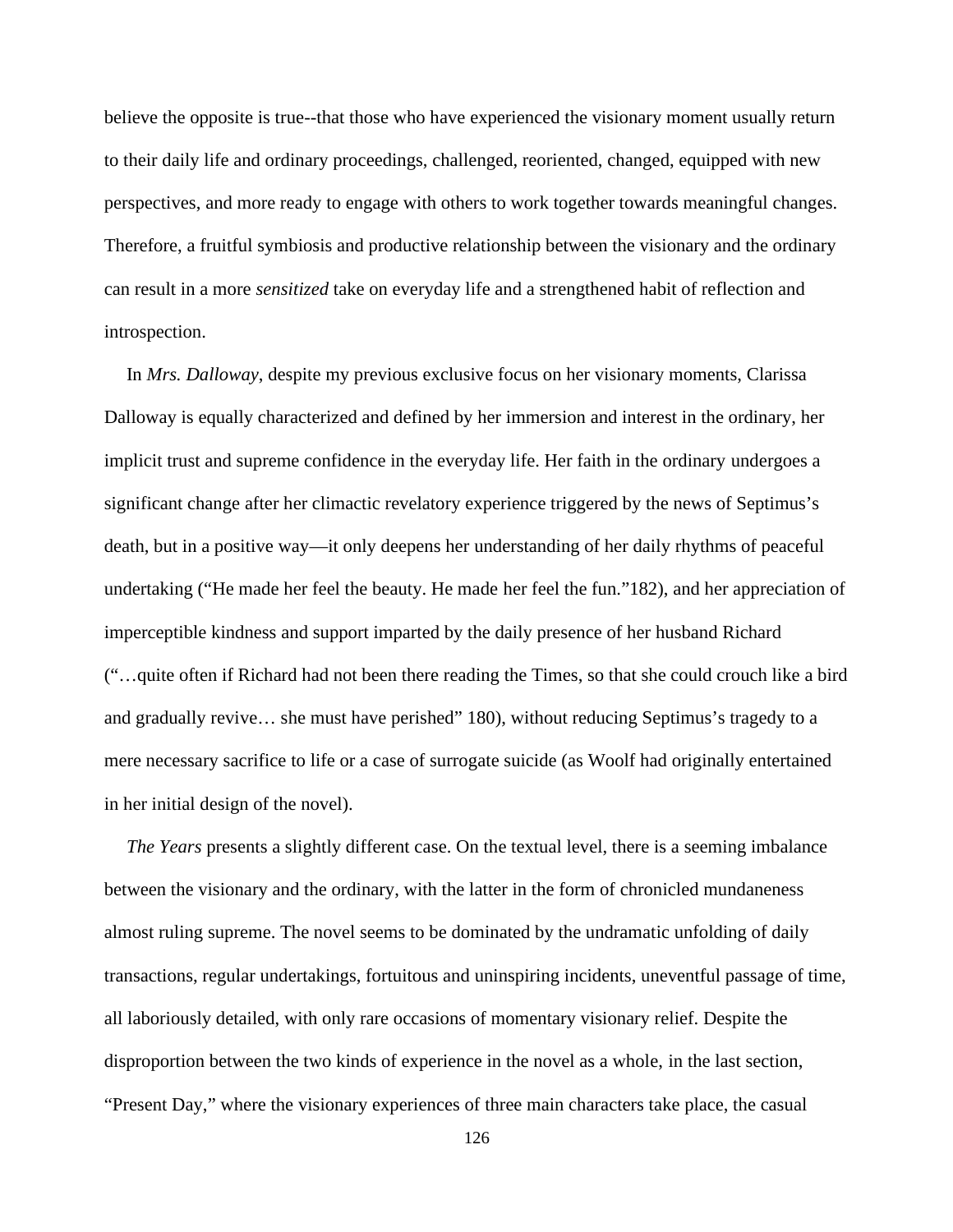ambience of an ordinary day and the seemingly desultory activities of various sets of characters set the stage that ushers in those extraordinary flights of imagination occurring later, and also stand at the receiving end for the transformative energies generated through the visionary moments.

The visionary reveries of the three characters happen right in the midst of this ordinary setting the mood and manner of their association at the evening party is simply a natural continuation of their diurnal interaction. The visionary moments of the three characters, though all directed at and devoted to the tangible possibilities of a realm of the imaginary, take place exactly when they are engaging with their friends and relatives in formulaic greetings and small talks, performing social routines and observing etiquette, carrying themselves in a manner and at a setting that is for them nothing out of the ordinary. And already inscribed within those intervened moments, are motives, intentions, impulses that will gradually slow down to a more moderate tempo and eventually translate into the ordinary pace of life.

In *The Rainbow*, a fruitful engagement between the visionary and the ordinary may be said to be on full display. Will, the protagonist of the Lincoln Cathedral visionary initiation, bears the weight of the spiritual consequences of the event well into his daily life. The sacred art of old church reparation to which he is previously devoted as a sign of his religious enthusiasm, is reemployed in a new context after its crumbling demise in the Lincoln Cathedral episode, transferred into an everyday setting and changed into the forms of carpentry, joinery, and wood-carving. He even goes out to give handicraft classes and workshops at schools. The destructively constructive visionary experience of losing one's belief in a religious absolute forces Will to begin his painful process of reengaging with daily life--the concrete, material, particular present that stubbornly refuses to be used merely as a stepping stone for lofty spiritual ascension, but persistently asks to be taken as what it truly and simply is, in its ordinariness and utility, as a joining together of human labor and pleasure, through the literally hands-on process of imbuing work with meaning.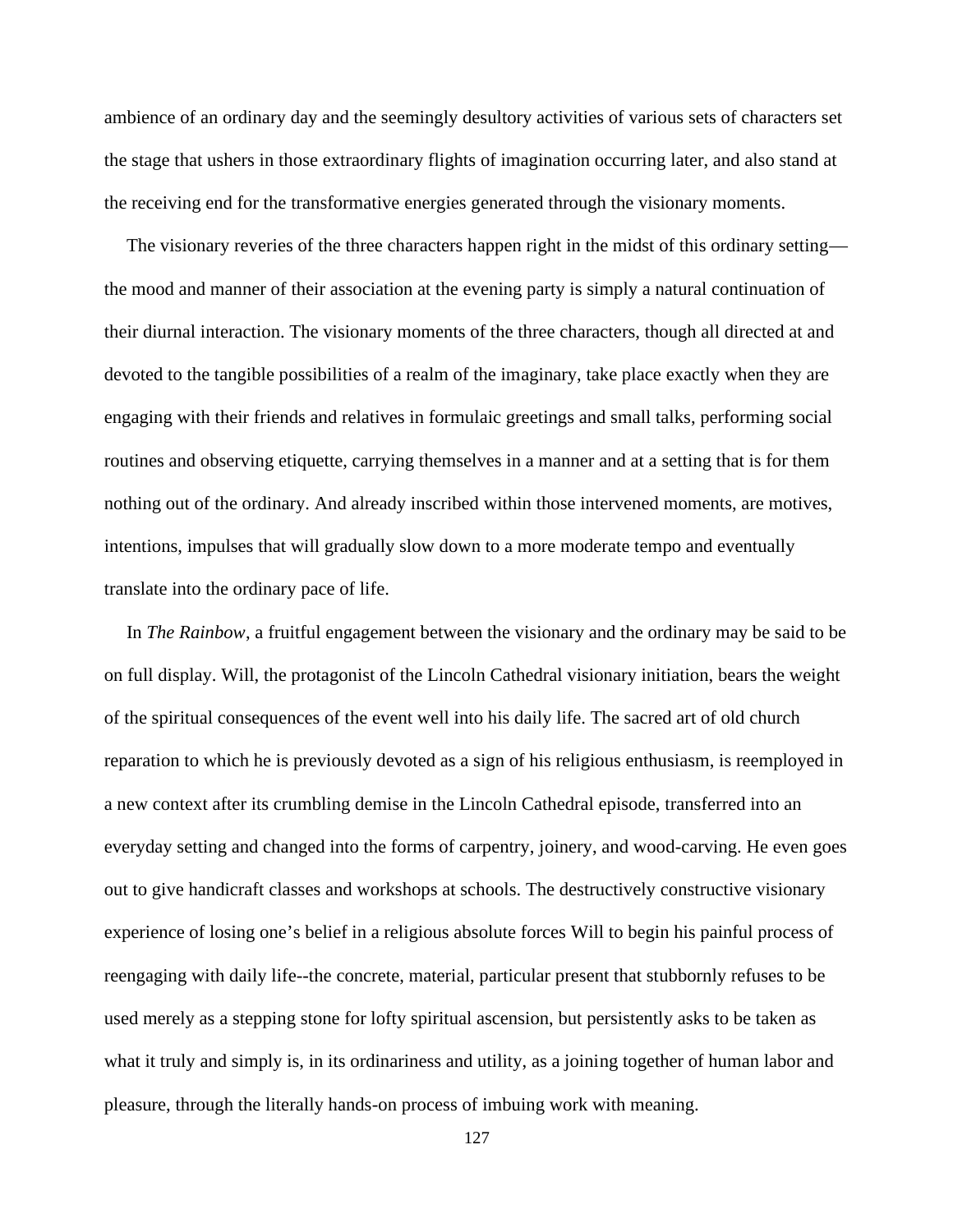In Ursula's case, a direct link can be detected between her daily experiences as a school mistress and her subsequent visionary moment in the laboratory episode. In the chapter "The Man's World" Ursula goes to teach at Mr. Harby's school. The pedagogical model of the school is essentially that of the M'Choakumchilds' in Dickens's *Hard Times*, where children are regarded as little more than automatic information storage units, to be fed with factoids—in other words, the standard understanding of human nature in materialist and mechanist philosophy. Ursula's daily grind at the school constantly chafes her lively and sensitive imagination, prompting her to call into question the ethical and existential implications of her teaching practices. This daily immersion in the ordinary plays a significant role in Ursula's revelatory insight and passionate reaction in the laboratory episode, where the doctrines implied in the mechanist philosophy espoused by Dr. Frankstone are essentially the same as those informing the practices at Mr. Harby's school. Ursula's vehement refusal of the mechanistic outlook during the laboratory episode resonates with her earlier revulsion against a passive behavioral conception of human nature at school and is prefigured by her detestation of the pedagogical presumptions in her daily duties as a school mistress.

The above examples in Woolf and Lawrence's novels demonstrate repeatedly that there is a productive and continuous exchange between the ordinary and the visionary, and for those who have undergone a visionary moment, what ensues the experience is more likely to be a sharpened awareness of, and deepened engagement with daily life, rather than an act of distancing away from it. The impression that visionary elevation of consciousness will desensitize the mind towards the everyday turns out to be wrong because the modernist visionary, unlike its predecessor, the otherworldly-oriented religious and mystical "vision," is firmly and inextricably enmeshed in *this* world, in the daily stream of experiential pulsations. It is during the repeated encounters with the ordinary, and with the ceaseless self-readjustments that such encounters set in motion, that the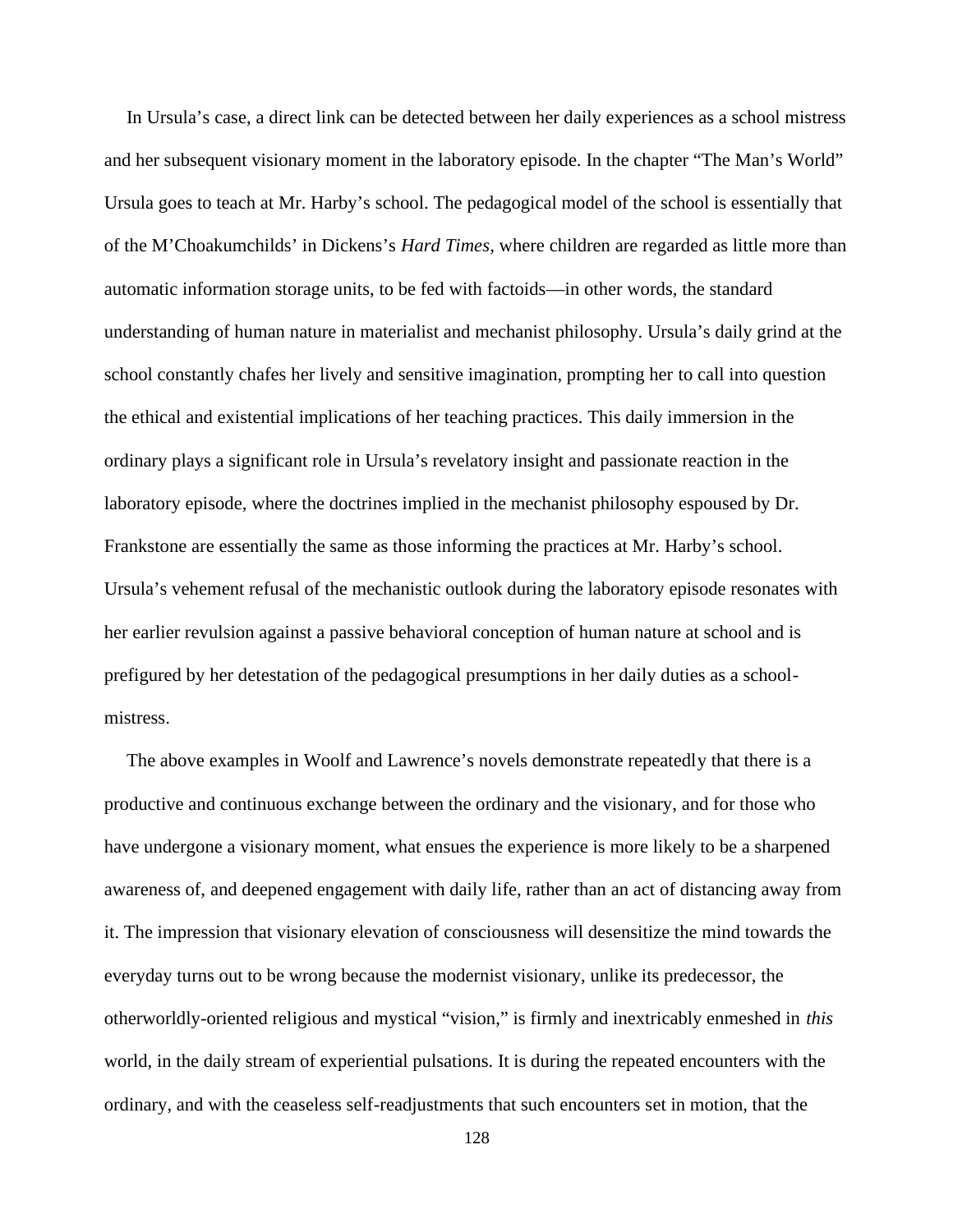modern individual comes across, from time to time, an intensified affective surge that sheds a new light upon the familiar and the habitual. Moreover, the transformed state of the individual will eventually, inevitably subside, and return to the normal ordinary state. As Stanley Rosen puts it, "ordinary experience is ordinal; it regulates the transformative disruptions because it continues to function as their matrix and womb" (295).

In addition to Woolf and Lawrence, another modernist, James Joyce presents an alternative mode in which the visionary and the ordinary form a particular concord of interconnection and coexistence, counterbalancing and reinforcing each other within a rich, coherent, complex experiential stream. What distinguishes Joyce's model is that within it the ordinary and the visionary are not contained in a single character's elevated self-awareness of their transformative experience. Instead, in *A Portrait of the Artist as a Young Man*, the visionary experience of the protagonist Stephen Dedalus is checked and chastened by the omniscient but only discreet presence of the narrator, who uses deliberately ironic, deflational, anti-climactic interpolated passages to offset and contrast with the preceding self-glorified epiphanic moments of Stephen Dedalus; and in *Ulysses*, though the criterion of the visionary mode I set earlier, i.e. the embodiment of the moment within coherently represented, interiorized individual experiences, still holds true, the visionary and the ordinary are embodied separately, in two distinctly different characters, Stephen Dedalus and Leopold Bloom.

In this way, it seems that in both *A Portrait* and *Ulysses*, the author, or the narrative voice is withholding something from the characters endowed with visionary capacities, using them as forming part of a larger signifying pattern with symbolic intentions. And the message thus implied appears to be that the visionary is essentially, or merely one side of the story, and if unchecked and uncomplemented by the quality of ordinary commonsensicalness (which is arguably the more reliable the two), will soon lend itself to ridicule and become a ready target of satire.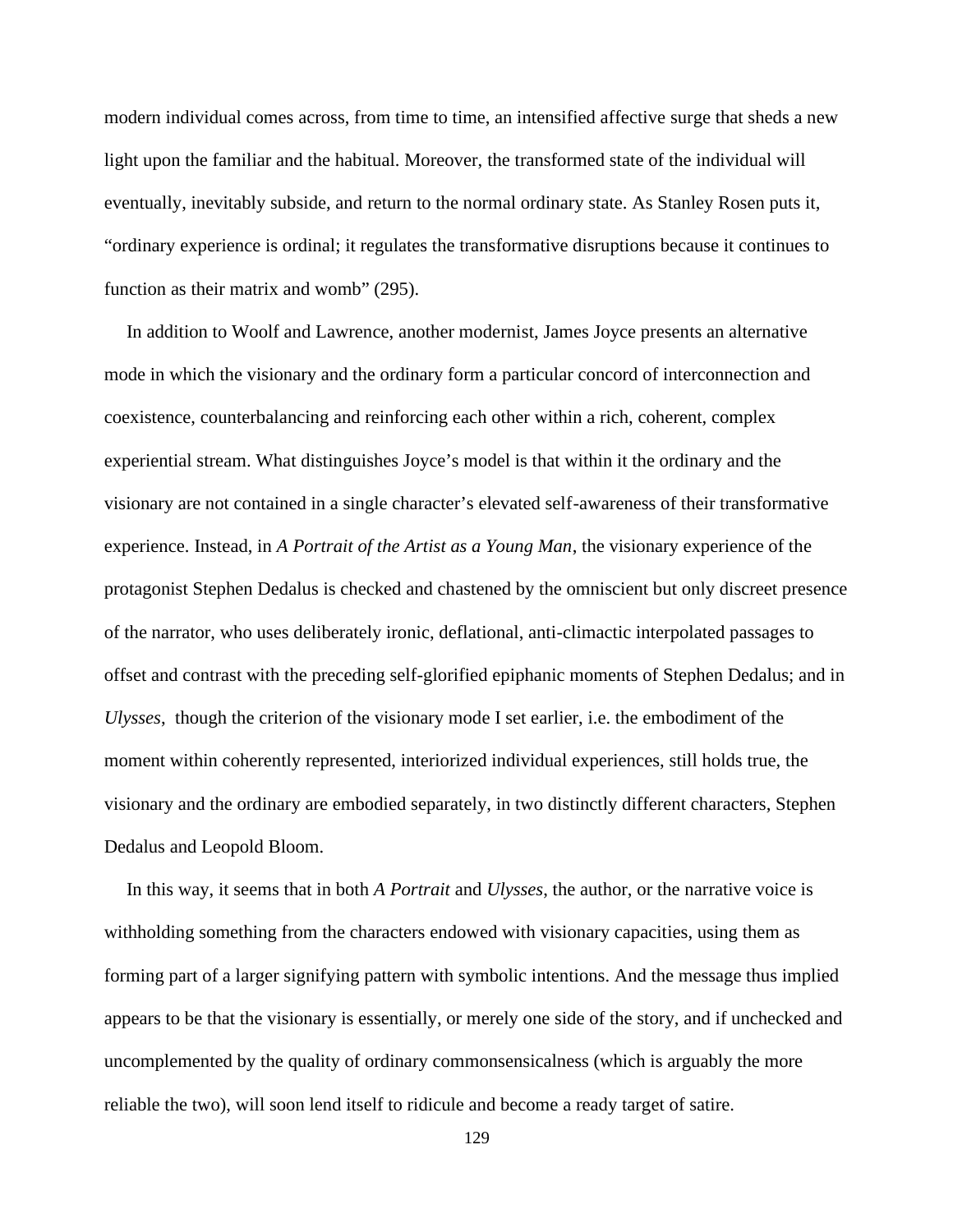Since Joyce dispenses with the one-character embodiment of both the ordinary and the visionary but retains the alternating rhythm between them, the effect is not heightened self-reflexivity within one individual, but a deliberate contrast between two distinct existential modalities, which function as check-and-balance for each other. In a way, Joyce's presentation of the alternating impulses of the visionary and the ordinary can be seen as incarnated within an overarching "textual consciousness," or authorial design that is not identical with, but comparable to, the kind of experiential coherence and immediacy that particular characters exhibit during their visionary moments in Lawrence and Woolf.

A brief recapitulation of my argument in this chapter so far: I set out to examine the theoretical impact of recent "ordinary" studies on my reevaluation of the visionary mode. I do not take issue so much with those critical efforts to emphasize the reassuring, comforting, anchoring (and even boring) affects to be gleaned from the ordinary, as with the often tacit neglect and understatement, or even obfuscation and denigration, of the real dialectical nature of the relation between the ordinary and the visionary. This propensity tends to mislead one into seeing visionary descriptions as merely a symptom, a sign of telling flaw, an erstwhile illusionary habit of mind, or the mere product of a particular kind of verbal, rhetorical effect, residue from an older religious tradition all usual objections to the visionary mode that exponents of the ordinary regularly raise. Yet, it should be clear by now that any forms of fixation upon the ordinary is in even more grave danger—of reducing it to a stasis, a deceptive realm of experience that, despite its limited value as a temporary tactic, or sheltering retreat, may potentially impede the continuous transformation and evolvement of the everyday experience by depriving it of dynamic energies.

Therefore, I propose a dialectical conception of the two experiential categories, with both subsumed within the general realm of the everyday. Conceived in this way, the visionary can actualize its full transformative potentials while firmly grounded in meaningful daily experience,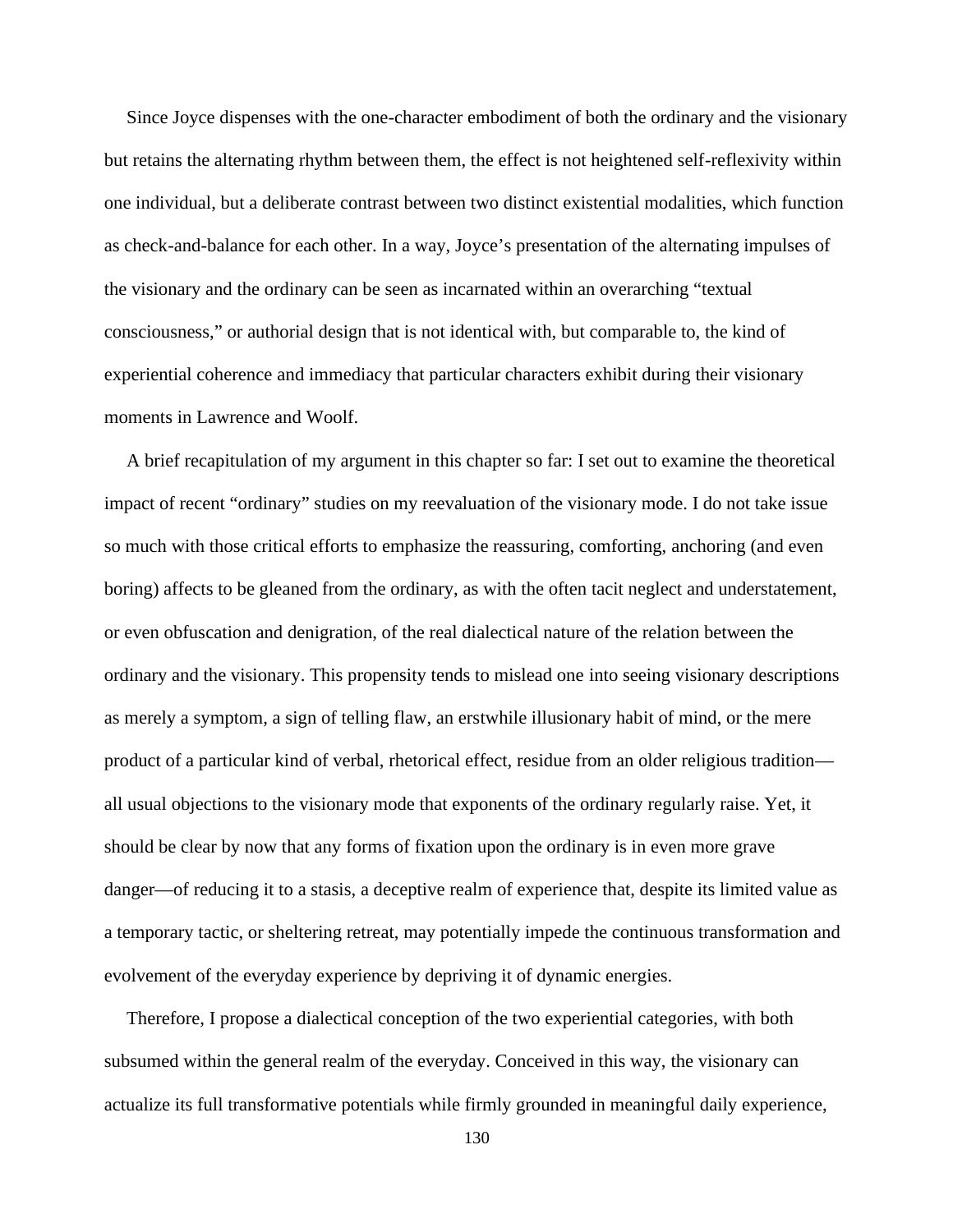and the ordinary can recover its inherent possibilities for permutation and evolvement. Fully embedded in everyday experience, the visionary mode can stand as a strategizing option to precipitate ideological demystification, or serve as a springboard to mid-wife intellectual illumination, but above all, it can act as a constant, daily reminder that in the present environment of cluttered intellectual landscape, oversaturated informational bombardment, and fiercely disputed cultural and political discursive space, we are in urgent need of daily critical reflection and deep introspective renewal and readjustment, conducted through the test of lived experience. And seizing upon those sudden, seemingly fortuitous inroads into our awareness, those moments of incongruous, jangling discordance, of jarring, unsettling intimations and feelings, which the visionary mode delivers, can be an effective way of achieving that end.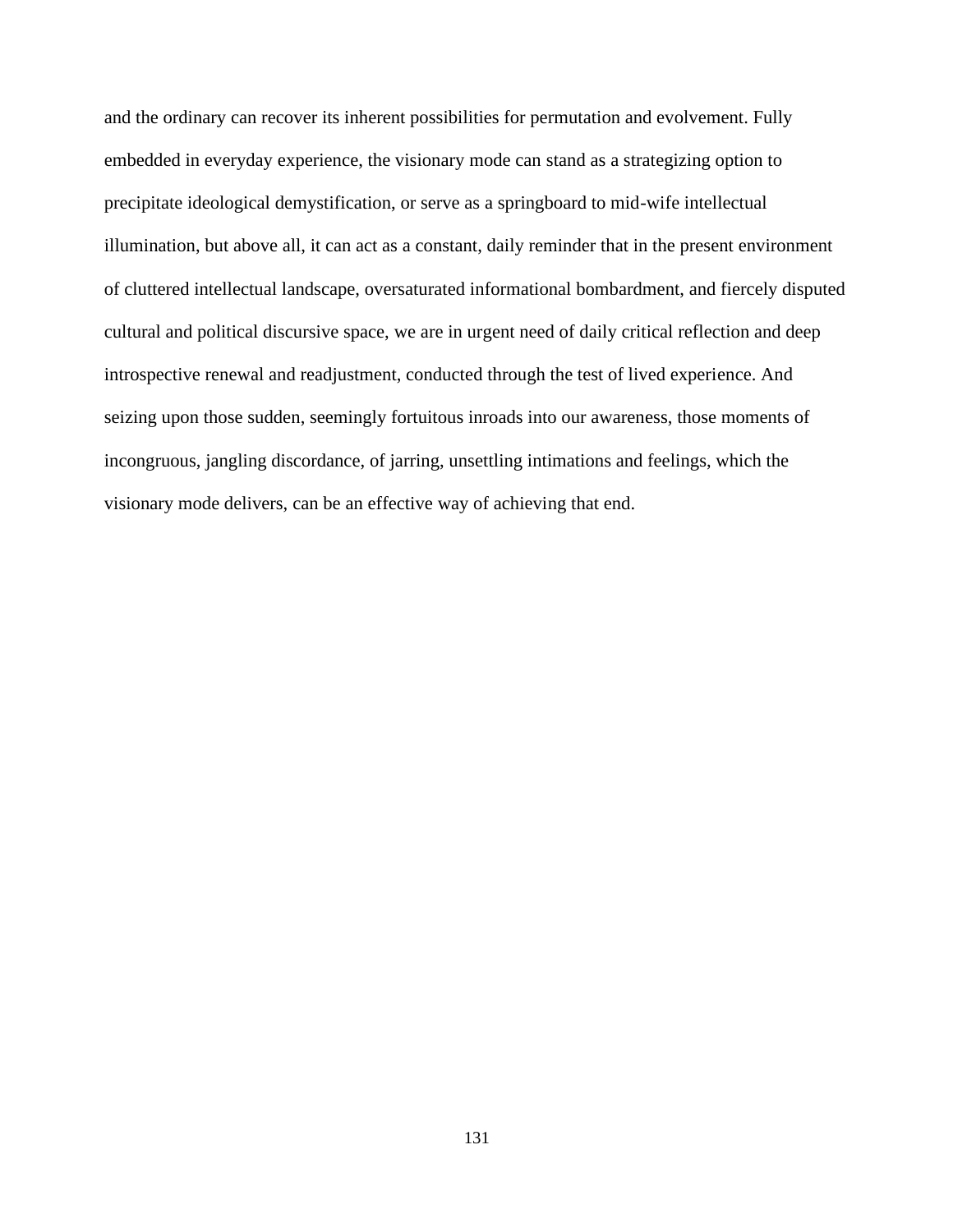### Works Cited

- Abel, Elizabeth. "Narrative Structure(s) and Female Development: The Case of Mrs. Dalloway." *The Voyage In: Fictions of Female Development*. Eds. Elizabeth Abel, Marianne Hirsch, and Elizabeth Langland. Hanover: UP of New England, 1983, 161-85.
- Allen, James Sloan. "Mrs. Dalloway and the Ethics of Civility." *The Sewanee Review* 107.4 (1999): 586-594.
- Altieri, Charles. *Postmodernisms Now: Essays on Contemporaneity in the Arts.* State College: Pennsylvania State UP, 1998.
- Balbert, Peter, *D. H. Lawrence and the Phallic Imagination: Essays on Sexual Identity and Feminist Misreading*. Basingstoke: Macmillan, 1989.
- Balbert, Peter and Phillip L. Marcus, eds, *D. H. Lawrence: A Centenary Consideration*. Ithaca, NY: Cornell UP, 1985.
- Bazin, Nancy topping. *Virginia Woolf' and the Androgynous Vision*. New Brunswick, N.J.: Rutgers UP 1973.
- Becket, Fiona. *D. H. Lawrence: The Thinker as Poet*. London and New York: Macmillan, 1997. ———. *The Complete Critical Guide to D.H. Lawrence*. London/New York: Routledge, 2002.
- Beja, Morris. *Epiphany in the Modern Novel*. London: Peter Owen, 1971.
- Bell, Michael, *D. H. Lawrence: Language and Being*. Cambridge: Cambridge UP, 1992.
- Bentley, Michael. "Lawrence's Political Thought: Some English Contexts, 1906-19." *D. H. Lawrence: New Studies*. Ed. Christopher Heywood. Basingstoke: Macmillan 1987, 59-83.
- Berman, Jessica Schiff. *Modernist Commitments: Ethics, Politics, and Transnational Modernism,*
	- New York: Columbia UP, 2011.
- Blair, Emily. *Virginia Woolf and the Nineteenth-Century Domestic Novel*. Albany: State University of New York P, 2007.
- Bond, Candis E. "Remapping Female Subjectivity in *Mrs. Dalloway*: Scenic Memory and Woolf's 'Bye-Street' Aesthetic." *Woolf Studies Annual* 23 (2017): 63-82.
- Booth, Howard J., ed., *New D. H. Lawrence*. Manchester: Manchester UP, 2009.
- Bowen, Elizabeth. *Afterthought: Pieces About Writing*. New York: Longmans, 1962, 114-43.
- Bowen, Zack. "Joyce and the Epiphany Concept: A New Approach." *Journal of Modern Literature* 9.1 (1981/82): 103-114.
- Bradshaw, David and Ian Blyth. "Introduction." *The Shakespeare Head Press Edition of The*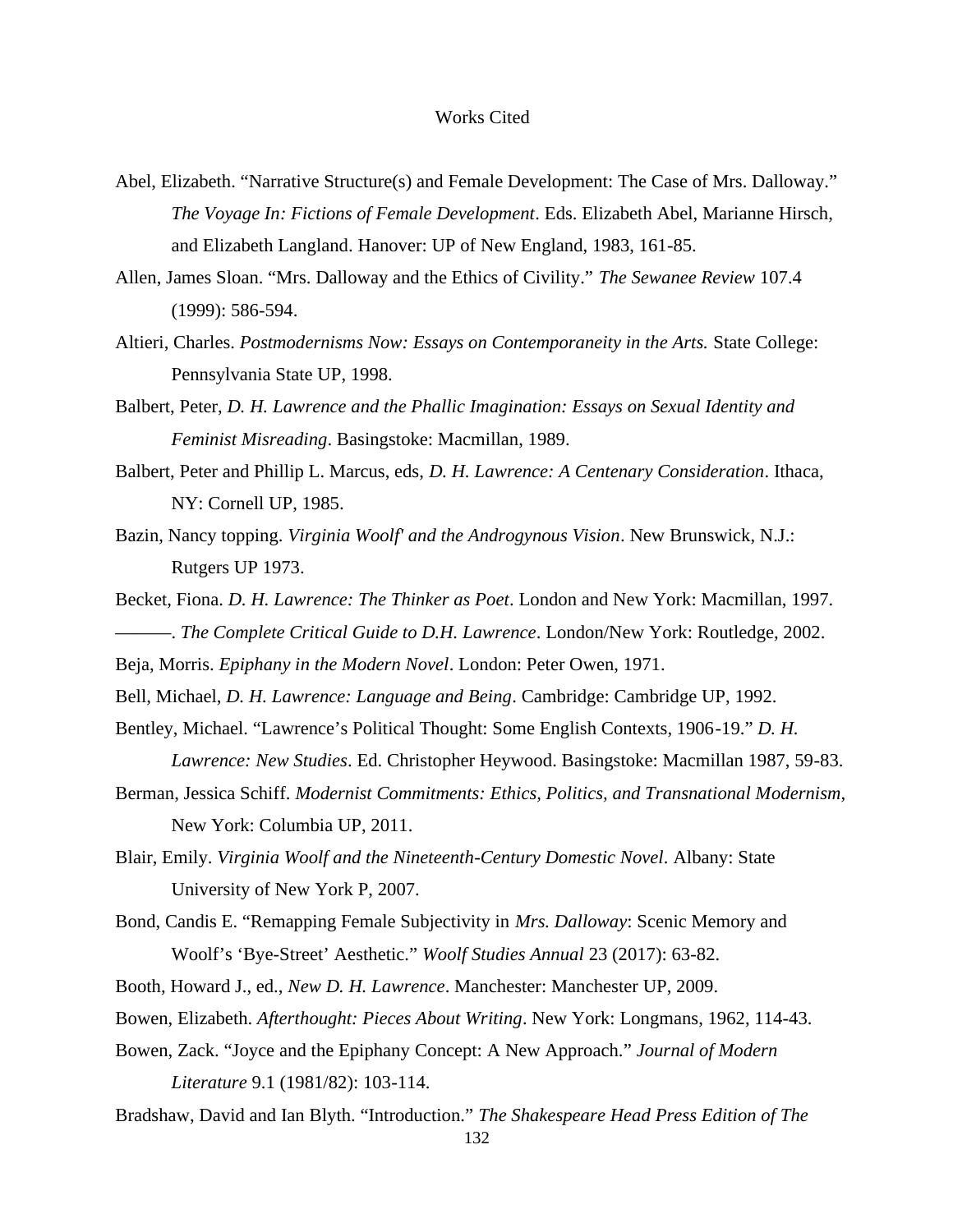*Years*. Eds. David Bradshaw and Ian Blyth. Hoboken, NJ: Wiley-Blackwell, 2012.

- Briggs, Julia. *Reading Virginia Woolf*. Edinburgh: Edinburgh UP, 2006.
- Burgess, Anthony. *Flame Into Being.* London: Heinemann, 1985.

Calinescu, Matei. *Five Faces of Modernity*. Durham: Duke UP, 1987.

- Casey, Simon. *Naked Liberty and the World of Desire: Elements of Anarchism in the Work of D. H. Lawrence*. New York: Routledge, 2006
- Caughie, Pamela. *Virginia Woolf and Postmodernism: Literature in Quest and Question of Itself*. Urbana: U of Illinois P, 1991.
- Cavell, Stanley. *In Quest of the Ordinary: Lines of Skepticism and Romanticism*. Chicago: The U of Chicago P, 1988.
- Clarke, Colin, *River of Dissolution: D. H. Lawrence and English Romanticism*. London: Routledge and Kegan Paul, 1969.
- Comstock, Margaret. "The Loudspeaker and the Human Voice: Politics and the Form of *The Years*." *Bulletin of the New York Public Library* 80.2 (1977): 252–75.
- Conrad, Joseph. *The Nigger of the "Narcissus."* New York: W. W. Norton & Company, Inc., 1979.
- ———. *Lord Jim*. New York: Oxford UP, 2008.
- Crosby, Donald A. *The Extraordinary in the Ordinary: Seven Types of Everyday Miracle*. Albany: SUNY UP, 2017.
- Cuddy-Keane, Melba. "Virginia Woolf and Cohabiting Communities." *Modernist Communities across Cultures and Media*. Ed(s). Caroline Pol-lentier and Sarah Wilson. Gainesville: UP of Florida, 2019, 90-106.
- ———. "The Politics of Comic Modes in Virginia Woolf's *Between the Acts.*" *PMLA* 105.2 (1990): 273–85.
- Daleski, H. M. "The First and Second Generation." *Twentieth-Century Interpretations of The Rainbow*. Ed. Mark Kinkead-Weekes. Upper Saddle River, NJ: Prentice-Hall, 1971, 33- 57.
- Davis, Thomas S. "The Historical Novel at History's End: Virginia Woolf's *The Years.*" *Twentieth Century Literature* 60.1 (2014): 1-26.
- Debord, Guy. "Report on the Construction of Situations." *Situationist International Anthology.* Rev. Ed. Ken Knabb. Berkeley: Bureau of Public Secrets, 2006.
- De Certeau, Michel. *The Practice of Everyday Life.* Trans. Steven F. Rendall. Berkeley: U of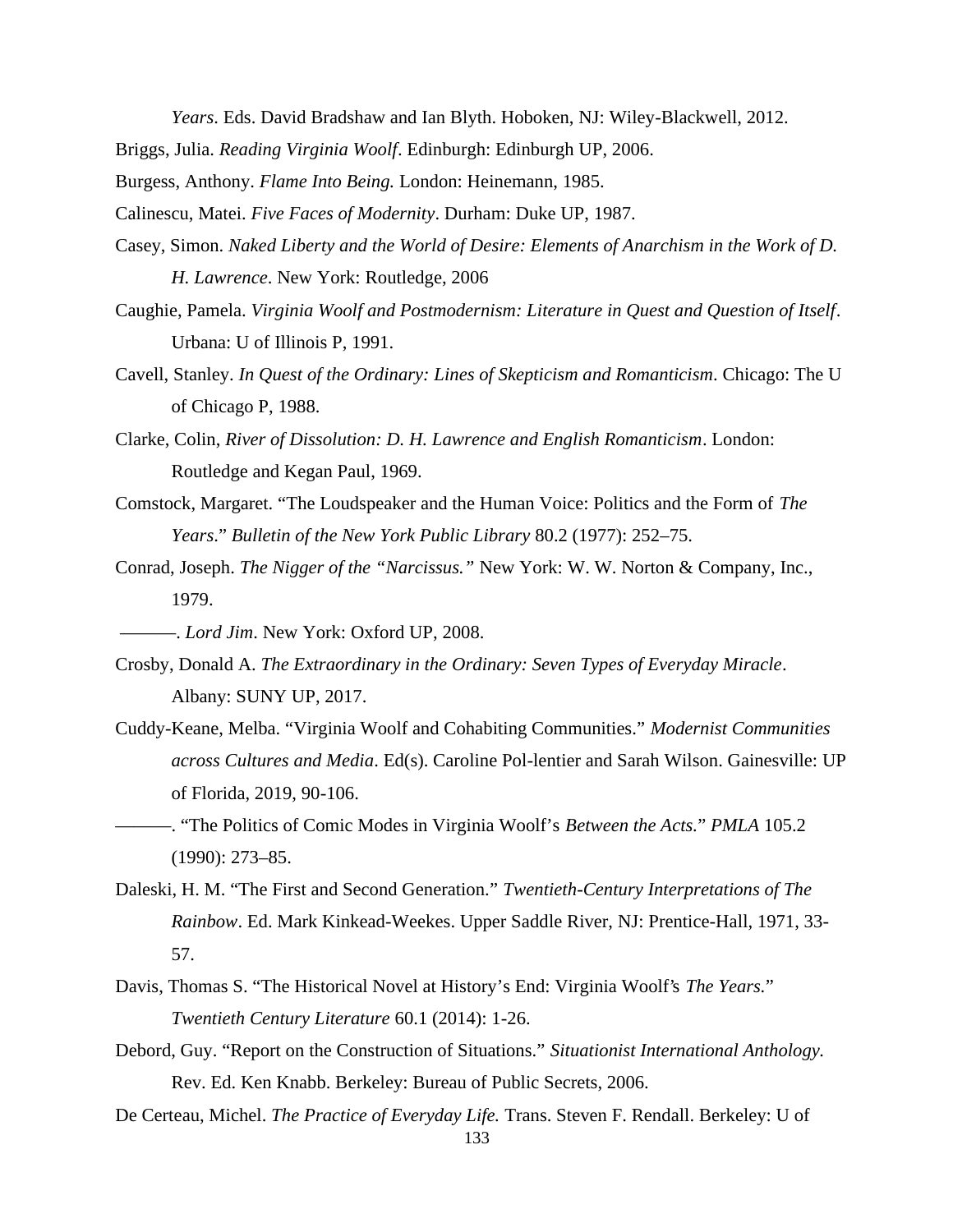California P, 1984.

- DeMeester, Karen. "Trauma and Recovery in Virginia Woolf's *Mrs. Dalloway*." *Modern Fiction Studies* 44.3 (1998): 649-673.
- DiBattista, Maria. *Virginia Woolf's Major Novels: The Fables of Anon.* London: Yale UP, 1980. ———. *Imagining Virginia Woolf: An Experiment in Critical Biography*. Princeton: Princeton UP, 2009.
- Dubino, Jeanne. ed. *Virginia Woolf and the Literary Marketplace*. Basingstoke: Palgrave Macmillan, 2010.
- Ebbatson, Roger. "A Spark beneath the Wheel: Lawrence and Evolutionary Thought." *D. H. Lawrence: New Studies*. Ed. Christopher Heywood. Basingstoke: Macmillan 1987, 90- 103.
- Edmondson, Annalee. "Narrativizing Characters in *Mrs. Dalloway*." *Journal of Modern Literature* 36.1 (2012): 17-36.
- Eggert, Paul and John Worthen, eds, *Lawrence and Comedy*. Cambridge: Cambridge UP, 1996.
- Evans, Elizabeth F. "Air War, Propaganda, and Woolf's Anti-Tyranny Aesthetic." *Modern Fiction Studies* 59.1 (2013): 53-82.
- Felski, Rita. *Doing Time: Feminist Theory and Postmodern Culture.* New York: New York UP, 2000.

Fernihough, Anne, *D. H. Lawrence: Aesthetics and Ideology*. Oxford: Clarendon Press, 1993. ———. ed., *The Cambridge Companion to D. H. Lawrence*. Cambridge: Cambridge UP, 2001.

- Forbes, Shannon. "Equating Performance with Identity: The Failure of Clarissa Dalloway's Victorian Self." *The Journal of the Midwest Modern Language Association* 38.1 (2005): 38-50.
- Ford, George H. "*The Rainbow* and *the Bible*." *Twentieth-Century Interpretations of The Rainbow*. Ed. Mark Kinkead-Weekes. Upper Saddle River, NJ: Prentice-Hall, 1971.
- Friedman, Susan Stanford. "Lyric Subversion of Narrative in Women's Writing: Virginia Woolf and the Tyranny of Plot." *Reading Narrative*. Ed. James Phelan. Columbus: Ohio State UP, 1989, 162-85.
- Froula, Christine. *Virginia Woolf and the Bloomsbury Avant-Garde: War, Civilization, Modernity*. New York: Columbia UP, 2005.
- Fry, Roger. *Art and Commerce*. London: Hogarth P, 1926.
- Garcia, Christina Delgado. "Decentering Discourse, Self-Centered Politics: Radicalism and the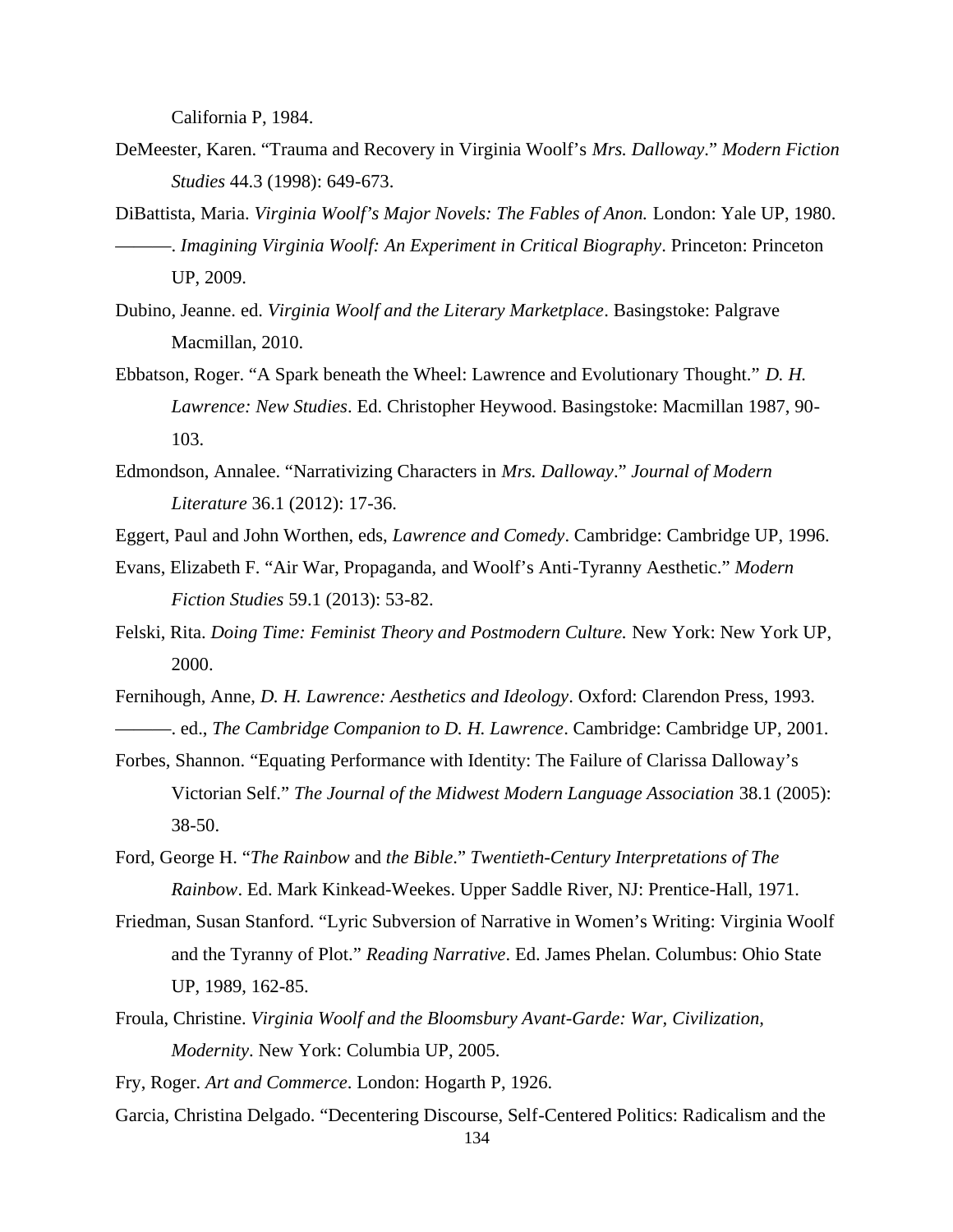Self in Virginia Woolf's *Mrs. Dalloway*." *Atlantis* 32.1 (2010): 15-28.

Gardiner, Michael. *Critiques of Everyday Life: An Introduction.* London: Routledge, 2000.

- Gillian Beer, "The Body of the People in Virginia Woolf." *Women Reading Women's Writing*. Ed. Sue Roe. Brighton: Harvester P, 1987, 87.
- Goodheart, Eugene. *The Utopian Vision of D. H. Lawrence*. Chicago, IL, and London: U of Chicago P, 1963.
- Gordon, David J. "Lawrence' Dual Myth of Origin." *The Sewanee Review* 89.1 (1981): 83-94.
- Guerlac, Suzanne. *Thinking in Time: An Introduction to Henri Bergson*. New York: Cornell UP, 2006.
- Guth, Deborah. "'What a Lark! What a Plunge!': Fiction as Self-Evasion in *Mrs. Dalloway*." *The Modern Language Review* 84.1 (1989): 18-25.
- ———. "Rituals of Self-Deception: Clarissa Dalloway's Final Moment of Vision." *Twentieth Century Literature* 36.1 (1990): 35-42.

Hägglund, Martin. *This Life: Secular Faith and Spiritual Freedom*. New York: Pantheon, 2019. Haraway, Donna. *When Species Meet*. Minneapolis: U of Minnesota P, 2008.

- Hayles, Katherine. "The Ambivalent Approach: D.H. Lawrence and the New Physics." *Mosaic* 15.3 (1982): 89–108.
- Henke, Suzette A. "Virginia Woolf's Septimus Smith: An Analysis of 'Paraphrenic' and Schizophrenic Use of Language." *Literature and Psychology* 31.4 (1981): 13-23.
- Herbert, Christopher. "*Mrs. Dalloway*, the Dictator, and the Relativity Paradox." *Novel: A Forum on Fiction* 35.1 (2001): 104-124.
- Hessler, John G. "Moral Accountability in *Mrs. Dalloway*." *Clarissa Dalloway*. Ed. Harold Bloom. New York: Chelsea House Publishers, 1990, 126-36.
- Hite, Molly. "Tonal Cues and Uncertain Values: Affect and Ethics in *Mrs. Dalloway*." *Narrative* 18.3 (2010): 249-75.
- Hoberman, Ruth. "Aesthetic Taste, Kitsch, and *The Years*." *Woolf Studies Annual* 11 (2005): 77- 98.
- Hochman, Baruch. *Another Ego: The Changing View of Self and Society* in *the Work of DB. Lawrence.* Columbia: U of South Carolina P, 1970.
- Hoffmann, Charles G. "Virginia Woolf's Manuscript Revisions of *The Years.*" *PMLA* 84 (1969): 79-89.
- Hough, Graham. *The Dark Sun: A Study of D. H. Lawrence.* New York: Octagon Books, 1956.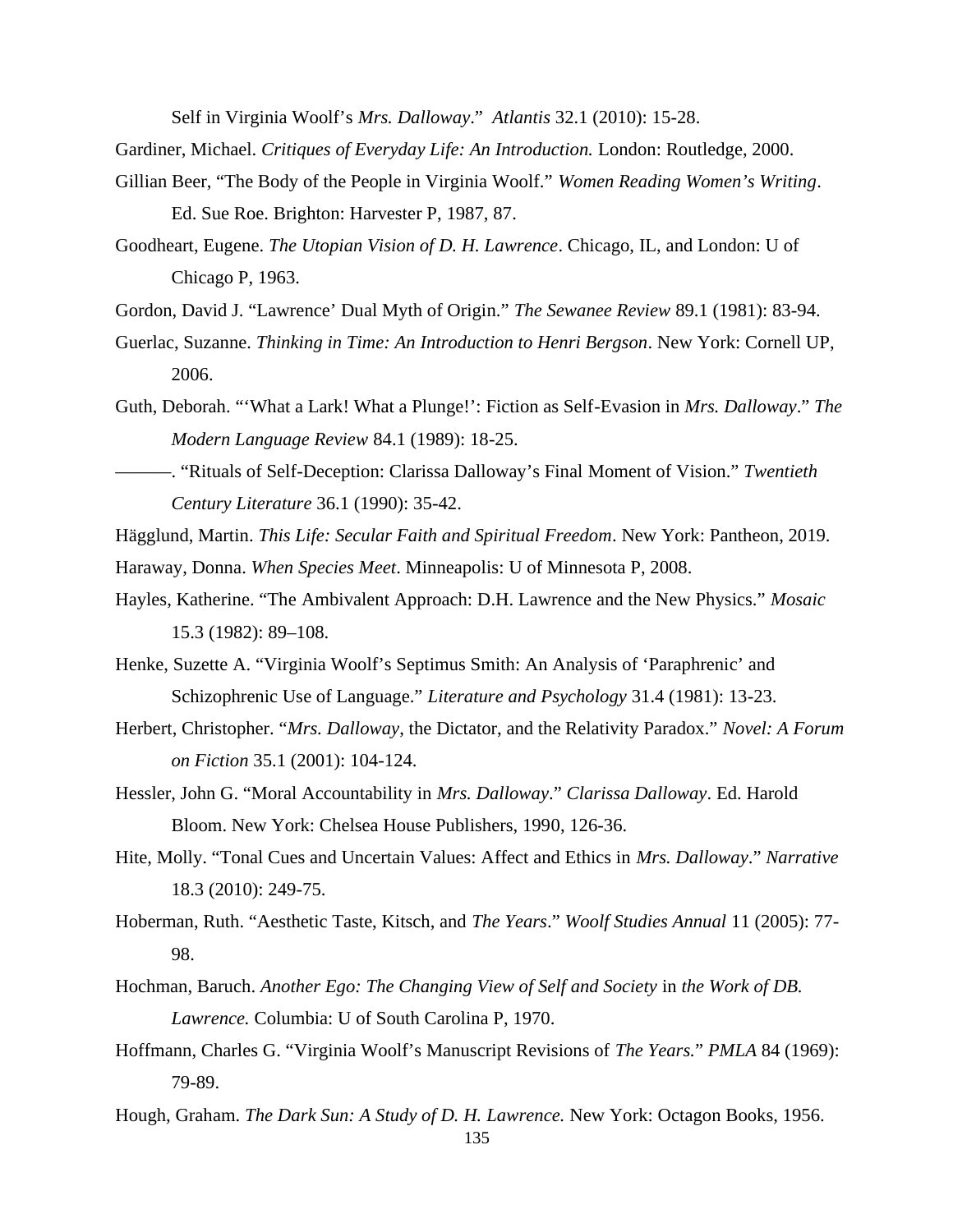Hyde, G. M., *D. H. Lawrence*. Basingstoke: Macmillan, 1990.

Ingram, Allan, *The Language of D. H. Lawrence*. Basingstoke: Macmillan, 1990.

- James, Henry. *The House of Fiction: Essays on the Novel*. Westport, CT: Praeger, 1973.
- Jameson, Fredric. "Cognitive Mapping." *Marxism and the Interpretation of Culture*. Eds. Cary Nelson and Lawrence Grossberg. U Illinois P, 1988. 347–57.

Joyce, James. *Stephen Hero.* (Written 1904-1905, pub.1944.) Norfolk, CT: New Directions, 1963.

- Kim, Sharon. *Literary Epiphany in the Novel, 1850-1950: Constellations of the Soul*. New York: Palgrave Macmillan, 2012.
- Kinkead-Weekes, Mark. "Introduction." *Twentieth-Century Interpretations of The Rainbow*. Ed. Mark Kinkead-Weekes. Upper Saddle River, NJ: Prentice-Hall, 1971.
- Krouse, Tonya. "The Politics of Nature in Woolf's *The Years*." *Virginia Woolf Miscellany* 81 (2012): 12-14.
- Langbaum, Robert. "The Epiphanic Mode in Wordsworth and Modern Literature." *New Literary History* 14.2 (1983): 335-358.
- Lawrence, D. H. *Aaron's Rod*. Ed. Mara Kalnins, Cambridge: Cambridge UP, 1988.
- ———. *Kangaroo*. Ed. Bruce Steele. Cambridge: Cambridge UP, 1994.
- ———. *Movements in European History*. Ed. Philip Crumpton. Cambridge: Cambridge UP, 1989.
- ———. *The Letters of D. H. Lawrence Volume II: June 1913–October 1916.* Eds. George J. Zytaruk and James T. Boulton. Cambridge: Cambridge UP, 1981.
- ———. *The Letters of D. H. Lawrence Volume IV: June 1921–March 1924*. Eds. Warren Roberts, James T. Boulton and Elizabeth Mansfield. Cambridge: Cambridge UP, 1987.
- ———. *Lady Chatterley's Lover and A Propos of 'Lady Chatterley's Lover.'* Ed. Michael Squires. Cambridge: Cambridge UP, 1993.
- ———. *Reflections on the Death of a Porcupine and Other Essays.* Ed. Michael Herbert Cambridge: Cambridge UP, 1988.
- ———. *Psychoanalysis and the Unconscious and Fantasia of the Unconscious*. Ed. Bruce Steele. Cambridge: Cambridge UP, 2004.
- ———. *Studies in Classic American Literature*. Eds. Ezra Greenspan, Lindeth Vasey and John Worthen. Cambridge: Cambridge UP, 2003.
- ———. *Study of Thomas Hardy and Other Essays*. Ed. Bruce Steele. Cambridge: Cambridge UP, 1985.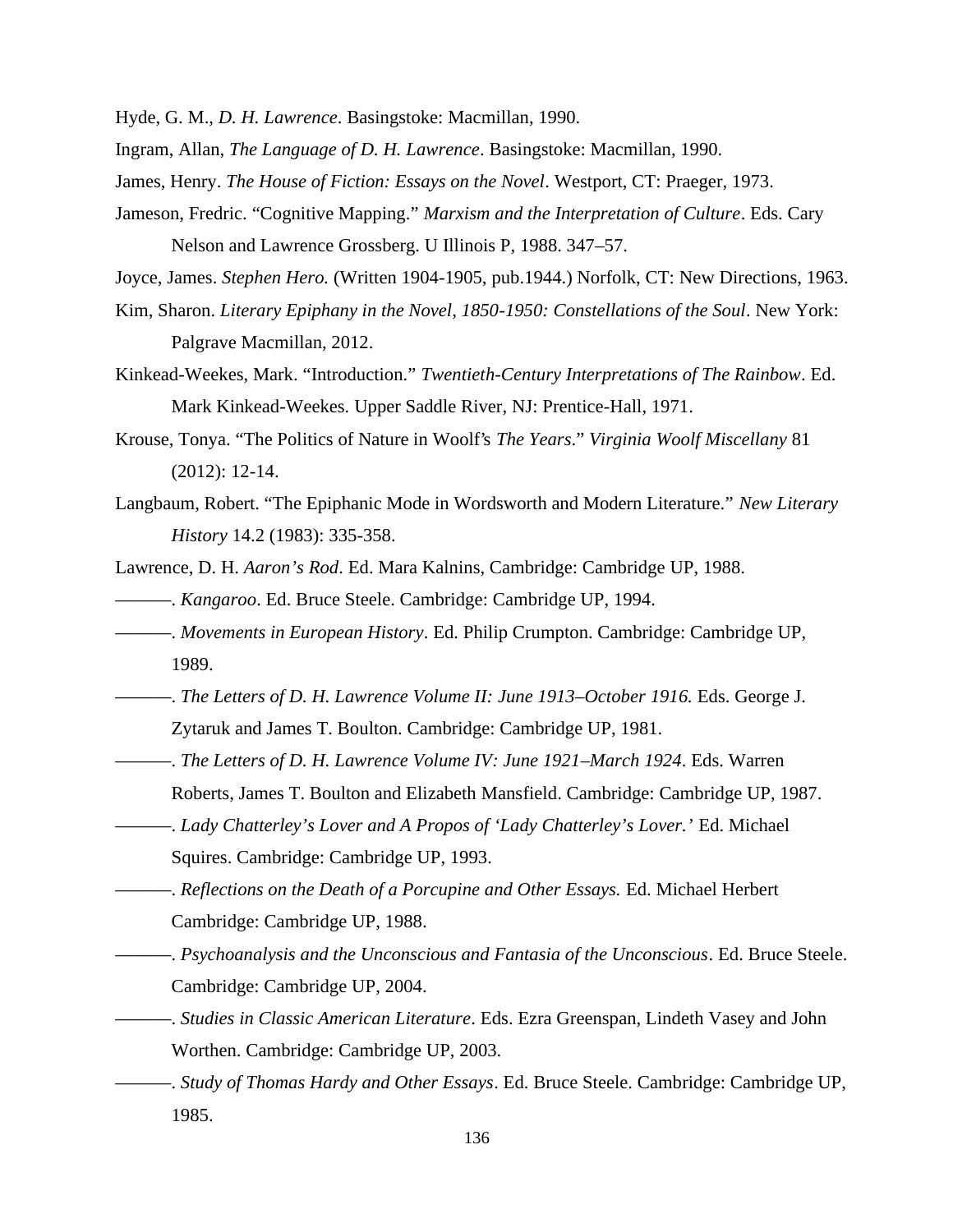- ———. *Women in Love*. Eds. David Farmer, Lindeth Vasey and John Worthen. Cambridge: Cambridge UP, 1987.
- ———. *Apocalypse and the Writings on Revelation*. Ed. Mara Kalnins. Cambridge: Cambridge UP, 1980.
- ———. *The Rainbow*. Ed. Mark Kinkead-Weekes. Cambridge: Cambridge UP, 1989.
- ———. *Sons and Lovers*, ed. Helen Baron and Carl Baron. Cambridge: Cambridge UP, 1992.
- ———. *Phoenix: The Posthumous Papers of D. H. Lawrence*. Ed. Edward D. McDonald. London: Heinemann, 1936.
- Leaska, Mitchell A, ed. *The Pargiters: The Novel-Essay Portion of* "The Years." NY: FHarcourt/Harvest, 1977.
- Leavis, F. R., *D. H. Lawrence: Novelist.* London: Chatto and Windus, 1955.
- Lee, Hermione. *The Novels of Virginia Woolf*. London: Methuen, 1977.
- ———. "Introduction." *The Years* by Virginia Woolf. Oxford: Oxford UP, 1992.
- Lefebvre, Henri. *Critique of Everyday Life: Volume I, Introduction.* Trans. J. Moore. London: Verso, 1991.
- Levenback, Karen L. *Virginia Woolf and the Great War*. Syracuse: Syracuse UP, 1999.
- Levinas, Emmanuel. *Totality and Infinity: An Essay on Exteriority*. Trans. A. Lingis. Pittsburgh: Duquesne UP, 1969.
- ———. *Otherwise Than Being, Or, Beyond Essence*. Trans. A. Lingis. Pittsburgh: Duquesne UP, 1998.
- Linett, Maren. "The Jew in the Bath: Imperiled Imagination in Woolf's *The Years*." *Modern Fiction Studies* 48.2 (2002): 341–61.
- Mahaffey, Vicki. *Modernist Literature: Challenging Fictions*. Oxford: Blackwell, 2007.
- Maltby, Paul. *Visionary Moment: A Postmodern Critique*. Albany: State U of New York P, 2002.
- Martin, Kirsty. *Modernism and the Rhythms of Sympathy: Vernon Lee, Virginia Woolf, D. H.*
	- *Lawrence*. Oxford: Oxford UP, 2013.
- May, Keith M. *Nietzsche and Modern Literature: Themes in Yeats, Rilke, Mann and Lawrence*. Basingstoke: Macmillan, 1988.
- McGowan, John. "From Pater to Wilde to Joyce: Modernist Epiphany and the Soulful Self." *Texas Studies in Literature and Language* 32.3 (1990): 417–46.
- McShane, Angela and Garthine Walker. *The Extraordinary and the Everyday in Early Modern England*. Basingstoke: Palgrave Macmillan, 2010.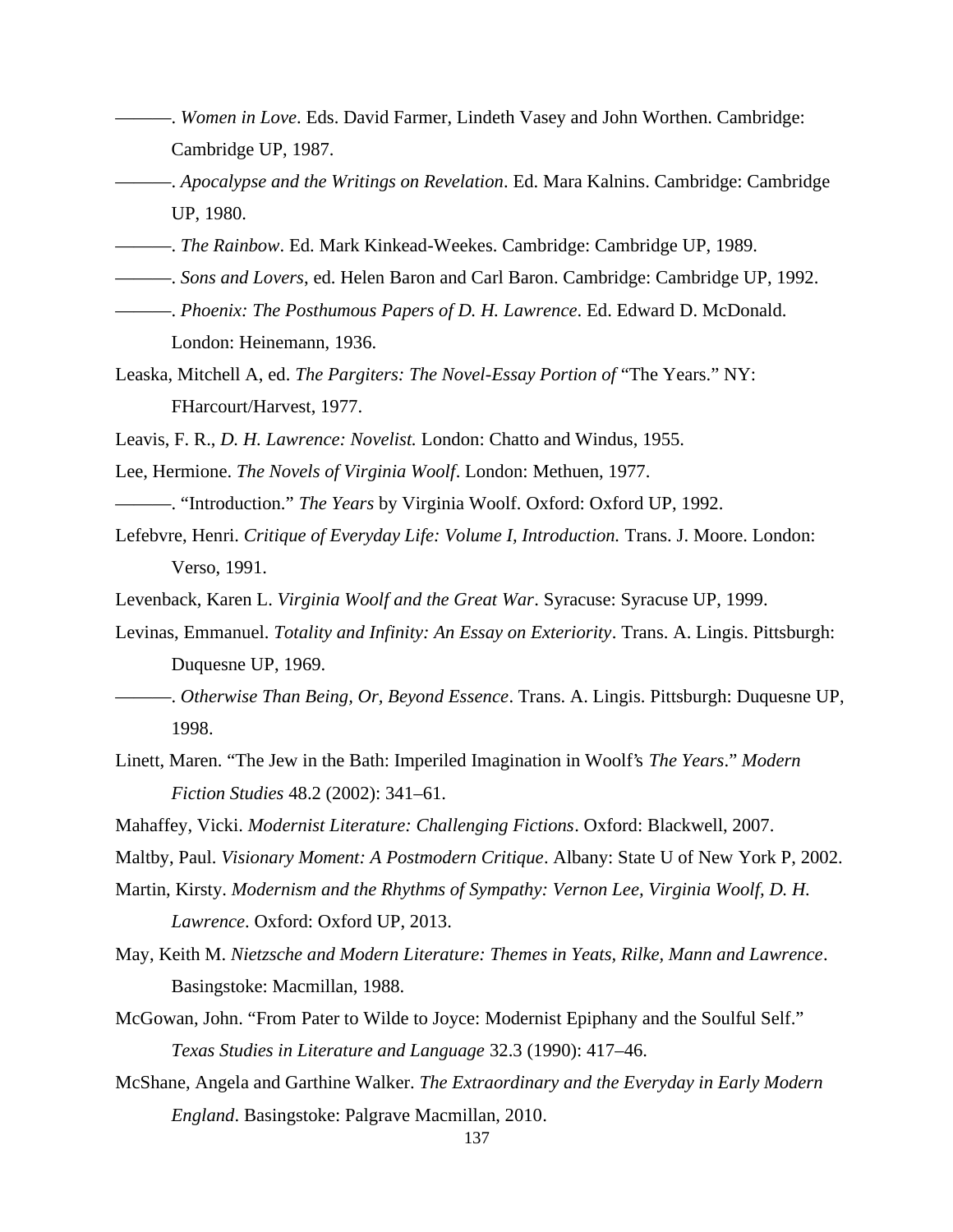- McVicker, Jeanette. "'Six Essays on London Life': A History of Dispersal." Parts I and II. *Woolf Studies Annual* 9 (2003): 143–65 and 10 (2004): 141–72.
- Mensch, Barbara. *D.H.Lawrence and the Authoritarian Personality.* New York: Macmillan, 1991.
- Michelucci, Stefania, *Space and Place in the Works of D. H. Lawrence*, trans. Jill Franks.Jefferson,NC: McFarland & Co., 2002.
- Miller, J. Hillis. "*Mrs. Dalloway*: Repetition as the Raising of the Dead." *The J. Hillis Miller Reader*. Ed. Julian Wolfreys, Stanford, Calif.: Stanford UP, 2005, 169-84.

Millett, Kate. *Sexual Politics.* Garden City, N.Y.: Doubleday & Co. Inc., 1970.

Moi, Toril. *Sexual/Textual Politics: Feminist Literary Theory*. London: Methuen, 1985.

- Montgomery, Robert E. *The Visionary D. H. Lawrence: Beyond Philosophy and Art*. Cambridge: Cambridge UP, 1994.
- Moody, A. D. "The Unmasking of Clarissa Dalloway," *Review of English Literature* 3 (1962): 67–79.
- Morgan, Monique. "Narrative Means to Lyric Ends in Wordsworth's *Prelude*." *Narrative* 16.3 (2008): 298-330.
- Moynahan, Julian. *The Deed of Life: The Novels and Tales of D. H. Lawrence*. Princeton: Princeton UP, 1963.
- Nichols, Ashton. *The Poetics of Epiphany: Nineteenth-Century Origins of the Modern Literary Movement*. Tuscaloosa: U of Alabama P, 1987.
- Nussbaum, Martha. "The Window: Knowledge of Other Minds in Virginia Woolf's *To the Lighthouse.*" *New Literary History* 26 (1995). 731-753.

Olson, Liesl. *Modernism and the Ordinary*. New York: Oxford UP, 2009.

- Oxindine, Annette. "Un-visioning the Visionary in Woolf's *The Years*." *Virginia Woolf Miscellany* 88 (2015): 33-5.
- Park, Sowon S. "The Feeling of Knowing in *Mrs. Dalloway*: Neuroscience and Woolf." *Contradictory Woolf*. Eds. Derek Ryan and Stella Bolaki. Liverpool: Liverpool UP, 2012.
- Pater, Walter. *Three Major Texts: The Renaissance, Appreciations, and Imaginary Portraits*. Ed. William E. Buckler. New York: New York UP, 1986.
- Pearce, Colin D. "Hierarchy, Beauty, and Freedom: D. H. Lawrence's Response to Techno-Industrial Modernity." *D. H. Lawrence, Technology, and Modernity*. Ed. Indrek Männiste. London: Bloomsbury, 2019, 101-14.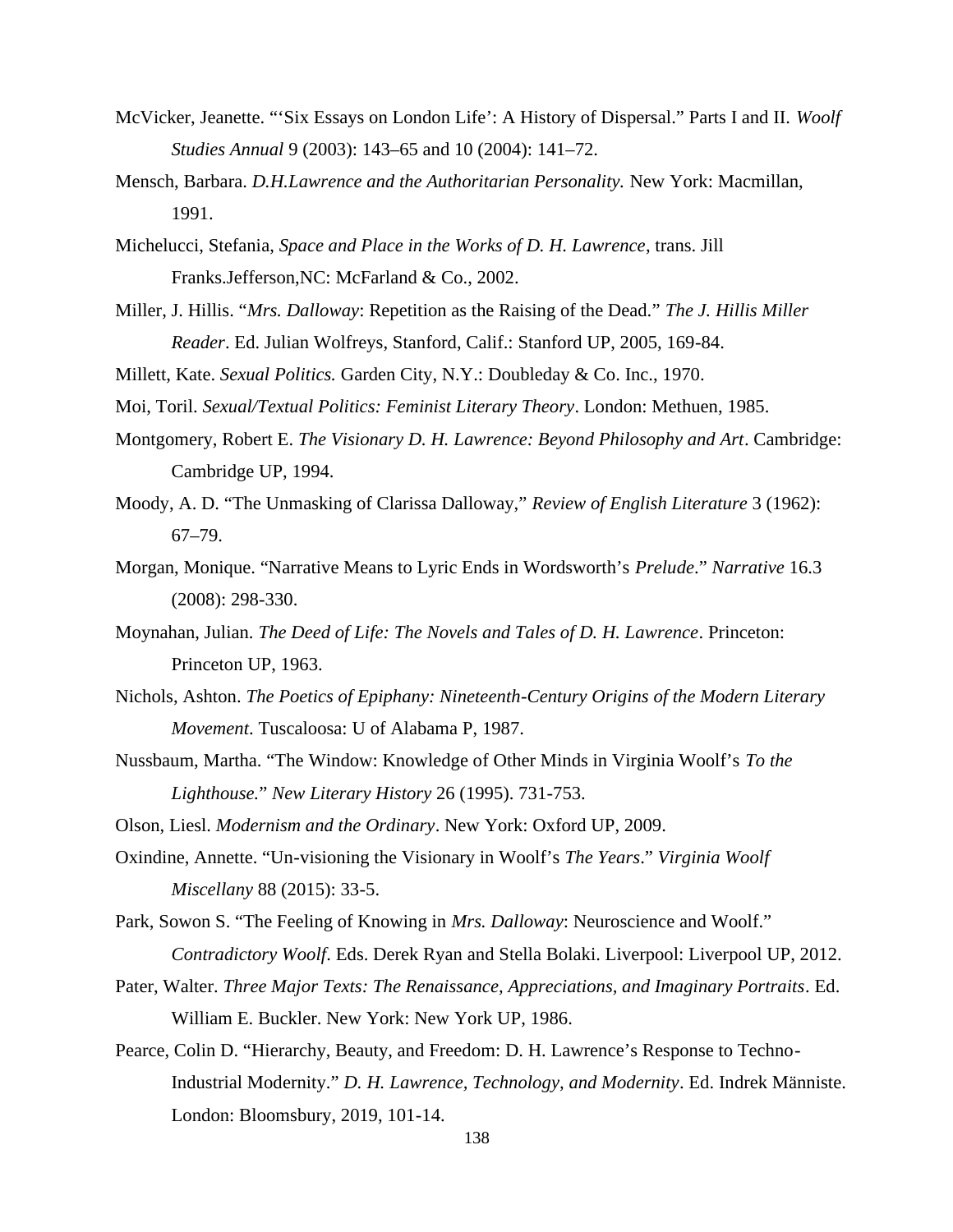- Plain, Gill. *Women's Fiction of the Second World War: Gender, Power and Resistance*. Edinburgh: Edinburgh UP, 1996.
- Preston, Peter and Peter Hoare, eds, *D. H. Lawrence in the Modern World.* Basingstoke: Macmillan, 1989.
- Prudente, Teresa. *A Specially Tender Piece of Eternity: Virginia Woolf and the Experience of Time*. Lanham: Lexington Books, 2009.
- Radin, Grace. *Virginia Woolf's* The Years*: The Evolution of a Novel*. Knoxville: U of Tennessee P, 1981.
- Randall, Bryony. *Modernism, Daily Time and Everyday Life*. Cambridge: Cambridge UP, 2007.
- Reeve, N. H., *Reading Late Lawrence.* Basingstoke: Palgrave Macmillan, 2003.
- Reed, Christopher. "Through Formalism: Feminism and Virginia Woolf's Relation to Bloomsbury Aesthetics." *The Multiple Muses of Virginia Woolf*. Ed. Diane F. Gillespie. Columbia: U of Missouri P, 1993, 11-35.
- ———. "Introduction." *Not at Home: The Sup-pression of Domesticity in Modernist Art and Architecture*. Ed. Reed. London: Thames and Hudson, 1996, 7-17.
- Reichman, Ravit. *The Affective Life of Law.* Stanford, Calif.: Stanford UP, 2009.
- Reid, Susan. *D. H. Lawrence, Music and Modernism*. Basingstoke: Palgrave Macmillan, 2018.
- Richards, Robert J. *The Romantic Conception of Life: Science and Philosophy in the Age of Goethe.* Chicago, IL: U of Chicago P, 2004.
- Richter, Harvena. *Virginia Woolf: The Inward Voyage*. Princeton: Princeton UP, 1970.
- Roberts, Neil, *D. H. Lawrence, Travel and Cultural Difference.* Basingstoke: Palgrave Macmillan, 2004.
- Rorty, Richard. *Contingency, Irony, and Solidarity*. Cambridge, UK: Cambridge UP, 1989.
- Rosen, Stanley. *The Elusiveness of the Ordinary: Studies in the Possibility of Philosophy*. New Haven: Yale UP, 2002.
- Rosner, Victoria. *Modernism and the Architecture of Private Life*. New York: Columbia UP, 2005.
- Ruderman, Judith, *Race and Identity in D. H. Lawrence: Indians, Gypsies, and Jews.* Basingstoke: Palgrave Macmillan, 2014.
- Ruotolo, Lucio. *The Interrupted Moment: A View of Virginia Woolf's Novels*. Stanford, CA: Stanford UP, 1986.
- 139 Russell, Bertrand. "A 'Brief and Hectic' Friendship." *D. H. Lawrence: Interviews and*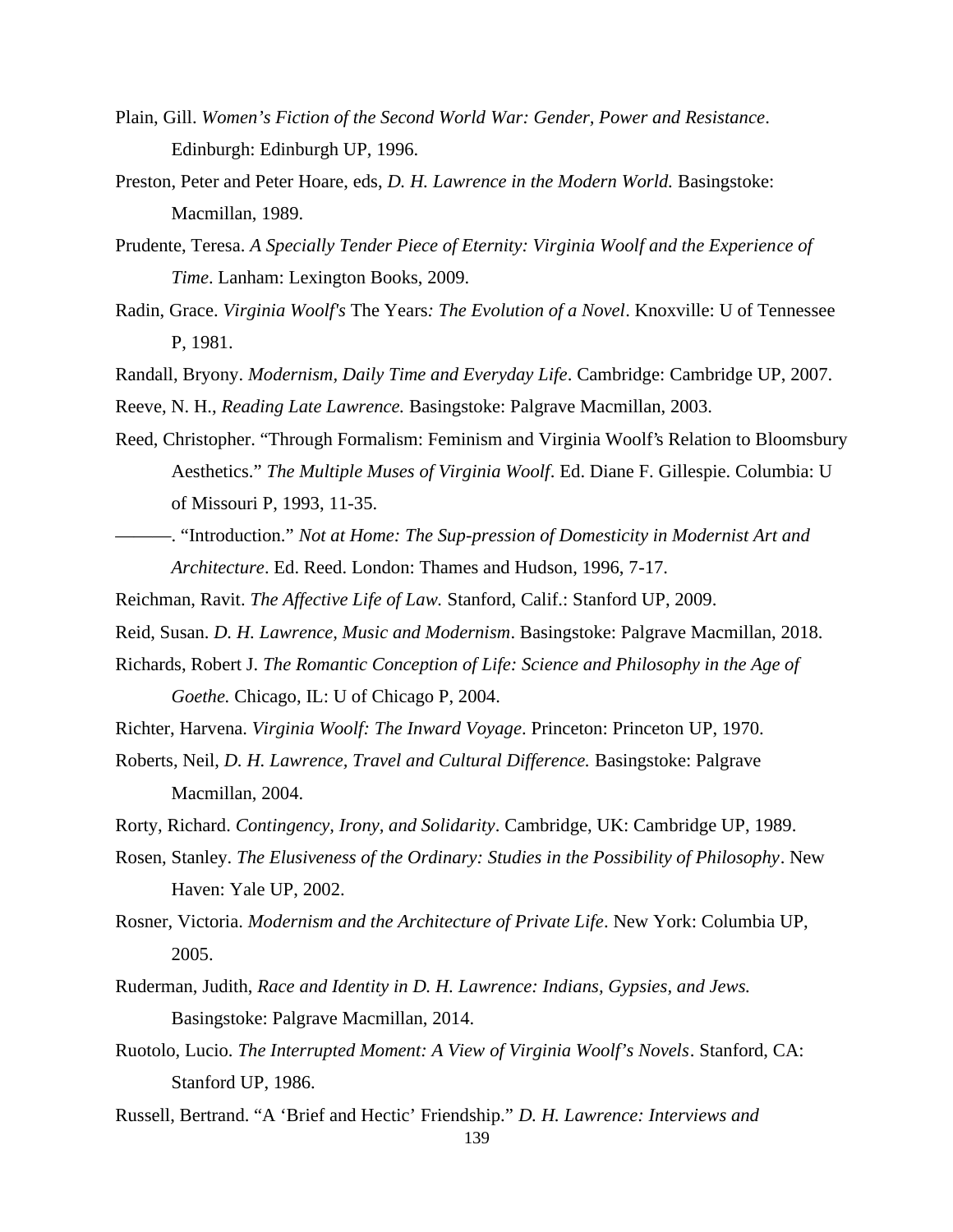*Recollections.* Vol. I. Ed. Norman Page. London: Macmillan, 1981.

- Russell, Richard Rankin. "Radical Empathy in Virginia Woolf's *Mrs. Dalloway*." *Genre* 48.3 (2015): 341-382.
- Sagar, Keith. *The Art of D. H. Lawrence*. Cambridge: Cambridge UP, 1966.
- Saint-Amour, Paul K. "Air War Prophecy and Interwar Modernism." *Comparative Literature Studies* 42.2 (2005): 130-161.
- Salgado, Minoli. "When Seeing is Not Believing: Epiphany in Anita Desai's Games at Twilight." *Journal of Modern Literature* 20.1 (1996): 103–08.
- Saltzman, Arthur M. "Epiphany and Its Discontents: Coover, Gangemi, Sorrentino, and Postmodern Revelation." *Journal of Modern Literature* 15.4 (Spring 1989): 497–518.
- Sanders, Scott. *D.H. Lawrence: The World of the Five Major Novels.* New York: The Viking Press, 1973.
- Schoenbach, Lisi. *Pragmatic Modernism.* Oxford: Oxford UP, 2012.
- Sim, Lorraine. Ordinary Matters: Modernist Women's Literature and Photography. London: Bloomsbury, 2016.
- Snaith, Anna. "Introduction." *The Years (The Cambridge Edition of the Works of Virginia Woolf*). Cambridge: Cambridge UP, 2012.
- Son, Youngjoo. *Here and Now: The Politics of Social Space in D. H. Lawrence and Virginia Woolf*, New York: Routledge, 2006.
- Spilka, Mark, *The Love Ethic of D. H. Lawrence.* Bloomington, IN: Indiana UP, 1955.
- Spiropoulou, Angeliki. *Virginia Woolf, Modernity and History: Constellations with Walter Benjamin*, Basingstoke: Palgrave Macmillan, 2010.
- Squier, Susan M. *Virginia Woolf and London: The Sexual Politics of the City*. Chapel Hill: U of North Carolina P, 1985.
- Squires, Michael and Keith Cushman, eds, *The Challenge of D. H. Lawrence.* Madison, WI: University of Wisconsin Press, 1990.
- Stevenson, Christina. "'Here was One Room, There was Another': The Room, Authorship, and Feminine Desire in *A Room of One's Own* and *Mrs. Dalloway*." *Pacific Coastal Philology* 49.1 (2014): 112-32.
- Stewart, Jack, *The Vital Art of D. H. Lawrence: Vision and Expression.* Carbondale, IL: Southern Illinois UP, 1999.
- Taylor, Charles. *Sources of the Self*. Cambridge, MA: Harvard UP, 1989.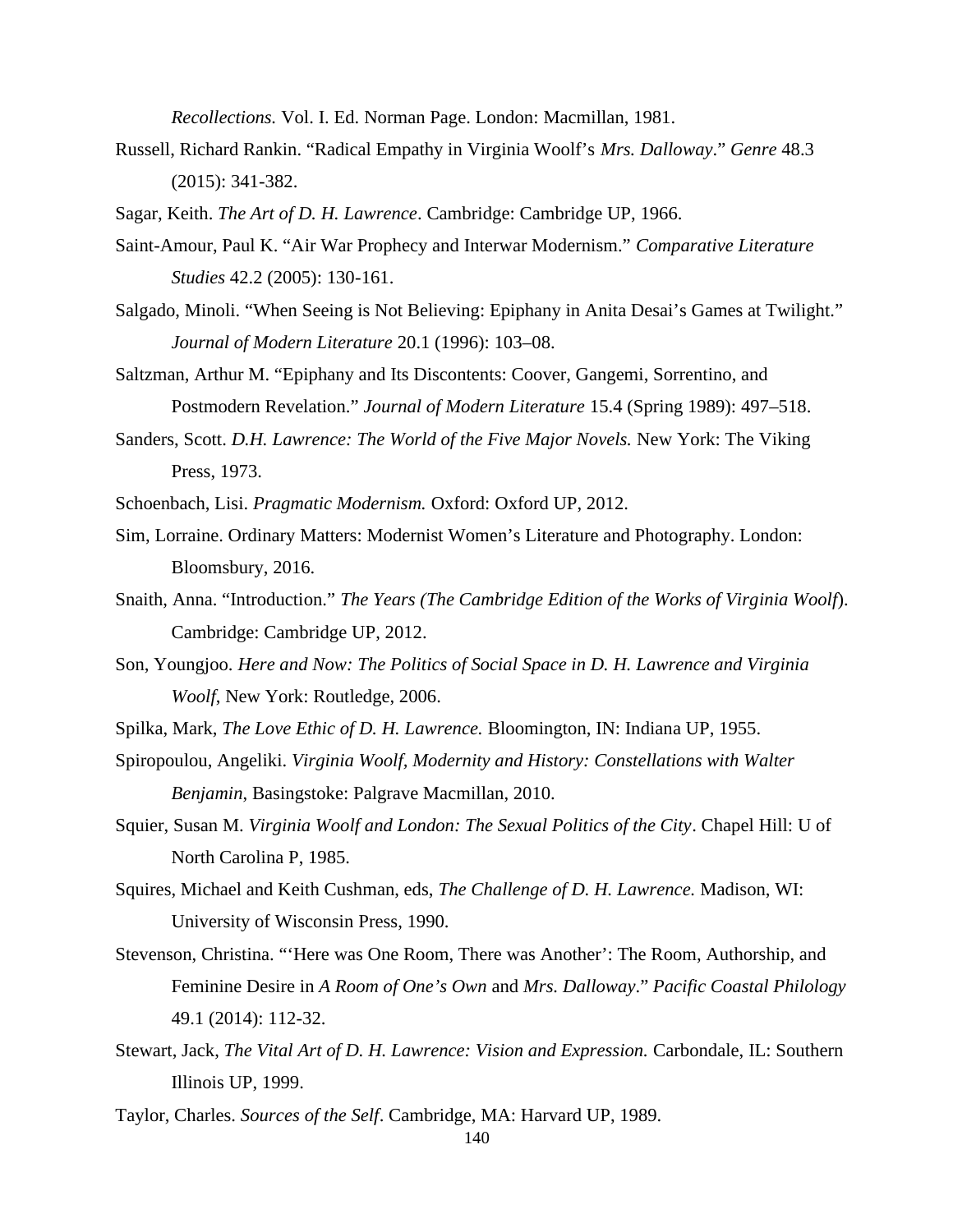- Tucker, Herbert F. "Epiphany and Browning: Character Made Manifest." *PMLA* 107.5 (1992): 1208–21.
- Vaneigem, Raoul. "Basic Banalities." *Situationist International Anthology.* Rev. Ed. Ken Knabb. Berkeley: Bureau of Public Secrets, 2006.
- Wallace, Jeff, *D. H. Lawrence, Science and the Posthuman.* Basingstoke: Palgrave Macmillan, 2005.
- Wang, Ban. "'I' on the Run: Crisis Studies of Identity in *Mrs. Dalloway*." *Modern Fiction Studies* 38.1 (1992): 177-191.
- White, Siân. "The Dramatic Modern Novel Novel: Mimesis and The Poetics of Tragedy in *Mrs. Dalloway*." *Woolf Studies Annual* 24 (2018): 101-134.
- Whittier-Ferguson, John. "Repetition, Remembering, Repetition: Virginia Woolf's Late Fiction and the Return of War." *Modern Fiction Studies* 57.2 (2011): 230-253.
- Widmer, Kingsley. "Desire and Negation: the Dialectics of Passion in D. H. Lawrence." *The Spirit of D. H. Lawrence: Centenary Studies*. Eds. Gamini Salgado and G. K. Das. Basingstoke: Macmillan, 1988, 125-143.
- Williams, Linda Ruth, *Sex in the Head: Visions of Femininity and Film in D. H. Lawrence.* Hemel Hempstead: Harvester Wheatsheaf, 1993.
- Woolf, Leonard. *Downhill All the Way: An Autobiography of the Years1919–1939*. London: Hogarth, 1967.
- Woolf, Virginia. "The Moment: Summer's Night." *The Moment and Other Essays*. Ed. Leonard Woolf. London: Hogarth Press, 1981, 9–13.
	- ———. *The Diary of Virginia Woolf. Volume II, 1920–1924.* Ed. Anne Olivier Bell. New York: Harcourt Brace Jovanovich, 1978.
- ———. *The Diary of Virginia Woolf. Volume III, 1925– 1930.* Ed. Anne Olivier Bell. New York: Harcourt Brace Jovanovich, 1980.
- ———. *The Diary of Virginia Woolf. Volume IV, 1931–1935.* Ed. Anne Olivier Bell. New York: Harcourt Brace Jovanovich, 1982.
- ———. *The Diary of Virginia Woolf. Volume V, 1936–1941.* San Diego: Harcourt Brace & Company, 1984.
- ———. *The Letters of Virginia Woolf. Volume IV, 1929—1931*. Eds. Nigel Nicolson and Joanne Trautmann. New York: Harcourt Brace, 1978.
- ———. *Moments of Being.* Ed. Jeanne Schulkind. 2nd ed. San Diego: Harcourt, 1985.